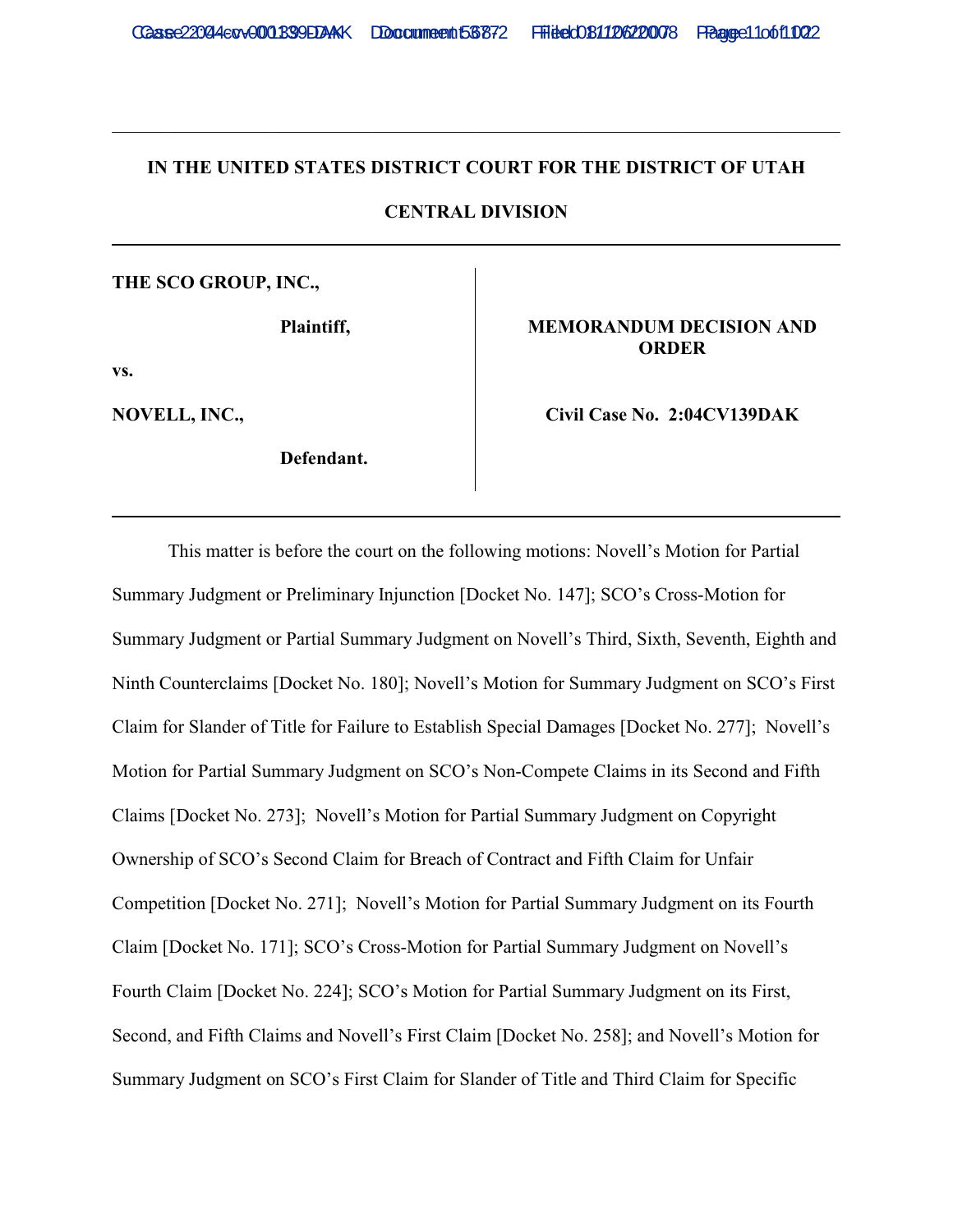Performance [Docket No. 275]. The court held hearings on these motions on January 23, 2007, May 31, 2007, and June 4, 2007, and took the motions under advisement. After carefully considering the memoranda and other materials submitted by the parties, and the law and facts applicable to these motions, the court issues the following Memorandum Decision and Order.

#### **BACKGROUND**

The SCO Group, Inc. ("SCO") began this action in state court asserting a single cause of action against Novell, Inc. ("Novell") for slander of title based on public statements Novell made claiming that it had retained the UNIX and UnixWare copyrights when it sold certain assets of its UNIX and UnixWare business to SCO's predecessor in interest. After Novell removed the case to this court, the parties proceeded to add several claims and counterclaims to the action. SCO added claims for breach of the parties' Asset Purchase Agreement and Technology License Agreement, specific performance, copyright infringement, and unfair competition. Novell added counterclaims against SCO for slander of title, breach of the Asset Purchase Agreement, declaratory relief regarding the parties' rights and obligations under the Asset Purchase Agreement, restitution/unjust enrichment, and accounting.

UNIX was originally developed by AT&T. In 1983, AT&T developed a new version of UNIX called UNIX System V, Release 1. Other versions were also subsequently developed. These releases are referred to as SVR1, SVR2, SVR3, and SVR4, or generically SVRX. In 1993, Novell purchased UNIX-related assets from AT&T's subsidiary, UNIX System Laboratories, and paid over \$300 million for those assets. Decl. Tor Braham at ¶ 4.

2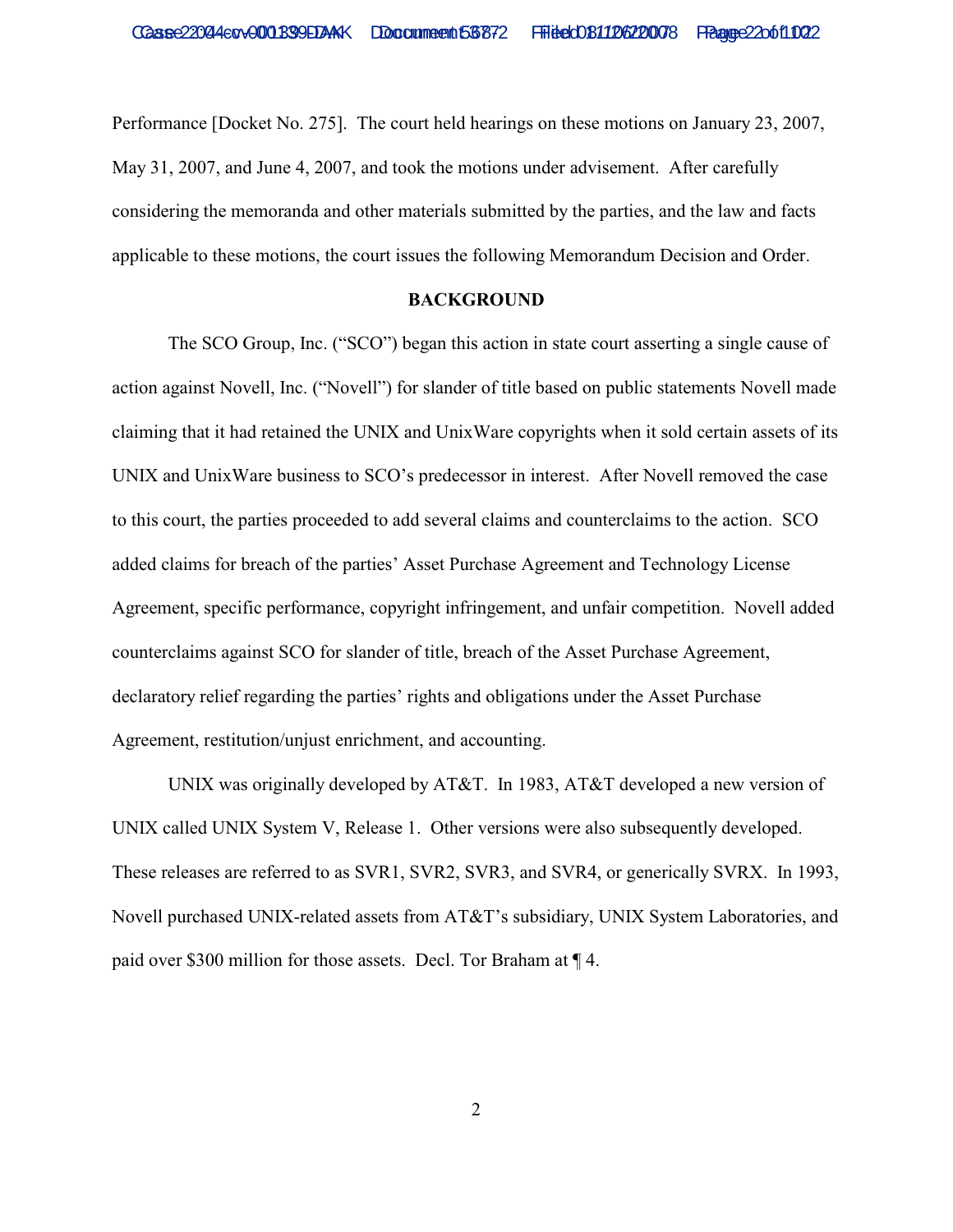### **A. The APA and Contemporaneous Agreements**

## *(1) The APA*

SCO's predecessor in interest, Santa Cruz Operations Inc.,<sup>1</sup> and Novell entered into an Asset Purchase Agreement ("APA") dated September 19, 1995. Decl. Mark James Ex. 1 ("APA"). The APA acknowledges in its "Recitals" section that Novell was "engaged in the business of developing a line of software products currently known as Unix and UnixWare, the sale of binary and source code licenses to various versions of Unix and UnixWare, the support of such products and the sale of other products which are directly related to Unix and UnixWare (collectively, the "Business")." APA Recital A. It is further stated in the APA that the Boards of Directors of Novell and Santa Cruz "believe it is in the best interests of each company . . . that [Santa Cruz] acquire certain of the assets of, and assume certain of the liabilities of [Novell] comprising the Business (the "Acquisition"). *Id.* Recital B. As part of the consideration for the Acquisition, Santa Cruz agreed to issue Novell 6,127,500 shares of Santa Cruz's Common Stock, which some witnesses have approximated to be worth between \$125 to \$150 million at the time of the transaction. *Id.* Recital C.

Article I of the APA outlines the Acquisition by breaking it down into categories relating to the purchase of assets, payments, the transfer of customers, non-assignment of certain items, transitional contracts, the license back of assets, and the closing. *Id.* §§ 1.1-1.7. The APA's provision entitled "Purchase and Sale of Assets" provides:

> On the terms and subject to the conditions set forth in this Agreement, Seller will sell, convey, transfer, assign and deliver to

Five years after the APA, Santa Cruz was purchased by Caldera. Caldera changed <sup>1</sup> its name to The SCO Group.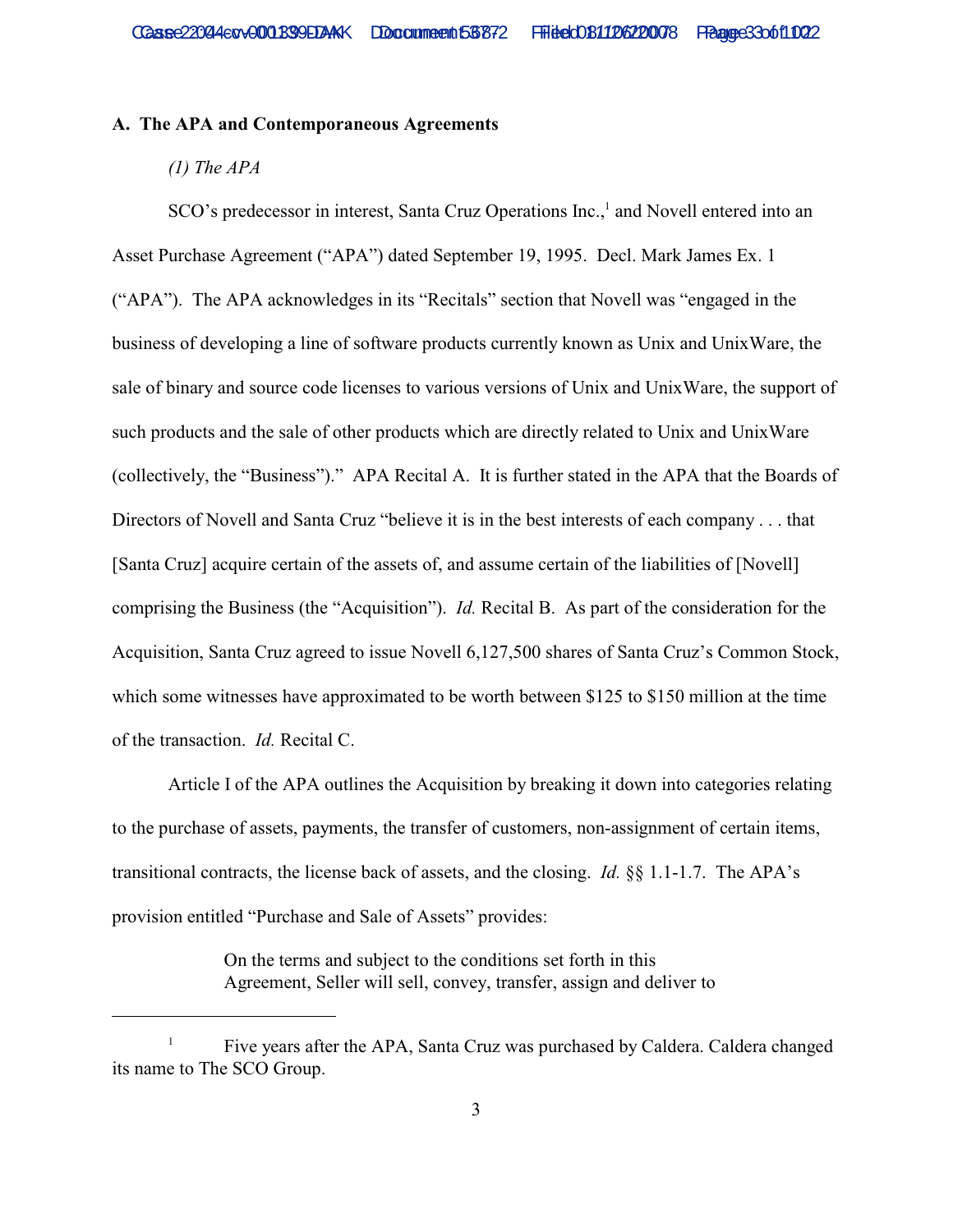Buyer and Buyer will purchase and acquire from Seller on the Closing Date (as defined in Section 1.7) all of Seller's right, title, and interest in and to the assets and properties of Seller relating to the Business (collectively the "Assets") identified on Schedule 1.1(a) hereto. Notwithstanding the foregoing, the Assets to be so purchased shall not include those assets (the "Excluded Assets") set forth on Schedule 1.1(b).

*Id.* § 1.1(a). With respect to their "Intellectual Property" provisions, Schedule 1.1(a) and Schedule 1.1(b) are consistent. Schedule 1.1(b) sets forth as Excluded Assets the following "Intellectual Property": "All copyrights and trademarks, except for the trademarks UNIX and UnixWare" and "All Patents." *Id.* Sched. 1.1(b) § V.A, V.B. Schedule 1.1(a) sets forth as Assets to be transferred the following "Intellectual Property": "Trademarks UNIX and UnixWare as and to the extent held by Seller (excluding any compensation Seller receives with respect of the license granted to X/Open regarding the UNIX trademark)." *Id.* Sched. 1.1(a) § V.

Another significant aspect of the APA is the agreement between the parties with respect to future SVRX Royalties. Under the payment provisions of the APA, Novell retained "all rights to the SVRX Royalties notwithstanding the transfer of the SVRX Licenses to [Santa Cruz]." *Id.* § 1.2(b). Santa Cruz agreed to pass through one-hundred percent of the SVRX Royalties to Novell, and Novell agreed to pay Santa Cruz a five percent administrative fee. *Id.* Santa Cruz obtained "legal title and not an equitable interest in such royalties within the meaning of Section 541(d) of the Bankruptcy Code." *Id.* More specific details of the parties' agreement regarding SVRX Royalties will be discussed later in this Background Section.

### *(2) The Bill of Sale*

The APA itself did not transfer assets. Rather, it described the assets that would be transferred in the future when the transaction closed. The APA provided that at the transaction's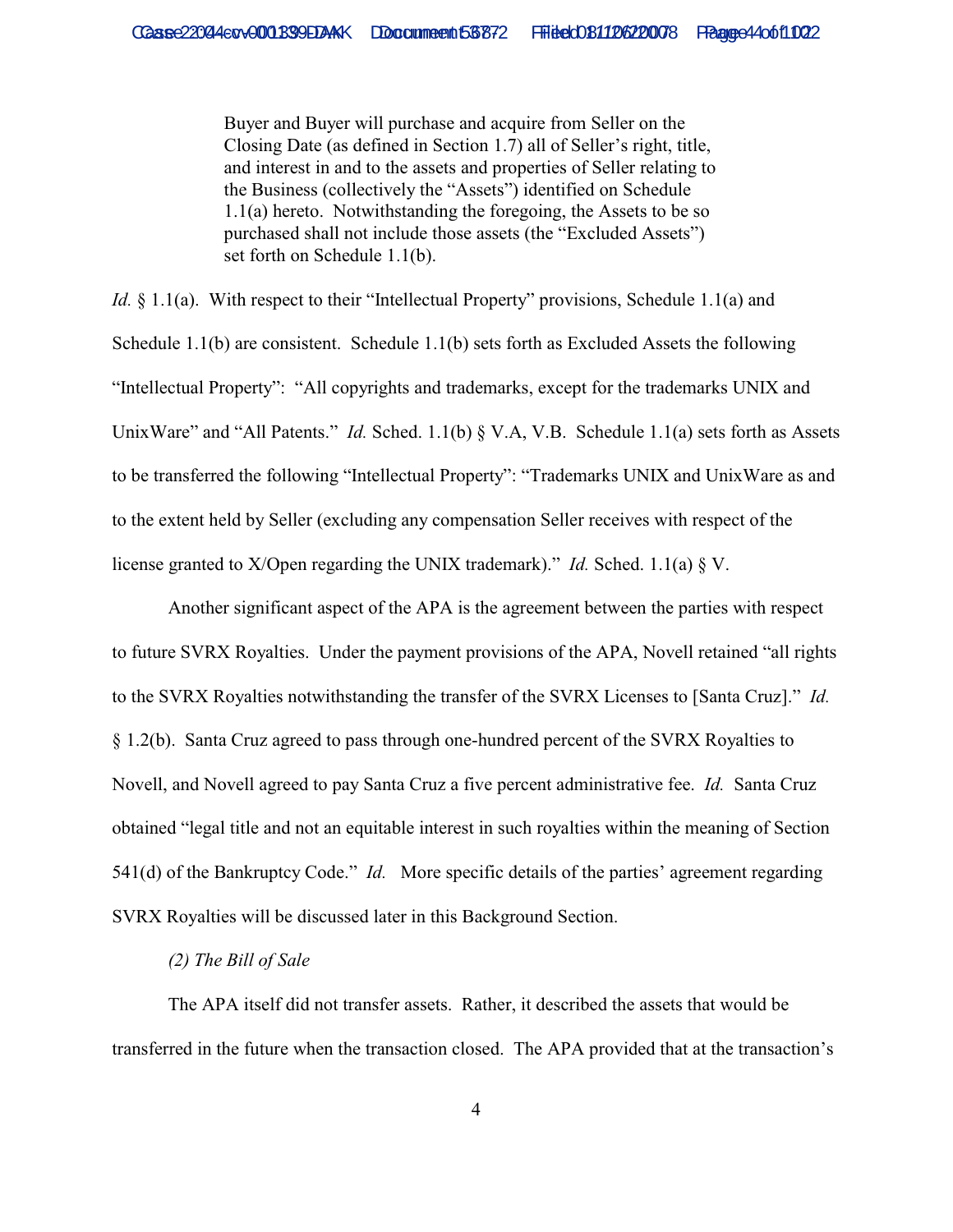Closing, Novell would deliver a "Bill of Sale" transferring Novell's title to the "Assets" described in the APA to Santa Cruz. Under Section 1.7 of the APA, Novell was to deliver to Santa Cruz "all bills of sale, endorsements, assignments, consents to assignments to the extent obtained and other instruments and documents as [Santa Cruz] may reasonably request to sell, convey, assign, transfer and deliver to [Santa Cruz] [Novell's] title to all the Assets." *Id.* §  $1.7(b)(iii)$ .

Accordingly, Novell and Santa Cruz executed a "Bill of Sale" on December 6, 2005, when the transaction closed. Decl. Mark James Ex. 3. The Bill of Sale stated that in accordance with Section 1.1(a) of the APA, Novell "does hereby transfer, convey, sell, assign, and deliver" to Santa Cruz "all of the Assets." *Id.* The Bill of Sale further stated that all capitalized terms had the meanings set forth in the APA as amended by Amendment No. 1. *Id.* Therefore, the Assets so transferred were those listed on Schedule 1.1(a) and not those listed on Schedule 1.1(b). *See* APA § 1.1(a). Moreover, the Bill of Sale recognized that it was intended only to document "the sale and assignment of the Assets to Buyer, and that the [APA] is the exclusive source of the agreement and understanding between Seller and Buyer respecting the Assets." Decl. Mark James Ex. 3.

#### *(3) The TLA*

The APA also required Santa Cruz to execute a separate license granting Novell the right to use technology included in the transferred Assets and derivatives, subject to certain limitations. APA § 1.6. Section 1.6 of the APA states that Santa Cruz must execute a license agreement concurrent with the Closing of the APA which grants Novell "a royalty-free, perpetual, worldwide license to (i) all of the technology included in the Assets and (ii) all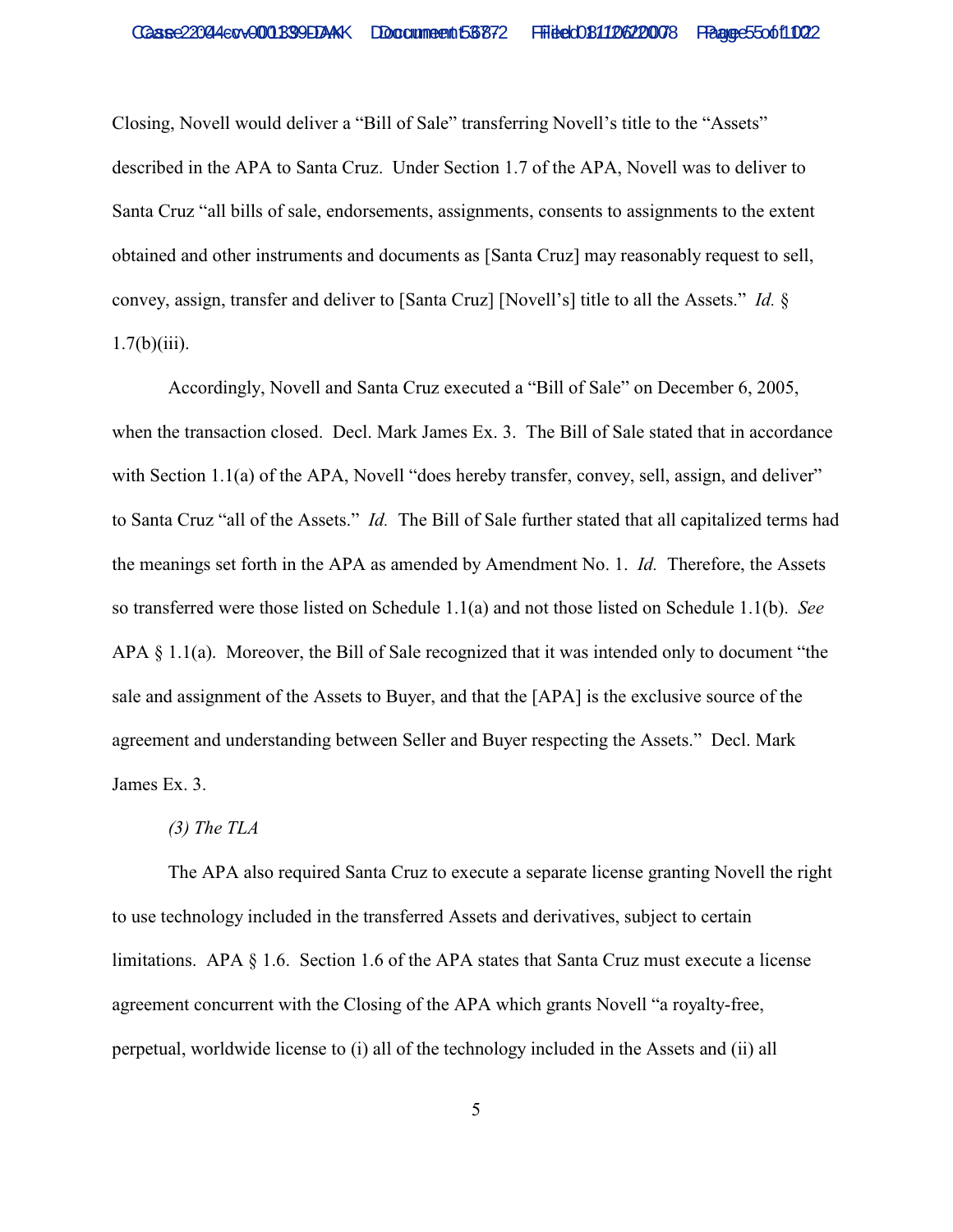derivatives of the technology included in the Assets." *Id.*

Novell and Santa Cruz implemented this requirement by executing the Technology License Agreement ("TLA") on December 6, 1995, in connection with the APA's Closing. Decl. Mark James Ex. 4 ("TLA"). The TLA states that Novell retains a "non-exclusive, nonterminable, worldwide, fee-free license" to use "Licensed Technology" under certain conditions. TLA II.A. As with the parties' Bill of Sale, the TLA states that certain defined terms, such as "Licensed Technology," have the "meanings attributed to such terms in the Asset Purchase Agreement." *Id.* I. The term "Licensed Technology" is defined in the APA as "all of the technology included in the Assets and all derivatives of the technology included in the Assets." APA § 1.6.

With regard to internal business operations, the TLA granted Novell an unrestricted license to "use, reproduce and modify, and authorize its customers to use, reproduce, and modify, Licensed Technology." TLA II.A.(1). With regard to external use, the TLA granted Novell a license to "sublicense and distribute, and authorize its customers to sublicense and distribute, such Licensed Technology and modifications thereof, in source and binary form." *Id.* II.A.(2). This license as to external use was subject to the following limitation: "provided, however, that (1) such technology and modifications may be sublicensed and/or distributed by Novell solely as part of a bundled or integrated offering ("Composite Offering"); (ii) such Composite Offering shall not be directly competitive with core application server offerings of SCO, and (iii) the Licensed Technology shall not constitute a primary portion of the value of such Composite Offering." *Id.* SCO contends that these provisions constitute a non-compete provision, whereas Novell argues that they are merely a limitation on its license.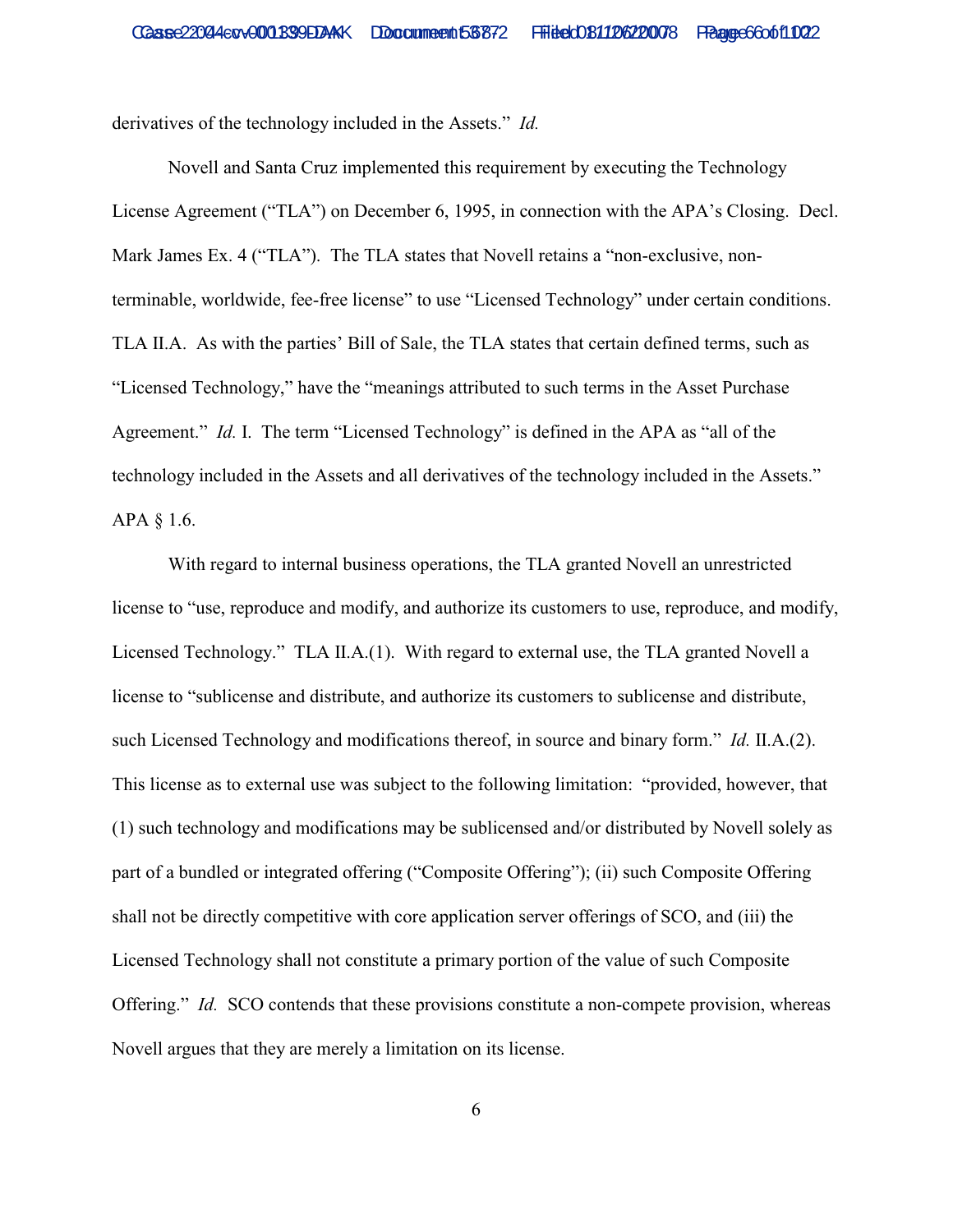The TLA further stated that this limitation "shall cease to exist" in the event of a "Change of Control" of Santa Cruz. *Id.* B. The TLA states that "Change of Control" shall have the meaning attributed to it in the APA. *Id.* I. Under Section 1.6 of the APA, which provides for the license back of assets and which provides the basis for entering the TLA, it states that "the license agreement shall also provide [Novell] with an unlimited royalty-free, perpetual, worldwide license to the Licensed Technology upon the occurrence of a Change of Control of [Santa Cruz] described in Section 6.3(c) hereof." APA § 1.6. Section 6.3(c) of the APA is entitled "Expansion of Seller's Rights Relating to the Licensed Technology upon a Change of Control" and provides that

> [u]ntil two (2) years from the Closing Date, in the event [Santa Cruz] has merged with, sold shares representing 50% or more of the voting power of [Santa Cruz] to, sold all or substantially all of [Santa Cruz's] assets to, or engaged voluntarily in any other change of control transaction with, any party identified by [Novell] on Schedule 6.3(a) hereof, or in the event any party identified by [Novell] on Schedule 6.3(a) hereof, shall acquire shares representing 50% or more of the voting power of [Santa Cruz], [Novell] shall automatically have unlimited, royalty-free, perpetual rights to the Licensed Technology.

*Id.* § 6.3(c).

Section 1.6 of the APA further provides that "[i]n the event of a Change of Control of [Novell] (as described in Section 6.6 hereof), the license granted pursuant to the license agreement shall be limited to [Novell's] products either developed or substantially developed as of the time of the Change of Control." *Id.* § 1.6. Section 6.6(c) of the APA is entitled "Change of Control" and provides that

> For purposes of this Agreement, a "Change of Control" with respect to one party shall be deemed to have occurred whenever (i)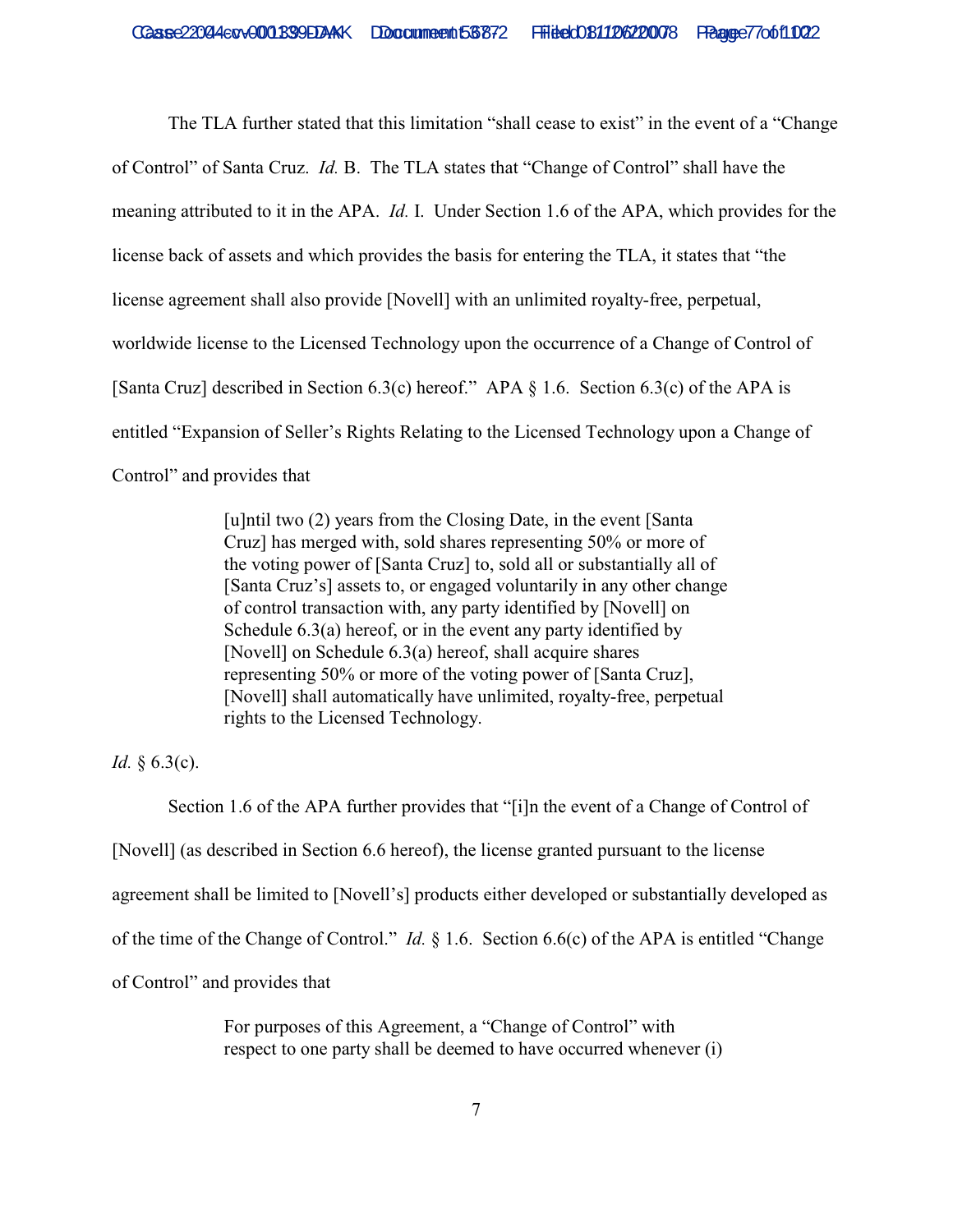there shall be consummated (1) any consolidation or merger of such party in which such party is not the continuing or surviving corporation, or pursuant to which shares of such party's common stock would be converted in whole or in part into cash, other securities or other property, other than a merger of such person in which the holders of such party's common stock immediately prior to the merger have substantially the same proportionate ownership of common stock of the surviving corporation immediately after the merger, or (2) any sale, lease, exchange or transfer (in one transaction or a series of related transactions) of all or substantially all the assets of such party, or  $\dots$  (v) any other event shall occur with respect to such party that would be required to be reported in response to Item 6(e) (or any successor provision) of Schedule 14A of Regulation 14A promulgated under the Exchange Act."

*Id.* § 6.6(c)

In 2001, Santa Cruz sold its UNIX business to Caldera Systems, Inc., the immediate predecessor to SCO. The assets sold by Santa Cruz included all of the UNIX assets that it had purchased from Novell in 1995, plus other assets that collectively accounted for 100% of Santa Cruz's operating income and 94.7% of its net revenues.

In the TLA, the parties recognized that the TLA and the APA "constitute the entire understanding between the parties with respect to its subject matter, and supersede all prior understandings, both written and oral, between them relating to such subject matter." TLA VIII.

*(4) Amendment No. 1*

On December 6, 1995, a few months after the APA was signed and the date the transaction closed, Novell and Santa Cruz signed Amendment No. 1. Decl. Mark James Ex. 2 ("Am. No.1"). Amendment No. 1 made several clarifying amendments, including specific revisions to Schedule 1.1(a) and 1.1(b). Am No. 1 ¶¶ K, L. "All other terms and conditions of the [APA] remain[ed] in full force and effect." Am. No. 1 at 10. Amendment No. 1 did not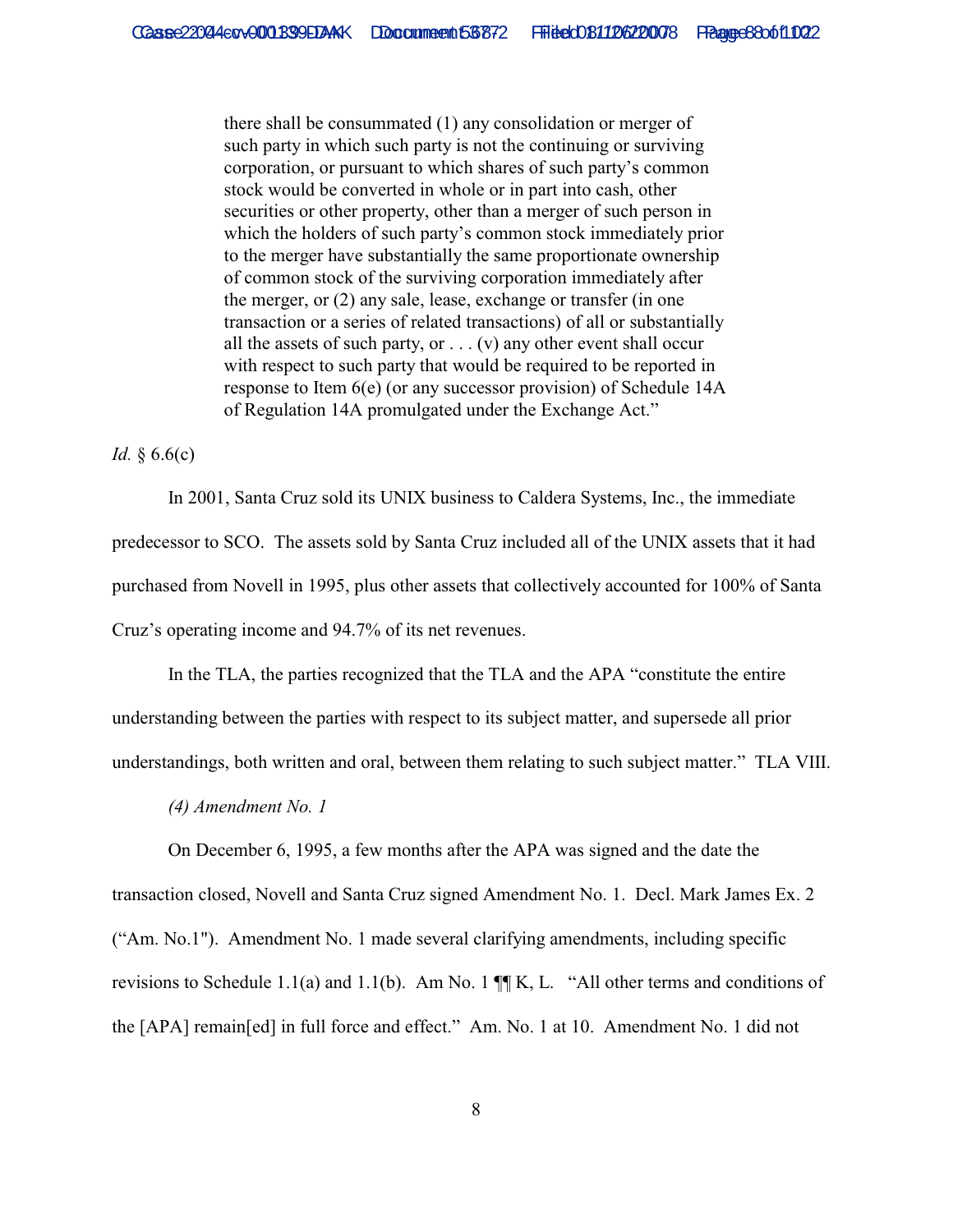change the description of Intellectual Property that was included and excluded from the transferred Assets under Schedules 1.1(a) and 1.1(b). *See id.* ¶¶ K, L.

Amendment No. 1 also made amendments to the APA with respect to the agreement regarding SVRX Licenses and Royalties that will be discussed in a later section.

## *(5) Extrinsic Evidence*

Both parties have submitted a substantial amount of evidence in connection with the negotiation and execution of the APA and its amendments, as well as the parties' conduct after the APA was signed.

## *(a) Purpose of Agreement*

Santa Cruz's stated purpose for entering the APA with Novell and acquiring the UNIX and UnixWare business was to be the supplier of Unix to the industry and to develop a future consolidated version of Unix that ran on an Intel processor. Decl. Mark James Ex. 6 ("Mohan Dep.") at 38-39. Beyond that, SCO has provided little evidence as to its intent with respect to specific provisions of the Agreement or its business strategy for structuring such a complex relationship between the parties. Novell, however, has produced significant evidence as to its business strategy and intent with respect to specific provisions.

In early 1995, Novell decided to divest itself of certain UNIX-related assets. Decl. James R. Tolonen at ¶ 4. Although Novell wanted to sell the entire UNIX and UnixWare business to focus on its Netware product, it became clear during negotiations with Santa Cruz that Santa Cruz could not afford to purchase the entirety of Novell's UNIX and UnixWare assets and rights. *Id.* ¶ 4. Consequently, Novell and Santa Cruz focused on a more limited deal that also included a forward looking revenue stream for Novell.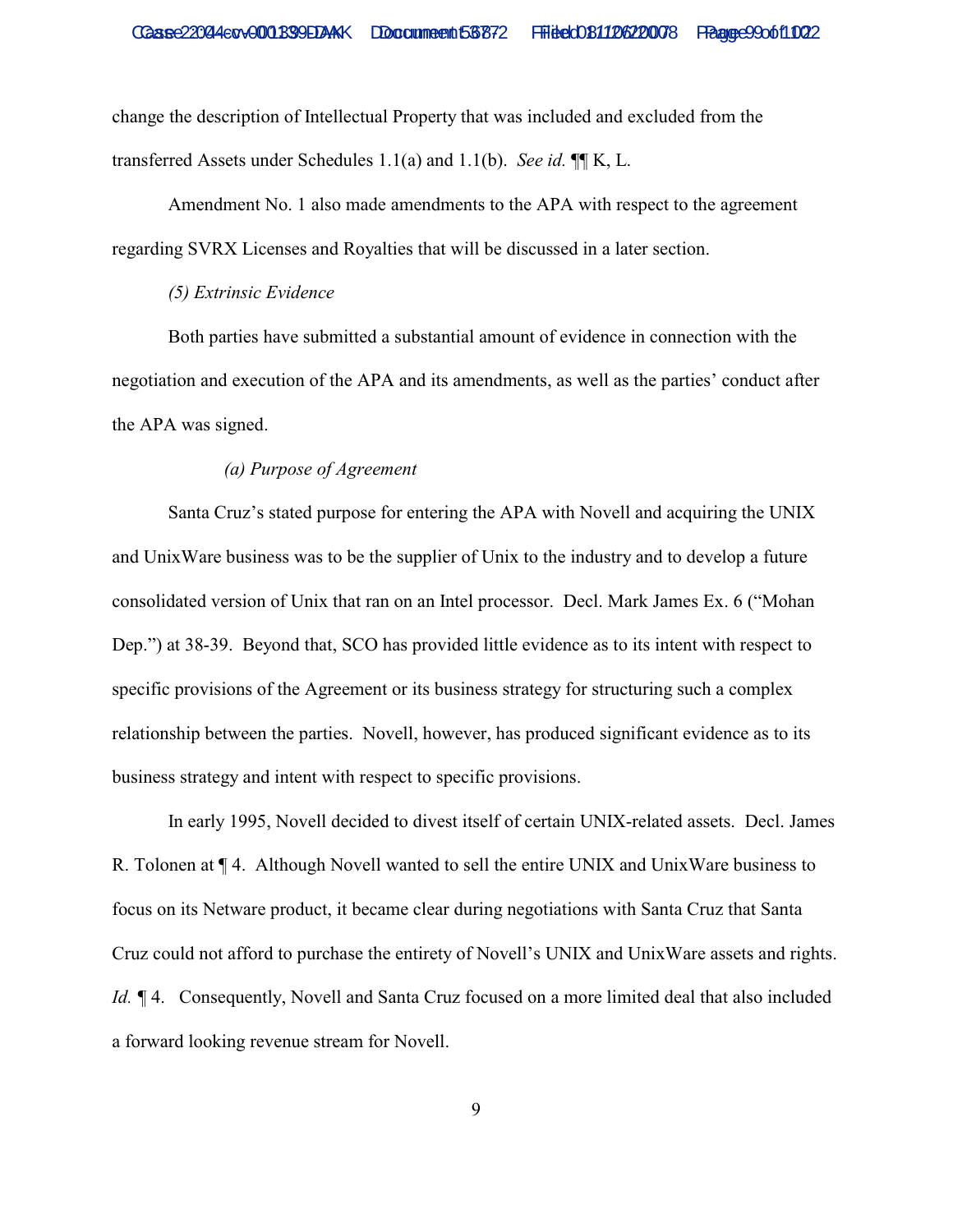Novell has submitted evidence that an important consideration for its sale of UNIX assets was Santa Cruz's commitment to develop enhanced UnixWare products that were compatible with Novell's Netware product. The APA required Santa Cruz to develop a merged product that would combine Novell's version of the UNIX operating system with Santa Cruz's version of UNIX. APA  $\S 4.18$ . Novell and Santa Cruz hoped that the merged product would provide a commercially successful alternative to Microsoft's Windows system. Decl. Tor Braham at ¶ 8. Novell's Netware product needed an alternative operating system if it was to compete with Microsoft. *Id.* Novell also had a strong interest in the development of a commercially successful UNIX operating system that would run on Intel's 64-bit processors because it would expand the market for Netware. *Id.* ¶ 13-14; Decl. David Bradford at ¶ 1,3; Decl. James Tolonen at ¶ 12.

Novell had concerns about entrusting the future of UNIX and Novell's UNIX-related interests to Santa Cruz. Decl. David Bradford at ¶ 7. David Bradford, Novell's Senior Vice President and General Counsel, states that there were serious concerns about Santa Cruz's viability as a company, and Novell became focused on building in protections for Novell in the event that Santa Cruz went bankrupt. *Id.* ¶ 8.

First, Santa Cruz was given legal title to SVRX Licenses "and not equitable interest in such royalties within the meaning of Section 541(d) of the Bankruptcy Code." APA  $\S$  1.2(b). According to the principal drafter of the APA, Tor Braham, this provision was added to decrease the risk that Novell's receipt of SVRX revenues would be impacted if Santa Cruz went into bankruptcy. Decl. Tor Braham ¶ 10.

Second, Novell asserts that it intended to exclude all copyrights from the assets to be transferred in order to protect its future SVRX revenues. *Id.* at 18-19; Decl. David Bradford ¶¶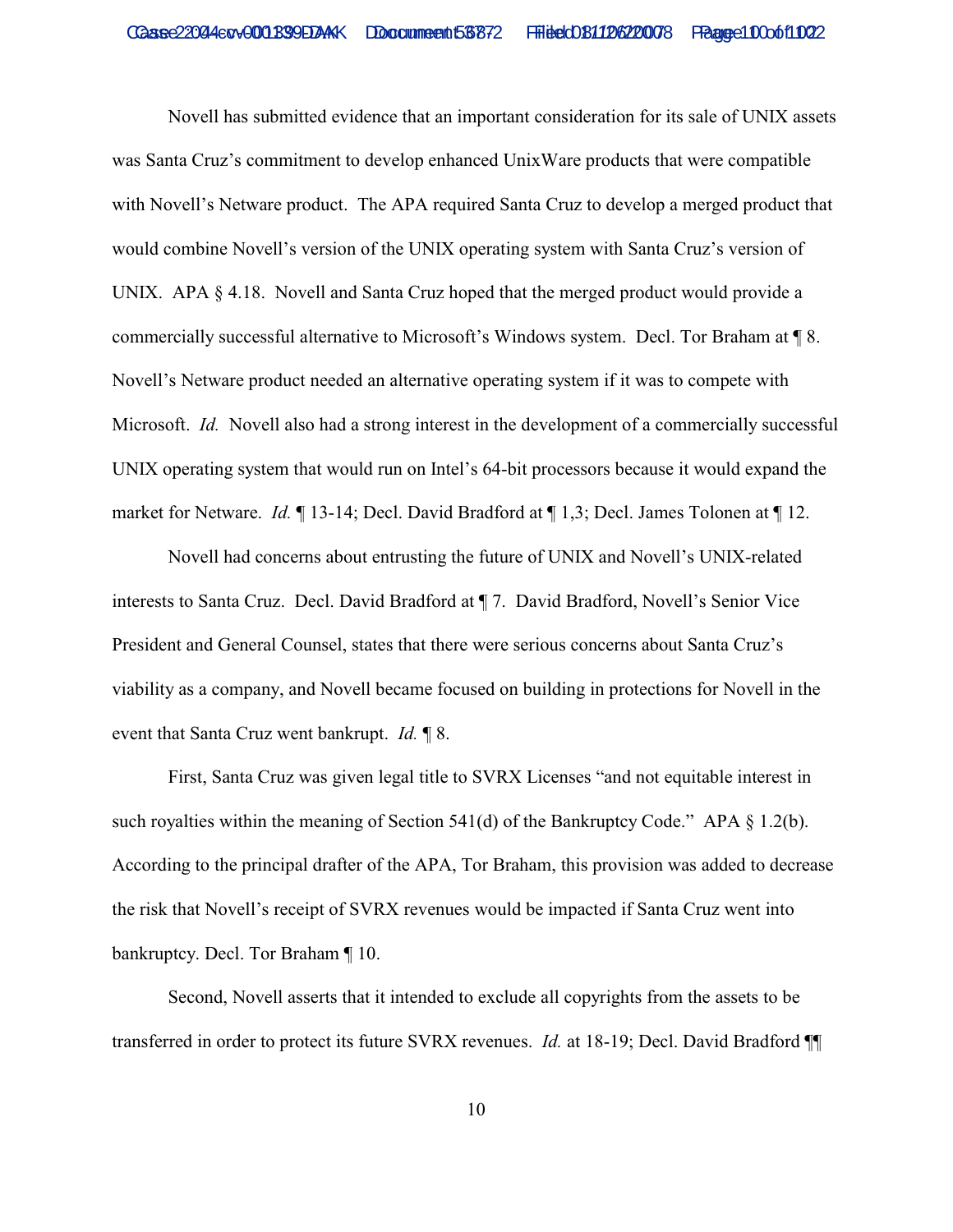11-12; Decl James Tolonen ¶ 11. In the event Santa Cruz went into bankruptcy, the UNIX and UnixWare copyrights would not be part of the bankruptcy estate and the bankruptcy trustee could not assert an interest in them. Decl. Tor Braham ¶ 14, Decl David Bradford ¶ 9; Decl. James Tolonen ¶ 12. Excluding copyrights from the transferred assets also protected Novell's other UNIX-related interests. Retaining ownership of the copyrights would strengthen Novell's rights to negotiate buy-outs of the SVRX Licenses and to receive future revenues. Decl. Tor Braham ¶ 14; Decl. James Tolonen ¶ 12. Furthermore, it put Novell in a better position to ensure successful development of future versions of the UNIX operating system.

SCO's extrinsic evidence regarding Santa Cruz's inability to proceed with a cash deal appears to conflict. Many of SCO's witnesses refer to the value of the stock Santa Cruz provided as consideration as evidence that such a sum would purchase Novell's whole UNIX-related business. Such testimony, however, is at odds with other witness testimony stating that the deal would not have proceeded without the creation of a future revenue stream for Novell. Testimony that additional revenue was necessary is consistent with the amount Novell paid for its acquisition of UNIX assets from AT&T and the fact that the shares of stock Santa Cruz transferred were only part of the consideration provided in the APA.

The consideration provided through future royalties significantly complicated the agreement and the parties' ongoing relationship. SCO, however, has provided virtually no evidence from its perspective as to the purpose of or strategy behind the creation of a continuing stream of revenue for Novell other than some testimony that it could not afford to acquire it and the deal would not have proceeded otherwise.

11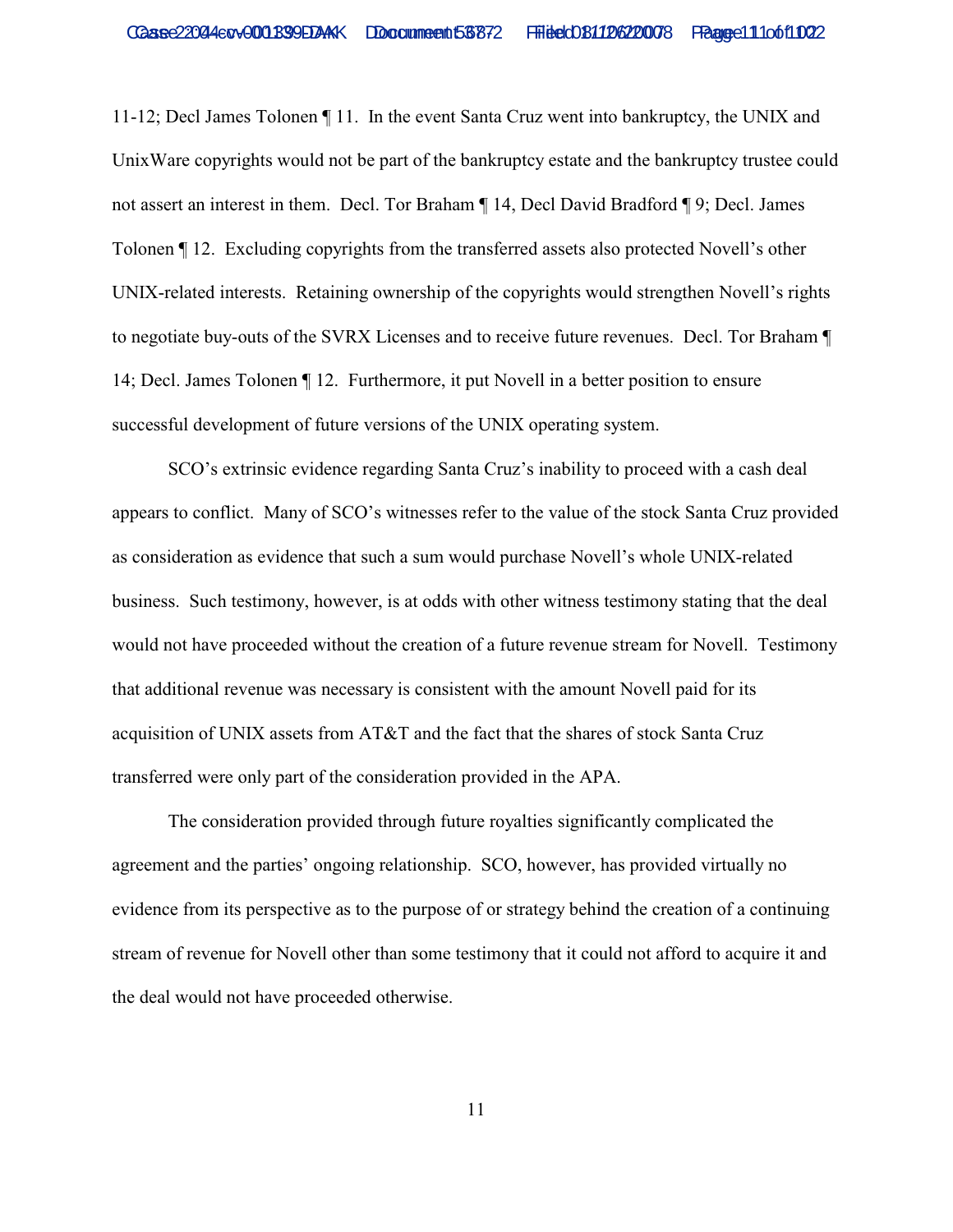## *(b) Drafts of Agreement*

The correspondence between Novell and Santa Cruz prior to the date the APA was signed shows that significant revisions were made to the agreement. A September 8, 1995 draft of Schedule 1.1(a), which listed the assets to be transferred, included "all patents, patent applications, copyrights . . . and all other intellectual property . . . that pertain to Unix or UnixWare." Decl. Tor Braham at ¶ 15, Ex. 6.

Novell's outside counsel drafted a new schedule of assets to be included in the asset transfer as well as a schedule of assets to be excluded from the transfer. *Id.* ¶ 15. The new Schedule 1.1(a) deleted copyrights, patents, and all other intellectual property from the assets to be transferred. The revised Schedule 1.1(a) included only the UNIX and UnixWare trademarks as the "Intellectual Property" included in the transaction. The new Schedule 1.1(b), which listed the assets excluded from the transfer, listed all copyrights, all patents, and all trademarks except for the UNIX and UnixWare trademarks.

Novell submitted evidence demonstrating that during the negotiations, David Bradford, Tor Braham, Aaron Alter, and Burt Levine all reviewed and approved the language in the Excluded Assets Schedule 1.1(b). *Id.* ¶ 16. SCO has not provided evidence from witnesses on the Santa Cruz side of the transaction with respect to their review of the asset schedules. In fact, there is no evidence from any of Santa Cruz's outside counsel and very little evidence from Santa Cruz's in-house legal department regarding the drafting of the APA.

### *(c) Parties' Conduct*

Both parties have also submitted in support of their respective interpretations of the APA extrinsic evidence of the parties' conduct in relation to the APA.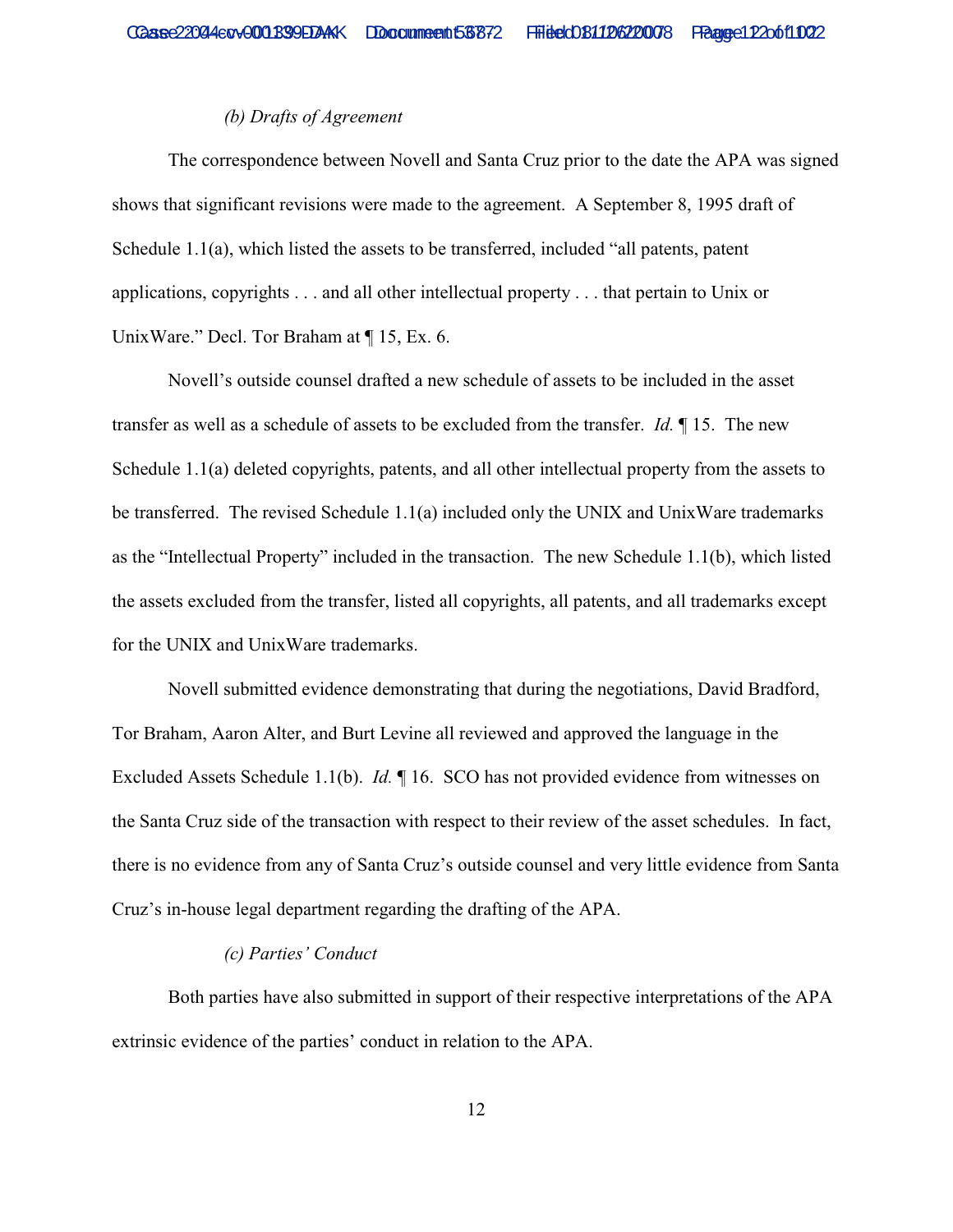The day before the APA was signed, David Bradford, Novell's Senior Vice President and General Counsel, presented the agreement to the Novell Board of Directors for approval and reviewed its terms with them. The minutes from that board meeting state: "RESOLVED . . . Pursuant to the Asset Purchase Agreement . . . Novell will retain all of its patents, copyrights, and trademarks (except for the trademarks UNIX and UnixWare) . . . ." Decl. David Bradford at ¶¶ 13-14, Ex. 1.

On September 20, 1995, SCO claims that the parties issued a joint press release regarding the APA, stating that "[a]ccording to the terms of the agreement, SCO will acquire Novell's UnixWare business and UNIX intellectual property." Novell questions whether it was a "joint" press release because unlike a typical joint press release, the September 20, 1995 press release does not contain Novell's logo, contact information, or company description. Instead, it contains information only for Santa Cruz. In any event, the press release does not provide specific information about whether copyrights transferred. It is undisputed that trademarks did transfer, which would account for a statement that intellectual property passed. However, the vague use of the term "intellectual property" could not be read to include *all* intellectual property because it is also undisputed that no patents were transferred. Therefore, the press release, whether a joint statement or not, provides little information in its reference to unspecified "intellectual property." Novell also issued two press releases about the APA, which are on Novell's website, and neither mention of the transfer of copyrights or, more broadly, the transfer of intellectual property.

On October 4, 1995, two weeks after the signing of the APA, David Bradford certified a Notification and Report Form to the Federal Trade Commission. Decl. Mark James Ex. 84. The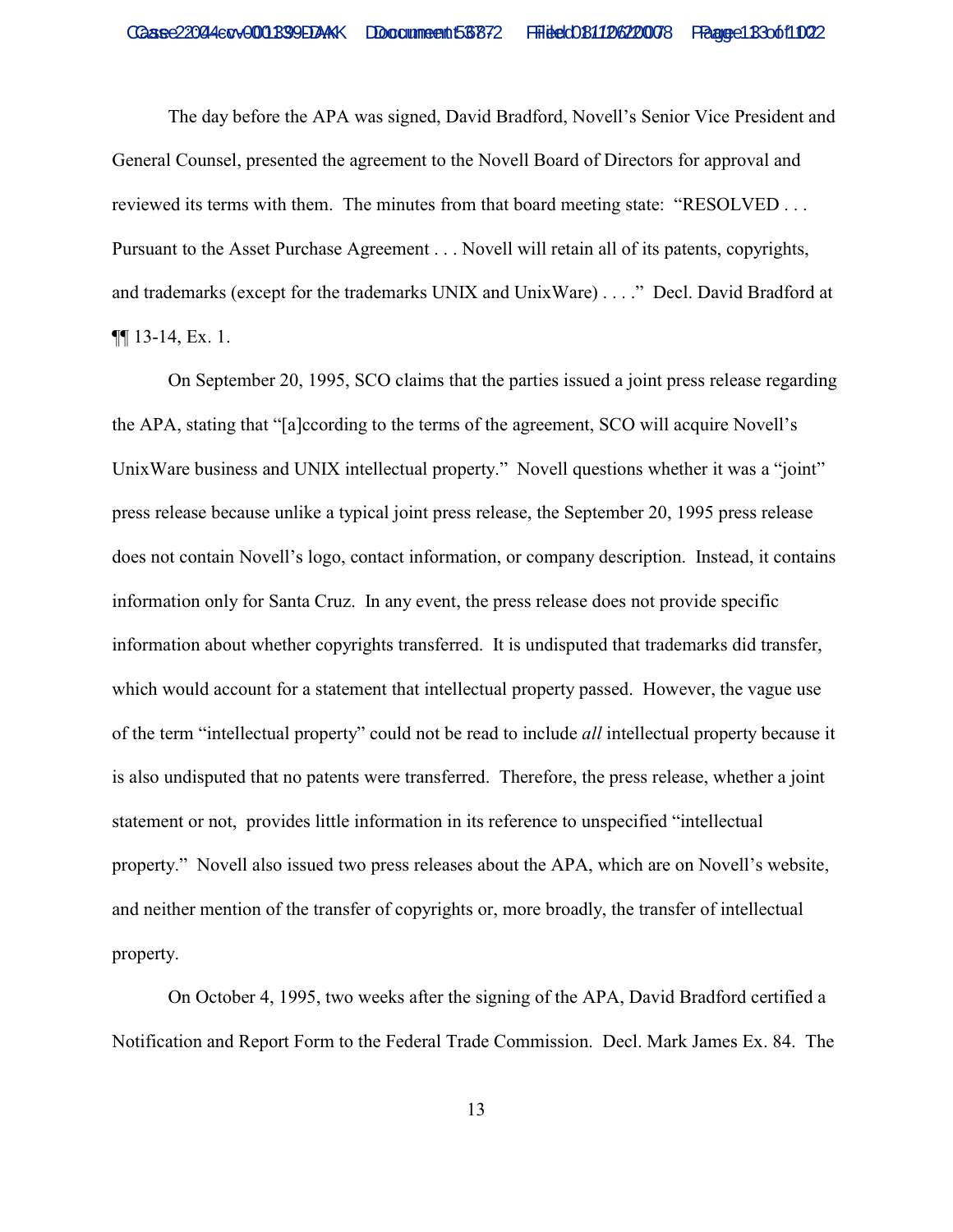language used in the Form was consistent with the language of the APA's "Recitals," stating that Santa Cruz was acquiring "certain assets" of Novell's UNIX and UnixWare business. *Id.* In a section of the Form entitled "Assets to be Acquired," Novell stated: "The assets to be acquired by SCO are described with particularity in Schedule 1.1(a) of the Agreement." *Id.* Schedule 1.1(a) was the list of assets included in the transfer. Novell also included specific portions of Schedule 1.1(a) in the Form which SCO claims could be read to mean that the whole business transferred. The Form, however, clearly directed the FTC to the Agreement for the details regarding the assets being transferred.

After the APA closed in December 1995, Santa Cruz came into physical possession of the UNIX copyright registrations because they were kept in the business files of the UNIX unit in New Jersey, which transferred to Santa Cruz under the APA. Decl. Mark James Ex. 23-25. The UNIX unit and its business files remained in New Jersey throughout the changes in ownership of the business—from AT&T to UNIX System Laboratories to Novell to Santa Cruz. Burt Levine Dep. at 19-20. SCO asserts that its possession of these registrations is evidence that the parties intended to transfer UNIX and UnixWare copyrights under the APA. Novell contests that this evidence is relevant or indicative of the parties' intent under the APA. Novell makes no assertion that it ever attempted to remove the registrations from the New Jersey facility or otherwise obtain physical possession of them. Greg Jones 30(b)(6) Dep. at 177-79. Rather, Novell comments only that the physical possession of the registrations was not a concern or viewed as a necessity to it.

Since 1995, Santa Cruz and SCO have shipped UNIX-related products with copyright notices affixed to them and entered into hundreds of license agreements for UNIX Products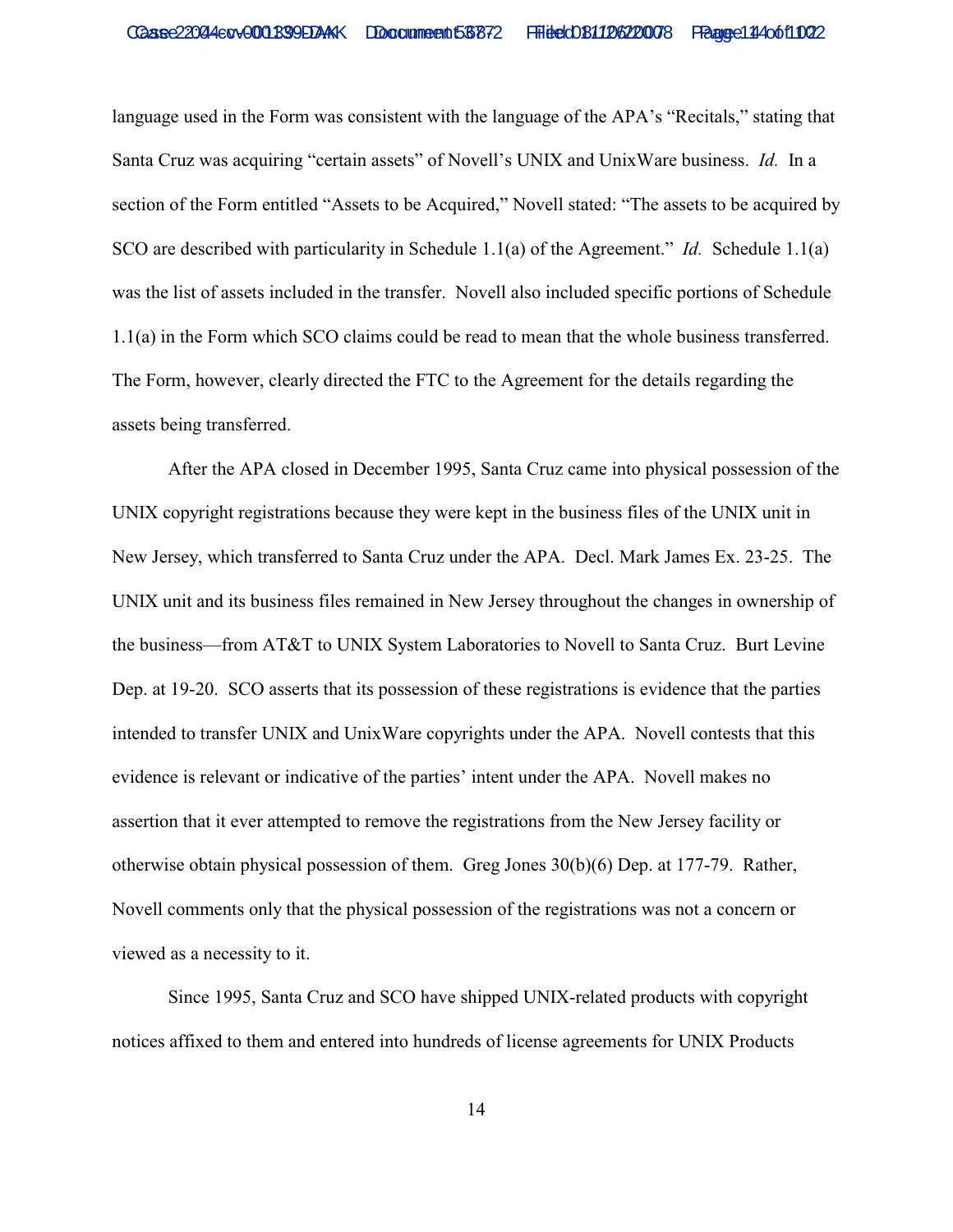containing express representations and warranties of SCO's rights and ownership in the intellectual property required to provide the licensed product. Decl. Edward Normand Ex. 27, 28. Novell notes that products were shipped with joint copyright notices that indicated Novell's original UNIX and UnixWare code and SCO's ownership of modifications to that code. For example, one of the joint copyright notices states: "Copyright 1996 The Santa Cruz Operation, Inc. All rights reserved. Copyright 1984-1995 Novell, Inc. All rights reserved." Decl. James McKenna at ¶ 5. SCO claims that this copyright notice indicates that Novell transferred the copyrights in 1995 under the APA, and Novell contends that the notice indicates Novell's continued ownership of the copyright to the original UnixWare code and SCO's ownership only of the copyright to modifications to that code made the year after the APA (1996). Furthermore, Novell asserts that if Santa Cruz owned the copyright to both the original code and the derivative work, the copyright notice would not have mentioned Novell at all.

With respect to licenses containing any incorrect representations and warranties, Novell contends it was not aware of any such licenses. Novell claims that the first license agreement with Integration Design does not appear to involve UNIX and UnixWare licenses so it would not have been necessary to submit it to Novell for approval. Normand Decl. Ex. 30. SCO itself has admitted that the other two licenses, with Lucent Technologies and Samsung Electronics, also did not need to be shown to Novell for approval. Supp. Brakebill Decl. Ex. 25, Response No. 7. In any event, none of these three licenses contains any representation or warranty of SCO's copyright ownership.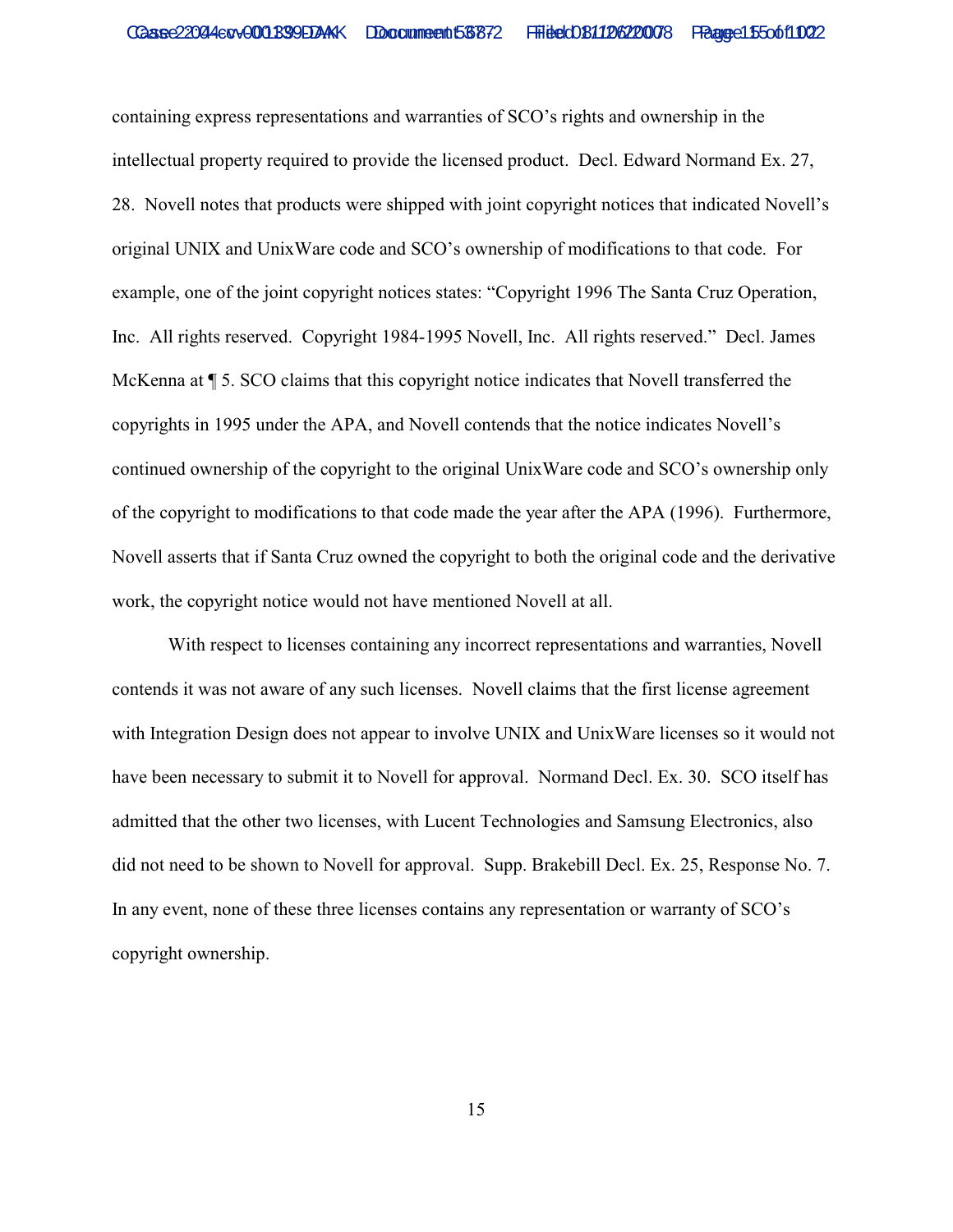## *(d) Witness Testimony*

There is extrinsic evidence from several individuals who were involved at different stages of the negotiations of the APA and from business people involved in the transition of the business to Santa Cruz. Interestingly, many of the witnesses who were on the Novell side of the APA transaction went to work for Santa Cruz as a result of the deal. The relevance of much of the testimony is questionable because few have a recollection of actual discussions regarding the transfer or retention of copyrights. Many witnesses give an opinion as to whether they think the copyrights should have transferred, but they fail to establish an adequate foundation to support their opinion. Given the volume of the testimony presented to the court and the number of attorneys and business people involved in the transaction, it is surprising that there is not more testimony on the drafting and negotiation of the intellectual property provisions from both sides of the deal.

 Novell was represented in the transaction by the law firm of Wilson, Sonsini, Goodrich & Rosati ("Wilson Sonsini"). Tor Braham managed Wilson Sonsini's team, was the primary negotiator with respect to the contract language, and was the primary drafter of the APA text.<sup>2</sup> Braham testified that the APA was not a "straight up asset purchase" because Santa Cruz did not have the cash to buy both the UNIX assets that Novell had purchased in 1993 plus Novell's UnixWare business. Decl. Tor Braham  $\P$  7. As a result, the deal became more complex, and

 $2$  The record is not clear as to whether Braham was the primary drafter of the APA for Novell or both parties. Nevertheless, in the APA, the parties agreed that they had both been represented by counsel during the negotiation and execution of the agreement and waived the application of any law "providing that ambiguities in an agreement . . . will be construed against the party drafting such agreement." APA § 9.9.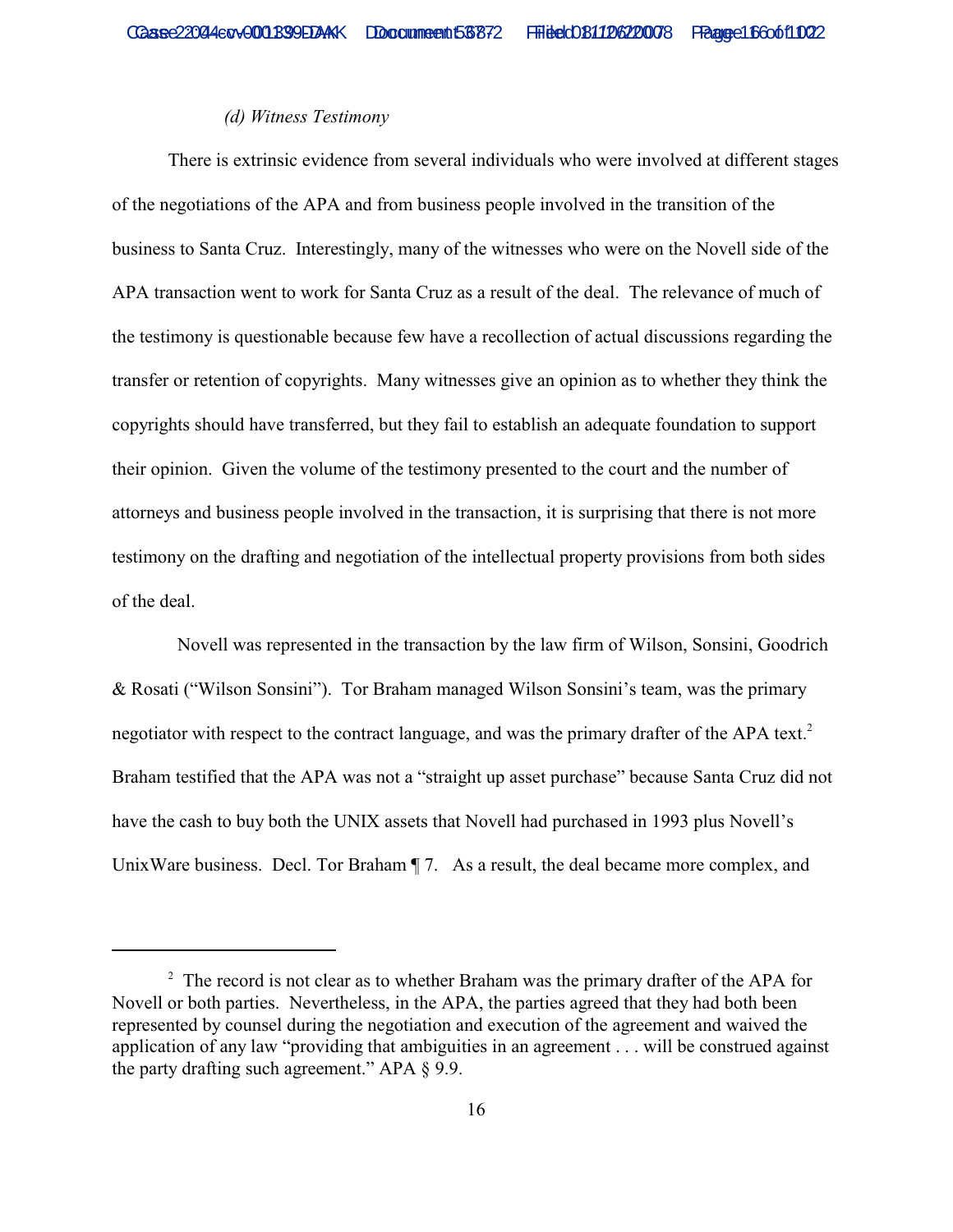Novell needed to negotiate provisions into the contract to protect its business and legal interests. *Id.* 

Braham had regular communications with Novell's General Counsel, David Bradford, and tried to achieve Novell's goals as communicated by Bradford. *Id.* ¶ 6. During the negotiations, Bradford indicated to Braham that Novell was unwilling to transfer intellectual property rights in UNIX and UnixWare, including patents and copyrights. *Id.* ¶ 14. Accordingly, Braham's team revised an early draft of a Schedule of Assets that had included patents, copyrights, and trademarks and drafted a new schedule of included assets and a schedule of excluded assets. *Id.* ¶ 15. Braham also made changes to Section 1.1(a) of the APA where the distinction between included and excluded asset schedules is made with respect to the assets transferred. *Id.* ¶ 19.

Braham testified that to his knowledge, and based on his review of the Wilson Sonsini files, at least four representatives of Novell reviewed and approved the excluded assets provision. *Id.*  $\parallel$  16. During the course of the negotiations, the Wilson Sonsini team transmitted drafts of the two schedules to Santa Cruz representatives, and drafts would be redlined to show changes. *Id.* ¶ 17. Braham testified that although the APA did not transfer copyright ownership to Santa Cruz, Santa Cruz received other rights and interests in UNIX and UnixWare that gave it a license to copy and use Novell's copyrighted code as needed to implement the activities contemplated by the APA. Furthermore, it was Braham's understanding that while Novell retained the copyrights in the original code, Santa Cruz would own the copyrights in any code that it wrote and Novell would need a license to such code. *Id.* ¶ 23. Therefore, Braham added the term "Licensed Technology" in Section 1.6 of the APA during the drafting process to refer to newly developed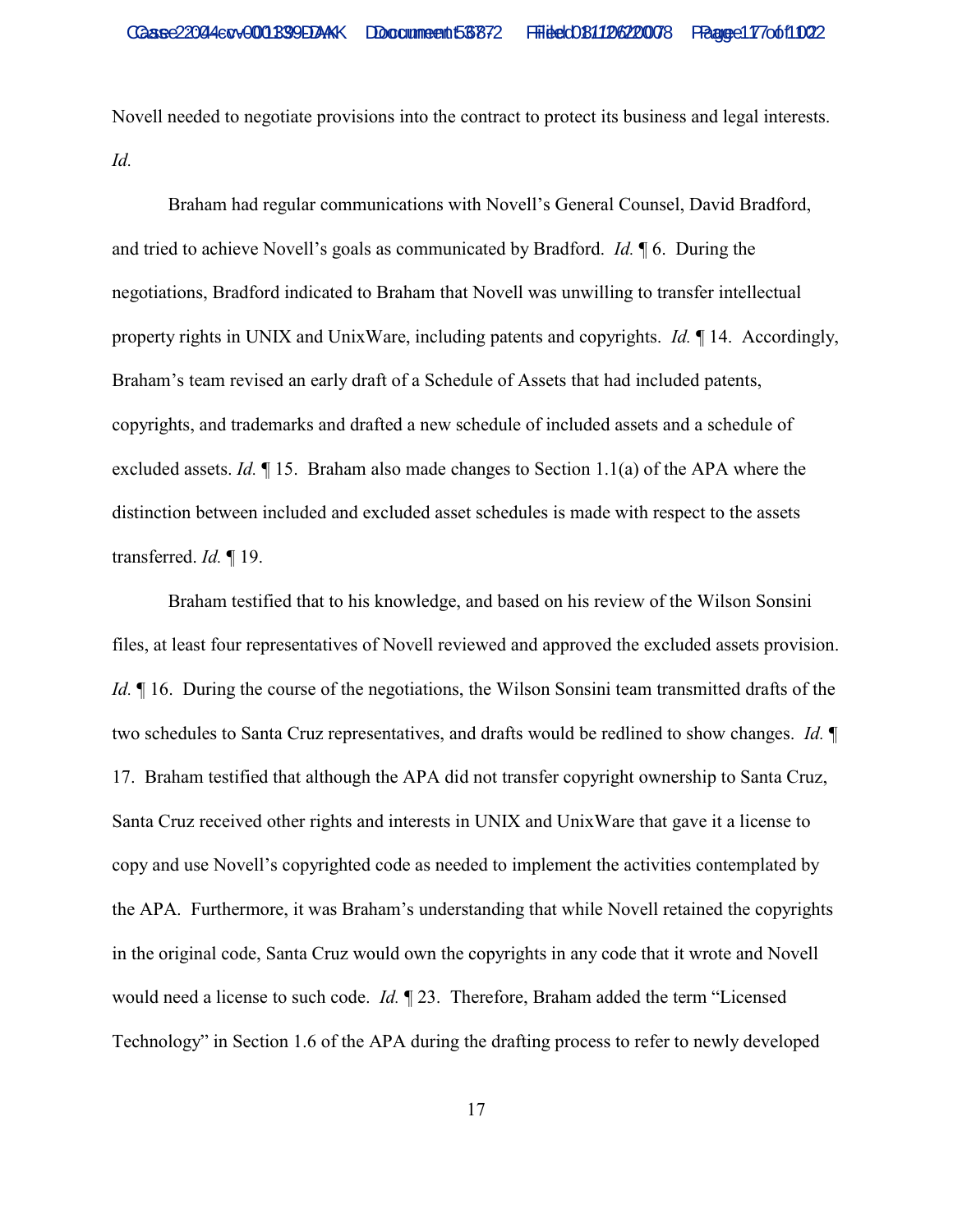code and other technology in UNIX and UnixWare–such as trade secrets, software know-how, etc.–that were not excluded from the assets transferred to Santa Cruz. *Id.* ¶¶ 22, 23.

Robert Frankenberg, then-President and CEO of Novell, testified in a deposition that his initial intent in entering into negotiations, intent at the time the APA was signed, and intent when the transaction closed was that Novell would transfer copyrights to UNIX and UnixWare technology to Santa Cruz. Decl. Mark James Ex. 7 ("Frankenberg Dep.") at 7, 135. This testimony is obviously at odds with the minutes of the Board meeting and the testimony of the chief drafters of the APA for Novell. Somewhat self-contradictorily as well, Frankenberg also testified that he had high-level discussions with the negotiating team and recalled discussing the fact that retaining UNIX copyrights would facilitate Novell's exercise of rights with respect to capitalizing the SVRX revenue stream and facilitate the negotiation of SVRX License buyouts. *Id.* at 65-66, 68. The evidence submitted as to Frankenberg's role shows that he was not intimately involved in the deal. Frankenberg testified that he was involved in high-level discussions but was not involved in the negotiation or drafting of the APA. He further stated that he did not review the details of the deal and he signed the APA on the basis of the recommendation of his team. *Id.* at 68.

David Bradford, Novell's Senior Vice President and General Counsel, oversaw the negotiation and drafting of a contract between Novell and Santa Cruz. Decl. David Bradford at ¶ 4. During the negotiations of the APA, he discussed with Braham the need to increase Novell's protections in the transaction, including but not limited to retaining Novell's intellectual property rights in UNIX and UnixWare. *Id.* ¶ 9. Bradford testified that the exclusion of copyrights was intentional and "should any person suggest otherwise, they are mistaken." *Id.* ¶ 12. Bradford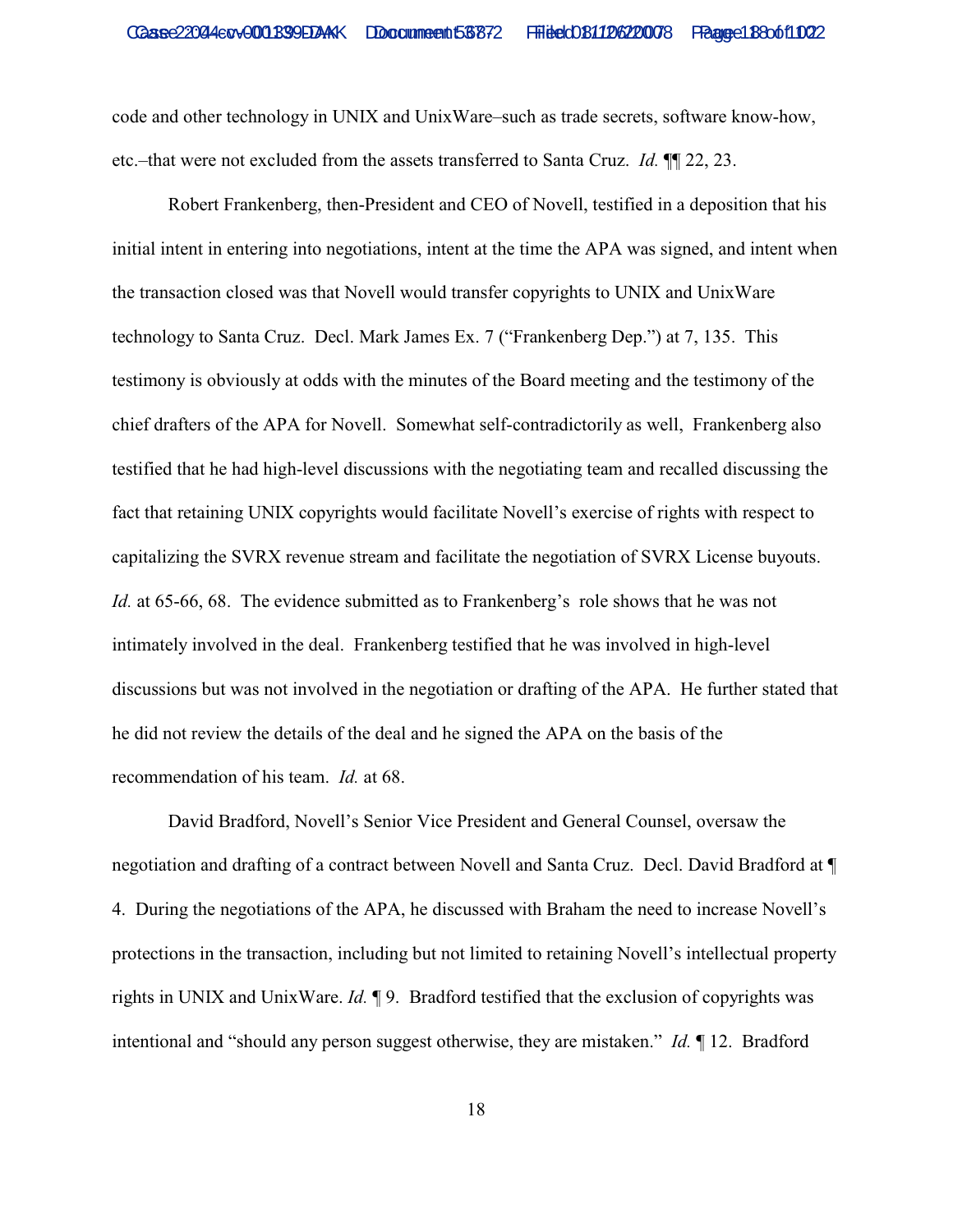reviewed the terms of the APA with the Novell Board of Directors at a meeting held on September 18, 1995, the day before the APA was signed. *Id.* ¶ 13. Bradford received the final APA on the day it was executed and was responsible for reviewing it and approving it for final signature by Frankenberg. *Id.* ¶ 17. Bradford wrote a memorandum reflecting his approval of the APA. *Id.* He testified in this litigation that he still agrees with the statement that the APA is "an accurate reflection of the business and legal terms and conditions negotiated between the parties." *Id.* 

James Tolonen, Novell's Chief Financial Officer from 1989 through 1998, testified that he was actively involved in the preparation of the APA. Tolonen Decl. ¶¶ 3, 7. Tolonen interacted with Bradford, who he described as the "point person" heading up Novell's negotiation team, and Braham. *Id.* ¶¶ 8, 9. Tolonen reviewed drafts of the APA and reviewed the final version of the APA to ensure that its terms were consistent with the intent of the deal. *Id.*  $\P$ [9, 10. Tolonen testified that "[a]s reflected in the plain language of the executed [APA], Novell intended to retain and did retain, as an 'Excluded Asset,' all copyrights, including all UNIX and UnixWare copyrights." *Id.* ¶ 11.

Ed Chatlos, Novell's Senior Director for UNIX Strategic Partnerships and Business Development, was a primary negotiator for Novell during the business negotiation of the deal. Chatlos' Declaration states that he left Novell voluntarily in 1996, but it does not indicate his current employment. Decl. Mark James Ex. 12 ("Chatlos Decl.") at ¶ 4. He did disclose in his deposition, however, that his wife has been employed by SCO since the time of the APA in 1995. Decl. Mark James Ex. 13 ("Chatlos Dep.") at 49. During the business negotiations of the APA, Chatlos recalled disputes over the price because SCO could not pay the full purchase price as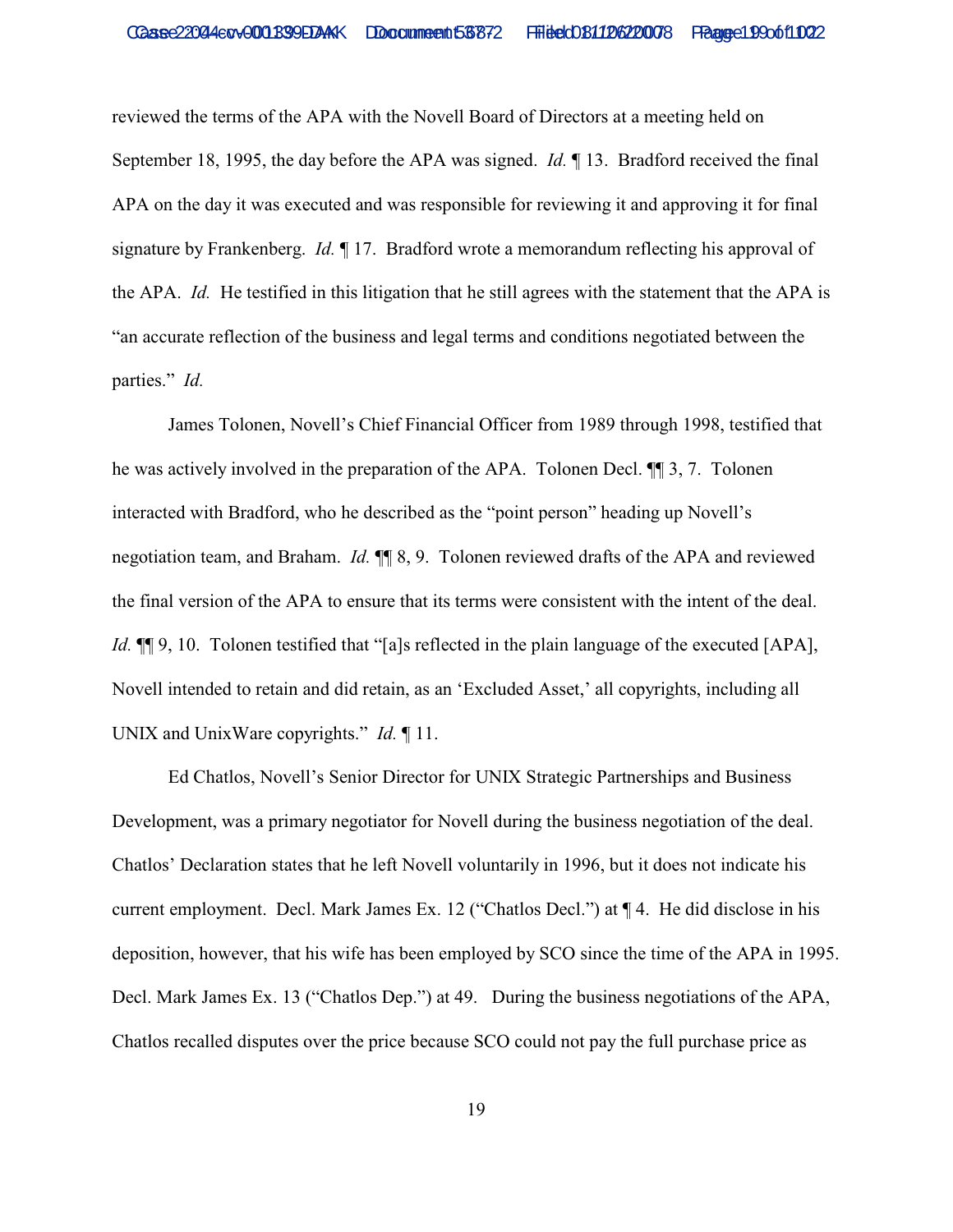contemplated by Novell. *Id.* at 36. He testified that the royalty payments were used as a resolution to bridge the gap. *Id.* Chatlos also testified that there was no discussion about excluding or including copyrights because he believes it was implicit in the deal that the copyrights would be transferred. *Id.* at 122-24. He testified that he was not involved in any discussions with Novell's negotiation team regarding concerns of a potential bankruptcy by Santa Cruz. However, he also testified that he believes that the APA reflects the intent of the agreement. *Id.* at 130. Although he continued to review drafts of the agreement, his deposition testimony reflects that he had little recollection of the work done by Novell's legal team. *Id.* at 105. He could not recollect David Bradford's role in the deal or the names of the attorneys at Wilson Sonsini who worked on the APA. *Id.* at 37, 80.

Duff Thompson, a former Novell executive who now chairs SCO's litigation committee, testified that testified that his recollection of the deal was the initial direction from Frankenberg to sell the whole business. Decl. Mark James Ex. 10 ("Thompson Decl.") at ¶ 4. Thompson did not recall "any specific discussions around copyrights" or any "discussion with SCO about the excluded asset schedule" during negotiation of the deal. Decl. Mark James Ex. 11 ("Thompson Dep.") at 86. Ty Mattingly testified that Thompson was "not really involved in the details of the Novell, Santa Cruz transaction." Mattingly Dep. at 70-71. He stated that Thompson was "checked out" during the drafting of the APA and was "not in the office that often." *Id.* at 71-72. He also testified that he relied on Tor Braham and his team for the detail drafting of the agreement. *Id.* at 30-31. Braham confirmed that Thompson "was not involved in negotiating or drafting the APA contract language." Decl. Tor Braham ¶ 24. However, Thompson testified that if Novell had intended to retain the copyrights, it would have said "you get all the business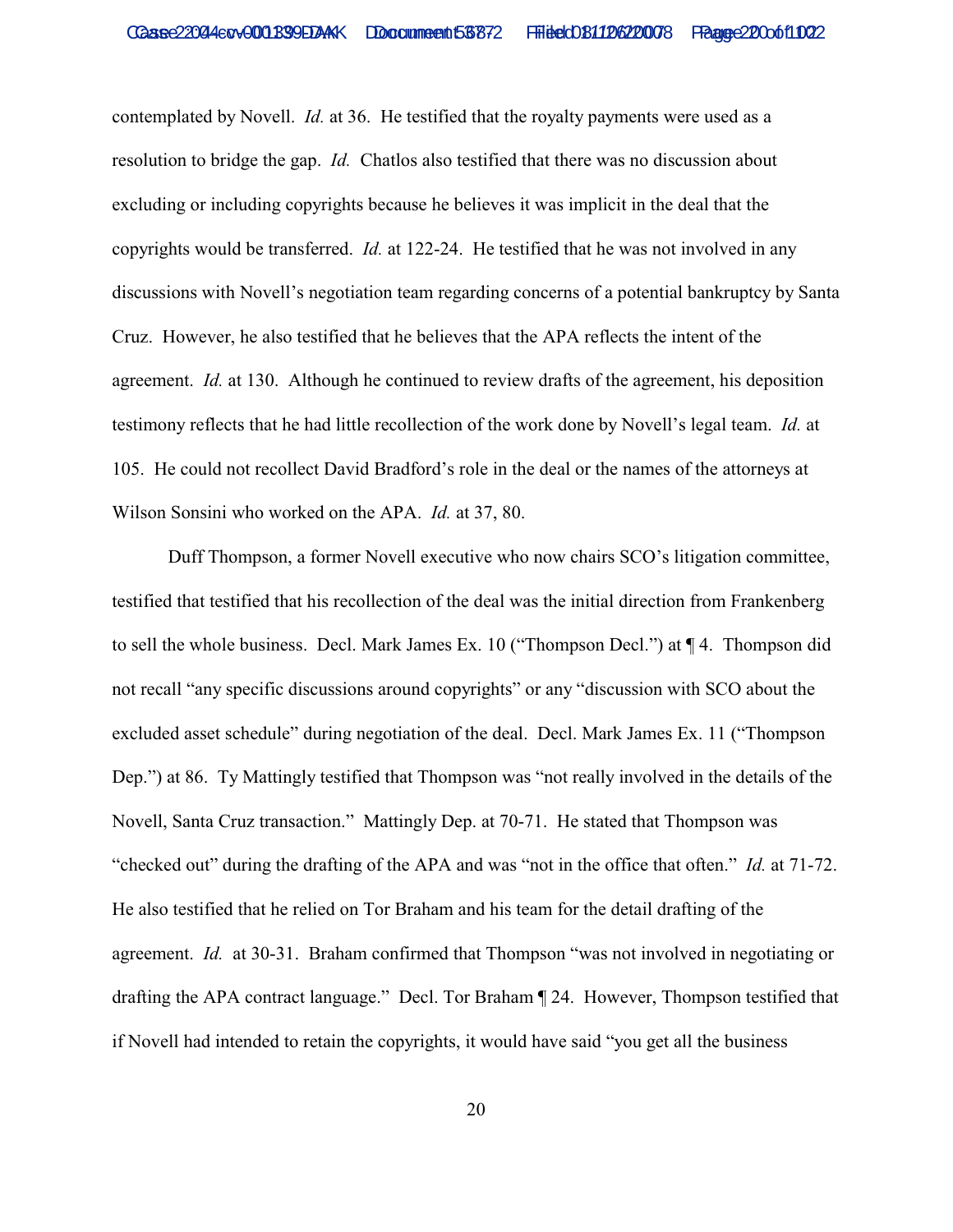except the copyrights." Thompson Dep. at 133.

Ty Mattingly, Novell's Vice President for Strategic Relations at the time of the APA, testified in his deposition that it was his belief that Novell sold the Unix business to SCO, and that SCO paid roughly 125 million dollars because it bought the UNIX business from Novell "basically in its entirety." Decl. Mark James Ex. 9 ("Mattingly Dep.") at 10. He further explained that his view was that "[t]he only things that did not go with that was a kind of an agent relationship whereby SCO was collecting the SVRX royalties from existing OEMs at the time we sold that business and then giving the bulk of those moneys back to Novell." *Id.* at 29- 32. Mattingly, however, also testified that his role "related only to high level business strategy" and he was "not involved in the details of the legal document." *Id.* at 66. He admitted that he was involved "very superficially" in the "last two or three weeks before the contract was executed," which was "when the back and forth concerning the legal provisions was taking place." *Id.* at 68-69.

Burt Levine, a former Novell in-house attorney who went to work for Santa Cruz after the APA, testified that he worked on some early drafts of the APA but cannot remember which specific provisions. Levine did testify, however, that during APA negotiations, he reviewed and marked up drafts of Schedules 1.1(a) and (b). Decl. Mark James Ex. 14 ("Levine Dep.") at 72- 74. He revised the list of included assets but did not add copyrights. *Id.* at 74. He then faxed his markup to outside counsel, who passed on his comments to Santa Cruz's outside counsel, Brobeck Phleger. *Id.* at 72-73, 77-80. However, he testified that he would have been surprised to hear that Novell retained the UNIX and UnixWare copyrights. Assuming, however, that the copyrights were excluded from the APA, he testified that SCO would have an inherent license to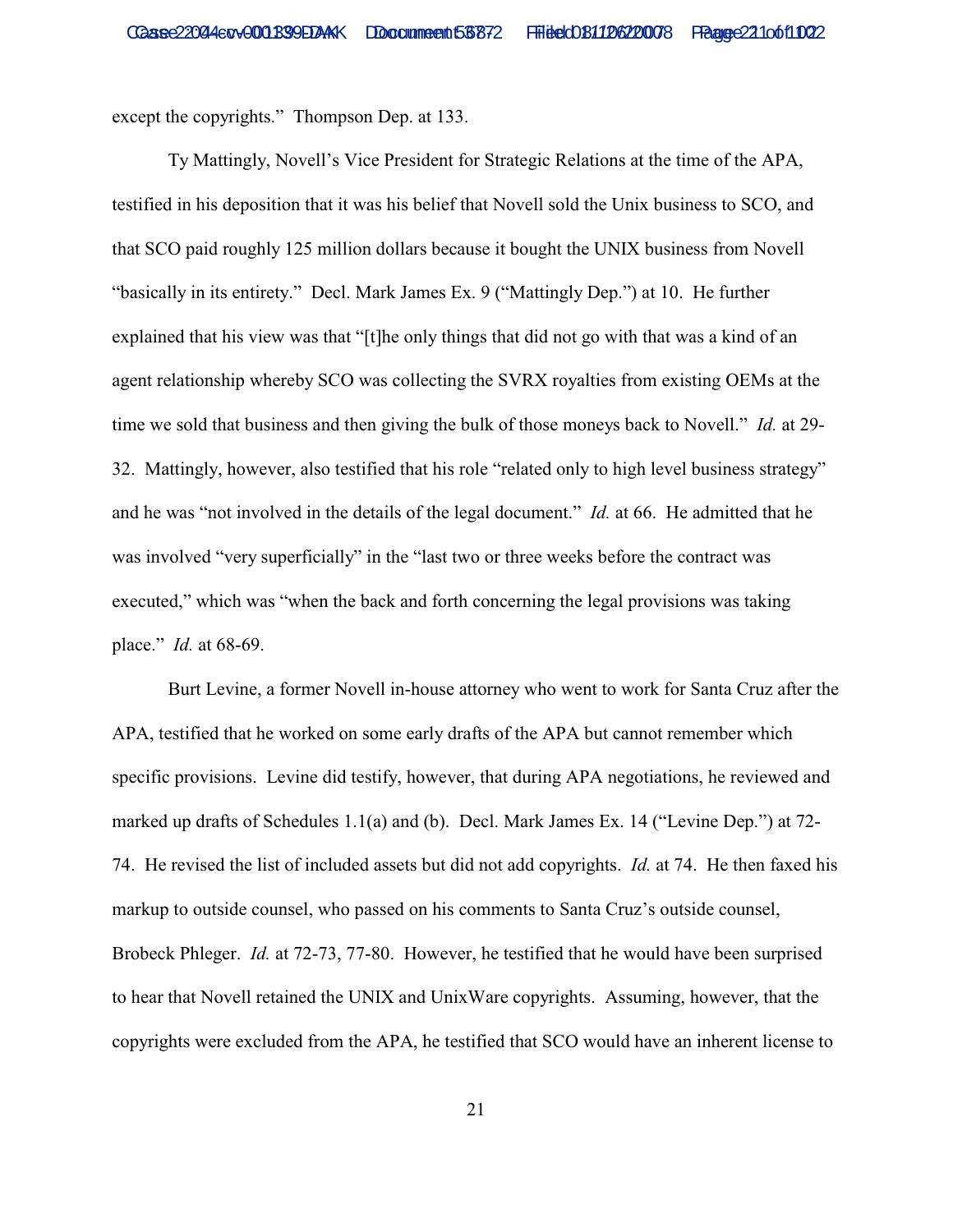use those copyrights in the business. *Id.* at 89.

William Broderick, a contract manager and member of the Novell APA transition team who is now the Director of Software Licensing for SCO, testified that his understanding of the sale of assets was that the UNIX copyrights were transferred. Decl. Mark James Ex. 15 ("Broderick Decl.") ¶¶ 1, 6, 11. Although SCO claims that Broderick testified that his understanding was based on Novell's explanation of the transaction during company-wide meetings and meetings of the transition team, he testified in his deposition that he did not recall any specific discussion about the transfer of copyrights. *Id.* Ex. 16 ("Broderick Dep.") at 49-51.

 Alok Mohan, CEO of Santa Cruz at the time of the APA, testified that he believes Santa Cruz bought the whole business, including copyrights. Mohan Dep. at 138-40. But he was not aware that the subject of UNIX copyrights was specifically addressed in the contract. *Id.* at 143- 44. Mohan testified that he was involved in the negotiations "only at a high level," not in the "detail level of negotiations." *Id.* at 10-11. He was also not involved in the "specific drafting of the documents," was not on a distribution list of individuals at Santa Cruz to receive drafts of the agreement, and did not recall the firm or attorneys Santa Cruz hired to represent it in the transaction. *Id.* at 10-11, 14-17. He testified that "the issue of copyrights in or out was not discussed with me." *Id.* 261-62. Furthermore, he contends that Novell did not tell him that it had kept the copyrights, but he also admits that Novell did not tell him that it had given them to Santa Cruz either. *Id.* at 261-262. He did believe, however, that Santa Cruz "tried to make the document represent . . . the intent . . . . And we captured, I thought at that time, what the intent was." *Id.* at 13.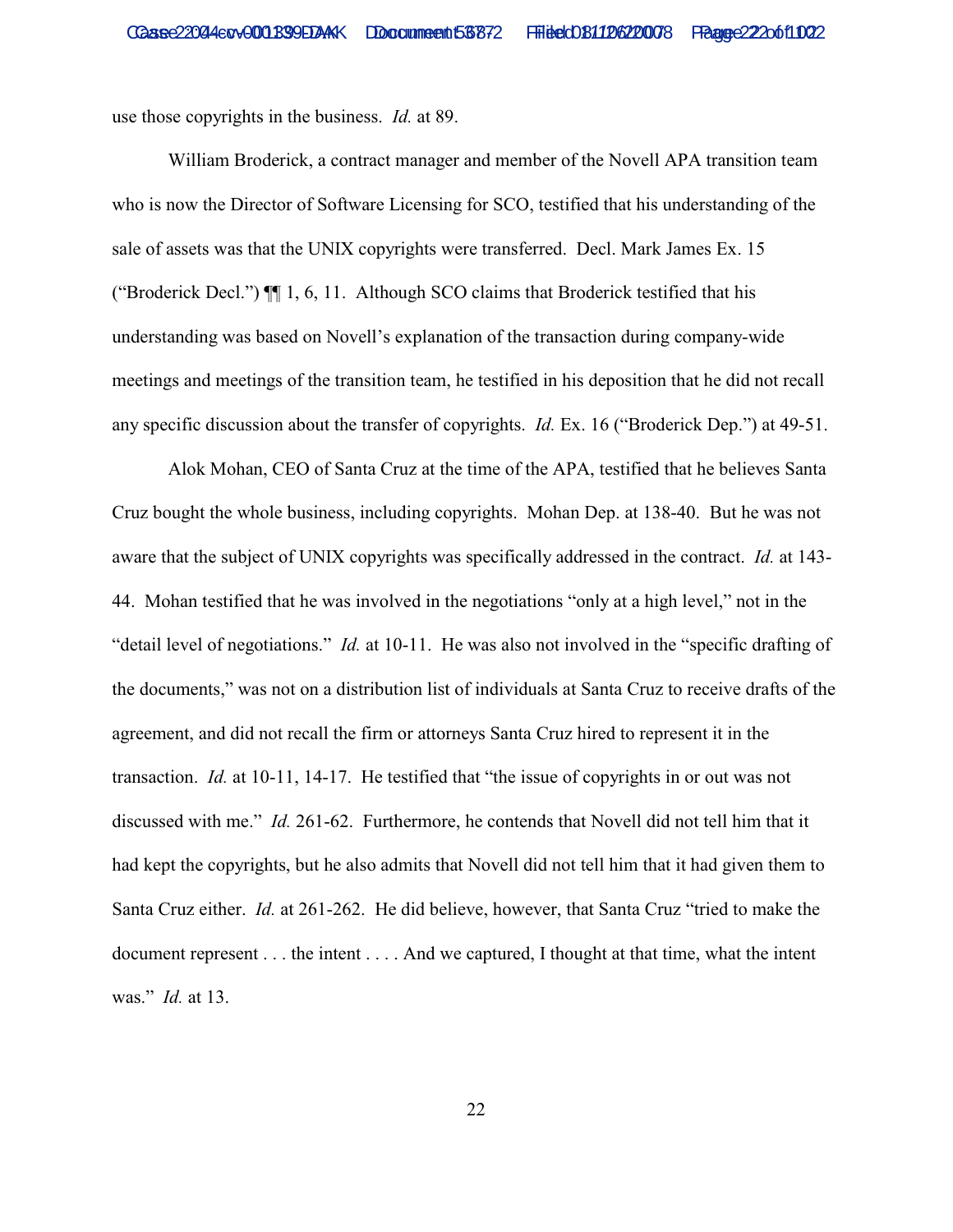Doug Michels, Senior Vice President of Santa Cruz at the time of the APA, stated in his deposition that "the only way that I know of, and anyone on my team knew of, to buy a software business is to buy the copyrights, and there is no way we would have ever done a deal to buy a software business where we didn't get the copyrights and all the other intellectual property." Decl. Mark James Ex. 18 ("Michels Dep.") at 134. Michels testified that he was very involved in the initiation of the APA, but that he was only involved in two or three meetings with Novell after the initial discussion about the deal. *Id.* at 11-12. He did not draft any language of the APA or review drafts of it. He does not recall "even vaguely" any debates in which he participated regarding the drafting of the APA. *Id.* at 12-13. He also does not recall any discussion by anyone either at Novell or Santa Cruz regarding the transfer or retention of UNIX copyrights. *Id.* at 50-52.

Jim Wilt, a business development executive at Santa Cruz, testified that it was his understanding and intent during the negotiations that SCO would acquire Novell's entire UNIX and UnixWare business, including the copyrights. Decl. Mark James Ex. 19 ("Wilt Decl.") ¶ 8. He viewed the copyrights as essential to the acquisition of a software company. *Id.* Ex. 20 ("Wilt Dep.") at 76-80. Although SCO refers to Wilt as the lead negotiator for Santa Cruz, Ed Chatlos testified that Wilt "dropped out" in the latter half of the negotiations of the Santa Cruz-Novell deal and Wilt, himself, concurred that he was less active at the end of the negotiations when the APA was being drafted. Chatlos IBM Dep. at 184-185; Wilt Dep. at 20-21. He also testified that the lawyers did the drafting of the APA. Wilt testified that he did not recall anyone from Novell stating that copyrights were being transferred. Wilt Dep. 57-59.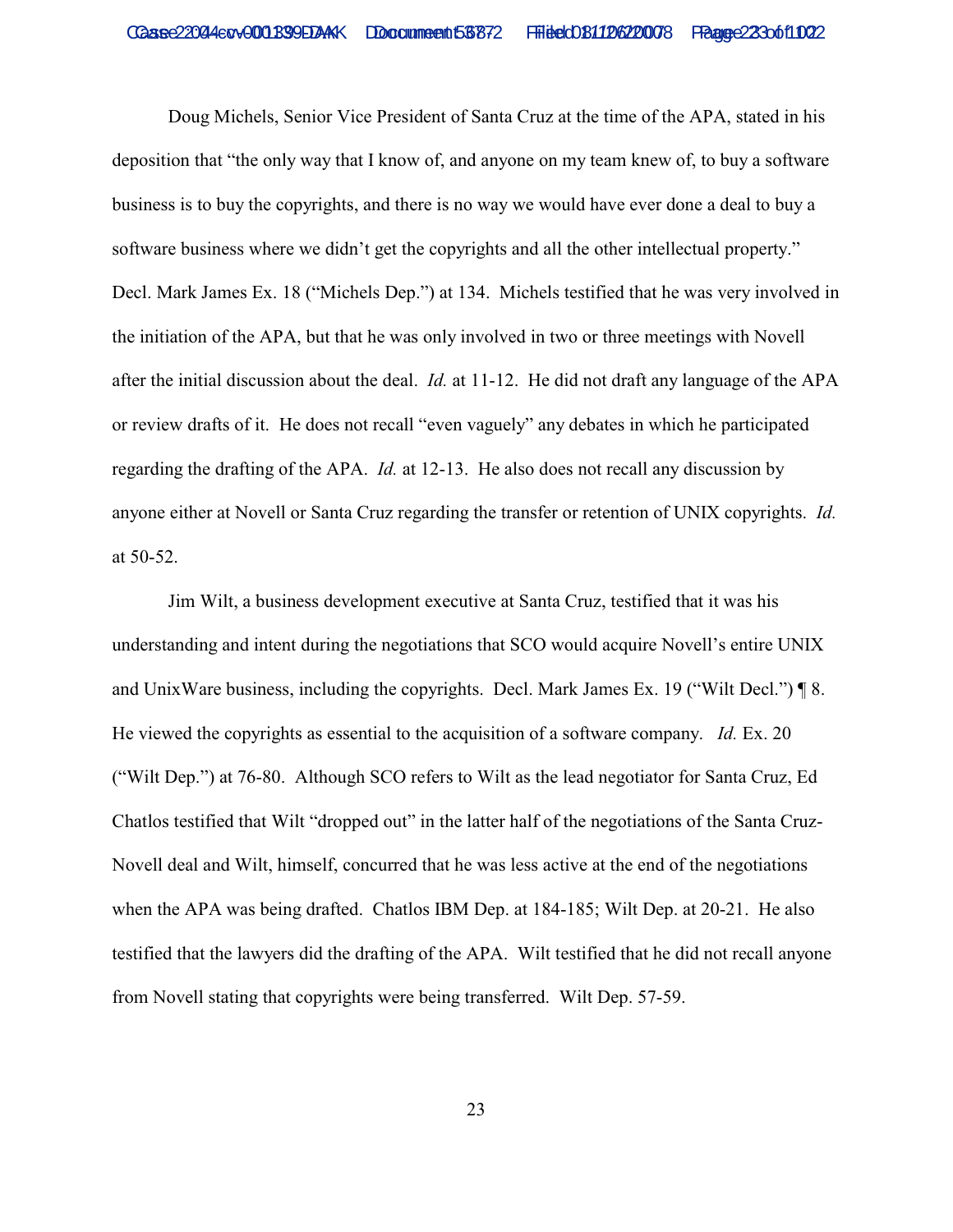SCO also relies on the understanding of Kimberlee Madsen, a paralegal in Santa Cruz's legal department. Decl. Mark James Ex. 22 ("Madsen Dep.") at 6-7. She testified that she participated in the negotiations leading up to the drafting of APA and reviewed and drafted some of the agreement. Madsen Dep. at 13. She testified that it was always her understanding that the UNIX copyrights were part of the assets Santa Cruz purchased and she could not recall anyone in the negotiation team discussing the retention of copyrights. *Id.* at 79.

### **B. Amendment No. 2 to the APA**

Approximately a year after the APA was signed, on October 16, 1996, Novell and Santa Cruz executed Amendment No. 2 to the APA. Decl. Mark James Ex. 5 ("Am. No. 2"). APA Amendment No. 2 amends the Schedule of Excluded Assets in Schedule 1.1(b) to exclude "All copyrights and trademarks, except for the copyrights and trademarks owned by Novell as of the date of the [APA] required for SCO to exercise its rights with respect to the acquisition of UNIX and UnixWare technologies." Am. No. 2 § A.

Amendment No. 2 did not specify which copyrights, if any, were "required for SCO to exercise its rights with respect to the acquisition of the UNIX and UnixWare technologies." Amendment No. 2 also did not contain any provision actually transferring ownership of copyrights or other assets from Novell to Santa Cruz. Amendment No. 2 states that the APA was amended "[a]s of the 16<sup>th</sup> day of October 1996." *Id.* Therefore, it did not retroactively amend the APA as of the date the APA was signed or the date the transaction closed. Furthermore, the parties did not execute a "Bill of Sale" or any similar document transferring copyrights from Novell to Santa Cruz in connection with Amendment No. 2, nor did they amend the previous Bill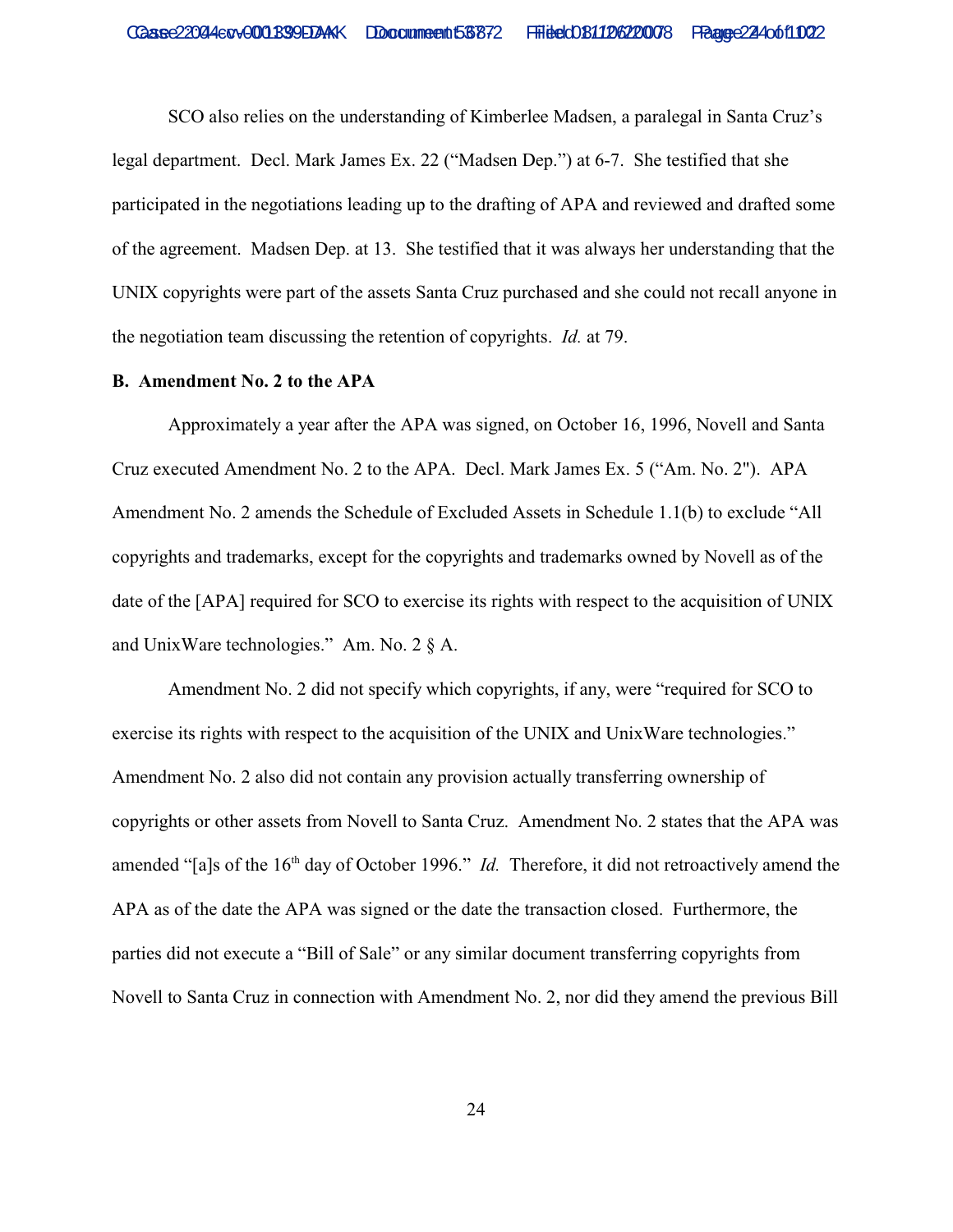of Sale. Moreover, Amendment No. 2 did not make any corresponding amendment to the transferred assets on Schedule 1.1(a).

During negotiations on Amendment No. 2, SCO attempted to effectuate a transfer of the copyrights of UNIX and UnixWare, but Novell rejected the proposal. Decl. Allison Amadia at ¶ 6, 8, 10. During the summer of 1996, Steve Sabbath, Santa Cruz's General Counsel, telephoned Allison Amadia, in-house counsel for Novell, about amending the APA. *Id.* ¶ 6. She testifies that Sabbath stated to her that the original APA explicitly excluded copyrights to UNIX and UnixWare and that Santa Cruz wanted to amend the original to give Santa Cruz those copyrights. *Id.*

Amadia had not been involved in the original deal. After her conversation with Sabbath, she reviewed the APA and contacted Novell's outside counsel, Tor Braham, to gain his understanding of the transaction. *Id.* ¶ 7. Through these efforts, she learned that ownership of the UNIX and UnixWare copyrights did not transfer to Santa Cruz under the APA. *Id.*

Sabbath later sent Amadia a draft proposal revising Schedule 1.1(b) of the APA to read: "All copyrights and trademarks, except for the copyrights and trademarks owned by Novell as of the date of this Amendment No.2, which pertain to the UNIX and UnixWare technologies and which SCO has acquired hereunder. . . ." *Id.* ¶ 8, Ex. 1. Novell rejected the proposed amendment. *Id.* ¶ 10. Amadia told Sabbath that while Novell was willing to affirm that Santa Cruz had a license under the APA to use Novell's UNIX and UnixWare copyrighted works in its business, Novell would not transfer ownership of any copyrights. *Id.*

Instead of a blanket exception for copyrights pertaining to UNIX and UnixWare technologies, the final version of Amendment No. 2 was limited to copyrights that were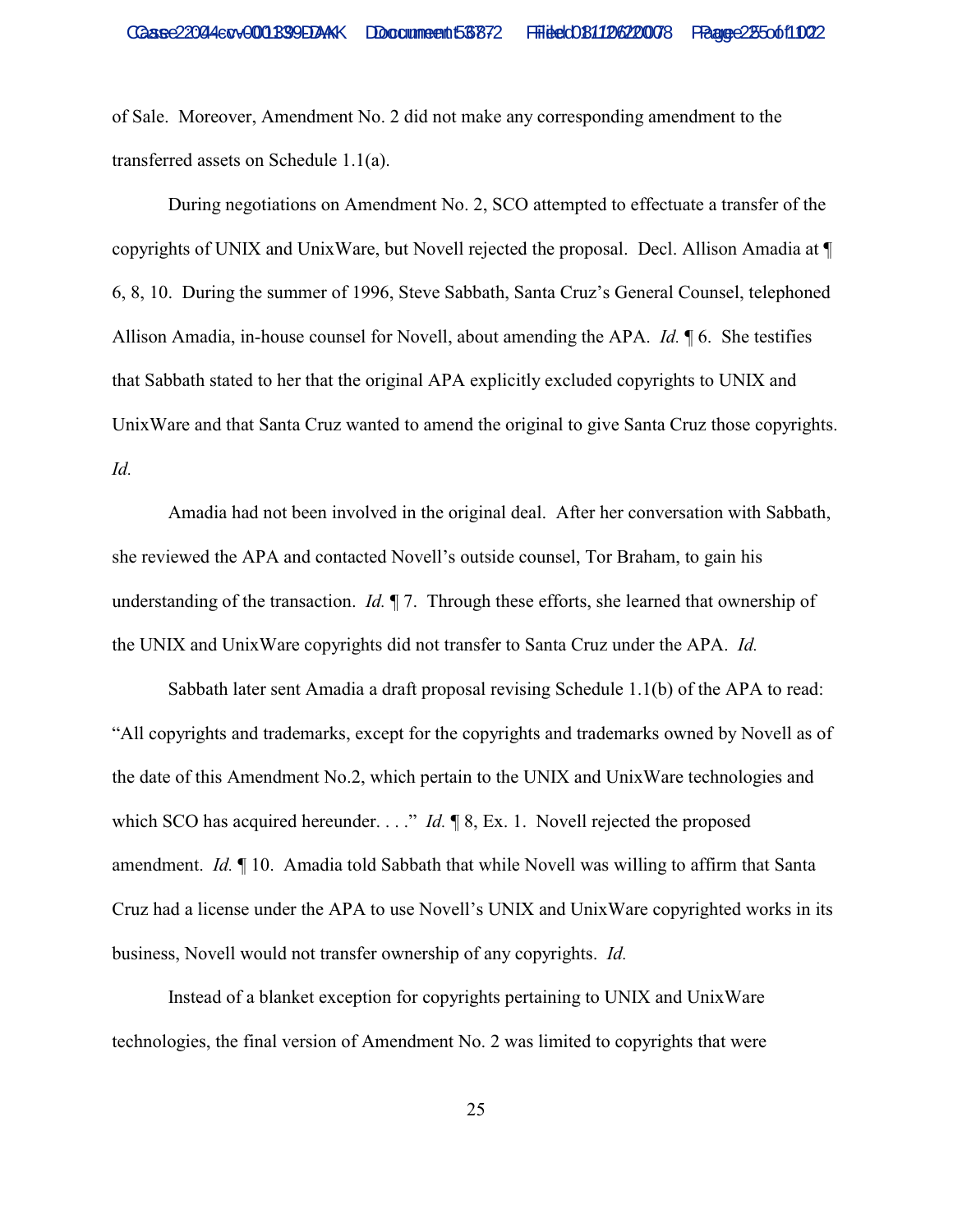"required for SCO to exercise its rights with respect to the acquisition of the UNIX and UnixWare technologies." Amend. No. 2 § A. The final version of Amendment No. 2 also deleted Santa Cruz's proposed reference to copyrights "which SCO has acquired hereunder." Amendment No. 2 does not include any reference to an acquisition or transfer of copyrights.

Jim Tolonen, Novell's Chief Financial Officer and Novell's business executive assigned to Amendment No. 2, confirms that it was never Novell's intent to transfer copyrights by way of Amendment No. 2. Decl. Jim Tolonen at  $\P$  13, 14. He states that he would not have signed it if he had believed it would do so. *Id.* ¶ 15. He testifies that Amendment No. 2 was also not meant to "clarify" what the parties intended to transfer in the original APA. *Id.* ¶ 14. Rather, he states that Novell intended to retain the UNIX and UnixWare copyrights in the APA, and Amendment No. 2 confirmed that Santa Cruz would be allowed to continue to use the Novell-retained copyrights–as it had been doing–as was required to exercise its rights under the APA. *Id.* ¶ 16.

Sabbath has no recollection of negotiating the copyright portion of Amendment No. 2. SCO relies on the testimony of Robert Frankenberg and Ed Chatlos regarding Amendment No. 2. However, both men had left Novell before Amendment No. 2 was negotiated and had no involvement in the negotiation of the amendment. Frankenberg Dep. at 86; Chatlos Decl. ¶ 4. SCO relies on the testimony of several other individuals involved in the business, but none of them admits to being involved in the negotiations of Amendment No. 2 or to having any specific recollection of the negotiations with respect to the transfer of copyrights.

## **C. Santa Cruz/Caldera Assignment Agreement**

Santa Cruz assigned various items of intellectual property to Caldera in an agreement dated May 7, 2001 ("Assignment Agreement"). Supp. Brakebill Decl. Ex. 1 ("Caldera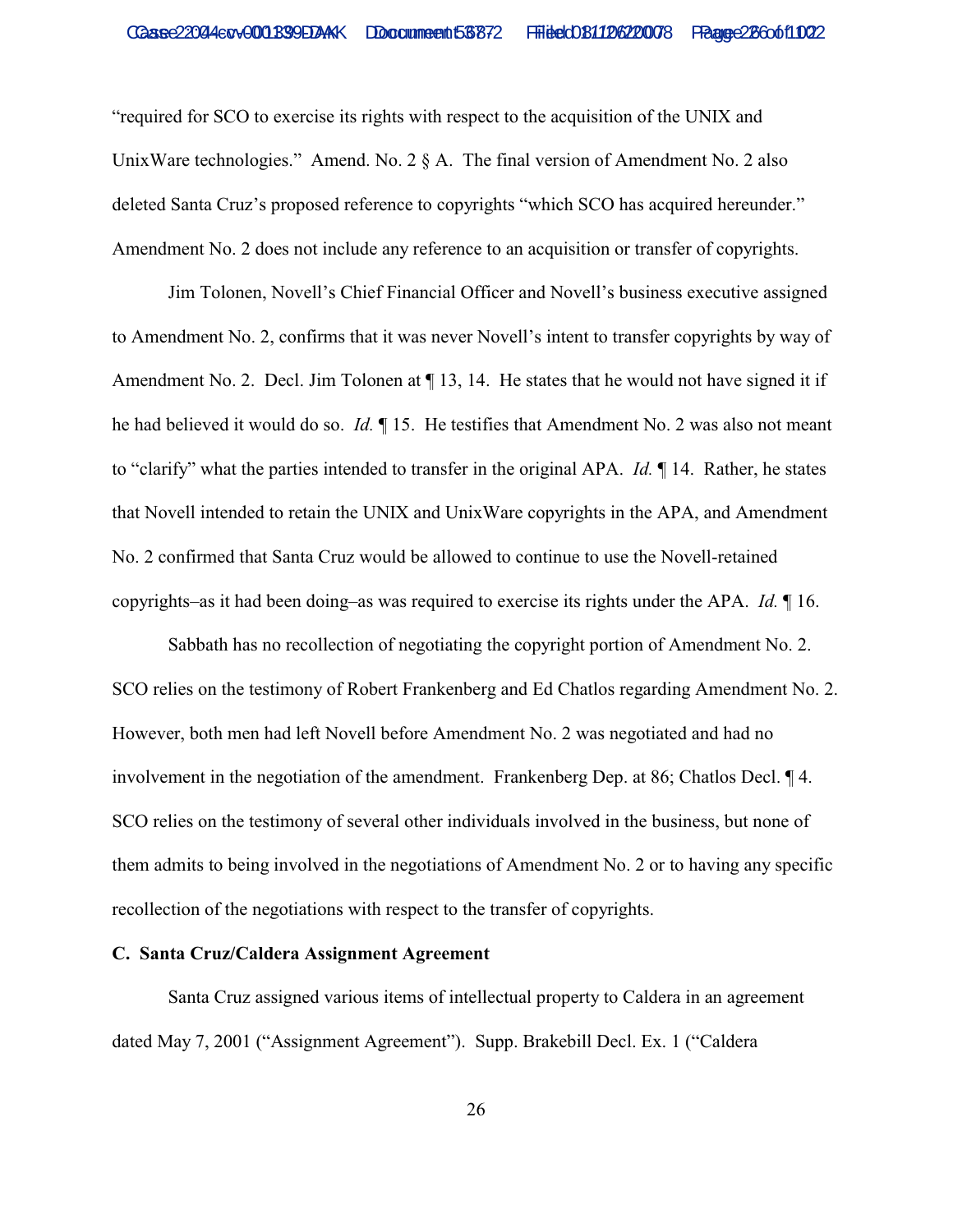Agreement"). That Assignment Agreement purports to transfer various UNIX and UnixWare copyrights. Caldera Agreement § 1, Sched. C. In the Assignment Agreement, Santa Cruz made representations and warranties with respect to the intellectual property rights being transferred. *Id.* § 8(v). The Assignment Agreement states that Santa Cruz "has no knowledge of any fact that would prevent [Caldera's] registration of any Rights related or appurtenant to the Inventions and Works or recording the transfer of Rights hereunder (except that Assignor may not be able to establish a chain of title from Novell Inc. but shall diligently endeavor to do so as soon as possible)." *Id.*

The initial draft of the Assignment Agreement had provided an unlimited representation and warranty from Santa Cruz. Supp. Brakebill Decl. Ex. 5, at  $\S$  8(v). In transmitting the draft, Caldera's attorney proposed that Santa Cruz's assignment of intellectual property obtained from Novell would require the inclusion in the Assignment Agreement of "a single exhibit from the Novell/SCO Asset Purchase Agreement." *Id.* at 1. Four days later, an in-house attorney at Santa Cruz responded with a redlined draft that included an exception to Santa Cruz's representation and warranty stating "[e]xcept for the inability to obtain third party acknowledgments to establish a chain of title." *Id.* Ex. 6 at § 8(v). Four days later, Caldera's counsel circulated a final draft of the agreement with a cover email stating that Santa Cruz was "trying to get Novell to sign a global IP assignment, for chain of title purposes." *Id.* Ex. 7 at 1. But the final draft recognized that Santa Cruz may not be able to establish a chain of title from Novell. *Id.* Ex. 1 at § 8(v).

## **D. Private Communications Between SCO and Novell**

In late 2002, Darl McBride, SCO's CEO, contacted Novell on several occasions seeking copies of records concerning SCO's intellectual property rights to UNIX. Greg Jones Decl. ¶ 13.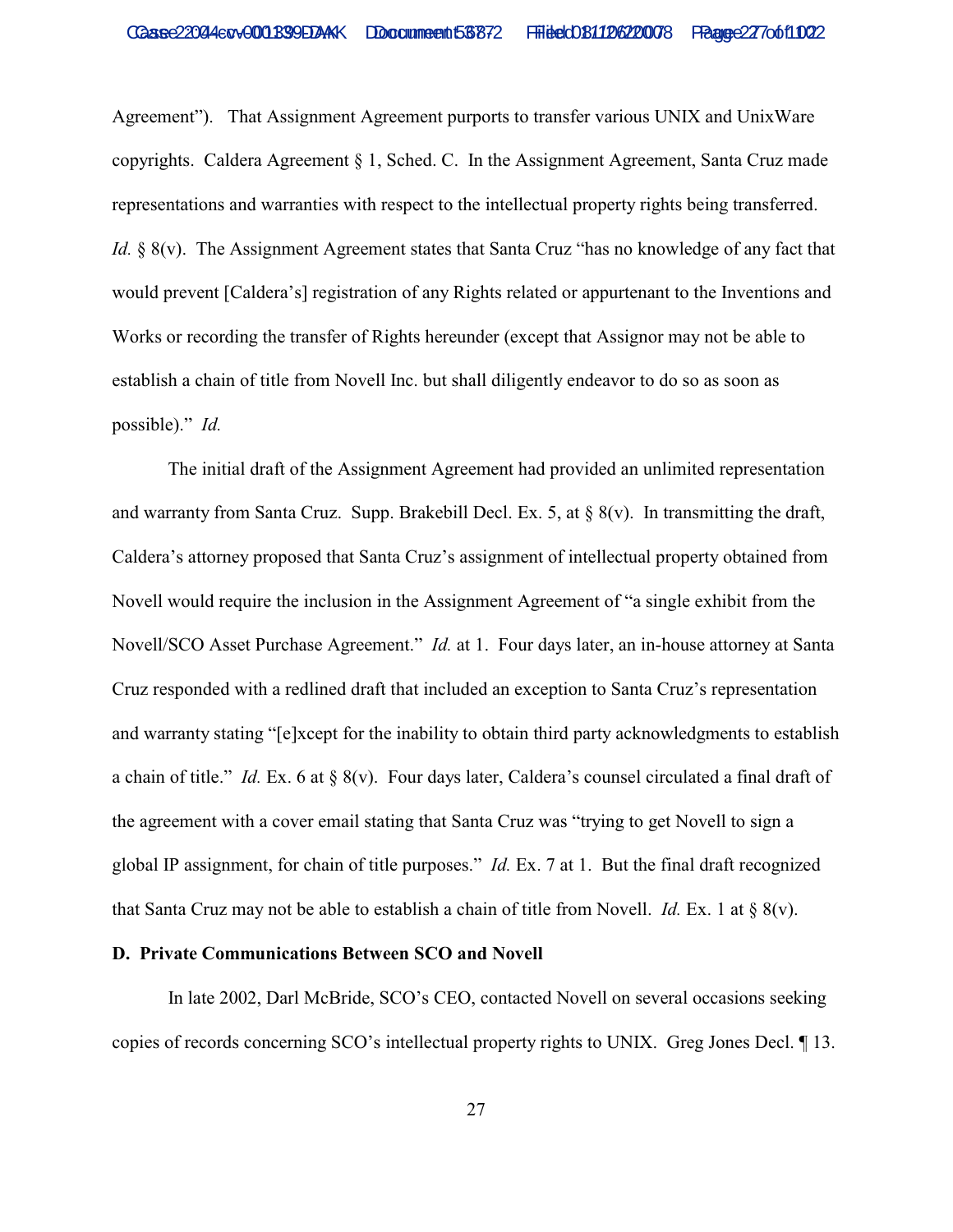On January 4, 2003, McBride received an email from Michael Anderer, a consultant for SCO retained to examine its intellectual property. Supp. Brakebill Decl. Ex. 12. Anderer stated that the APA "transferred substantially less" of Novell's intellectual property than Novell owned. Anderer noted that Santa Cruz's "asset purchase" from Novell "excludes all patents, copyrights, and just about everything else." *Id.* Anderer cautioned that "[w]e really need to be clear on what we can license. It may be a lot less than we think."

On February 4, 2003, McBride contacted Christopher Stone, Vice Chairman of Novell, and stated that he wanted Novell to "amend" the APA to give SCO "the copyrights to UNIX." Supp. Brakebill Decl. Ex. 17; *id.* Ex. 18 ("Stone Dep." at 108-09). Then, on February 25, 2003, McBride twice called a Novell employee in business development, David Wright, and said, "SCO needs the copyrights." Wright passed on McBride's request to Novell's in-house legal department. Supp. Brakebill Decl. Ex. 13. McBride's request was memorialized in an email written that day by a Novell in-house attorney, Greg Jones. *Id.*

Also early in 2003, McBride and Chris Sontag of SCO contacted Greg Jones regarding the UNIX copyrights. *Id.* Ex. 8 ("Decl. Greg Jones") at ¶¶ 13, 14; Decl. Christopher S. Sontag ¶ 6. McBride stated that "the asset purchase agreement excluded copyrights from being transferred" and that it was a "clerical error." Jones Dep. at 182. On February 20, 2003, Chris Sontag also sent a draft letter to Novell that sought to clarify the parties' rights under the APA. Decl. Christopher S. Sontag Ex.

Again in March 2003, McBride called Stone to ask him if Novell would "give him some changes so he could have the copyrights." Christopher Stone Dep. at 248-49. Ralph Yarro, Chairman of SCO, requested an in-person meeting with Stone. In that meeting, on May 14,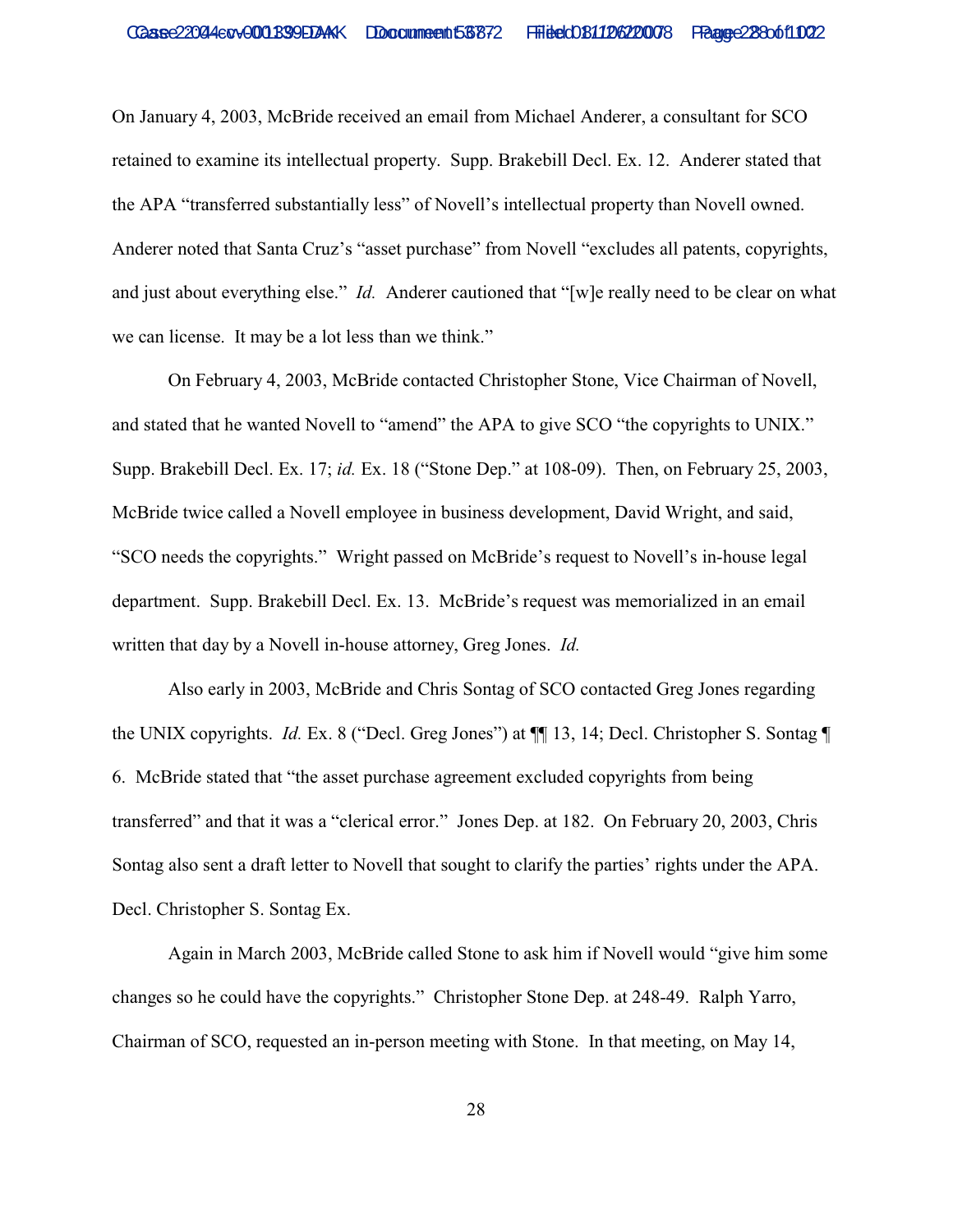2003, Yarro told Stone that he wanted Novell to amend the APA to give SCO the copyrights. Supp. Brakebill Decl. Ex. 17 at 4; Stone Dep. at 137-8. Stone refused. *Id.* On May 19, 2003, McBride called Stone and Joe LaSala, Novell's General Counsel, and again requested that Novell convey the copyrights to SCO. McBride said, "we only need you to amend the contract so that we can have the copyrights." Stone Dep. 249-250. Stone made notes in June 2003 memorializing both conversations. Supp. Brakebill Decl. Ex. 17.

## **E. SCOsource Initiative**

In approximately this same time frame, in January 2003, SCO launched its SCOsource initiative, which was an effort to obtain license fees from Linux users based on claims to Unix System V intellectual property. McBride commented that "SCO owns much of the core UNIX intellectual property, and has full rights to license this technology and enforce the associated patents and copyrights."

Under the SCOsource licensing program, SCO offered intellectual property licenses to Linux end-users. The purported purpose of these licenses is to allow UNIX vendors to use SCO's UNIX intellectual property and to compensate SCO for the UNIX intellectual property that it claims is found in Linux. In May 2003, SCO sent 1500 end-user corporations a letter threatening suit based on SCO's assertion that it owned the UNIX copyright and that Linux infringes on its UNIX intellectual property. Decl. Mark James Ex. 42. Novell and IBM were among the recipients of this letter.

SCO generated participation in and revenues from its licensing program. Decl. Mark James Exs. 80, 81. Despite success with some licensees, however, SCO's campaign generated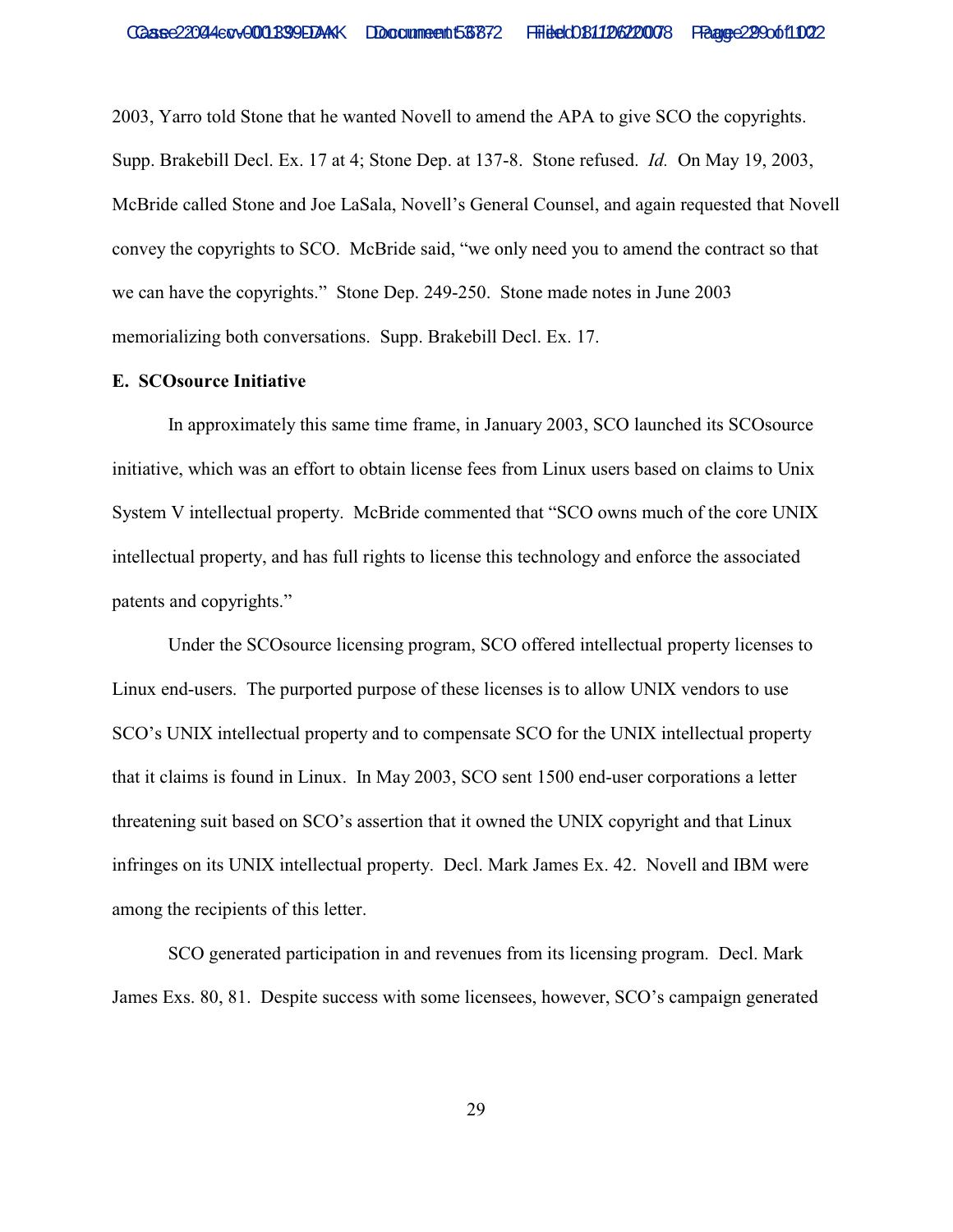controversy that impacted its core software business. Internal SCO documents demonstrate that SCO's sales force was having difficulties selling the SCOsource licenses for a variety of reasons.

# **F. Public Statements**

On March 6, 2003, SCO filed suit against IBM alleging, among other things, that IBM had violated its UNIX Software and Sublicensing Agreements by disclosing UNIX-derivative source code. A few months later, while the public was reacting to SCO's claim that the use of Linux required a UNIX license, Novell went public with a statement of its belief that it had not transferred the UNIX copyrights to SCO. On May 28, 2003, Novell's Chairman, President, and CEO Jack Messman announced publicly that Novell did not transfer the UNIX and UnixWare copyrights to SCO, and that SCO was not the owner of the copyrights. Decl. Mark James Ex. 36.

SCO and Novell continued the ownership dispute in a series of public statements over the next several months. On June 6, 2003, Novell issued a press release stating that SCO had sent Amendment No. to Novell the night before, that Novell was not aware of having the amendment in its files, and that the amendment "appears to support SCO's claim that ownership of certain copyrights for UNIX did transfer to SCO in 1996." *Id.* Ex. 38.

On June 26, 2003, Novell notified SCO that "[u]pon closer scrutiny . . . Amendment No. 2 raises as many questions about copyright transfers as it answers. Indeed, what is most certainly not the case is that 'any question about whether UNIX copyrights were transferred to SCO as part of the Asset Purchase Agreement was clarified in Amendment No. 2' (as stated in its June 6 press release)." *Id.* Ex. 43.

In June or July 2003, SCO registered certain copyrights in UNIX System V and UnixWare with the United States Copyright Office. In September and October 2003, Novell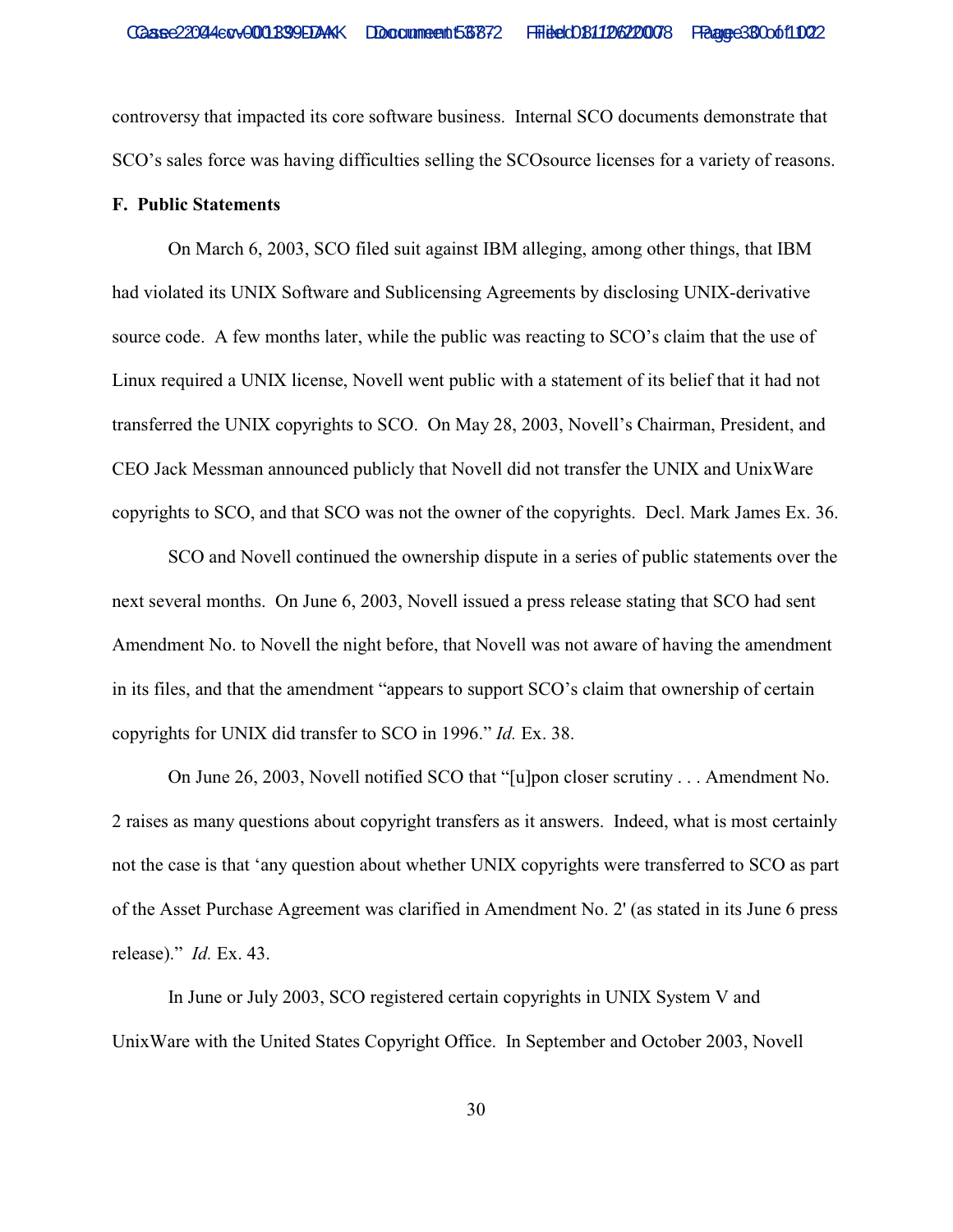submitted certifications to the United States Copyright Office claiming to be the owner of the same UNIX System V and UnixWare copyrights.

Because SCO alleges in its Complaint that it owns the copyrights to UNIX and UnixWare, it claims "Novell's wrongful claims of copyrights and ownership in UNIX and UnixWare have caused, and continue to cause, irreparable harm to SCO." In response to discovery, SCO maintained that Novell's statements impeded its ability to make sales in its SCOsource business. Christopher Sontag Dep. at 117. SCO identifies approximately a dozen prospective customers who mentioned the cloud over SCO's title to UNIX copyrights as one of its reasons not to purchase a SCOsource license. Decl. Mark James Exs. 49, 57, 58, 62, 79, 88. Several customers also stated that their reasons for not entering into a SCOsource license was due to their skepticism as to the necessity of obtaining a Unix license to operate Linux.

## **G. SVRX Licenses**

Apart from the dispute with respect to copyright ownership, the parties have had ongoing disagreements as to their respective roles concerning SVRX licenses and royalties. A significant part of the consideration for the APA came from Novell's receipt of future SVRX Royalties and royalties from the transfer of and future sales of UnixWare products. APA  $\S$  1.2(b).

Under the APA, Novell and SCO agreed to an arrangement whereby Novell would continue to receive one hundred percent of the SVRX Royalties. *Id.* Santa Cruz was to collect and pass through these royalties to Novell, and Novell, in turn, would pay Santa Cruz an administrative fee of five percent of the SVRX Royalties. Novell retained "all rights to the SVRX Royalties notwithstanding the transfer of the SVRX Licenses to [Santa Cruz]." *Id*. Santa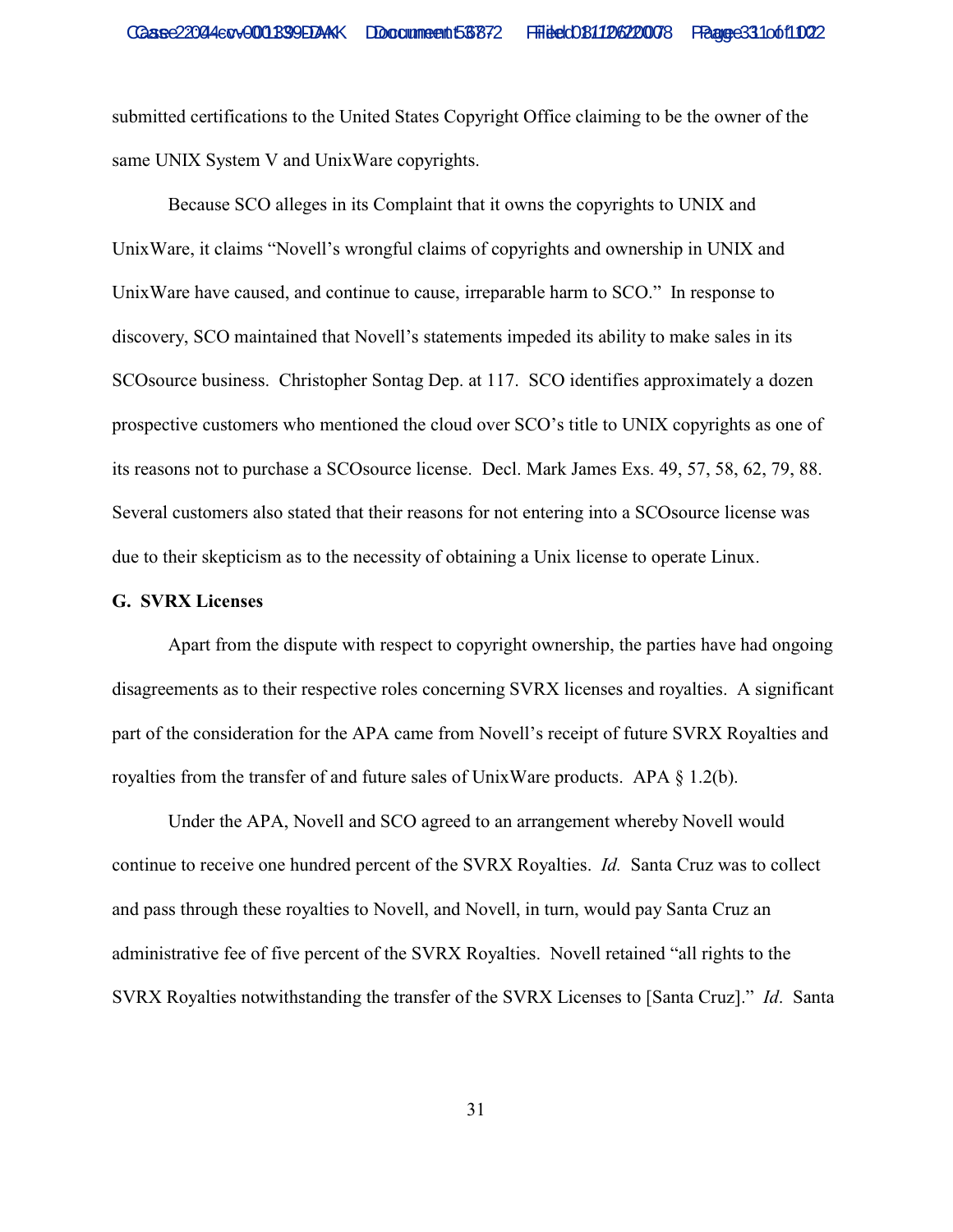Cruz "only has legal title and not equitable interest in such royalties within the meaning of Section 541(d) of the Bankruptcy Code." *Id.*

Section 1.2(b) states that SVRX Royalties are "defined and described in Section 4.16." Under Section 4.16(a), Santa Cruz was to "administer the collection of all royalties, fees and other amounts due under all SVRX Licenses (as listed in detail under Item VI of Schedule 1.1(a) hereof and referred to herein as "SVRX Royalties")." *Id.* § 4.16(a). Item VI of Schedule 1.1(a), in turn, states, "All contracts relating to SVRX Licenses listed below." Instead of providing a list of license agreements with various other parties, however, the Schedule then provides a list of UNIX System V software releases, including UNIX System V Release Nos. 2.0, 2.1, 3.0, 3.1, 3.2, 4.0, 4.1, and 4.2, and "[a]ll prior UNIX System releases and versions preceding UNIX System V Release No 2.0." *Id.* Sched. 1.1(a)(VI).

Schedule 1.1(b) to the APA, the Excluded Assets schedule, specifically memorializes that the APA did not transfer any rights to the SVRX Royalties to Santa Cruz. Listed as an excluded asset in Schedule 1.1(b) is "[a]ll right, title and interest to the SVRX Royalties, less the 5% fee for administering the collection thereof pursuant to Section 4.16." *Id.* Sched.. 1.1(b)(VIII).

Section 4.16(b) of the APA also contains a significant provision regarding the parties' authority with respect to SVRX Licenses. This section provides that Santa Cruz "shall not, and shall not have the authority to, amend, modify, or waive any right under or assign any SVRX License without the prior written consent of [Novell]." APA § 4.16(b). Under this section, Novell retained the sole discretion to direct Santa Cruz to amend, supplement, modify, waive, or assign any rights under or to any SVRX Licenses. *Id.* Novell was also granted authority to take any action on Santa Cruz's behalf that Santa Cruz may fail to take concerning the SVRX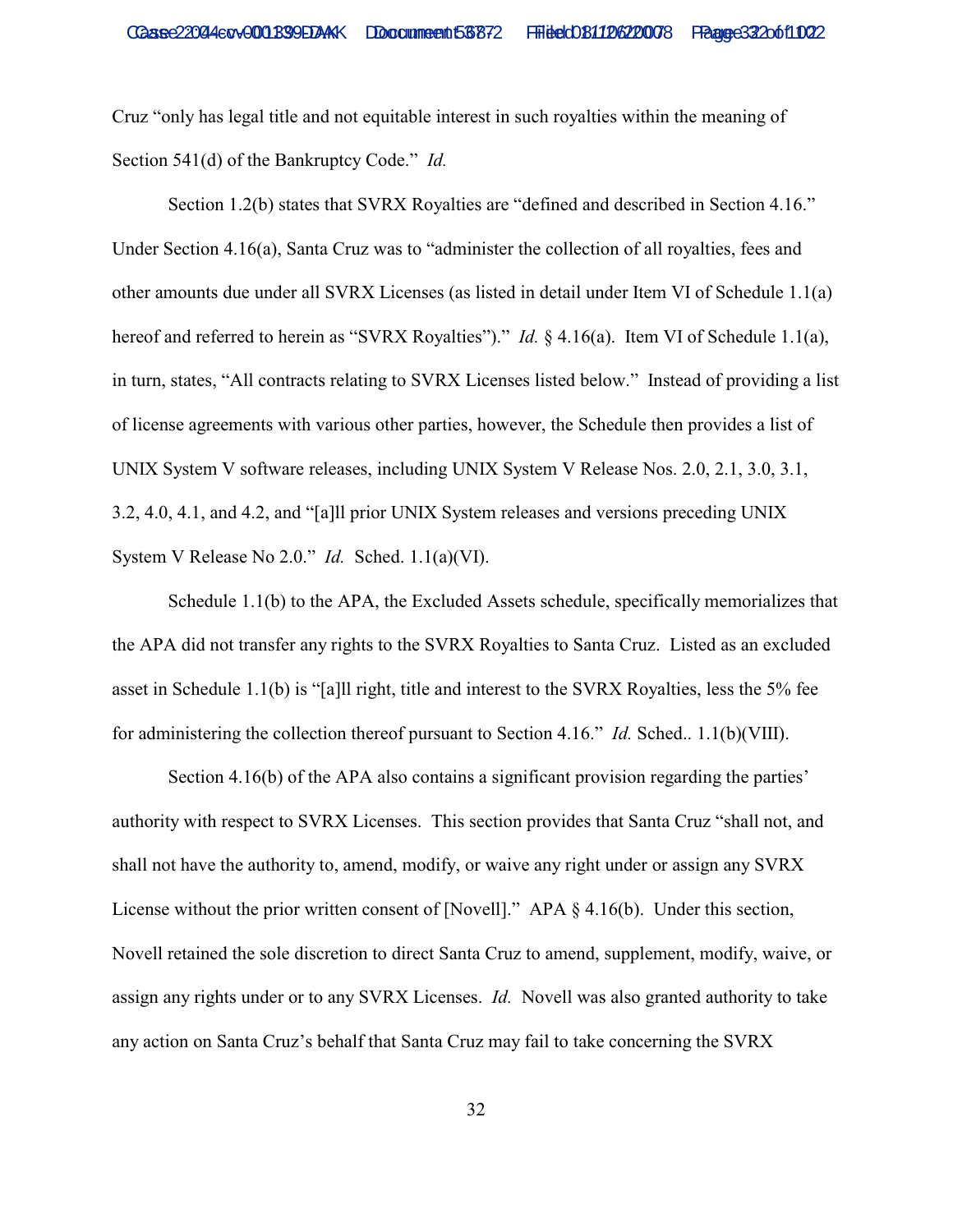Licenses. *Id.* Furthermore, Santa Cruz acknowledged that it had no right to "enter into future licenses or amendments of the SVRX Licenses, except as may be incidently involved through its rights to sell and license the Assets or the Merged Product . . . or future versions thereof of the Merged Product." *Id.* 

With respect to UnixWare royalties, Section 1.2(b) of the APA states: "In addition, [Santa] Cruz] agrees to make payment to [Novell] of additional royalties retained by [Novell] in respect of the transfer of UnixWare and on account of [Santa Cruz]'s future sale of UnixWare products." *Id.* § 1.2(b). The parties agreed that "[t]he amounts and timing of additional royalties to be paid in connection with [Santa Cruz]'s sale of the UnixWare products are identified in detail on Schedule 1.2(b) hereto." *Id.* Schedule 1.2(b) identifies the "Royalty Bearing Products" for which Santa Cruz was to pay royalties on and provides a structure for the payment of the royalties. *Id.* Sched. 1.2(b). Schedule 1.2(b) also states that the royalty obligation set forth in this schedule would terminate after Novell received payments equal to \$84 million or December 31, 2002, whichever is sooner. *Id.* Sched. 1.2(b)(c). Schedule 1.2(b)(f) also recognized that Santa Cruz had the right to convert existing SVRX-based customers to a UnixWare derived product. *Id.* Sched. 1.2(b)(f). The Schedule then sets forth a process for determining if a customer is validly converted from SVRX to UnixWare. *Id.* 

# *(a) Amendments Relating to SVRX Licenses*

Amendment No. 1 to the APA further obligated Santa Cruz to give Novell: (1) an estimate of the total SVRX Royalties amount within six days following the calendar month when the royalties are received; and (2) a "report detailing all such royalties" within one calendar month following each calendar month in which SVRX Royalties are received by Novell. Decl.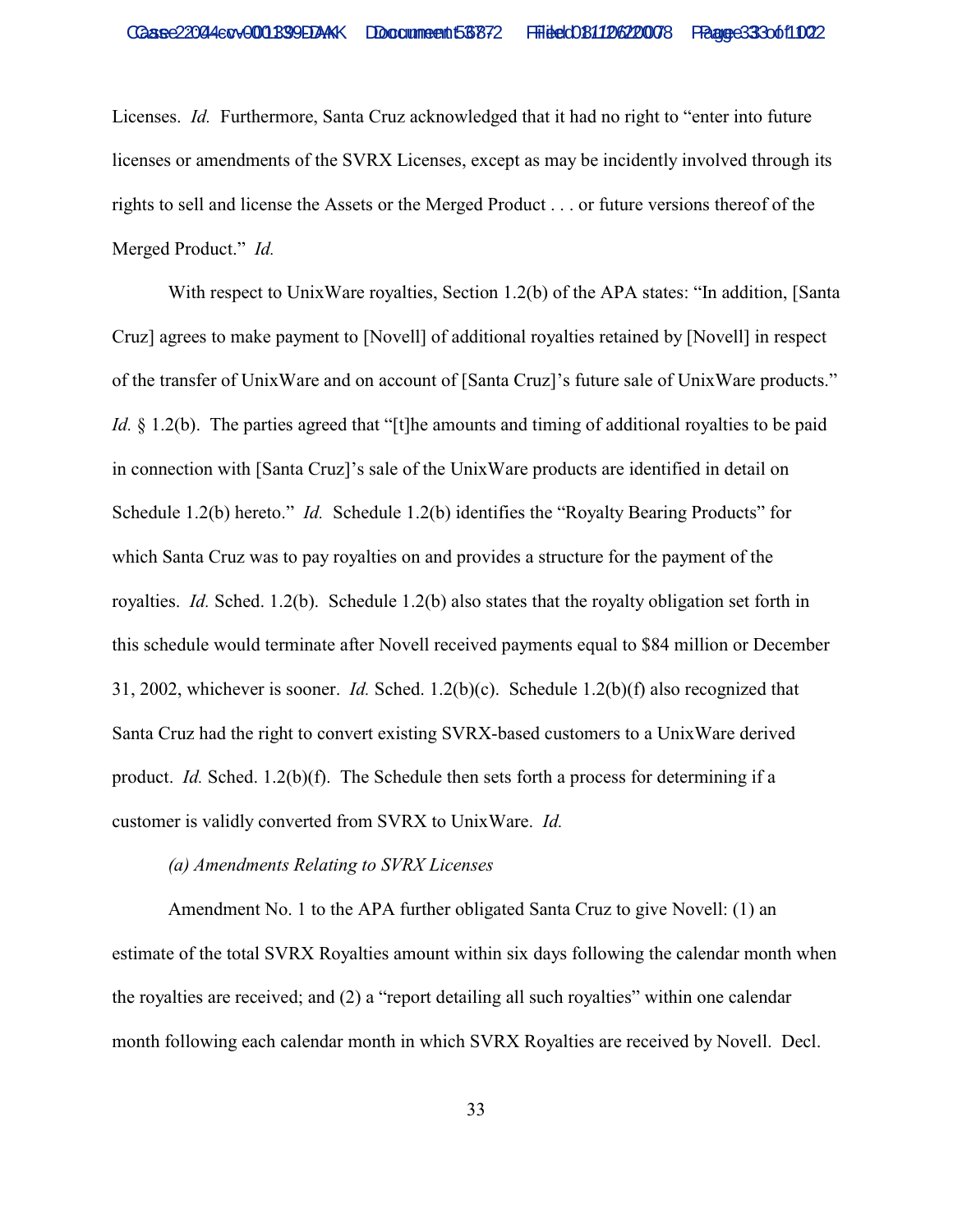Mark James Ex. 2 ("Am. No. 1")  $\P E(f)$ . "Such monthly reports shall be separately broken down by revenue type (i.e. source code right to use fees, gross and net binary per copy fees, and support fees), by product, by customer, by quarterly period by which distribution occurs, and by country . . . of distribution." *Id.*

Amendment No. 1 expands SVRX licenses to include those contracts relating to certain "Auxiliary Products" expressly identified in Attachment A to that Amendment. *Id.* ¶ K.4(i). The first line of Schedule 1.1(a)(VI) was amended to read "All contracts relating to the SVRX Licenses and Auxiliary Product Licenses (collectively "SVRX Licenses") listed below." *Id.* 

Amendment No. 1 also modifies Section 4.16(b) to create two limited exceptions where Santa Cruz has "the right to enter into amendments of the SVRX Licenses." *Id.* ¶ J. Santa Cruz could enter into amendments of SVRX Licenses (1) as may be incidentally involved through its rights to sell and license UnixWare software or the Merged Product or (2) to allow a licensee under a particular SVRX License to use the source code of the relevant SVRX products on additional CPUs or to receive additional distribution from Santa Cruz of such source code. *Id.*

Amendment No. 1 further amended the APA to permit Santa Cruz to retain 100% of four "categories of SVRX Royalties": (1) fees attributable to stand-alone contracts for maintenance and support of SVRX products listed under Item VI of Schedule 1.1(a) of the APA; (2) source code right to use fees under existing SVRX Licenses from the licensing of additional CPU's and from the distribution by Buyer of additional source code copies; (3) source code right to use fees attributable to new SVRX licenses approved by Novell pursuant to Section 4.16(b); and (4) royalties attributable to the distribution by Santa Cruz and its distributors of binary copies of SVRX products, to the extent such copies are made by or for Santa Cruz pursuant to Santa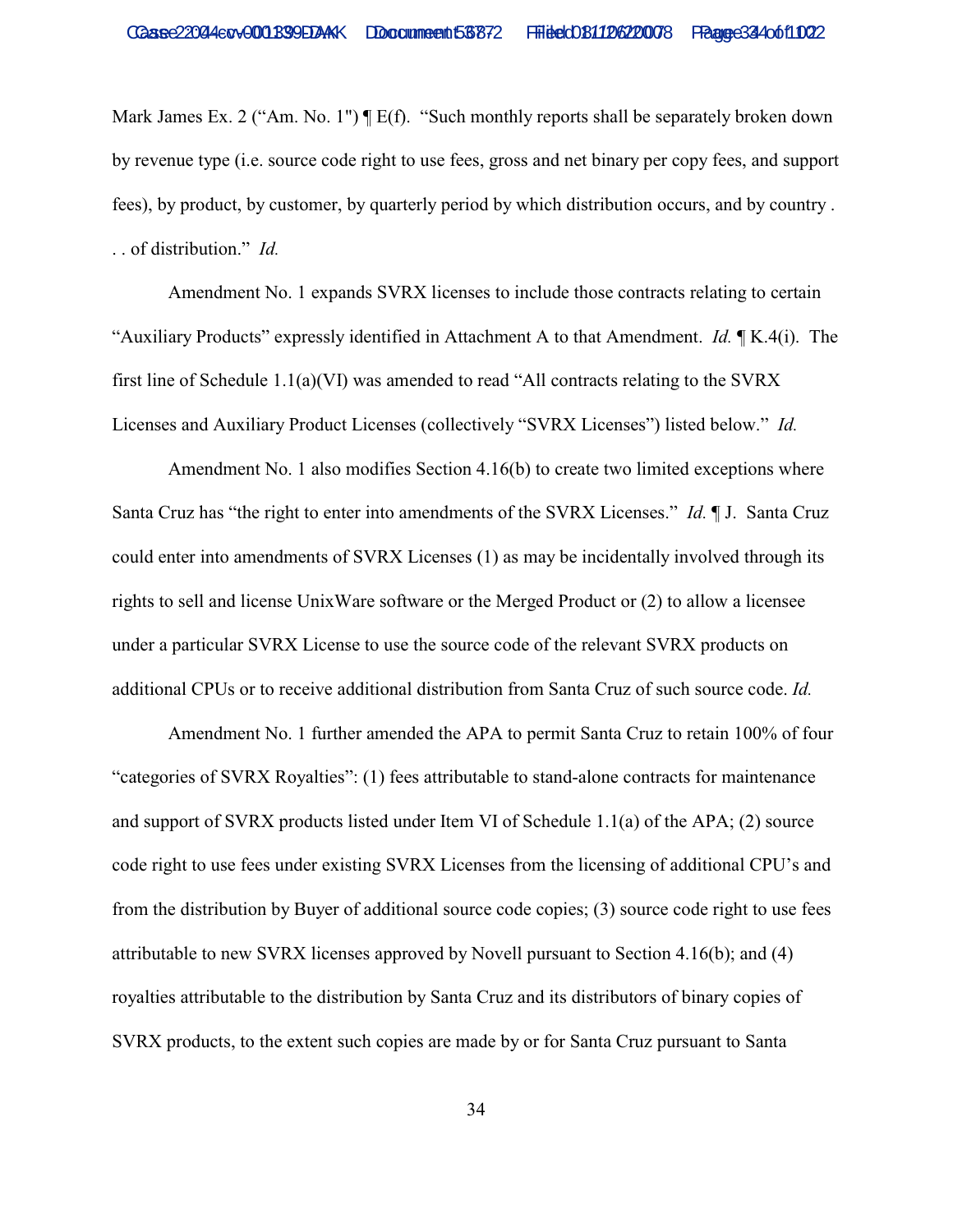Cruz's own licenses from Novell acquired before the APA through previous agreements. *Id.* ¶  $E(e)$ .

Approximately one year later, Amendment No. 2 to the APA also made amendments to Section 4.16 of the APA. Decl. Mark James Ex. 5 (Am. No. 2"). Amendment No. 2 was entered the same day as the parties agreed to a buy-out agreement with IBM with respect to SVRX Licenses. Under Section B of Amendment No. 2, Novell and Santa Cruz agreed to a procedure that would govern "any potential transaction with an SVRX licensee which concerns a buy-out of any such licensee's royalty obligations." Am. No. 2 at  $\P B(1)$ -(5). The parties agreed to provide written notification to each other upon becoming aware of any potential buy-out transaction, to both attend any meetings or negotiations with the licensee unless agreed otherwise, to jointly consent to any written proposals to be presented to licensees prior to its delivery to the licensee, and to meet to discuss any potential buy-out transaction. *Id.* The parties further agreed that a buy-out transaction should not occur without the prior written consent of both parties. *Id.* 

As part of this section regarding the newly-agreed process for managing buy-out transactions, Amendment No. 2 provides that "[t]his Agreement does not give Novell the right to increase any SVRX licensee's rights to SVRX source code, nor does it give Novell the right to grant new SVRX source code licenses. In addition, Novell may not prevent SCO from exercising its rights with respect to SVRX source code in accordance with the Agreement." *Id.* ¶  $B(5)$ .

## *(b) SVRX Buyout Agreements with IBM and Sequent*

Between 1985 and 1996, IBM entered into various agreements, supplements, and amendments concerning its rights to use UNIX System V software products. Decl. Kenneth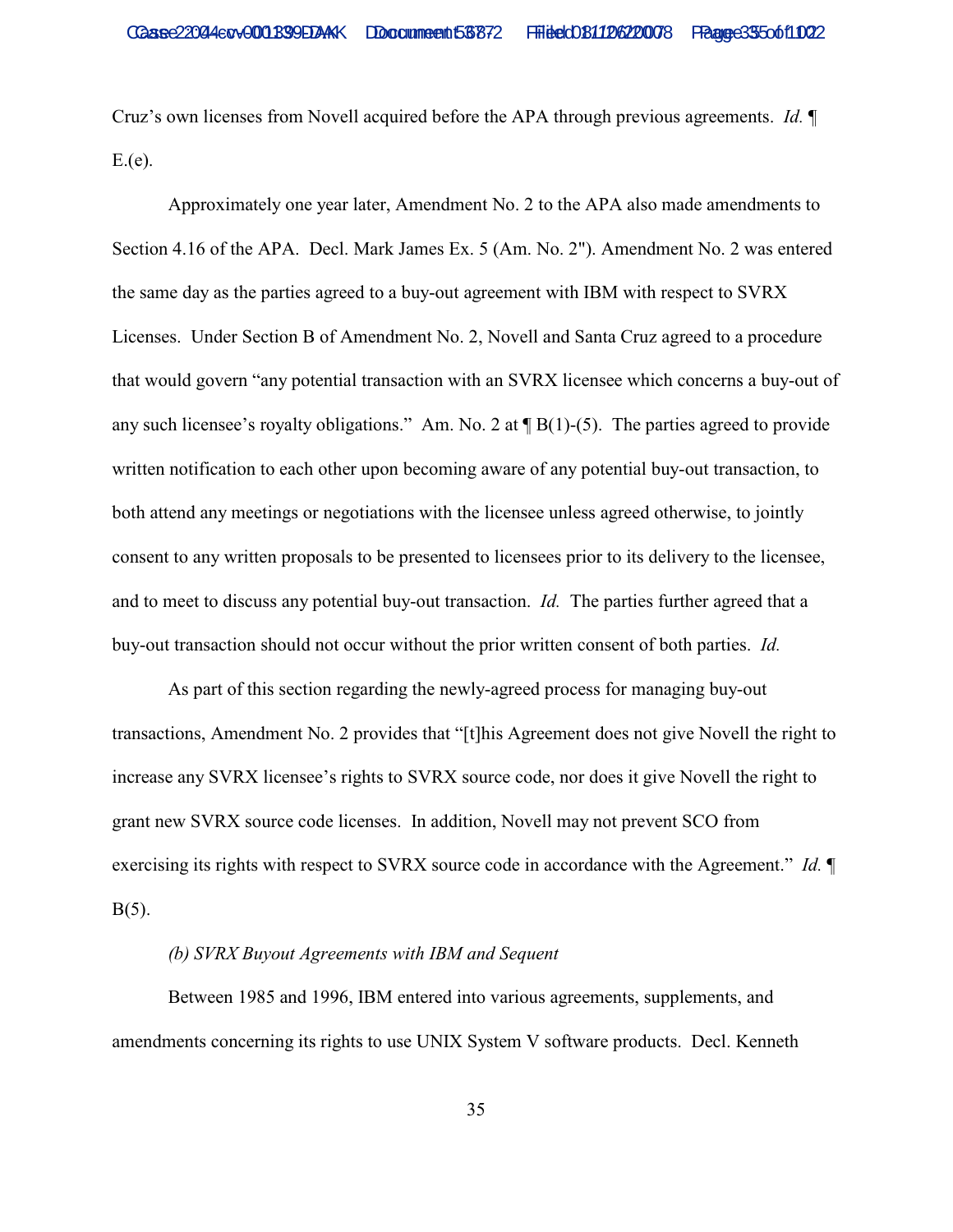Brakebill Ex. 5-12. On February 1, 1985, IBM and AT&T entered into a software agreement, sublicensing agreement, substitution agreement, and side letter. *Id.* Ex. 5-8. Between April 21, 1986 and January 25, 1989, IBM and AT&T executed numerous supplements to the agreements entered in 1985. *Id.* Ex. 9-12. These supplements granted IBM additional rights to UNIX SVRX releases listed in Item VI of Schedule 1.1(a) of the APA. *Id.*

Novell became the successor-in-interest to  $AT&T$ 's rights under these agreements when it purchased UNIX Systems Laboratories in 1993. AT&T and its subsidiaries, and then Novell, used a combination of agreements in licensing its SVRX technology, including software agreements, sublicensing agreements, and product supplements. *See id*. Ex. 5, 6. The software and sublicensing agreements set forth rights and obligations for the use and distribution of the technology. While each agreement had a given purpose, the agreements referred to and incorporated each other. For example, the IBM and Sequent Software Agreements provide that "additional supplements may be added to this Agreement . . . . Each such additional Supplement shall be considered part of this Agreement." *Id.* Ex. 5, 15. Furthermore, the Software Agreement provides that "[t]his Agreement and its Supplements set forth the entire agreement and understanding between the parties as to the subject matter hereof." *Id.* The IBM and Sequent Sublicensing Agreements provide that "[t]his Sublicensing Agreement, together with the Software Agreement and its Supplement(s), set forth the entire agreement and understanding between the parties as to the subject matter hereof." *Id.* Ex. 6, 17.

On October 17, 1996, IBM entered into Amendment No. X, which was executed by Novell and Santa Cruz on October 16, 1996. *Id.* Ex.13. Amendment X modified the terms of IBM's previous agreements and supplements thereto, referring to them collectively as Related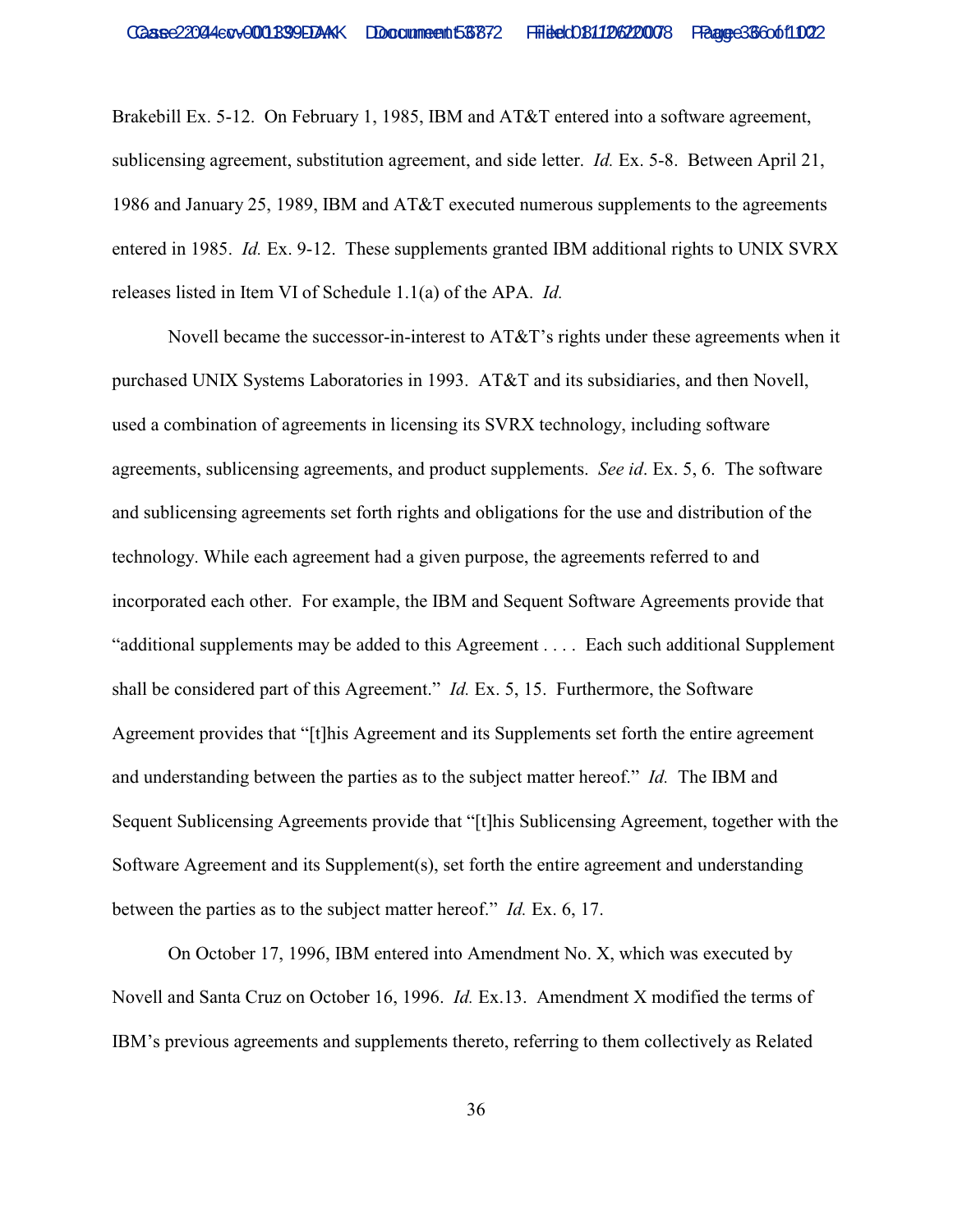Agreements. Amendment X granted IBM additional source code rights and an "irrevocable, fully paid-up, perpetual right to exercise all of its rights under the Related Agreements beginning January 1, 1996 at no additional royalty fee."<sup>3</sup> *Id.* at  $\S$  1. The irrevocable nature of these rights, however, are not to "be construed to limit Novell's or SCO's rights to enjoin or otherwise prohibit IBM from violating any and all of Novell's or SCO's rights under this Amendment No. X, the Related Agreements, or under general patent, copyright, or trademark law." *Id.*

In Amendment No. X, the parties explicitly recognized that although SCO had purchased the Related Agreements, Novell "retained certain rights with respect to" that set of agreements. *Id.* Recitals. As consideration for the rights granted by Amendment No. X, IBM paid Santa Cruz \$10,125,000 in two installments–one payment of \$4,860,000, and a second payment of \$5,265,000. *Id.* § 4. In November 1996 and January 1997, when Santa Cruz received these payments, it treated 100% of the money as SVRX Royalties payable to Novell, subject to the 5% administrative fee that Santa Cruz would pay itself. *Id.* Ex. 14 at 1; 43 at 1, 3.

Novell and Santa Cruz separately executed a General Release Agreement on October 16, 1996, which settled all disputes between the parties concerning IBM's buyout of royalty obligations.

Between April 18, 1985 and November 9, 1989, AT&T also entered into various agreements for licensing rights to UNIX System V software products with Sequent. In particular, on April 18, 1985, AT&T entered into a Software Agreement giving Sequent the right to, among other things, use, modify, and prepare derivative works of an SVRX product identified in Item VI

<sup>&</sup>lt;sup>3</sup> IBM did agree, however, to pay for any additional copies of source code of the software product–UNIX System V, Release 3.2–according to the fees listed in a prior product supplement.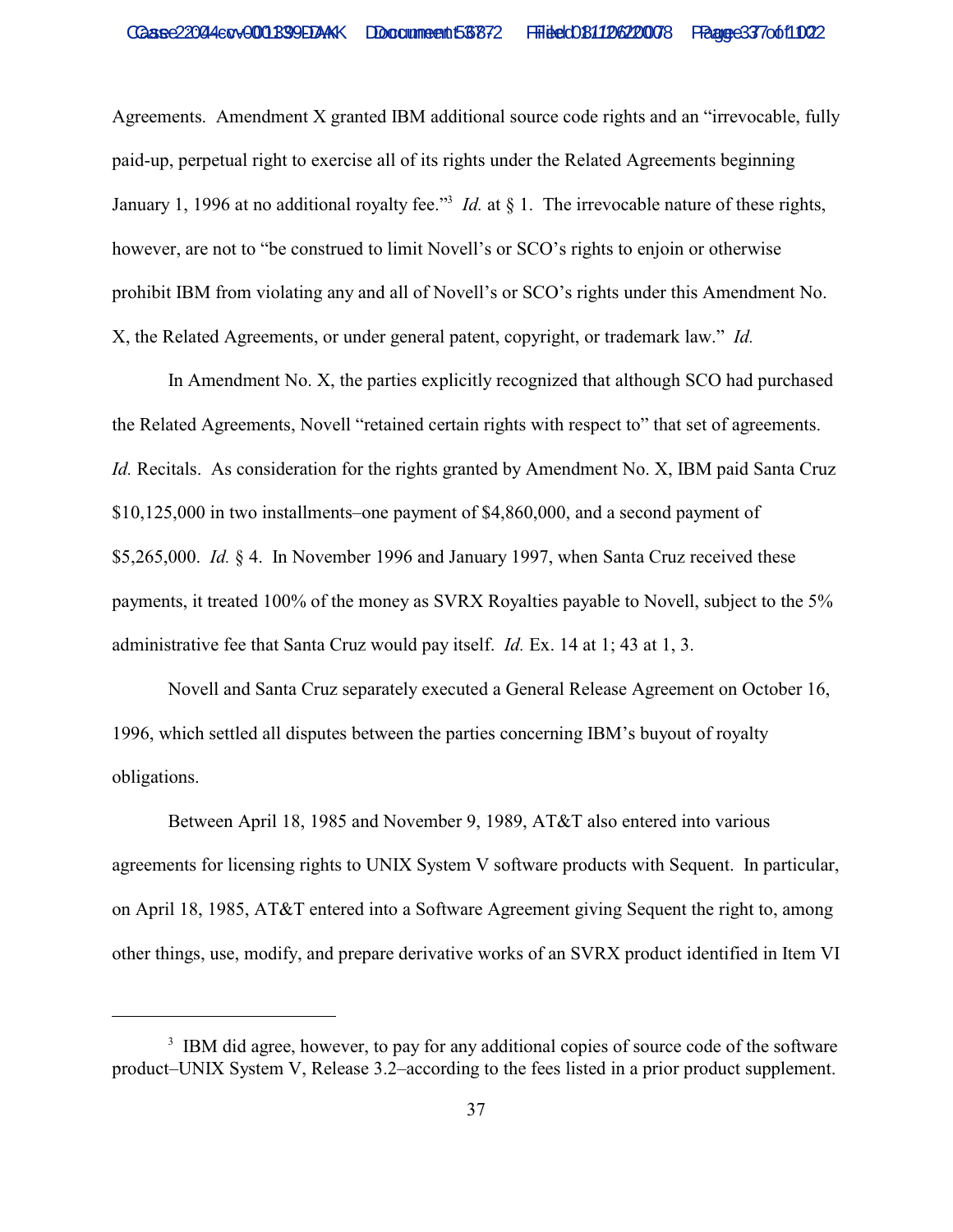of Schedule 1.1(a) to the APA. *Id. Ex.* 15, 16. On January 28, 1986, AT&T and Sequent entered into a Sublicensing Agreement that gave Sequent the right to sublicense the software products designated in the 1985 agreement. *Id.* Ex. 17. Between 1986 and 1989, Sequent and AT&T executed several supplements to the previous agreements. *Id.* Ex. 18-22.

Novell became the successor-in-interest to AT&T's rights under the Sequent agreements in 1993. Santa Cruz administered collection of revenue to be passed on to Novell from these agreements with Sequent. For example, in January of 1997, Santa Cruz passed along revenue to Novell in the amount of \$6,560.49, and noted a five percent administrative fee. *Id.* Ex. 43 at 3. In July of 1999, IBM purchased Sequent in a stock transaction and assumed its rights and obligations under the Sequent agreements.

## *(c) Termination of IBM SVRX License*

 In March of 2003, as part of SCO's SCOsource campaign, SCO sent a letter to IBM notifying it that it would terminate IBM's license to SVRX technology as of June 13, 2003, if IBM did not remedy certain alleged breaches of that license. Decl. Kenneth Brakebill Ex. 25. On June 9, 2003, Novell wrote to SCO explaining that Section 4.16(b) of the APA gave Novell the right to require SCO to waive any rights under any SVRX License and authorized Novell to take such action on behalf of SCO should SCO fail to so act. *Id.* Ex. 27.

On June 11, 2003, SCO responded to Novell, refusing to take the action requested by Novell but making reference to the IBM agreements as "IBM's SVRX Licenses." *Id.* Ex. 28. On June 12, 2003, Novell sent SCO a letter explaining the legal basis for Novell's waiver, including Novell's right to take action at its sole discretion. *Id.* Ex. 30. When SCO failed to take the action demanded by Novell, Novell sent another letter to SCO that waived "any purported right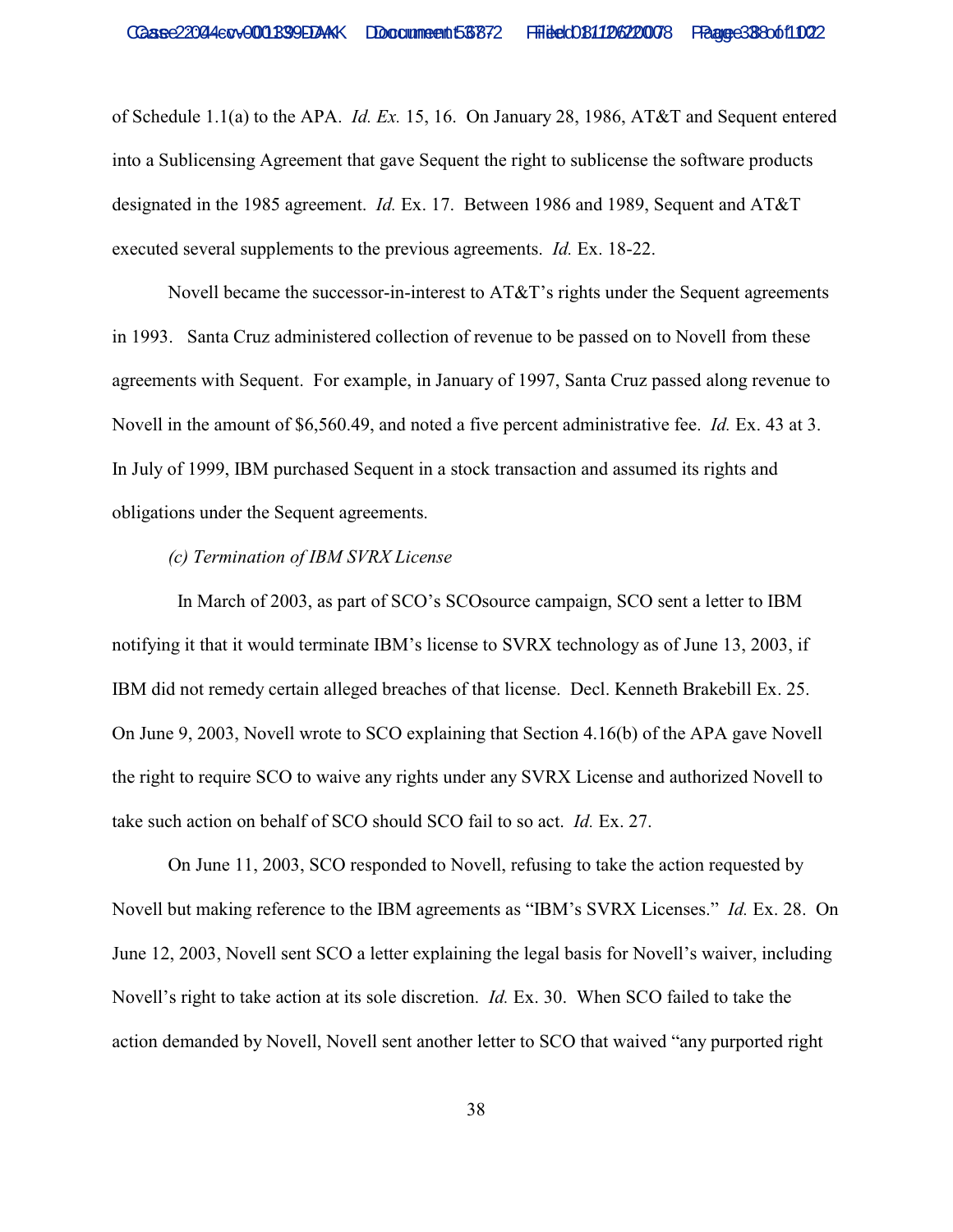SCO may claim to terminate IBM's SVRX Licenses enumerated in Amendment No. X or to revoke any rights thereunder." *Id.* Ex. 31. Notwithstanding Novell's directive, SCO publicly announced on June 16, 2003, that it had terminated IBM's Software and Sublicensing Agreements as of June 13, 2003. *Id.* Ex. 32.

On October 7, 2003, in response to public positions being taken by SCO concerning code developed by IBM, Novell again sent SCO a letter notifying it of Novell's Section 4.16(b) authority and directing SCO to waive any purported right it may claim. *Id.* Ex. 33. SCO responded stating that "[y]our analysis of the obligations that IBM . . . owe[s] to SCO pursuant to the relevant Software Agreements is incorrect. However, we need not debate the incorrectness of your views, particularly Novell's purported ability to waive any and all licensees' obligations under the Software Agreements, because, as you are well aware, we are currently litigating these issues with IBM." *Id.* Ex. 34.

The next day, Novell again wrote to SCO stating that because SCO had failed to take the action directed by Novell, Novell was waiving any claim SCO was making to require IBM to treat IBM code as subject to the confidentiality obligations or use restrictions of the IBM agreements. *Id.* Ex. 35. SCO responded that Novell was without authority to make such a waiver and thus it had no force and effect. *Id.* Ex. 36.

At no point during the written correspondence between SCO and Novell in 2003 did SCO argue that the IBM agreements were not SVRX Licenses under the APA or that the SVRX licenses are limited to binary licenses or binary royalty streams. SCO did not state the reasoning behind its actions or inactions.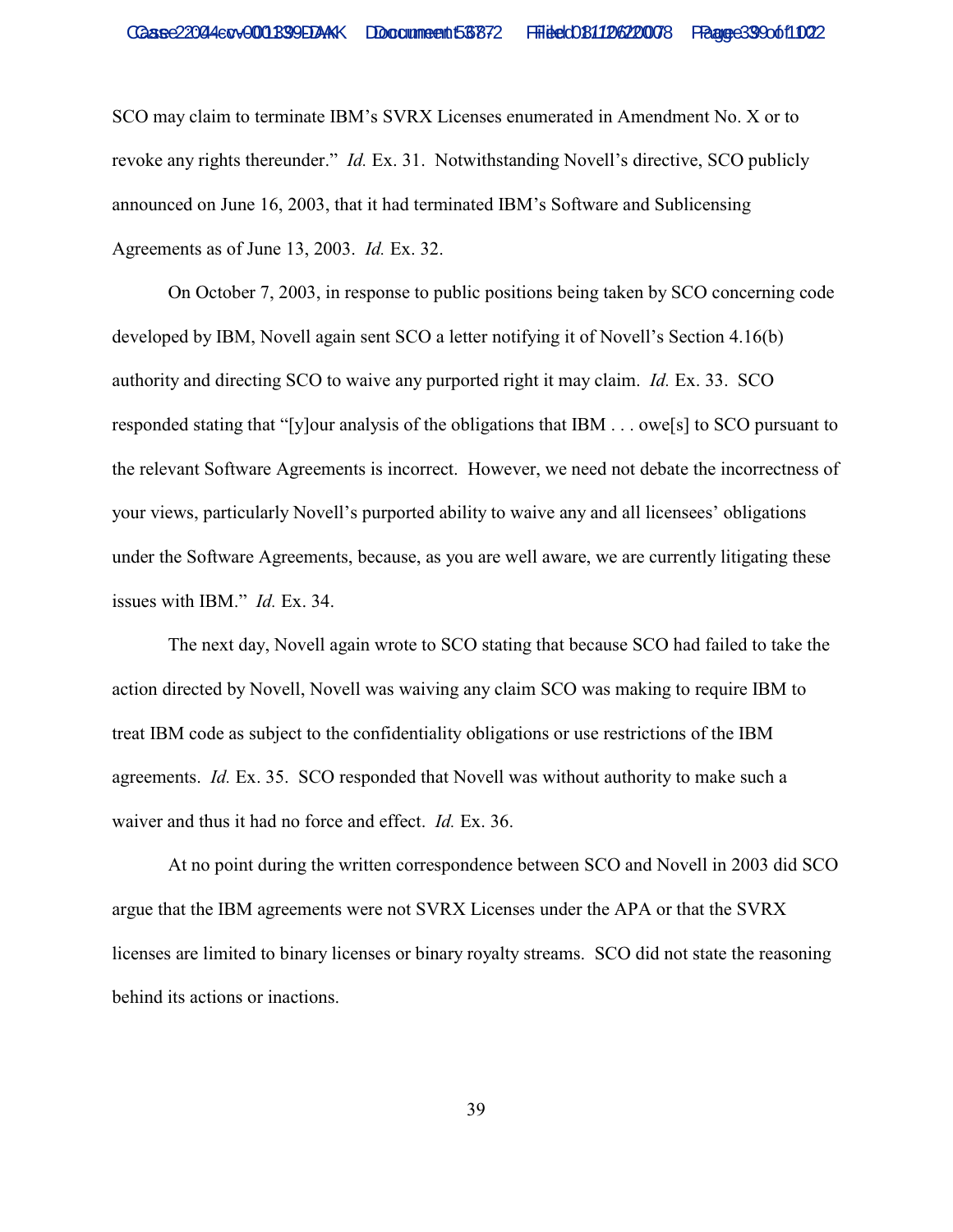## *(d) Termination of Sequent License*

On May 29, 2003, SCO sent a letter to Sequent notifying it that SCO intended to terminate the Sequent agreements relating to SVRX technology as of September 2, 2003, for, among other things, allegedly violating the source code restrictions on Sequent's Dynix software product which SCO said was subject to Sequent's System V Release 4.0 License. Decl. Kenneth Brakebill Ex. 26. On August 11, 2003, SCO sent another letter to Sequent purporting to terminate the Sequent License, retroactively as of July 30, 2003. *Id.* Ex. 37.

On August 14, 2003, IBM, acting on behalf of Sequent, responded to SCO's termination notice by stating that it did not believe it had breached the Sequent License and requesting more information on the alleged breach. *Id.* Ex. 38. IBM also rejected SCO's claim that it had any right to terminate the Sequent License. On February 6, 2004, Novell sent a letter to SCO outlining the lack of support for SCO's position and directing SCO to waive any purported right it may claim to require Sequent to treat Sequent Code as subject to the confidentiality obligations or use restrictions of Sequent's System V Release 4.0 License. *Id.* Ex. 38. SCO refused to waive its purported rights, and Novell purported to waive them on SCO's behalf. *Id.* Ex. 39-41.

#### *(e) Sun and Microsoft Agreements*

Another dispute between the parties relating to the SVRX royalty and license provisions of the APA focuses on SCO's execution of agreements with Sun Microsystems ("Sun") and Microsoft in 2003. On February 25, 2003, SCO executed an agreement with Sun in which Sun paid SCO approximately \$10 million for the right to use, reproduce, prepare derivative works, market, disclose, make, and sell certain UNIX technology, including source and object (binary) code. Decl. Michael Jacobs, Ex. 9 ("2003 Sun Agreement"). The 2003 Sun Agreement purports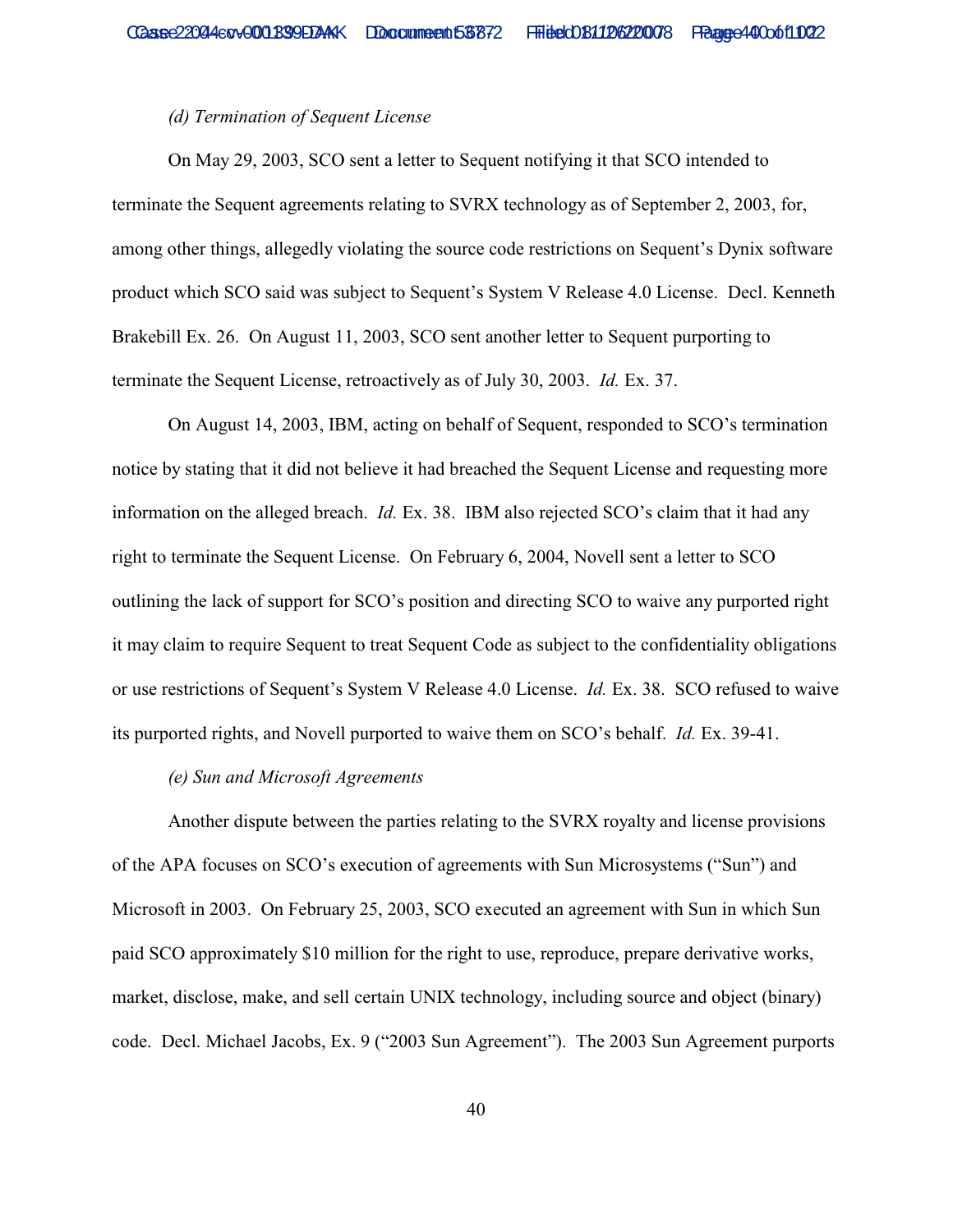"to amend and restate" a Software License and Distribution Agreement, signed March 17, 1994, between Sun and Novell. *Id.* Recitals. In the 1994 Sun Agreement, Sun obtained a license that included certain UNIX System V technology. The 2003 Sun Agreement re-licenses the SVRX technology licensed in the 1994 Sun Agreement and licenses additional SVRX technology to Sun. *Id.* Ex. 10.

SCO also executed an agreement with Microsoft on April 30, 2003, and several amendments to that agreement over the following three months. *Id.* Ex. 11, 12 ("2003 Microsfot Agreement"). Microsoft paid SCO \$16,750,000 for the license rights, a liability release, and for options to purchase additional licenses. *Id.* §§ 1, 3.5, 4.1. Under the Agreement, Microsoft received various rights to UNIX System V technology. SCO agreed to deliver to Microsoft this UNIX System V software in both binary and source form, which includes the same versions of Unix System V software that are expressly referenced as SVRX Licenses in the APA.

SCO did not contact Novell for approval before executing the 2003 Sun Agreement or the 2003 Microsoft Agreement. And Novell did not authorize either agreement. The agreements gave SCO its first profitable year in history. *Id.* Ex. 7 at 9. SCO never remitted to Novell any monies it received from either of the agreements. Decl. Joseph LaSala at ¶ 4.

On July 11, 2003, when Novell had not received any royalty reports from SCO for over half a year, it sent SCO a letter demanding royalty reports and payments as required by the APA. *Id.*  $\phi$  6, Ex. 1. In response, on July 17, 2003, SCO submitted limited royalty payments from November 2002 through May 31, 2003. *Id.* Ex. 2. These payments did not mention any royalties from the 2003 Sun or Microsoft Agreements. *Id.* ¶ 6.

41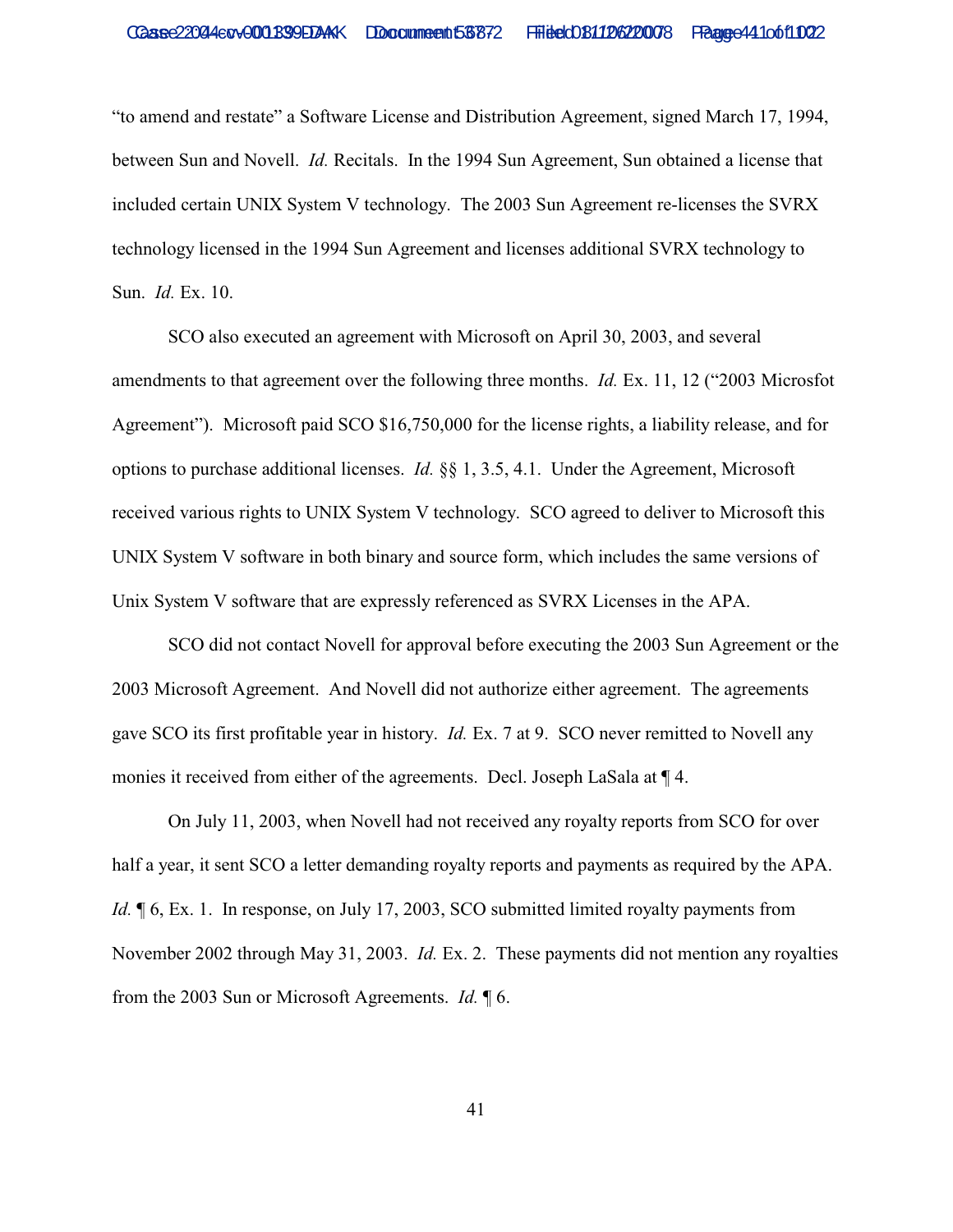Novell conducted an audit of SCO's compliance with the APA's agency provisions at the end of 2003. On November 21, 2003, Novell demanded copies of the Sun and Microsoft Agreements. Decl. Michael Jacobs Ex. 13 at 2. SCO did not respond. On December 29, 2003, Novell again contacted SCO requesting copies of the agreements. *Id.* Ex. 14. On January 7, 2004, SCO replied that it anticipated being in a position to respond in the near future. *Id.* Ex. 15. Novell sent subsequent inquiries in February, March, April, and November of 2004. SCO did not produce the agreements. *Id.* Ex. 16-19.

On February 7, 2006, Novell finally received the Sun and Microsoft Agreements from SCO in a production of documents pursuant to a discovery request in this litigation. SCO has had financial problems, posting operational losses for all years except 2003 when it entered into the Sun and Microsoft Agreements. Decl. Michael Jacobs Ex. 7, 21, 22. Because of the decrease in SCO's revenues and assets, Novell fears that it will be unable to collect on its claim for royalties.

#### **DISCUSSION**

## **I. Cross Motions on Copyright Ownership**

The cross motions on the copyright ownership issue include: (1) SCO's motion for complete summary judgment on Novell's First Claim for slander of title on the basis that SCO purportedly owns the copyrights at issue; (2) SCO's motion for partial summary judgment on its slander of title claim, breach of contract claim, and unfair competition claim on the issue of whether SCO owns the UNIX and UnixWare copyrights; and (3) Novell's motion for summary judgment on SCO's slander of title and specific performance claims asserting that the plain language of the relevant contracts demonstrates that Novell owns the copyrights at issue.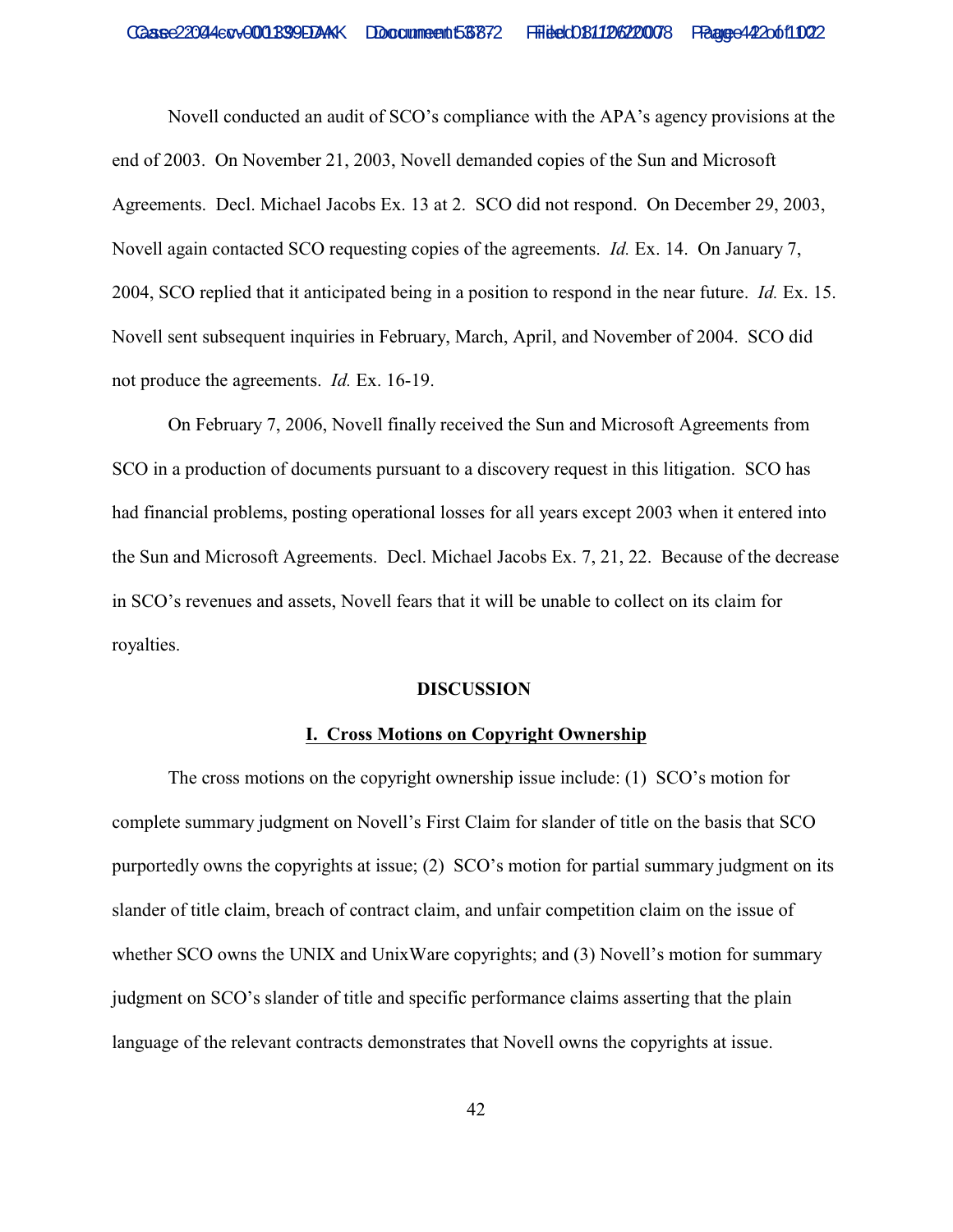As in all contract disputes, the court must begin its analysis of whether the UNIX and

UnixWare copyrights were transferred to SCO with the language of the contract.<sup>4</sup> Both parties

argue that the plain language of the APA supports their respective positions.

The APA's provision entitled "Purchase and Sale of Assets" provides:

On the terms and subject to the conditions set forth in this Agreement, Seller will sell, convey, transfer, assign and deliver to Buyer and Buyer will purchase and acquire from Seller on the Closing Date (as defined in Section 1.7) all of Seller's right, title, and interest in and to the assets and properties of Seller relating to the Business (collectively the "Assets") identified on Schedule 1.1(a) hereto. Notwithstanding the foregoing, the Assets to be so purchased shall not include those assets (the "Excluded Assets") set forth on Schedule 1.1(b).

APA  $§$  1.1(a).

SCO asserts that the APA provided for the transfer of the copyrights where it provided for the transfer of all of Novell's "right, title, and interest in and to" the Assets on Schedule 1.1(a), and Schedule 1.1(a), in turn, identifies "all rights and ownership of UNIX and UnixWare, including but not limited to all versions of UNIX and UnixWare and all copies of UNIX and UnixWare." *Id.* APA § 1.1(a), Sched. 1.1(a).

SCO's analysis of the transfer of copyrights, however, completely ignores the Excluded Assets on Schedule 1.1(b). Section 1.1(a) specifically states that the "Assets to be so purchased shall not include those assets (the "Excluded Assets) set forth on Schedule 1.1(b). Because Section 1.1(a) of the APA transfers the Assets on Schedule 1.1(a) and excludes the assets on Schedule 1.1(b), the proper course of analysis is to examine both schedules.

<sup>&</sup>lt;sup>4</sup> Pursuant to the terms of the APA, the agreement "shall be governed by and construed in accordance with the laws of the State of California regardless of the laws that might otherwise govern under applicable principles of conflicts of laws thereof." APA § 9.8.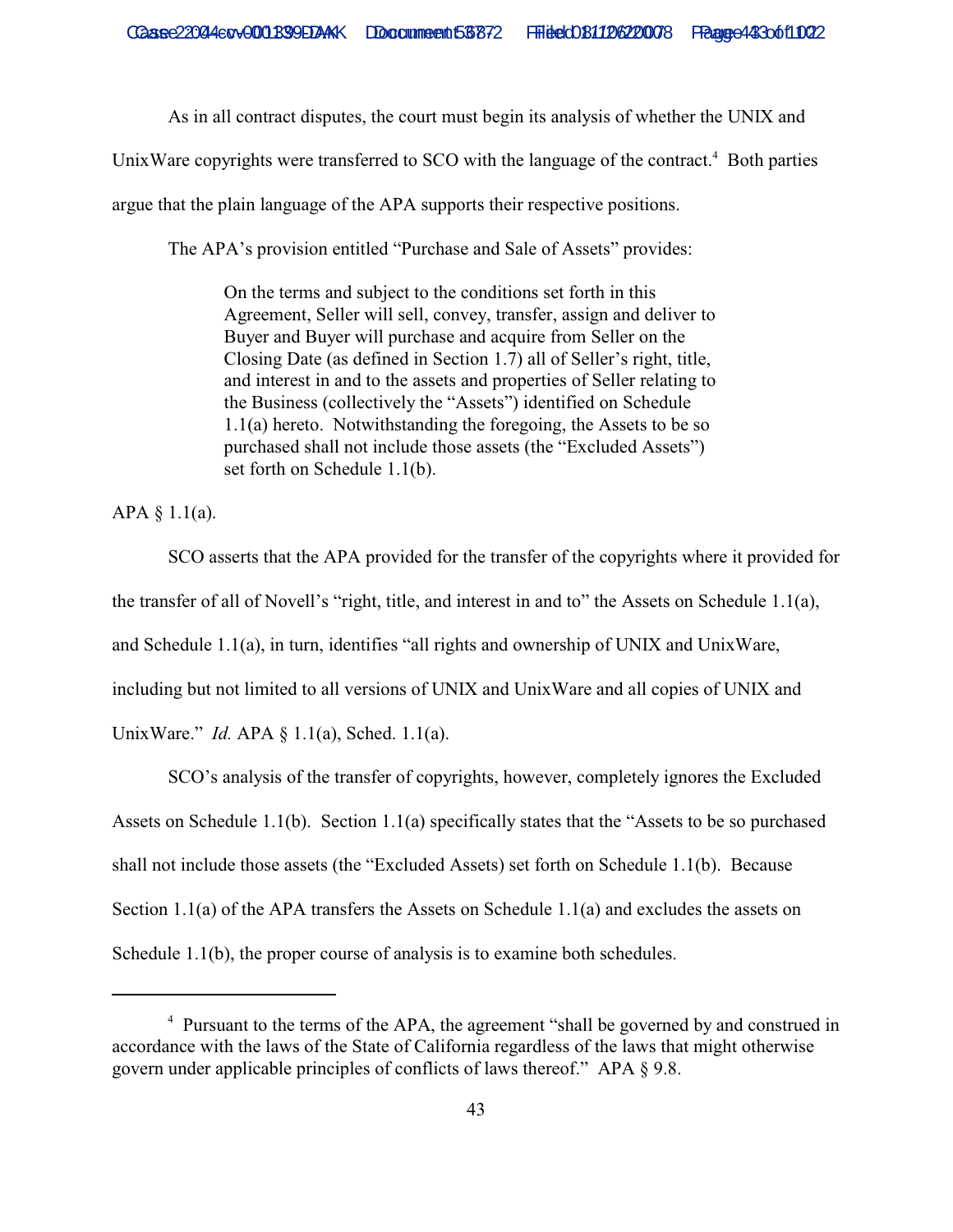Not surprisingly in the transfer of a software business, the schedules both contain sections on intellectual property. With respect to their "Intellectual Property" provisions, Schedule 1.1(a) and Schedule 1.1(b) are consistent. Schedule 1.1(b) excludes from transfer "[a]ll copyrights and trademarks, except for the trademarks UNIX and UnixWare" and "[a]ll Patents." *Id.* APA Sched. 1.1(b) § V.A, V.B. Schedule 1.1(a) transfers only "[t]rademarks UNIX and UnixWare as and to the extent held by Seller (excluding any compensation Seller receives with respect of the license granted to X/Open regarding the UNIX trademark)." *Id.* APA Sched. 1.1(a) § V.

SCO claims that it is improper to rely on the Intellectual Property provision of the Excluded Asset Schedule in the original APA, because Amendment No. 2 revised that provision to read "All copyrights and trademarks, except for *the copyrights and trademarks owned by Novell as of the date of the Agreement required for SCO to exercise its rights with respect to the acquisition of UNIX and UnixWare technologies.*" APA Amend. No. 2 (emphasis added to demonstrate amendment). Throughout this litigation, SCO has vacillated between arguing that the transfer of copyrights was effectuated by the APA and contending that the transfer was effectuated instead by Amendment No. 2. It now argues that the court must look only to the APA as amended by Amendment No. 2. Novell, however, contends that the court must analyze whether the APA as amended when the transaction closed transferred the copyrights and also whether Amendment No. 2, which was entered a year later, effectuated a transfer of the copyrights retroactively or at that time.

Novell takes issue with SCO's argument that the "all copyrights" exclusion in Schedule 1.1(b) of the APA no longer exists for purposes of construing the APA because the exclusion was subsequently modified by Amendment No. 2. Amendment No. 2, executed a year after the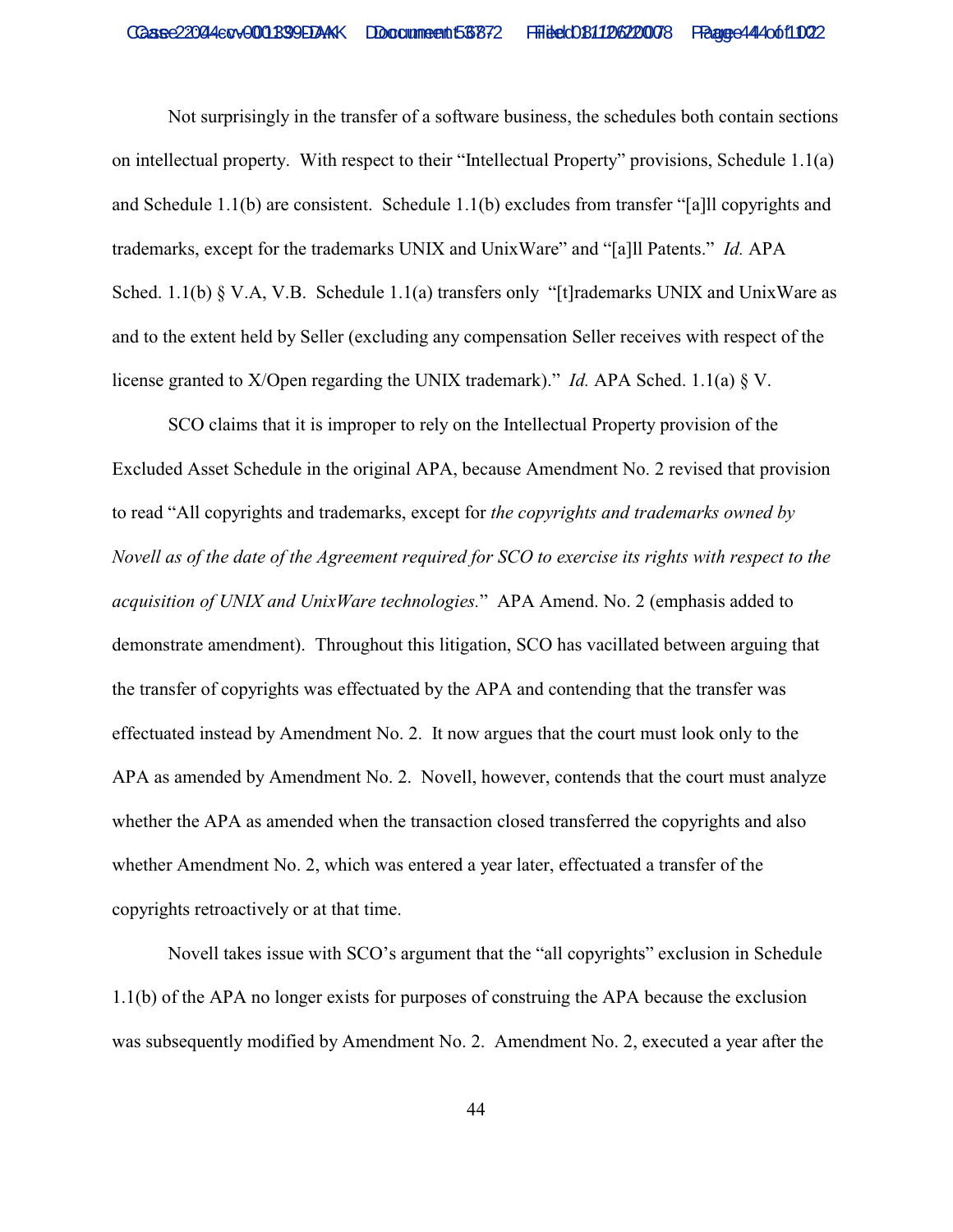APA, states that it amends the APA as of October 16, 1996, not the date of the original APA or the Closing date of the original APA. The APA does not constitute an instrument of conveyance because it merely describes the assets that Novell "will" sell in the future. The instrument of conveyance for the APA was the Bill of Sale that the parties signed on the date the APA closed. When the parties executed Amendment No. 2 a year later, it was not made retroactive, did not amend the previous Bill of Sale, did not refer to a new Bill of Sale, and did not itself contain any language of conveyance to transfer any copyrights. Novell contends that there is no basis for concluding that the Bill of Sale, executed on December 6, 1995, could have transferred any assets contained in an amendment executed ten months later without some language in the amendment allowing that to occur.

SCO cites to *Nish Noroian Farms v. Agricultural Labor Relations Board*, for the proposition that "[a] written instrument must be construed as a whole, and multiple writings must be considered together when part of the same contract." 35 Cal. 3d 726, 735 (Cal. 1984). In *Nish Noroian*, the court concluded that a waiver provision in an earlier settlement had to be examined in light of the formal agreement entered later which incorporated and superseded it. *Id.* The court referred to Sections 1641 and 1642 of the California Civil Code, which also provide basic contractual interpretation rules. Rule 1641 states that a contract is to be interpreted to give effect to every provision of the contract, when practicable. Cal. Civ. Code § 1641. And Rule 1642 states that contracts relating to the same matters, between the same parties, and made as parts of substantially one transaction, are to be taken together. *Id.* § 1642.

These legal principles, however, do not suggest that the court should analyze the transfer of copyright issue without giving any consideration to the text of the original APA. Rather, the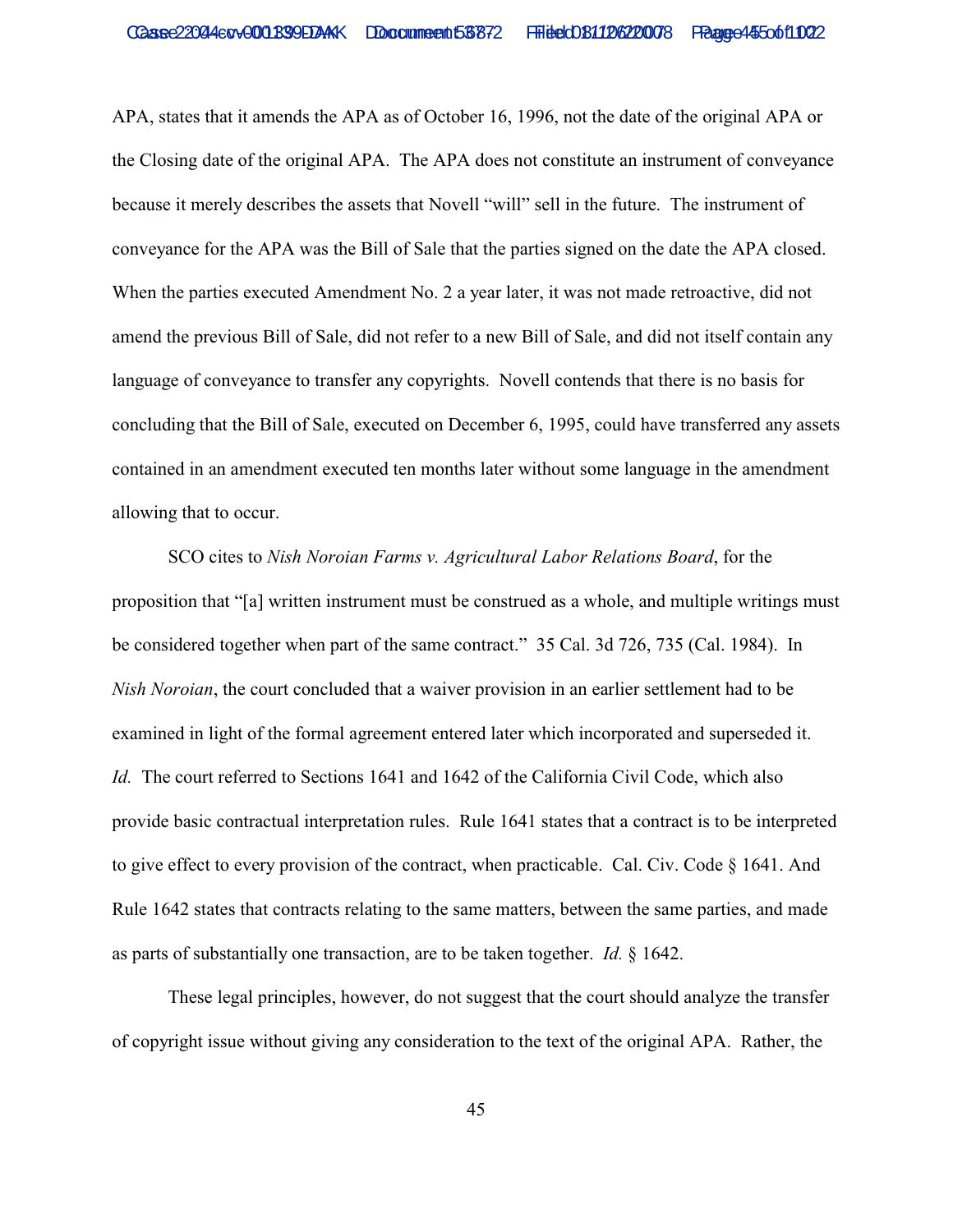court must consider the original APA, the agreement executed in connection with the APA's closing, Amendment No. 2, and Amendment No. 2's relationship to the original APA and the agreements executed in connection with its closing. The court concludes that the proper way to analyze the issue, therefore, is to look at the Agreements in turn in the same chronological order that the parties entered the agreements. *See Universal Sales Corp. v. Cal. Press Mfg. Co.*, 128 P.2d 665, 671-72 (Cal. 1942) (suggesting that the court place itself in the same situation in which the parties found themselves at the time of contracting).

### **A. Did Copyrights Transfer Under the APA and Contemporaneous Agreements?**

SCO's plain language argument relies on cases holding that "[i]n a non-consumer setting such as this, a transfer of all right, title and interest to computer programs and software can only mean the transfer of the copyrights as well as the actual computer program or disks." *Shugrue v. Continental Airlines Inc.*, 977 F. Supp. 280, 285-86 (S.D.N.Y. 1997); *see also Relational Design & Tech., Inc. v. Brock*, 1993 WL 191323, at \*6 (D. Kan. May 25, 1993); *Schiller & Schmidt, Inc. v. NordiscoCorp.*, 969 F.2d 410, 413 ( $7<sup>th</sup>$  Cir. 1992). These cases, however, do not support SCO's contention. Each of these cases recognized that the terms "all right, title, and interest" transferred copyrights when there was no other language addressing copyrights.

In *Shugrue*, the court found a transfer of the copyrights based on the language "all right, title, and interest" because "[n]o exception was carved out for copyrights" and "no rights, titles, or interests were retained." 977 F. Supp. at 285. Similarly, in *Schiller & Schmidt*, the court noted that "the agreement does not mention the word 'copyright.'" 969 F.2d at 413.

Furthermore, the *Relational Design* case, cited by SCO, does not actually support SCO's position. The court concluded that where a contract stated that a party would own "all rights to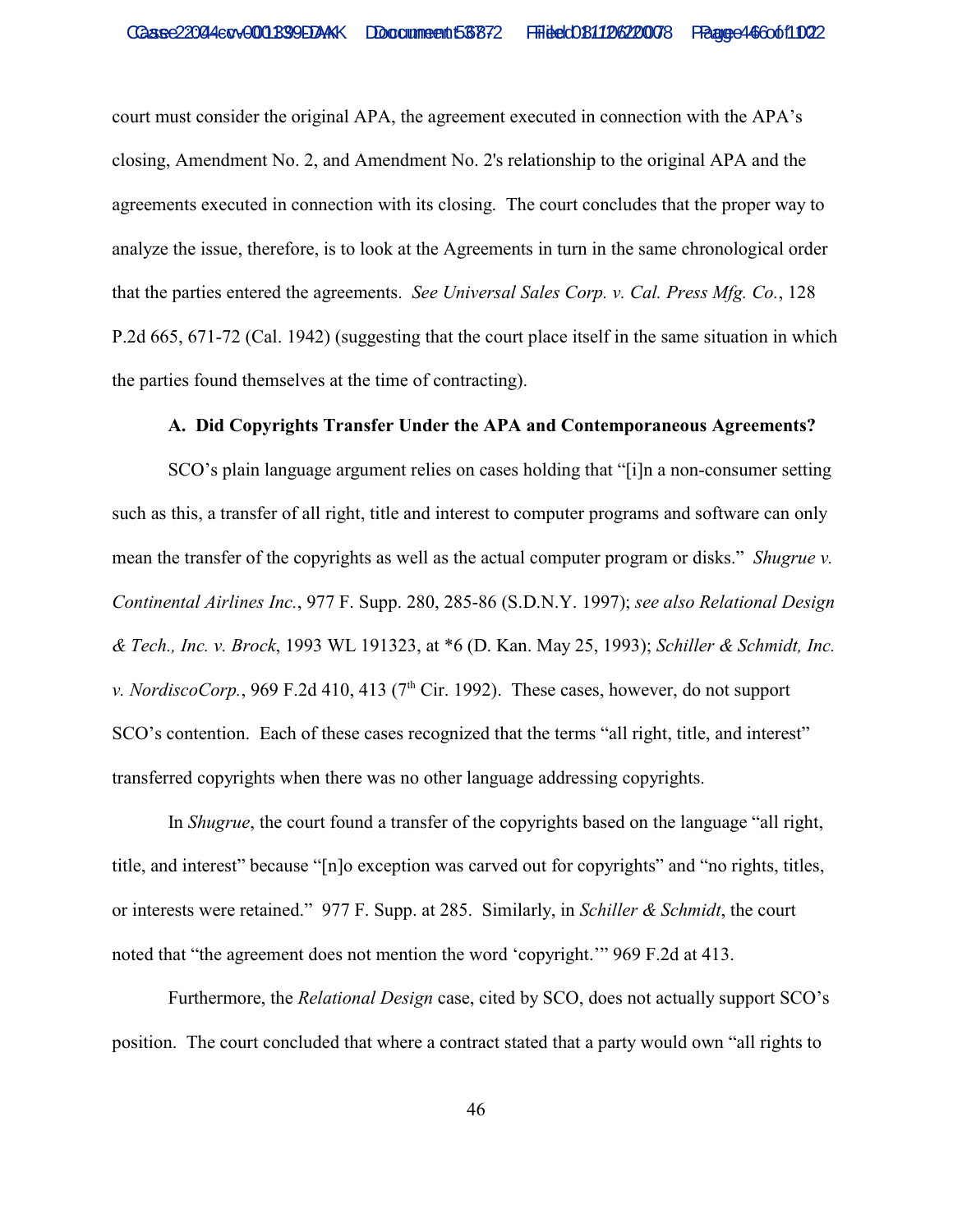the completed program with no licensing or royalties fees due," the contract transferred only ownership in a material object–the source code–not the copyright embodied in the object. 1993 WL 191323, at  $*6$  ("Ownership of a copyright, or of any exclusive rights under a copyright, is distinct from ownership of any material object in which the work is embodied.").

In any event, because there is specific language in the APA regarding the inclusion and exclusion of copyrights, the cases SCO relies upon are factually distinguishable from this case. Even if this court were to accept SCO's contention that Schedule 1.1(b) of the original APA should not be considered because it was later amended, Schedule 1.1(a) of the original APA specifically addresses intellectual property and includes only trademarks. It is unlikely that any of the cases SCO relies upon would have agreed that a transfer of other intellectual property rights, such as copyrights and patents, occurred when only trademarks are identified under the heading of "Intellectual Property." In interpreting the plain language of the APA in this case, Schedule 1.1(a), itself, represents a limitation of the intellectual property the parties intended to transfer.

 SCO's plain language arguments also focus on Recitals A and B and Section 1.3(a)(i) of the APA. SCO claims that these provisions demonstrate the parties' intent that "all of the Business" be transferred to Santa Cruz and, therefore, that the APA transferred copyrights. Recital A defines Novell's UNIX and UnixWare "Business" to include the development of a line of software, the sale of binary and source code licenses to the various versions of UNIX and UnixWare, the support of such products, and the sale of other products which are directly related to UNIX and UnixWare. Recital B defines the "Acquisition" contemplated by the parties to mean that Santa Cruz would "acquire certain of the assets of, and assume certain of the liabilities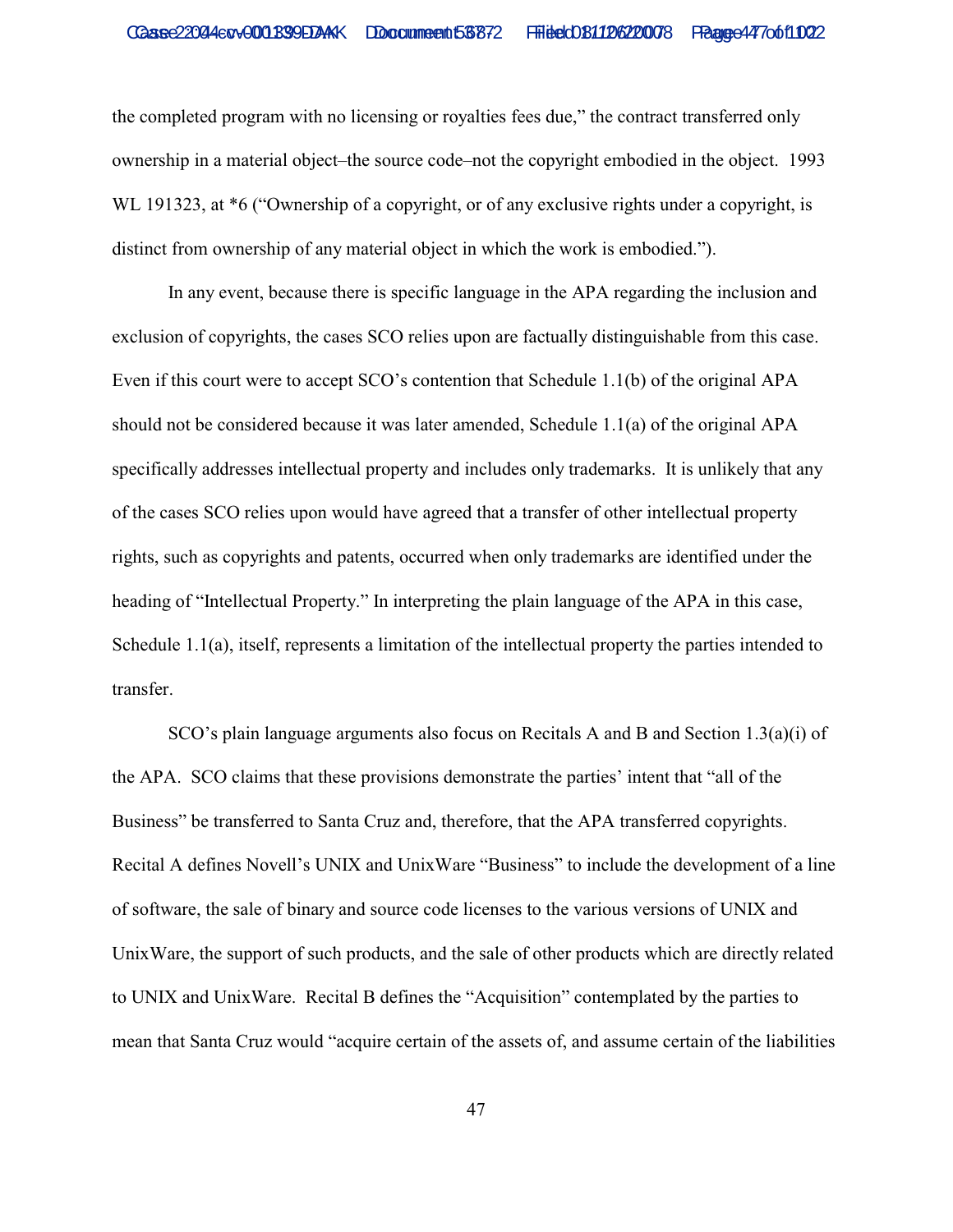of [Novell] comprising the Business." Section  $1.3(a)(i)$ , which provides the intent of the parties with respect to the transfer of customers, states that "[i]t is the intent of the parties hereto that all of the Business . . . be transferred to Buyer."

These general provisions provide little insight into whether the parties intended to transfer the UNIX and UnixWare copyrights to Santa Cruz. The Business is not defined specifically enough to include copyrights. And the definition of the Acquisition of the Business merely states that Santa Cruz would acquire *certain of the assets* comprising the Business. Where there are specific provisions of the document detailing the assets being transferred and the assets being excluded, such as Schedules 1.1(a) and 1.1(b), the more specific provisions control. *National Ins. Underwriters v. Maurice Carter*, 17 Cal. 3d 380, 386 (1976) ("[W]hen a general and particular provision are inconsistent, the latter is paramount to the former."). Schedule 1.1(a) provides that the only intellectual property Santa Cruz was acquiring were the UNIX and UnixWare trademarks. Moreover, there is nothing inconsistent with the provisions cited by SCO and the more specific schedules provided for in the APA. Recital B specifically defines the Acquisition as certain assets comprising the Business.

SCO further argues that the agreements executed by the parties in connection with the Closing of the APA support its position that copyrights transferred under the APA. "It is a general rule that several papers relating to the same subject matter and executed as parts of substantially one transaction, are to be construed together as one contract." *Harm v. Frasher*, 181 Cal. App. 2d 405, 412-13 (Ct. App. 1960). On the Closing Date, Novell and Santa Cruz executed the Bill of Sale which provides that it "does hereby transfer, convey, sell, assign, and deliver to Buyer . . . all of the Assets" in accordance with Section 1.1(a) of the APA. SCO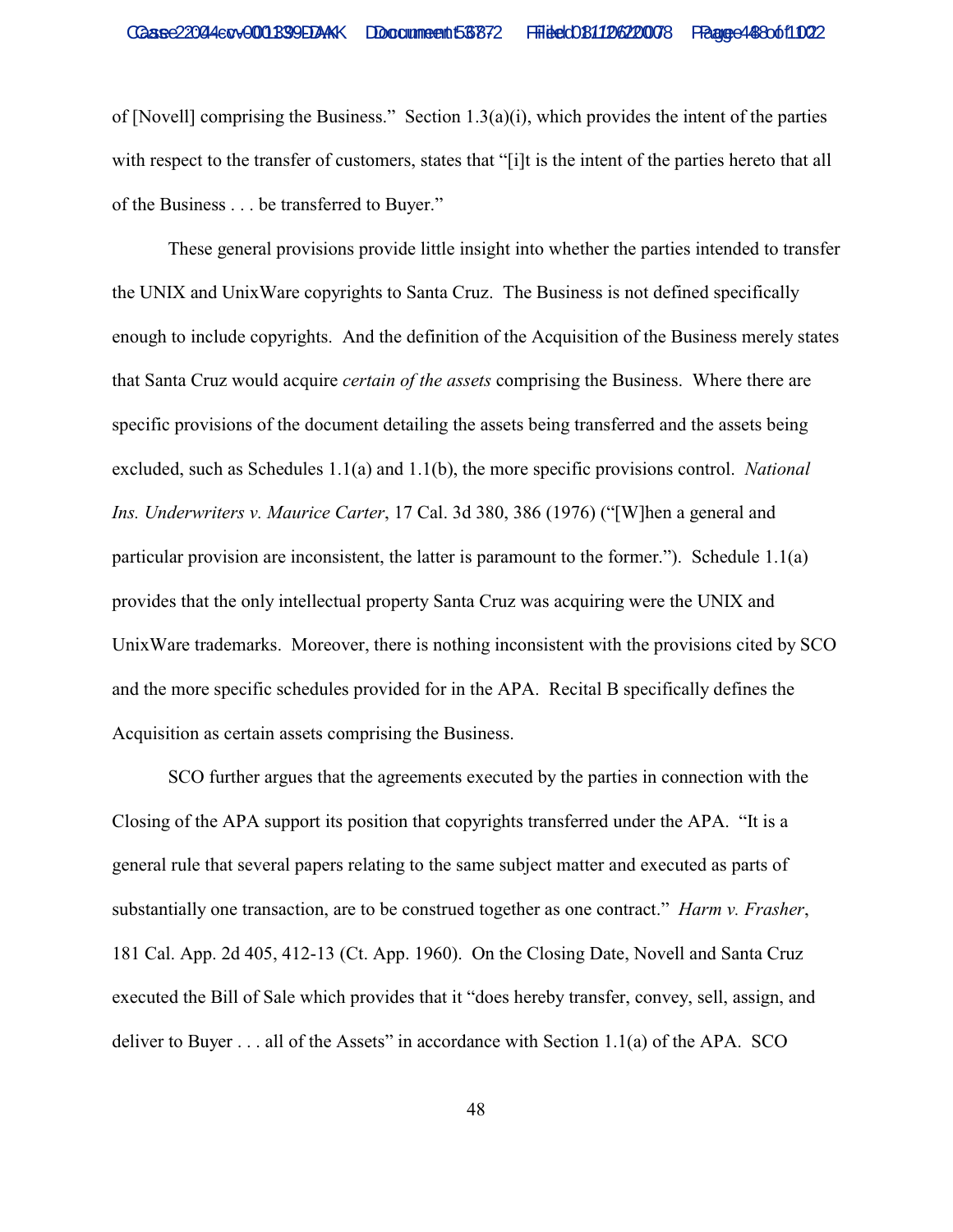asserts that the Bill of Sale expressly effectuated the transfer of all assets identified in Section 1.1(a) of the APA, which included "all rights and ownership" of UNIX and UnixWare. Again, however, SCO fails to recognize that the term "Assets" in the APA is a defined term that does not include any of the assets on the Excluded Assets schedule. Moreover, the Bill of Sale specifically states that the defined terms have the meanings given in the APA and that the provisions of the APA control. Therefore, the Bill of Sale did not grant additional rights to any party, does not create an ambiguity with respect to any term in the APA, and did not effectuate a transfer of assets that was not provided for in the APA.

In addition, SCO contends that the TLA confirms that Novell transferred the copyrights to Santa Cruz on the Closing Date because Section 1.6 of the APA expressly provided for a license back to Novell of the technology transferred to Santa Cruz. Under the TLA, Santa Cruz granted a license to Novell with certain restrictions and specified that SCO owned the "Licensed Technology." SCO contends that Section 1.6 and the TLA would be senseless had Novell retained the ownership of the copyrights because Novell would not have needed a license to the Licensed Technology.

SCO, however, does not recognize that the TLA provided that the term Licensed Technology had the meaning given to it in the APA. The APA defines "Licensed Technology" as "all of the technology included in the Assets and all derivatives of the technology included in the Assets." The term Assets is defined in the APA as those assets included on Schedule 1.1(a) but not those assets excluded from transfer on Schedule 1.1(b). Novell would need a license to be able to use these other aspects of the technology sold to Santa Cruz and derivatives of the transferred assets. Because the "Licensed Technology" included rights distinct from Novell's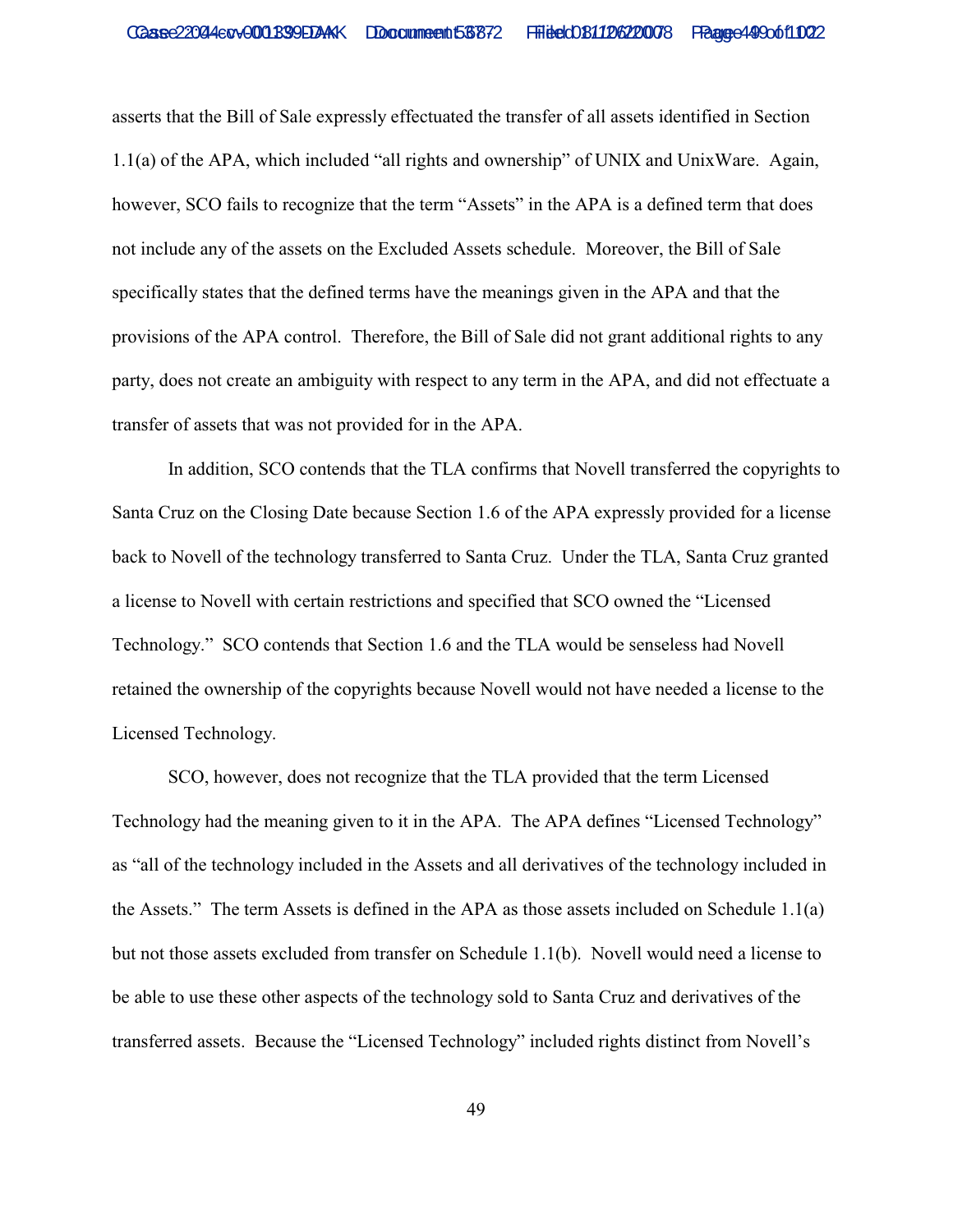UNIX and UnixWare copyrights, it makes sense that Novell would need a license back with respect to those assets. Furthermore, the same logic would imply that Novell transferred ownership of UNIX-related patents because Novell would not have needed a license to these patents if it retained ownership. SCO's admission that Novell did not transfer ownership of the patents refutes SCO's argument that the TLA implies that Novell must have transferred ownership of all UNIX-related technology to Santa Cruz. The plain language of the APA, therefore, is in harmony with the plain language of the TLA.

Furthermore, SCO's attempt to rewrite "all copyrights" in Schedule 1.1(b) to mean "NetWare Copyrights Only" is contrary to the plain language of the Schedule 1.1(a) and Schedule 1.1(b). Schedule 1.1(b) clearly distinguished UNIX and UnixWare trademarks as assets being transferred. Schedule 1.1(a) also clearly transferred only UNIX and UnixWare trademarks. If the parties intended to transfer UNIX and UnixWare copyrights as well, they could have easily demonstrated that intent while they were making the distinction for UNIX and UnixWare trademarks. There is nothing in the text of the APA that would support an interpretation of "all copyrights" to mean only Netware copyrights.

In *Blumenfeld v. R. H. Macy & Co.*, 92 Cal. App. 3d 38 (1979), the California Court of Appeals rejected a similar attempt to interpret "all" to mean "less than all." The trial court relied on extrinsic evidence to interpret a contract assigning "all claims against third parties relating to the [shopping] Center" as limited to claims against current tenants of the Center. The court of appeals reversed, holding that the "all-inclusive language of the agreement is not reasonably susceptible of the meaning advanced." *Id.* at 46.

The language of Schedule 1.1(b) is not reasonably susceptible to being interpreted to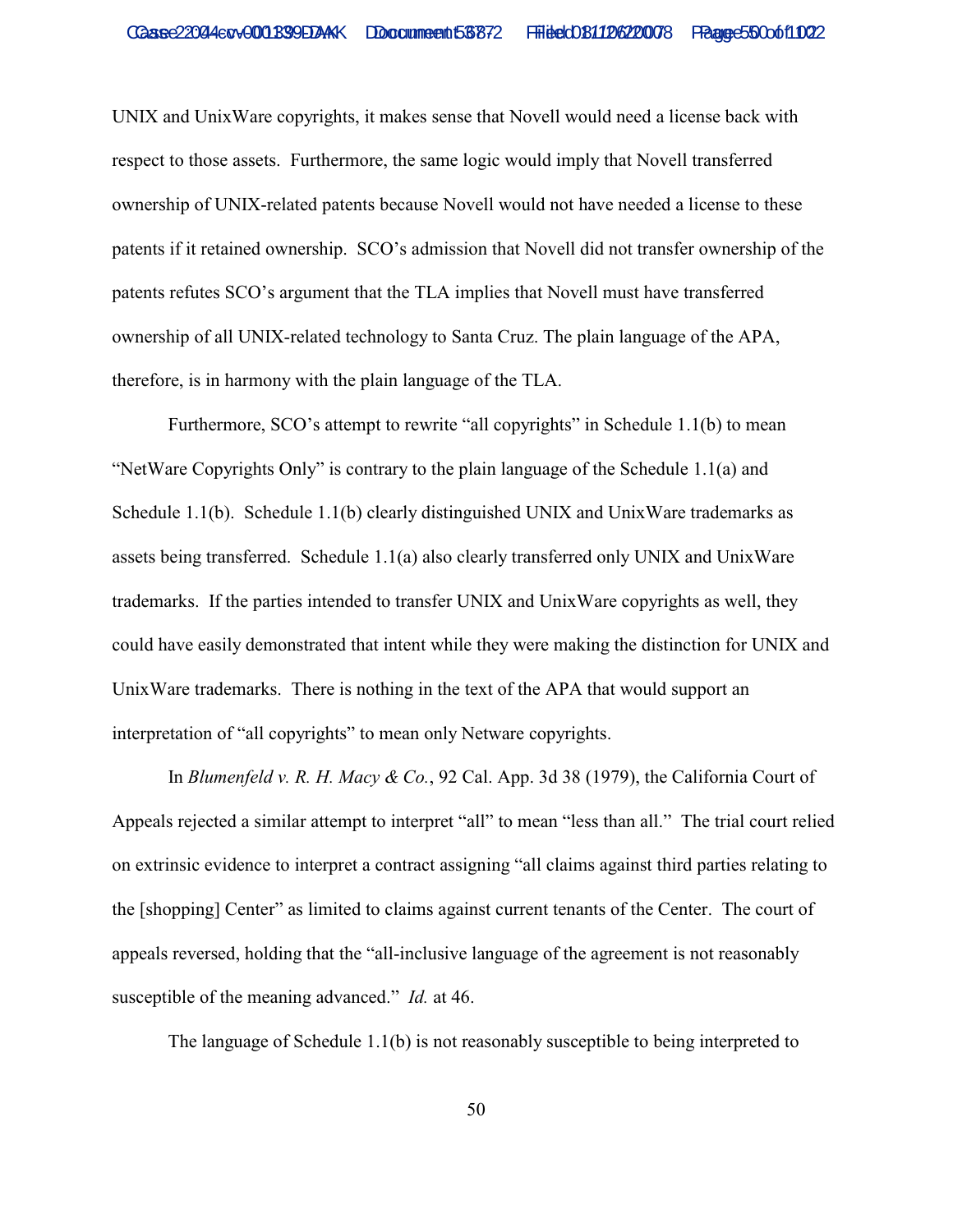mean "all copyrights except for UNIX and UnixWare copyrights." The parties clearly delineated that the UNIX and UnixWare trademarks were exceptions and they clearly chose not to make a similar exception for the copyrights. There is also no basis for reading the language to mean that the only copyrights excluded were NetWare copyrights. If the parties had intended to exclude only NetWare copyrights, it would have been simple to use "NetWare copyrights" instead of "all copyrights. However, the parties used "all copyrights." The exclusion of "all copyrights" was all inclusive. Interestingly, SCO does not argue that Schedule 1.1(b)'s exclusion of "all patents" means "only Netware patents." The use of "all patents" after "all copyrights" clearly shows that "all copyrights" cannot be interpreted to mean "only Netware copyrights" while "all patents" means "all patents."

The court concludes that the APA as amended by Amendment No. 1 excluded UNIX and UnixWare copyrights from the Assets transferred to Santa Cruz by the Bill of Sale. The Bill of Sale executed by the parties on December 6, 1995, transferred ownership to Santa Cruz of the Assets as defined by the APA and Amendment No. 1. Thus, the scope of the Assets transferred by the Bill of Sale is determined by the definition of Assets set forth in the APA and Amendment No. 1. Amendment No. 1 made some revisions to Schedules 1.1(a) and (b) but did not change the description of the Intellectual Property included and excluded from the transfer. A review of Schedule 1.1(a) listing transferred assets and Schedule 1.1(b) listing Excluded Assets demonstrates that the transferred assets did not include the UNIX and UnixWare copyrights. The only "Intellectual Property" listed in the Schedule 1.1(a) list of assets to be transferred are the UNIX and UnixWare trademarks. Schedule 1.1(a) did not identify UNIX or UnixWare copyrights as an asset to be transferred. Conversely, the Schedule 1.1(b) list of "Excluded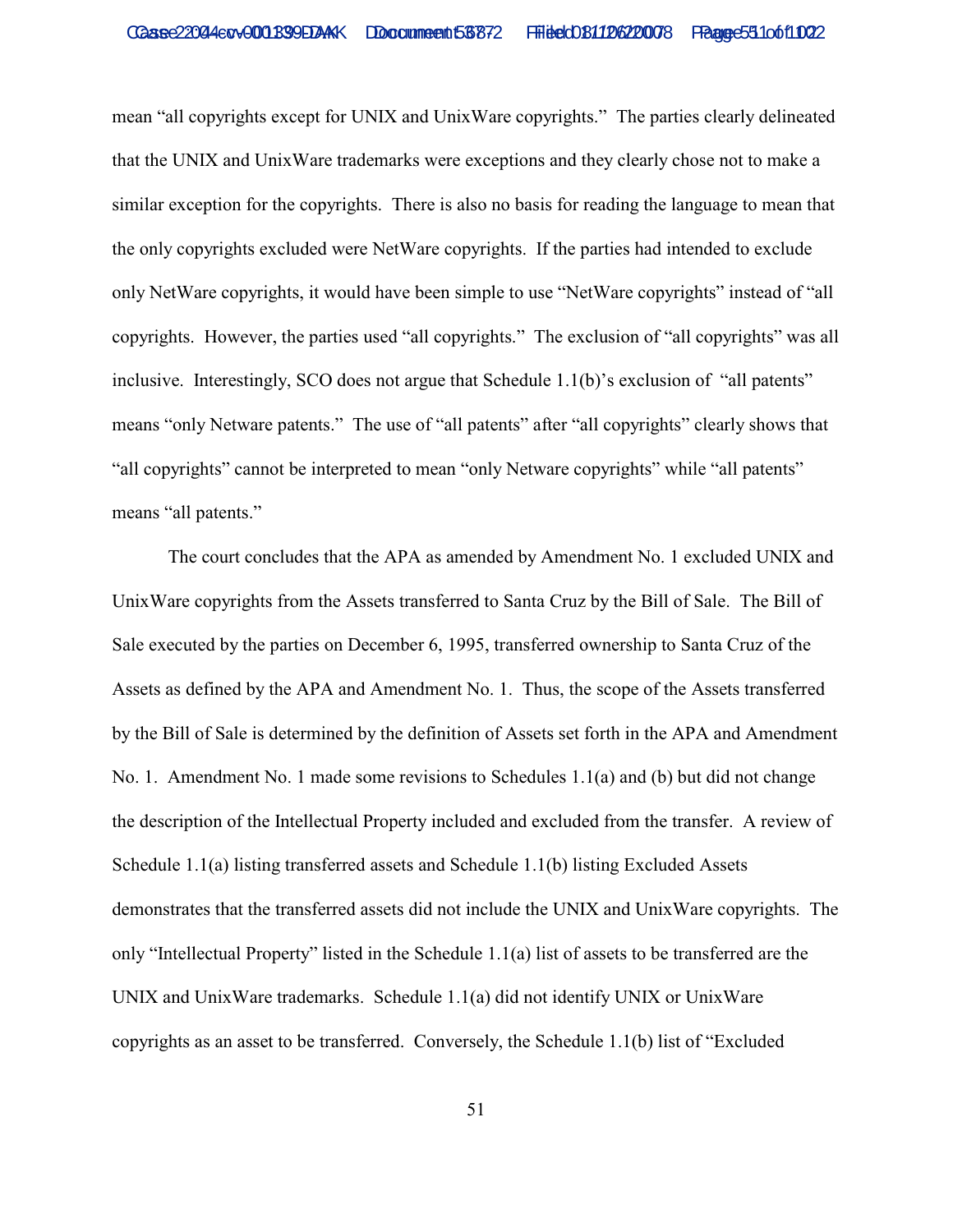Assets" expressly excluded from the transferred assets "[a]ll copyrights and trademarks, except for the trademarks UNIX and UnixWare." Thus, the language of the APA and Amendment No. 1 at the time of the Bill of Sale is clear: all copyrights were excluded from the transfer.

Apart from the language of the agreements, SCO maintains that it has provided the court with extrinsic evidence that the parties intended the APA to transfer the UNIX and UnixWare copyrights to Santa Cruz. Under California law, extrinsic evidence is admissible both to support interpretations of contracts to which the language at issue is reasonably susceptible and to demonstrate the parties' intent under contractual provisions that the court deems to be ambiguous. *Universal Sales Corp. v. Call Press Mfg. Co.*, 128 P.2d 665, 671-72 (Cal. 1942). Therefore, oral testimony and other extrinsic evidence are not admissible to support an interpretation of a contract that is contrary to the plain language. The critical issue is "whether the offered evidence is relevant to prove a meaning which the language of the instrument is reasonably susceptible." *Dore v. Arnold Worldwide, Inc.*, 39 Cal. 4<sup>th</sup> 384, 391 (2006). If the contract is not reasonably susceptible to the proposed interpretation, extrinsic evidence is inadmissible and does not create a triable issue of fact that would defeat summary judgment. *Id.* at 388, 391-93.

When a contract is integrated, "extrinsic evidence is admissible only to supplement or explain the terms of the agreement—and even then, only where such evidence is consistent with the terms of the integrated document." *EPA Real Estate Partnership v. Kang*, 12 Cal. App. 4<sup>th</sup> 171, 175-77 (1992). The APA includes an express integration clause stating that the "Agreement, and the Schedules and Exhibits" "constitute the entire agreement among the parties with respect to the subject matter . . . and supersede all prior agreements and understanding, both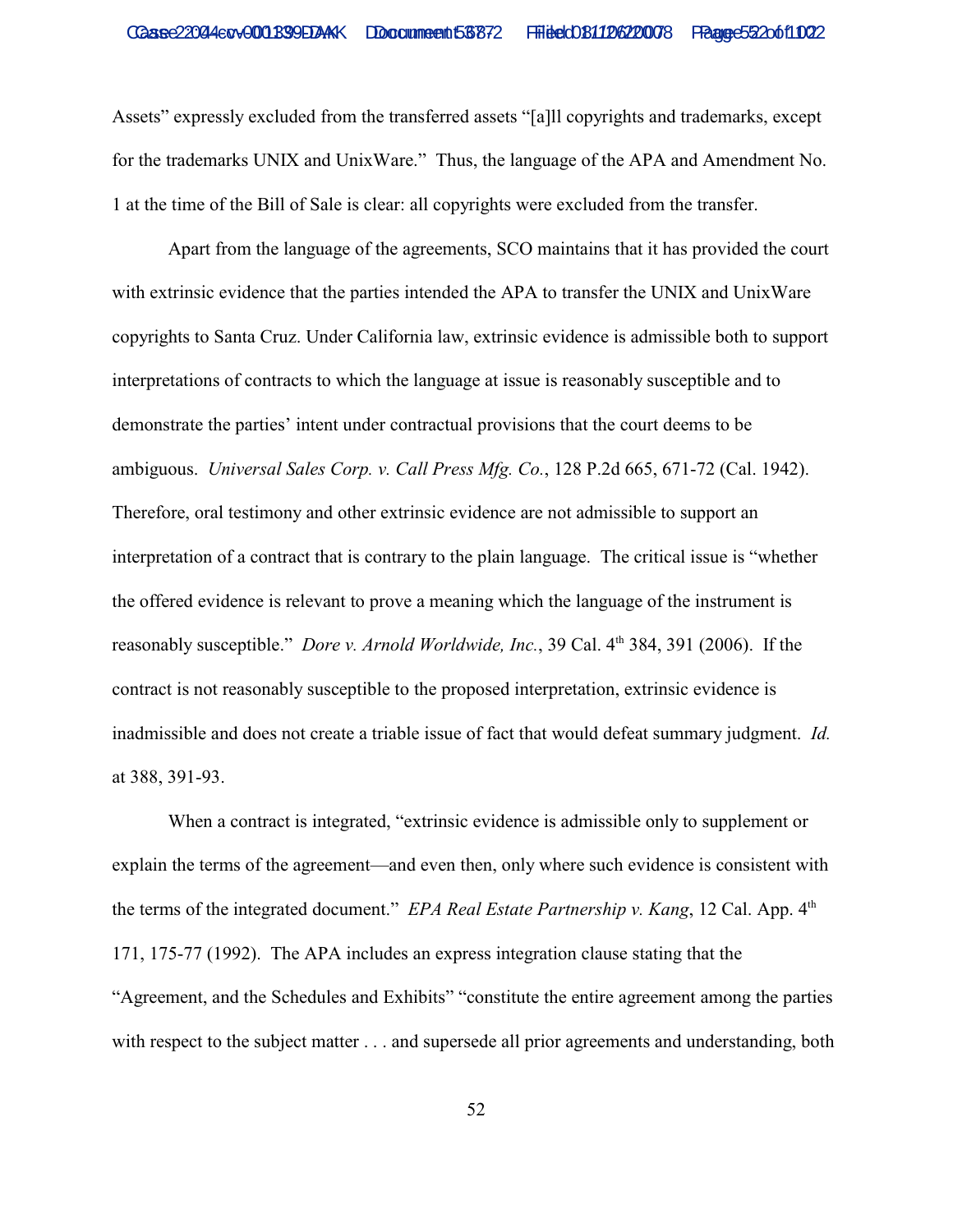written and oral." APA § 9.5. Novell and Santa Cruz further agreed, in connection with the Bill of Sale, that the APA is an integrated agreement not to be altered by any other understandings: "It is acknowledged and agreed . . . that the Agreement is the exclusive source of the agreement and understanding between the Seller and Buyer respecting the Assets." Bill of Sale ¶ 5.

The parol evidence rule precludes SCO from relying on extrinsic evidence to try to rewrite the exclusion of "all copyrights" from APA because the language is unambiguous and not reasonably susceptible to SCO's interpretation. Moreover, even if the court considered the extrinsic evidence, there is significant evidence that the exclusion "all copyrights" was deliberate and consistent with the basic objectives of the APA. While there is no specific evidence that business executives negotiated the issue of copyrights, the changes to the drafts of the agreement show that a significant change occurred. Novell has provided extrinsic evidence supporting the change in the language and the fact that it was relayed to SCO, whereas SCO has failed to present any evidence from witnesses on its side of the transaction who had any involvement with the actual drafting or negotiation of the language in the contract.

Attorneys for Novell and Santa Cruz exchanged specific communications about the scope of the assets to be transferred. The initial draft of the APA included "all patents, patent applications, copyrights . . . and all other intellectual property . . . that pertain to Unix or UnixWare" in the list of assets to be transferred to Santa Cruz. Novell then revised the list of assets to be transferred by deleting patents and copyrights, leaving only UNIX and UnixWare trademarks as intellectual property to be transferred. These revisions were sent to SCO sometime before September 18, 1995, because the September 18, 1995 draft, which ultimately became the final versions of Schedule  $1.1(a)$  and Schedule  $1.1(b)$ , already included such changes.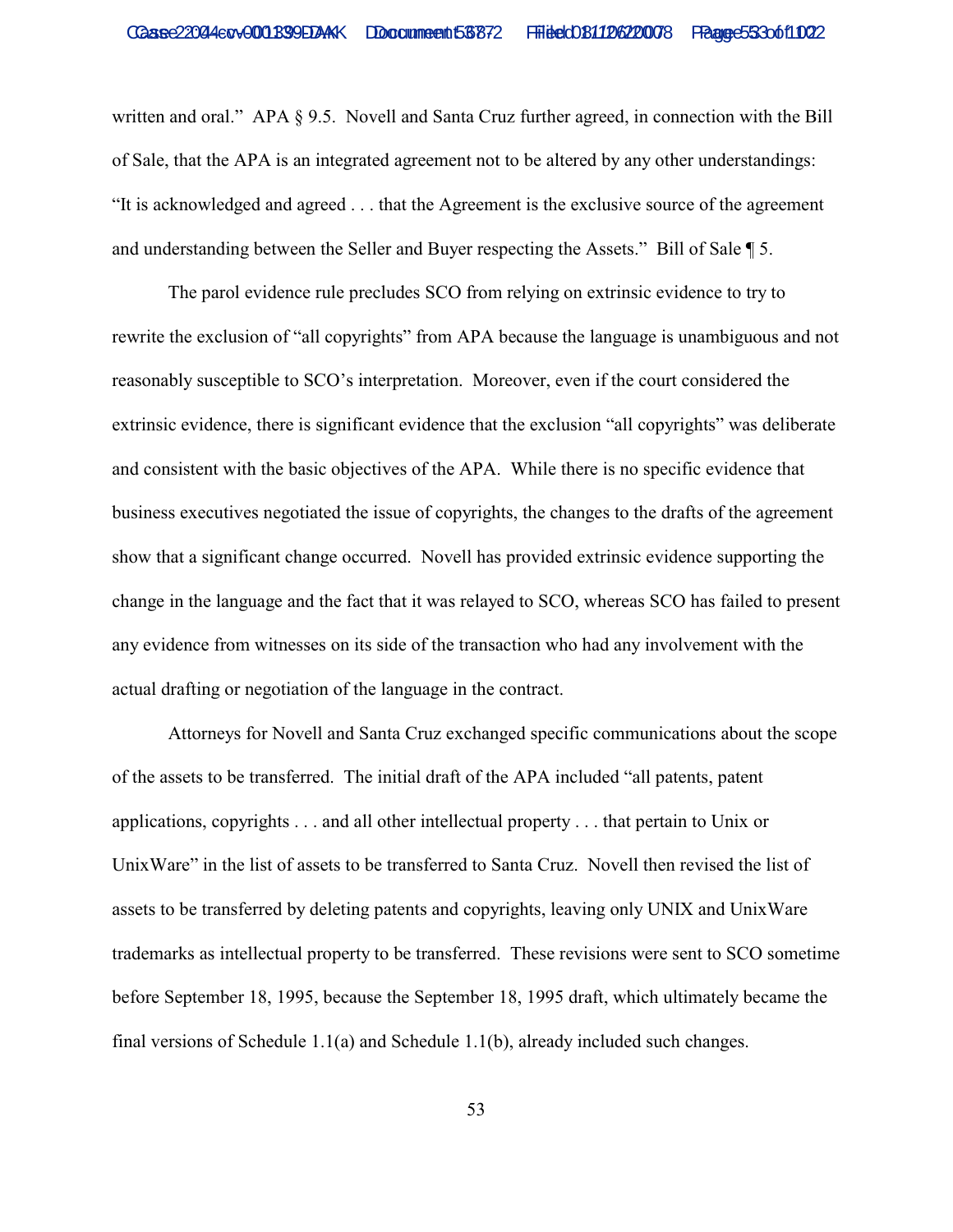Extrinsic evidence of business negotiators prior to the finalization of the agreement is not probative of the issue regarding copyrights because it is obvious that the deal changed over time. The extrinsic evidence demonstrates that Santa Cruz did not have the cash necessary to complete the deal. Therefore, the parties constructed a fairly complex mechanism to ensure Novell a future revenue stream. Novell has presented evidence that the transaction evolved as it became necessary for Novell to protect its future stream of revenue. Novell deliberately excluded the UNIX and UnixWare copyrights to protect its retained right to receive 95% of future SVRX revenues. Braham testified that the exclusion of UNIX and UnixWare copyrights ensured that copyrights would not be part of the bankruptcy estate if Santa Cruz went into bankruptcy and the retention of the UNIX and UnixWare copyrights strengthened Novell's legal basis for receiving royalties and negotiating buy-outs of SVRX licenses. SCO, however, provides no extrinsic evidence regarding the final negotiations of the deal that would contradict Novell's evidence.

In its attempt to argue that extrinsic evidence is necessary, SCO repeatedly overstates its case. SCO contends that the exclusion of the UNIX and UnixWare copyrights would render the APA meaningless because it would prevent Santa Cruz from pursuing its UNIX business. Braham testified that Novell's sale of UNIX and UnixWare products to Santa Cruz under the APA necessarily conferred a license on Santa Cruz to use the copyrights as needed to implement the APA. Contrary to SCO's assertions, there is evidence that SCO did not need to own the UNIX and UnixWare copyrights to pursue its UNIX business.

It is well established that a contract involving copyrighted works confers an implied license to use the copyrights as needed to implement the transaction. In *Food Consulting Group, Inc. v. Musil Govan Azalino*, 270 F.3d 821 (9<sup>th</sup> Cir. 2001), the defendant's predecessor paid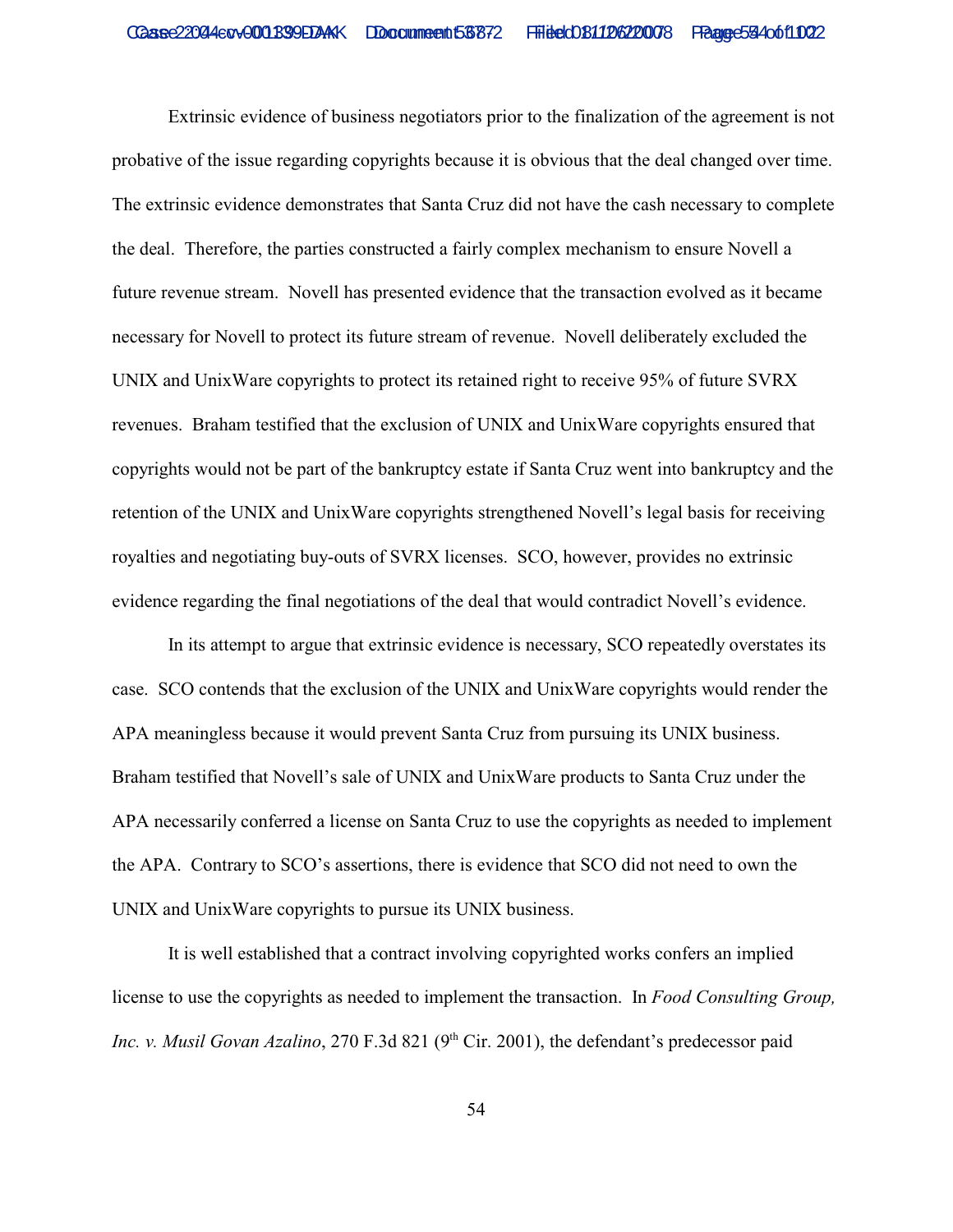\$175,000 to plaintiff to prepare a preliminary plot plan and final engineering drawings for a proposal to build a shopping center. *Id.* at 824. When defendant hired a different firm to complete the project using a modified version of plaintiff's plan, plaintiff claimed that the defendant had no right to use or modify plaintiff's copyrighted drawings. *Id.* at 824-25. The Ninth Circuit rejected this claim, holding that the contractor granted "an implied license to use the revised plot plan to build the project." *Id.* at 828. The Ninth Circuit emphasized that "[t]he central purpose of the contract" was the production of engineering documents for the shopping center and given this purpose and the amount of money paid, "it would have been surprising if the parties had intended for [defendant] to seek [plaintiff's] permission before using the plans to build the project." *Id.*

In this case, while copyrights were excluded from the transferred assets, Santa Cruz did acquire ownership of other rights in multiple versions of UNIX and UnixWare. Moreover, a central purpose of the APA was to enable Santa Cruz to develop and distribute an improved version of UNIX that combined Novell's "UnixWare" product with Santa Cruz's "OpenServer." Implementing this purpose required Santa Cruz to copy, modify, distribute, and sublicense code in Novell's UnixWare products. Thus, Novell's sale of its UNIX and UnixWare products necessarily conferred a license on Santa Cruz to use the related copyrights as needed to carry out the business activities contemplated by the APA.

The conclusion that Santa Cruz had a license to the UNIX copyrights is reinforced by the fact that Santa Cruz indisputably did not acquire ownership of Novell's UNIX-related patents. Santa Cruz needed to use these patents to be able to distribute and modify UNIX products. Therefore, Novell's sale of its UNIX products to Santa Cruz necessarily conveyed a license to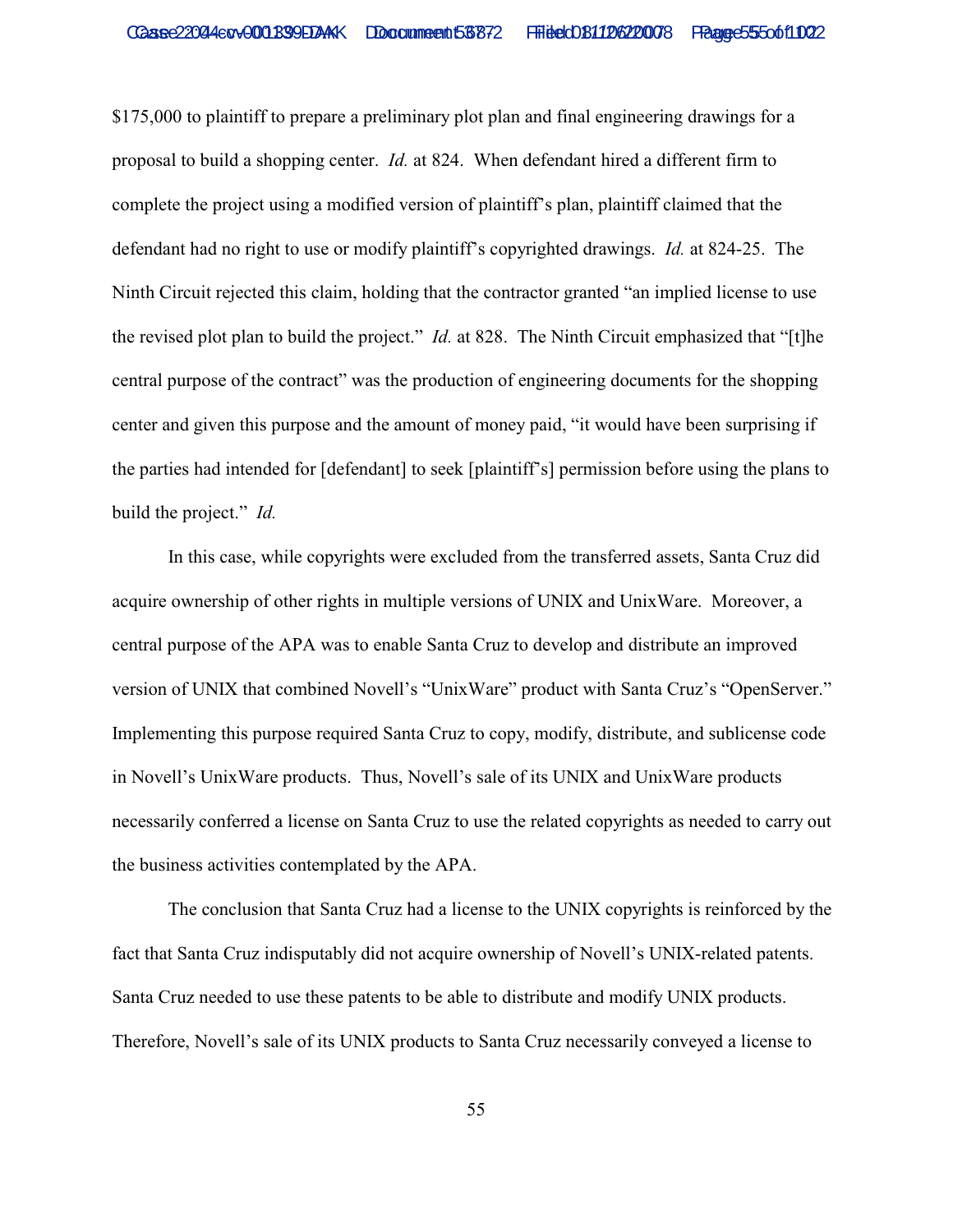use the patents as needed to implement the APA.

Burt Levine, a former paid consultant to SCO and in-house attorney for AT&T, USL, Novell, and Santa Cruz, acknowledged that the APA "convey[ed] enough of a patent license under Novell's patents that would be necessary for SCO to conduct its business." Similarly, he agreed that if Novell had retained the copyrights, SCO would have had an inherent license to use those copyrights as necessary in the business.

Furthermore, there is extrinsic evidence that during the period of time between the signing of the APA on September 19, 1995, and its closing on December 6, 1995, the parties spent considerable time going through the documents and determining what amendments should be made. While there may be some claims that the original signing of the APA was rushed, there were months of further negotiations regarding certain provisions before the Closing. This resulted in the changes made in Amendment No. 1. Although changes to Schedule 1.1(a) and 1.1(b) were made in Amendment No. 1, there were no changes made to the intellectual property provisions.

SCO also argues that there is no evidence that Novell publicly asserted ownership of the UNIX copyrights between the APA's Closing and May 28, 2003. While the court fails to appreciate why SCO believes that Novell would have had a reason for publicly announcing its ownership of copyrights before that date, there is substantial evidence that Novell privately asserted its right to the copyrights during that time period. When SCO contacted Novell to enter into Amendment No. 2, Novell asserted its ownership of the copyrights and it refused to transfer them. There is evidence that when Santa Cruz sold its business to Caldera, Santa Cruz was unable to obtain a chain of title to the copyrights. In addition, there is evidence that in response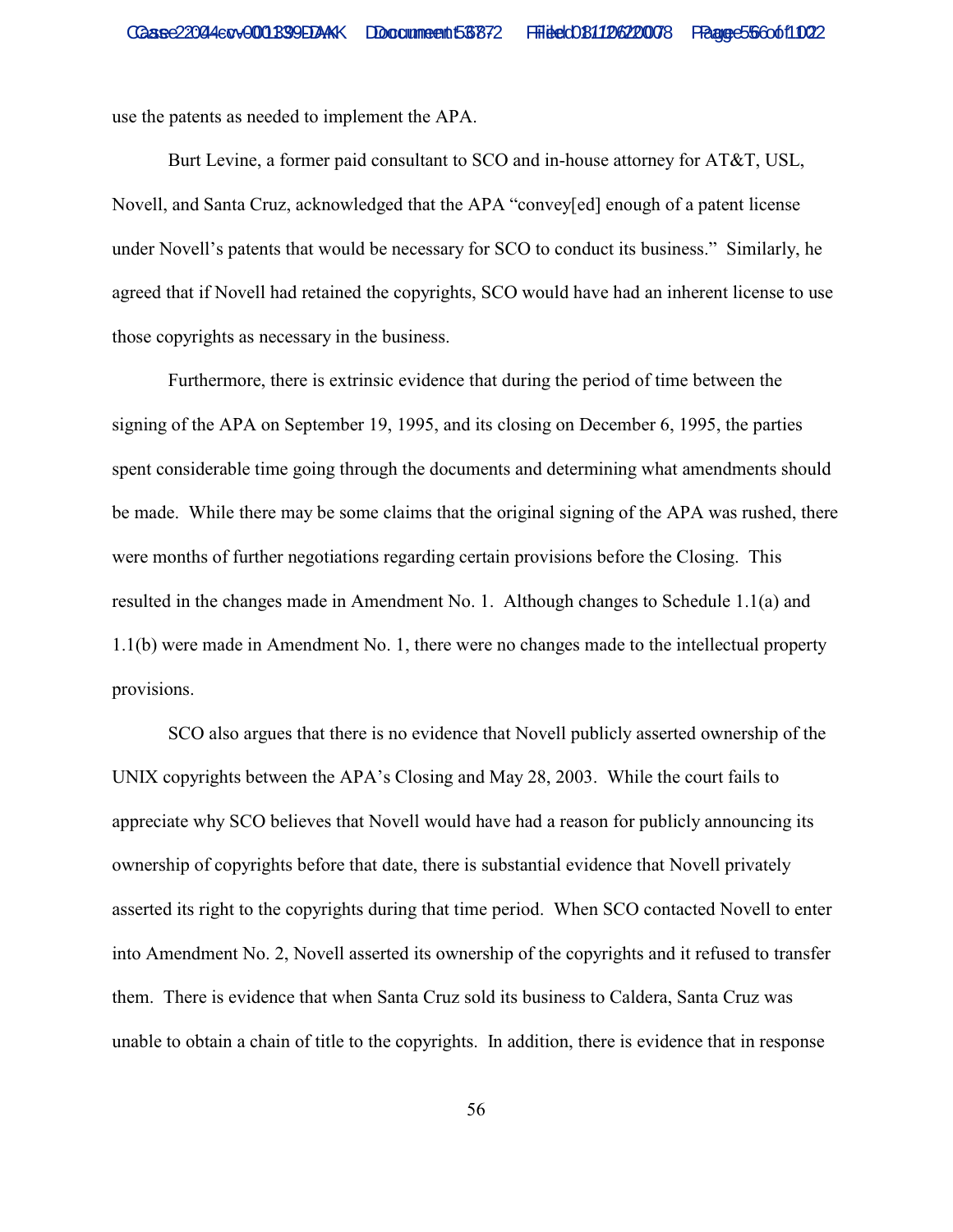to several telephone calls from Darl McBride to various individuals at Novell, Novell refused to transfer copyrights to SCO. A failure to publicly announce its ownership is not particularly probative of whether the copyrights transferred.

In addition, the evidence with respect to joint copyrights being used on products does not demonstrate that copyrights transferred under the APA. Novell's explanation for the joint reference of both Novell's and Santa Cruz's copyrights is consistent with the fact that the copyrights in the original UNIX and UnixWare products remained with Novell, and SCO retained the copyright in the newly produced derivative products.

Therefore, even relying on the extrinsic evidence from the time the APA was signed and closed, the court is convinced that the UNIX and UnixWare copyrights did not transfer under the APA or the agreements executed in connection with the APA's Closing.

# **B. Did Copyrights Transfer Under Amendment No. 2 to the APA?**

SCO contends that Amendment No. 2 clarified that the UNIX and UnixWare copyrights were not Excluded Assets. Amendment No. 2 amended the Excluded Asset schedule to read: "All copyrights and trademarks, except for *the copyrights and trademarks owned by Novell as of the date of the Agreement required for SCO to exercise its rights with respect to the acquisition of UNIX and UnixWare technologies.*" APA Amend. No. 2 (Emphasis added to demonstrate amendment.) SCO asserts that it is plain that the UNIX and UnixWare copyrights were so required because of the substantial rights to the Business Santa Cruz received in the transaction. Obviously, this contention is rebutted by the evidence above demonstrating that SCO could conduct its business with a license to the copyrights.

Novell argues that Amendment No. 2 did not transfer UNIX and UnixWare copyrights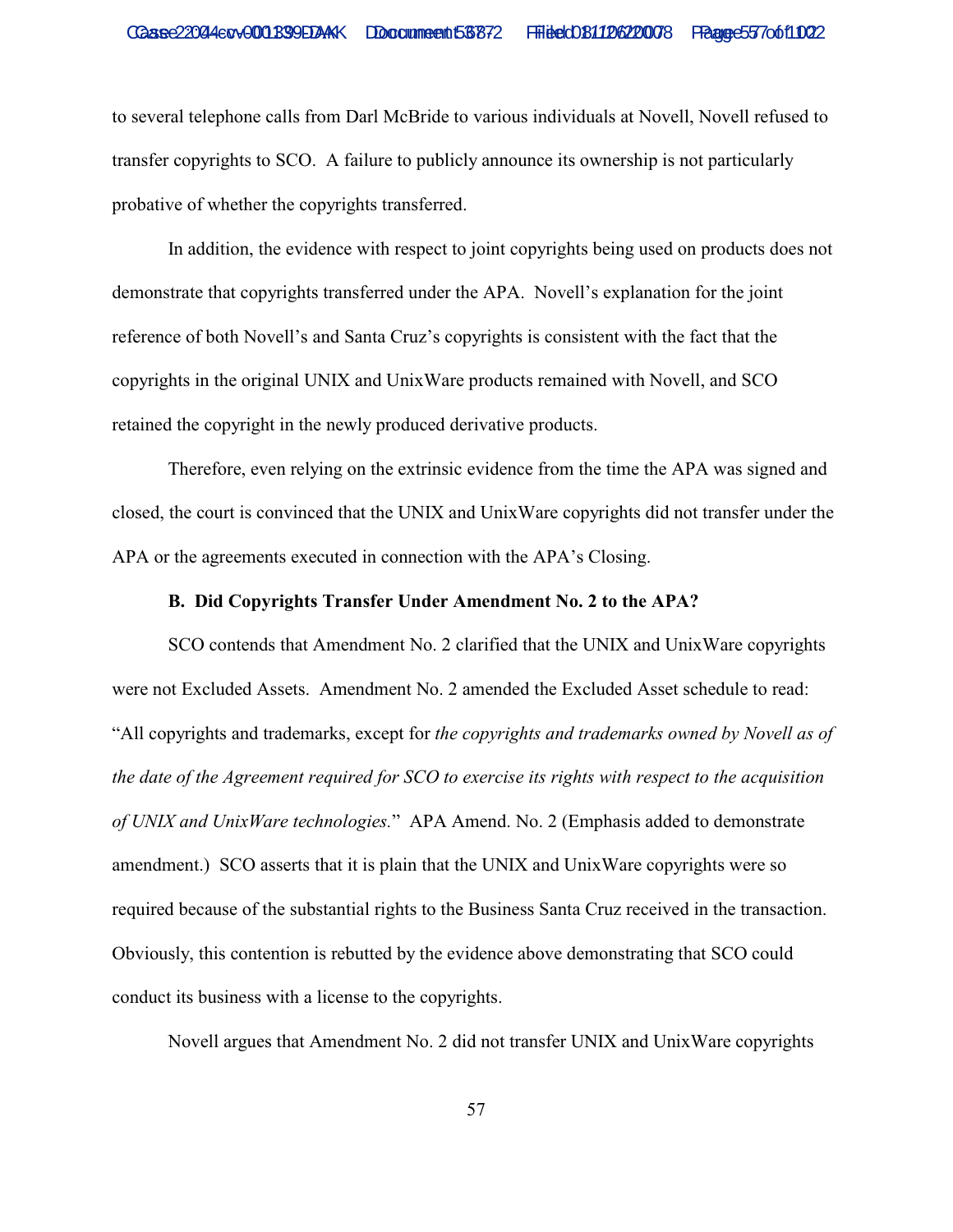because (1) it does not constitute an instrument of conveyance under the Copyright Act, (2) it did not include any provisions transferring ownership of copyrights nor did it purport to retroactively amend the Bill of Sale to transfer copyrights, (3) it did not specifically identify which copyrights, if any, should be transferred, and (4) Santa Cruz did not "require" ownership of the UNIX and UnixWare copyrights for its business because it already had a license to use these copyrights as needed to implement the APA.

The Copyright Act requires a signed written instrument to transfer ownership of copyrights. Section 204(a) states: "A transfer of copyright ownership, other than by operation of law, is not valid unless an instrument of conveyance, or a note or memorandum of the transfer, is in writing and signed by the owner of the rights conveyed or such owner's duly authorized agent. 17 U.S.C. § 204(a). This requirement is meant to "enhance[] predictability and certainty of copyright ownership." *Effects Assoc. v. Cohen*, 908 F.2d 555, 557 (9th Cir. 1990).

Section 204 is a prerequisite to a valid transfer of copyright ownership, and not merely an evidentiary rule. A transfer of copyright is simply "not valid" without the required written instrument. *Konisberg Int'l, Inc v. Rice*. 16 F.3d 355, 357 (9<sup>th</sup> Cir. 1994). Further, unlike a statute of frauds, Section 204 is not subject to equitable defenses, such as estoppel, because such defenses would "undermine the goal of uniformity and predictability in the field of copyright ownership and transfer." *Pamfiloff v. Giant Records, Inc.*, 794 F. Supp. 933, 937 (N.D. Cal. 1992).

"As with all matters of contract law, the essence of the inquiry here is to effectuate the intent of the parties. Accordingly, even though a written instrument may lack the terms 'transfer' and copyright,' it still may suffice to evidence their mutual intent to transfer the copyright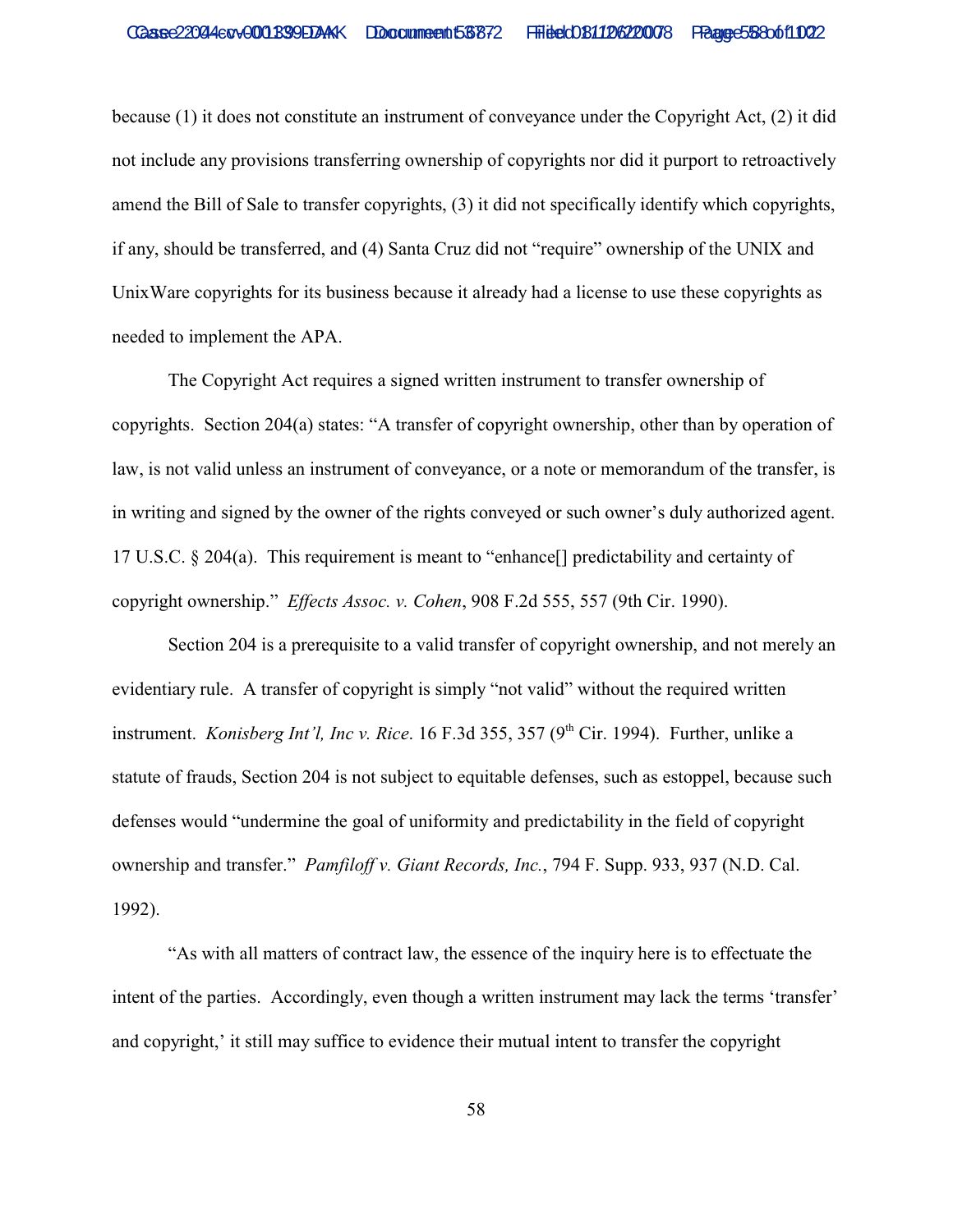interest." *Nimmer on Copyrights* § 10.03[2]. SCO contends that, under the applicable authority, the language identifying the Assets by reference in Section 1.1(a) of the APA, as amended by Amendment No. 2, meets the statutory requirements.

Amendment No. 2 does not include any provision that purports to transfer ownership of copyrights. It merely revised the definition of the intellectual property category of the Excluded Assets schedule. Unlike the APA, Amendment No. 2 was not accompanied by a separate "Bill of Sale" transferring any assets. Nor did Amendment No. 2 purport to retroactively change the scope of the assets transferred by the Bill of Sale that was executed in connection with the APA in December 1995. Amendment No. 2 states that it "amended" the APA "[a]s of the  $16<sup>th</sup>$  day of October, 1996." Thus, Amendment No. 2 did not retroactively cause the Bill of Sale to transfer copyrights that were expressly excluded from transfer by the APA and Amendment No. 1.

Furthermore, Amendment No. 2 also did not amend Schedule 1.1(a). It is undisputed that the Bill of Sale transferred the Assets contained on Schedule 1.1(a). Even after the execution of Amendment No. 2, however, Schedule 1.1(a) did not include any language regarding copyrights.

Also, significantly, Amendment No. 2 did not identify which copyrights, if any, were "required for SCO to exercise its rights with respect to the acquisition of UNIX and UnixWare technologies." The written instrument required by Section 204 should contain sufficient information "to serve as a guidepost for the parties to resolve their disputes." *Konisberg Int'l*, 16 F.3d at 357. Amendment No. 2 does not meet these standards. SCO now claims that Santa Cruz required ownership of all of Novell's UNIX and UnixWare copyrights to exercise its rights regarding the UNIX assets it acquired under the APA. Novell, in contrast, contends that Santa Cruz did not need to own these copyrights because Santa Cruz already had a license to the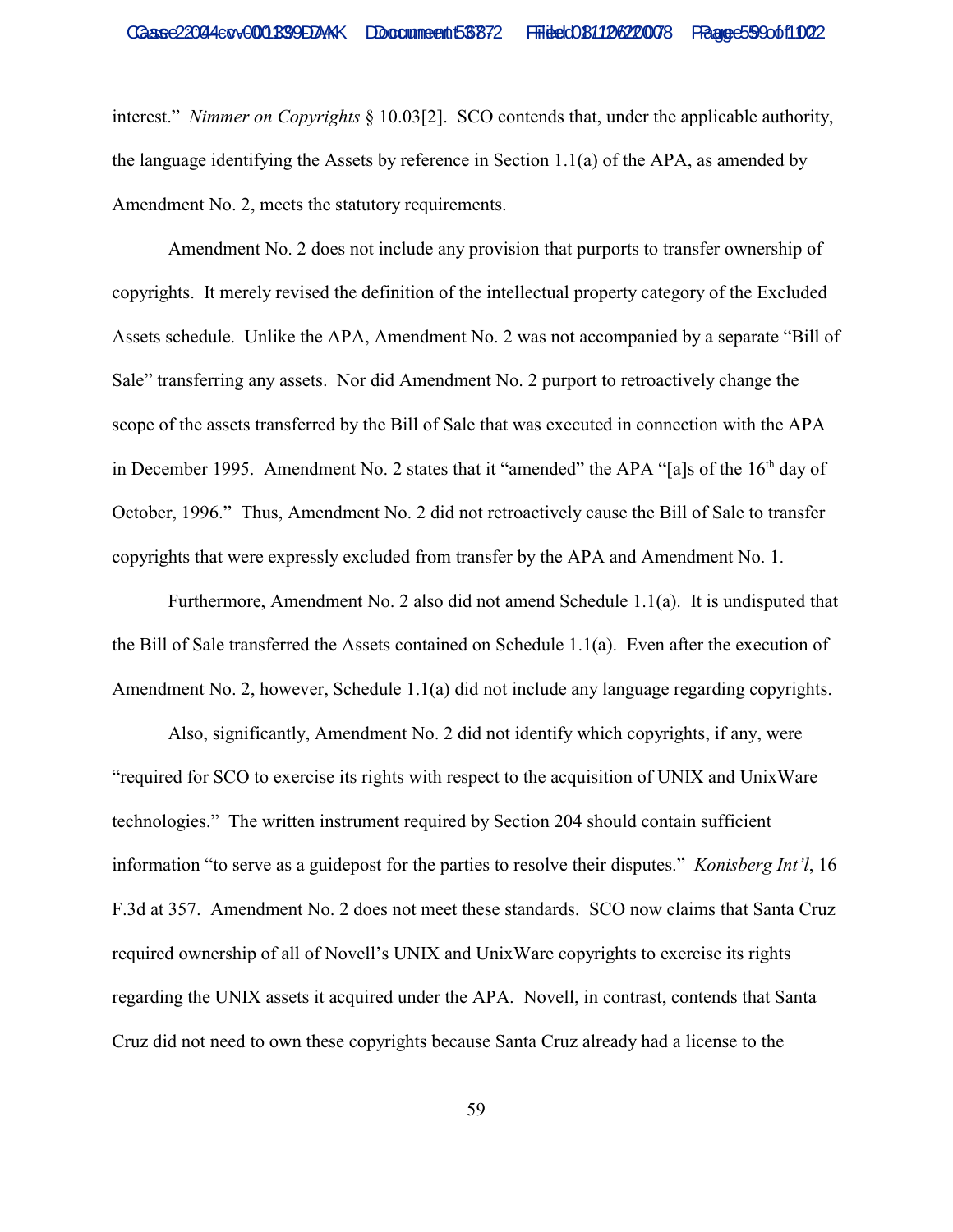copyrights.

Where the plain language does not resolve the issue, among the relevant extrinsic evidence courts review to determine such "mutual intention" is "the surrounding circumstances under which the parties negotiated or entered into the contract" and "the object, nature and subject matter of the contract." *Morey v. Vannucci*, 64 Cal. App. 4<sup>th</sup> 904, 912 (1998). The contract may be explained by reference to the circumstances under which it was made. Cal. Civ. Code § 1647.

In this case, the extrinsic evidence surrounding Amendment No. 2 strongly favors Novell's position that Amendment No. 2 was merely affirming Santa Cruz's implied license to use the UNIX and UnixWare copyrights. Santa Cruz's in-house counsel, Steve Sabbath, approached Novell's in-house counsel, Allison Amadia, about obtaining the UNIX and UnixWare copyrights. Amadia testifies that she then reviewed the APA and spoke with Braham to learn about the history of the agreement and the intent of the parties.

Santa Cruz's first proposed draft of Amendment No. 2 referred to copyrights "owned by Novell as of the date of this Amendment, which pertain to the UNIX and UnixWare technologies and which SCO has acquired hereunder." This proposed language clearly intended to transfer the UNIX and UnixWare copyrights through the amendment. However, Novell rejected Santa Cruz's proposed language. Amadia testifies that she told Sabbath that while Novell was willing to affirm that Santa Cruz had a license under the original APA to use the UNIX and UnixWare copyrights in its business, it was not willing to transfer ownership of the copyrights. As a result, the final version of Amendment No. 2 does not refer to any specific copyrights and does not refer to Santa Cruz's "acquisition" of any copyrights.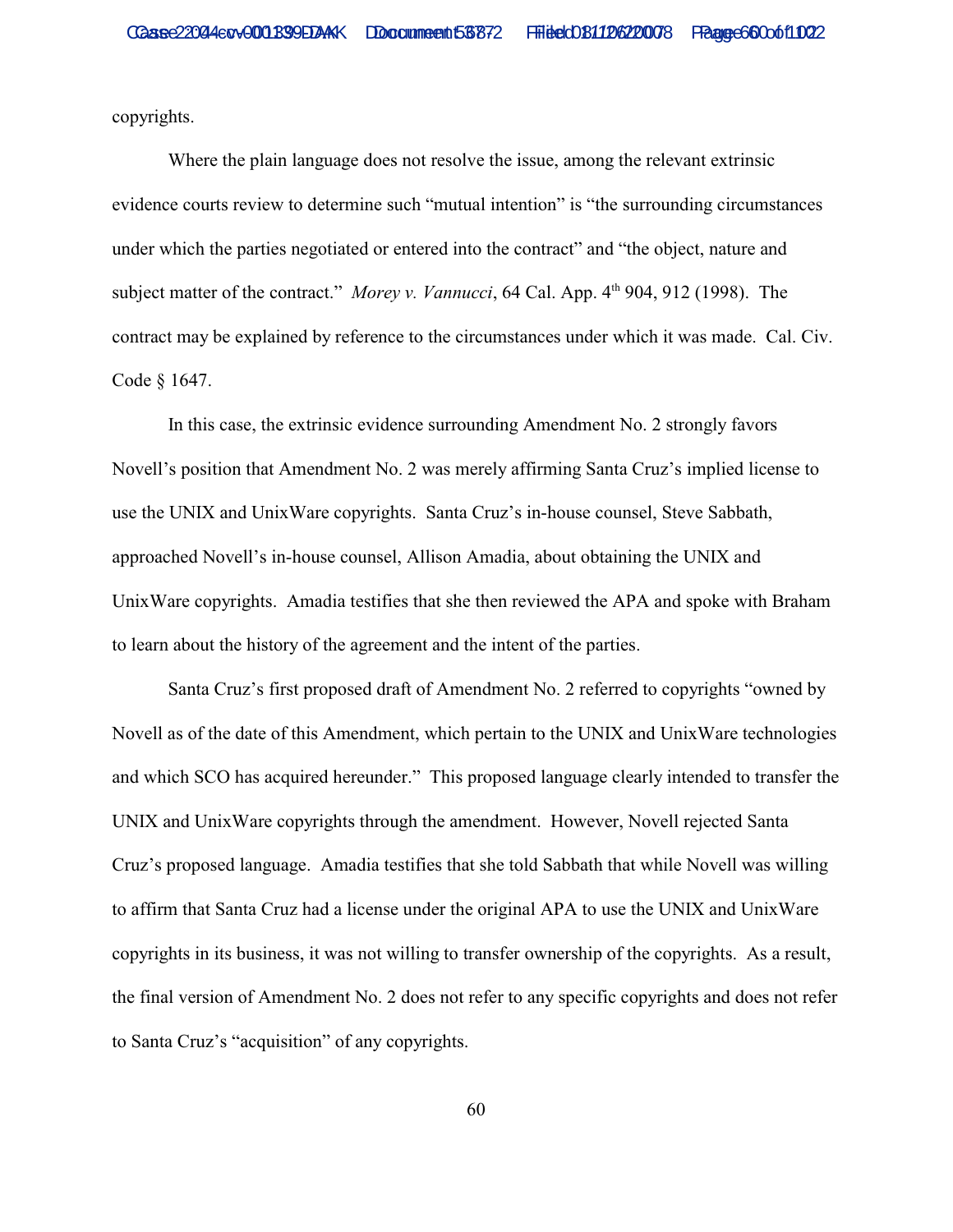This extrinsic evidence is consistent with the language of the Amendment, which reads like an implied license. It is also consistent with the fact that the parties did not amend Schedule 1.1(a) when they executed Amendment No. 2. No specific copyrights were, therefore, included as Assets to be transferred on Schedule 1.1(a). As in interpreting the original APA, "the whole of a contract is to be taken together, so as to give effect to every part, if reasonably practicable, each clause helping to interpret the other." Cal. Civ. Code § 1641. Construing the language of Amendment No. 2 to be an affirmation of an implied license to the copyrights does not put the amended Excluded Assets Schedule at odds with the transferred Asset Schedule 1.1(a).

There is also significant evidence that Santa Crux did not "require" the UNIX and UnixWare copyrights. Santa Cruz had been able to pursue its UNIX business from December 6, 1995 until October 16, 1996, without any problems due to its lack of ownership of the copyrights. Santa Cruz indisputably did not own the copyrights during those ten months. While SCO has submitted testimony from witnesses stating generally that the copyrights were necessary to running a software business, none of those witnesses give specific examples of how a lack of copyright ownership impeded Santa Cruz's ability to exercise its rights under the APA. The APA conferred an implied license on Santa Cruz to use Novell's copyrights as needed to implement the purposes of the APA. That implied license allowed SCO to license the copyrights to others. Because Santa Cruz already had that license, it did not require ownership of the copyrights. Therefore, even if Amendment No. 2 had a means of conveyance or conveyance language, Amendment No. 2 would not have transferred the UNIX and UnixWare copyrights as there is no evidence that any of the copyrights were "required."

For these reasons, the court concludes that Amendment No. 2 did not transfer the UNIX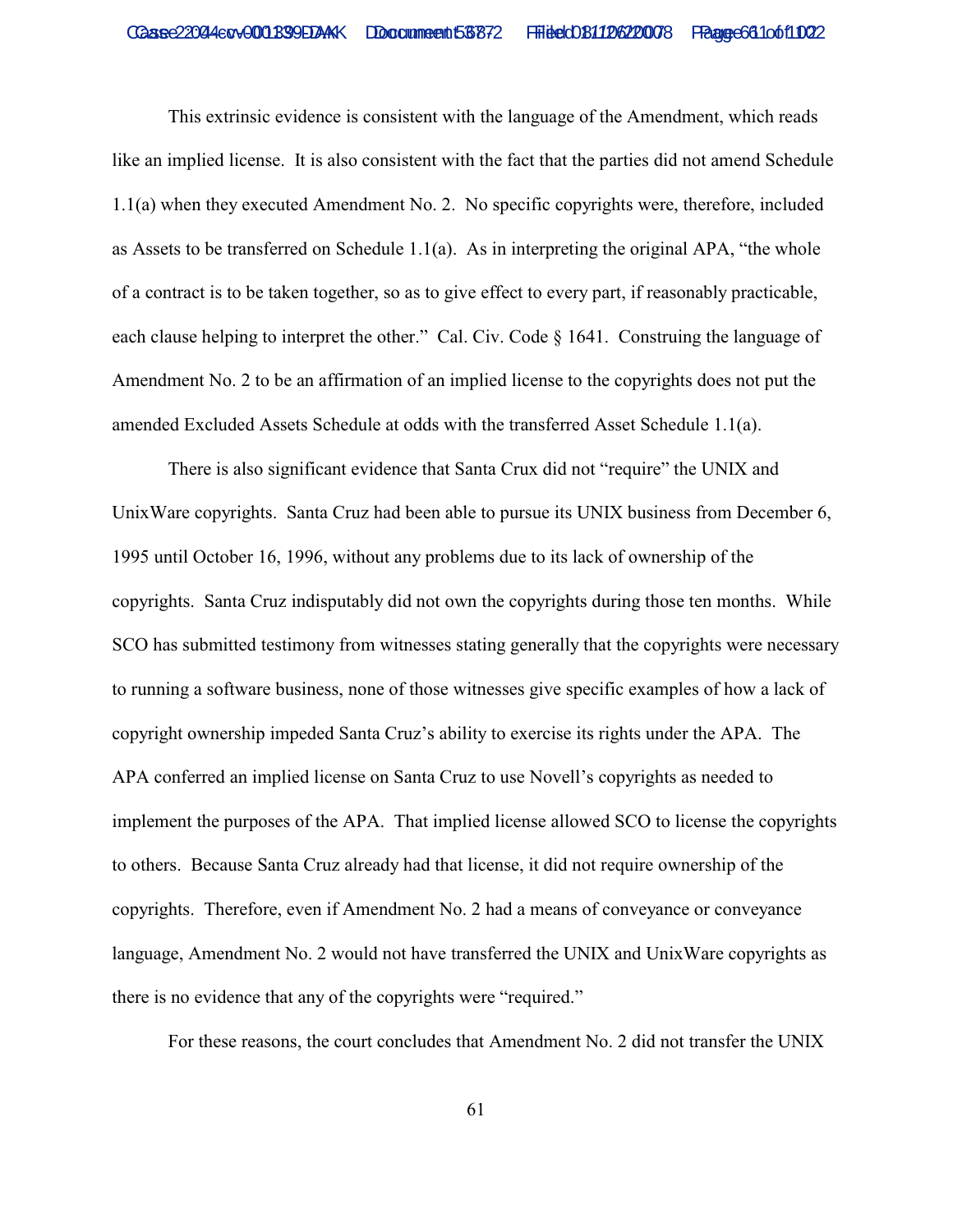and UnixWare copyrights to SCO. Even if the Amendment met the requirements of Section 204, the extrinsic evidence demonstrates that the parties intended only to affirm the implied license granted under the original APA. Furthermore, SCO has not provided evidence that it required ownership of the copyrights to exercise its rights under the APA. Accordingly, the court concludes that Novell is the owner of the UNIX and UnixWare copyrights.

This court's conclusion that Novell owns the UNIX and UnixWare copyrights impacts several of the claims asserted by both parties and several pending motions. Novell's motion on the copyright issue is brought with respect to SCO's First Claim for Relief for slander of title and Third Claim for Relief for specific performance. Novell is entitled to summary judgment on SCO's First Claim for Relief for slander of title because SCO cannot demonstrate that Novell's assertions of copyright ownership were false. *First Sec. Bank of Utah v. Banberry Crossing*, 780 P.2d 1253, 1256-57 (Utah 1989). In addition, Novell is entitled to summary judgment in its favor on SCO's Third Claim for Relief seeking an order directing Novell to specifically perform its alleged obligations under the APA by executing all documents needed to transfer ownership of the UNIX and UnixWare copyrights to SCO. Neither the original APA nor Amendment No. 2 entitle SCO to obtain ownership of the UNIX and UnixWare copyrights.

SCO's motion for summary judgment on copyright ownership is brought with respect to its First Claim for Relief for slander of title, its Second Claim For Relief for breach contract, its Fifth Claim for Relief for unfair competition, and Novell's First Claim for Relief for slander of title. SCO's motion for partial summary judgment on its own claims is denied. SCO's motion with respect to Novell's slander of title claim focuses only on the title/ownership issue. A slander of title claim involves a false statement disparaging title, that is made with malice and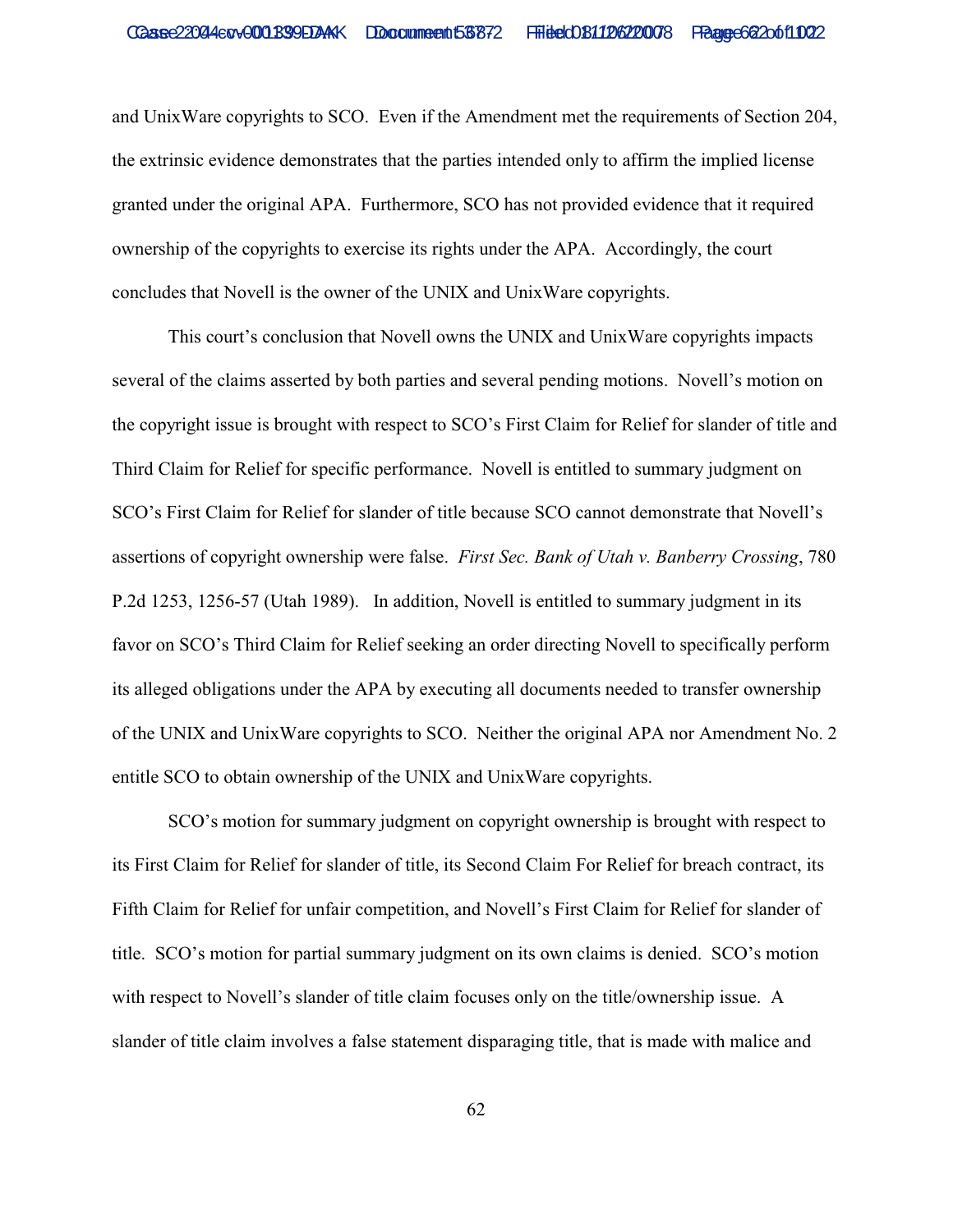that causes actual or special damages. *First Sec. Bank of Utah*, 780 P.2d at 1256-57. Because SCO has not moved on the elements of malice or special damages, the court has no present basis for dismissing Novell's claim. Accordingly, the court denies SCO's motion for summary judgment on the Novell's slander of title claim.

# **II. Novell's Summary Judgment Motions on Special Damages and the Copyright Ownership Portions of SCO's Unfair Competition Claim and Breach of Implied Covenant**

Novell's motion for summary judgment on SCO's slander of title claim for failure to establish special damages is now moot because the claim has been dismissed on other grounds. Novell is also entitled to summary judgment on the copyright ownership portion of SCO's unfair competition and implied covenant of good faith claims because SCO cannot establish that Novell's assertion that it owns the UNIX and UnixWare copyrights was false.

 Even if the court had found that SCO owned the copyrights, Novell would still be entitled to summary judgment on the copyright ownership portions of SCO's claims of unfair competition and breach of the implied covenant of good faith and fair dealing. Novell's assertions that SCO does not own the UNIX and UnixWare copyrights do not state a claim for unfair competition under Utah common law or statutory law, and do not state a claim for breach of the implied covenant of good faith under California law.

Utah common law does not recognize an unfair competition claim based on allegedly defamatory statements. *See Proctor & Gamble Co. v. Haugen*, 947 F. Supp. 1551 (D. Utah 1996), *aff'd in part, rev'd in part*, 222 F.3d 1262 ( $10<sup>th</sup>$  Cir. 2000). Recognizing that "no Utah court has extended unfair competition . . . to include defamation in the marketplace," the court declined to "create a new cause of action under the umbrella of unfair competition which would essentially be identical to an already well-established cause of action and would offer no further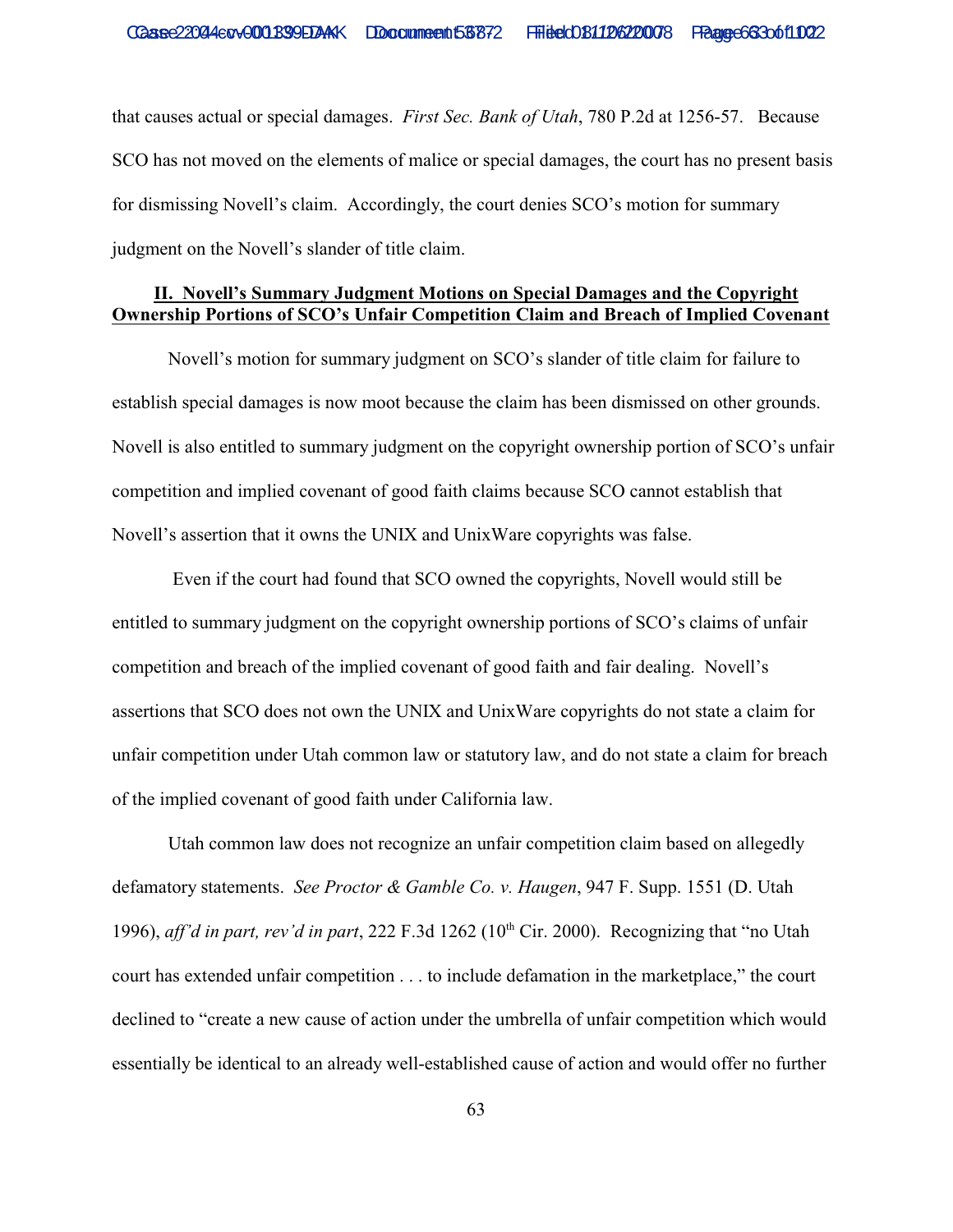protection of commercial values." *Id.* at 1554. Similarly, in this case, SCO's unfair competition claim is duplicative of its slander of title claim and there is no need to expand Utah law to create a new cause of action.

Even though SCO argues that Novell did not publicly claim ownership in the copyrights until it was presented with an opportunity to garner financial and strategic benefit in the market, there is no evidence that Novell's public statements were based on anything but its good faith interpretation of the contracts. The evidence in this case demonstrates that on several occasions, between the time the APA was signed and Novell made its public statements, Novell privately refused to transfer the copyrights to Santa Cruz and SCO. Santa Cruz attempted to gain the copyrights under Amendment No. 2 to the APA, Santa Cruz attempted to get a chain of title from Novell when it sold its assets to Caldera, and McBride repeatedly attempted to get Novell to transfer the copyrights when SCO began its SCOsource initiative. Whether or not SCO acquired those copyrights under the APA, it was aware that the parties disagreed about the ownership of the copyrights. Therefore, there is no basis in the evidence before this court for finding that Novell's public claims of ownership were a misappropriation or seizure of SCO's property.

Furthermore, Novell's allegedly false statements do not meet the statutory definition of "unfair competition." Unfair competition is defined as "an intentional business act or practice " that falls within the categories of "(A) cyber-terrorism; (B) infringement of a patent, trademark, or trade name; (C) a software license violation; or (D) predatory hiring practices." Utah Code Ann. § 13-5a-102(4)(ii) (2006). Novell's alleged statements claiming ownership of copyrights based on its interpretation of the parties' contracts do not fall within any of these categories. Novell's statements are not a breach of Section 3 of the TLA, which states that SCO owns the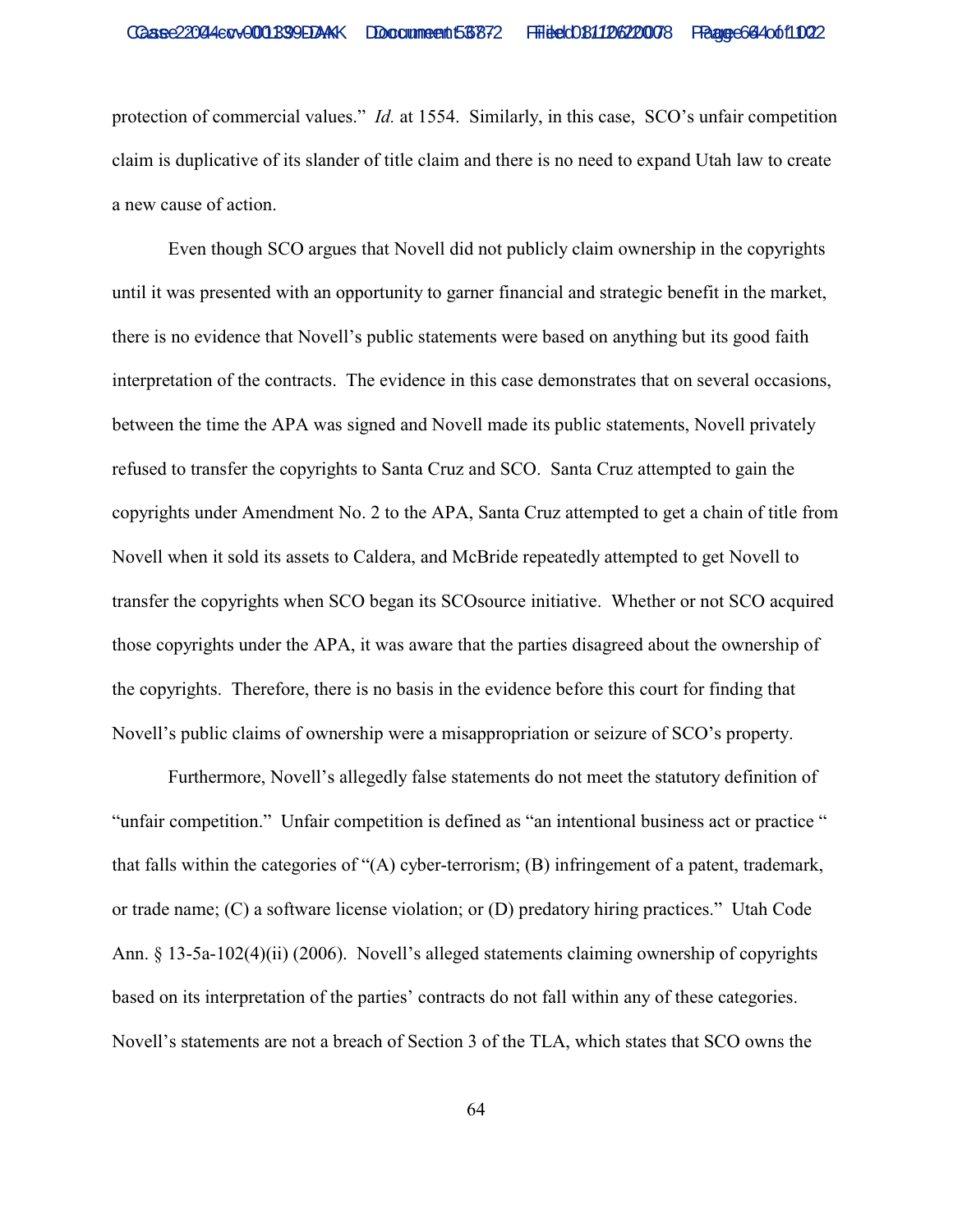Licensed Technology. Section 3 does not prohibit the parties from making statements about whether or not copyrights were a part of the Licensed Technology that was transferred.

SCO's breach of contract claim alleges that Novell "breached the covenant of good faith and fair dealing under the APA and TLA" by "numerous acts of bad faith," including "making false and misleading statements denying SCO's ownership of the copyrights in UNIX and UnixWare." Sec. Am. Compl. ¶ 99. SCO has cited to no California case holding that the implied duty of good faith and fair dealing prohibits a party to a contract from making statements related to its understanding of the rights that are conferred or not conferred by the contract.

A breach of the implied covenant requires "objectively unreasonable conduct, regardless of the actor's motive." *Carma Developers Inc. v. Marathon Dev. Cal., Inc.*, 2 Cal. 4<sup>th</sup> 342, 374 (1992). A comment to Section 205 of the Restatement Second of Contracts states that the implied covenants are violated "by dishonest conduct such as conjuring up a pretended dispute, asserting an interpretation contrary to one's own understanding, or falsification of facts." *Id.* comment e.

Even if this court had ruled in SCO's favor on the copyright ownership issue, there is no evidence to demonstrate that Novell's position was contrary to its own understanding of the contractual language or objectively unreasonable given the history of the dispute between the parties.

### **III. Novell's Summary Judgment Motion on SCO's Non-Compete Claims**

Novell seeks summary judgment on the non-compete claims in SCO's Second Claim for breach of contract and Fifth Claim for unfair competition. SCO's non-compete claims allege that Section II.A(2) of the TLA and Section 1.6 of the APA contained non-compete provisions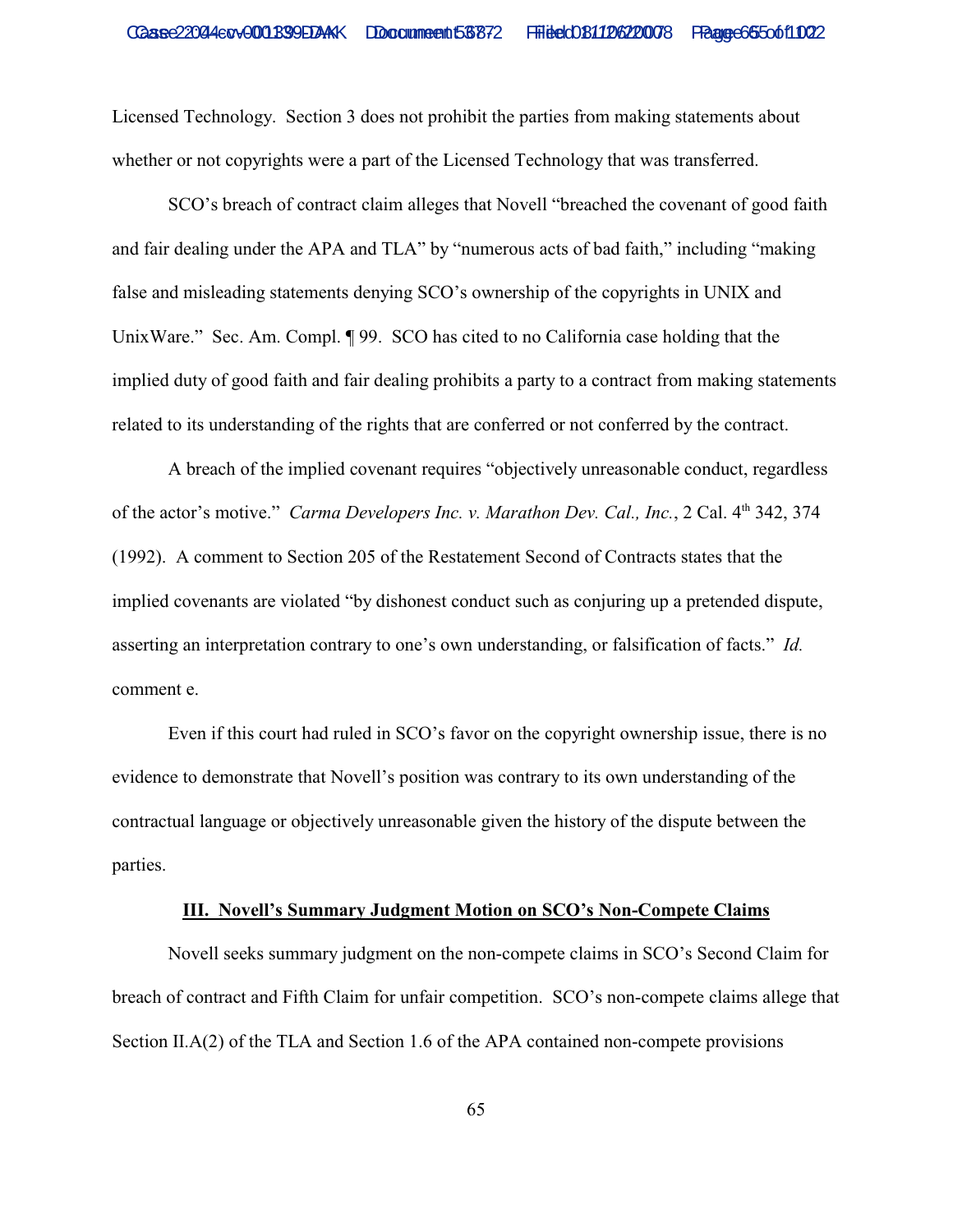prohibiting Novell from using the Licensed Technology to compete with SCO's core server operating systems. Novell asserts that the provisions in the APA and TLA are limitations on the scope of Novell's license to the Licensed Technology rather than non-compete clauses. Novell also argues that it is entitled to summary judgment on the alternative ground that Santa Cruz's sale of substantially all of its assets to SCO's predecessor in 2001 constituted a "Change of Control" that terminated any non-compete obligations under the APA and TLA. Finally, Novell contends that any covenant not to distribute competing products would be void under California law.

### **A. The APA and TLA Provisions**

Section 1.6 of the APA states that Santa Cruz must execute a license agreement concurrent with the Closing of the APA which grants Novell "a royalty-free, perpetual, worldwide license to (i) all of the technology included in the Assets and (ii) all derivatives of the technology included in the Assets." APA § 1.6. This licensed back technology is referred to collectively as "Licensed Technology." *Id.* Consistent with the court's conclusion above, however, this Licensed Technology does not include the UNIX and UnixWare copyrights. Therefore, to the extent that SCO's non-compete claims are based on its ownership in the UNIX and UnixWare copyrights, which this court has concluded were retained by Novell, SCO's noncompete claims are dismissed.

The parties, however, have not specifically addressed whether any of SCO's copyright infringement claims are based on copyrights SCO may have obtained in derivatives of the technology included in the Assets. In the copyright ownership discussion, Novell recognized that SCO would have the copyright to the new merged product. Novell also recognized that joint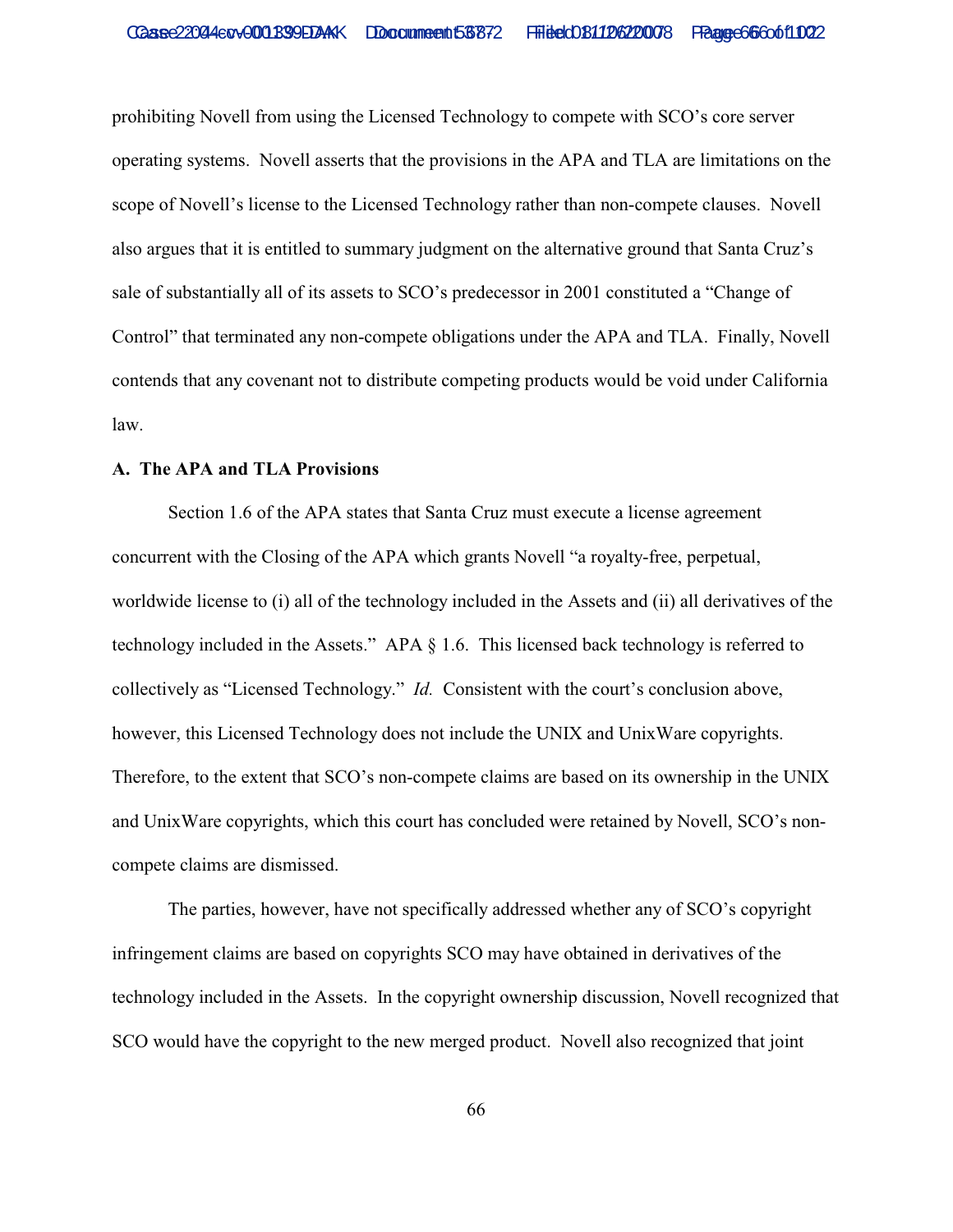copyright notices are used that demonstrate a copyright ownership by SCO as of 1996. SCO's non-compete and copyright infringement claims also relate to SUSE Linux. The SUSE Linux claims have been stayed pending arbitration. Although those claims are stayed, Novell asserts in its motion that it should not be precluded from raising a motion relating to the meaning and interpretation of the TLA. Assuming that SCO has a basis for asserting a copyright infringement action other than based on ownership in the UNIX and UnixWare copyrights, the court will address the merits of Novell's motion.

Under Section 1.6 of the APA, Novell has a license to "use the Licensed Technology without restriction for internal purposes and for resale in bundled or integrated products sold by [Novell] which are not directly competitive with the core products of [Santa Cruz] and in which the Licensed Technology does not constitute a primary portion of the value of the total bundled or integrated product." *Id.* Under the TLA, Novell retains a "non-exclusive, non-terminable, worldwide, fee-free license" in the Licensed Technology to "sublicense and distribute, and authorize its customers to sublicense and distribute, such Licensed Technology and modifications thereof, in source and binary form." This license as to external use was subject to the following restrictions:

> provided, however, that (1) such technology and modifications may be sublicensed and/or distributed by Novell solely as part of a bundled or integrated offering ("Composite Offering"); (ii) such Composite Offering shall not be directly competitive with core application server offerings of SCO, and (iii) the Licensed Technology shall not constitute a primary portion of the value of such Composite Offering.

TLA  $\S$  II(A)(2).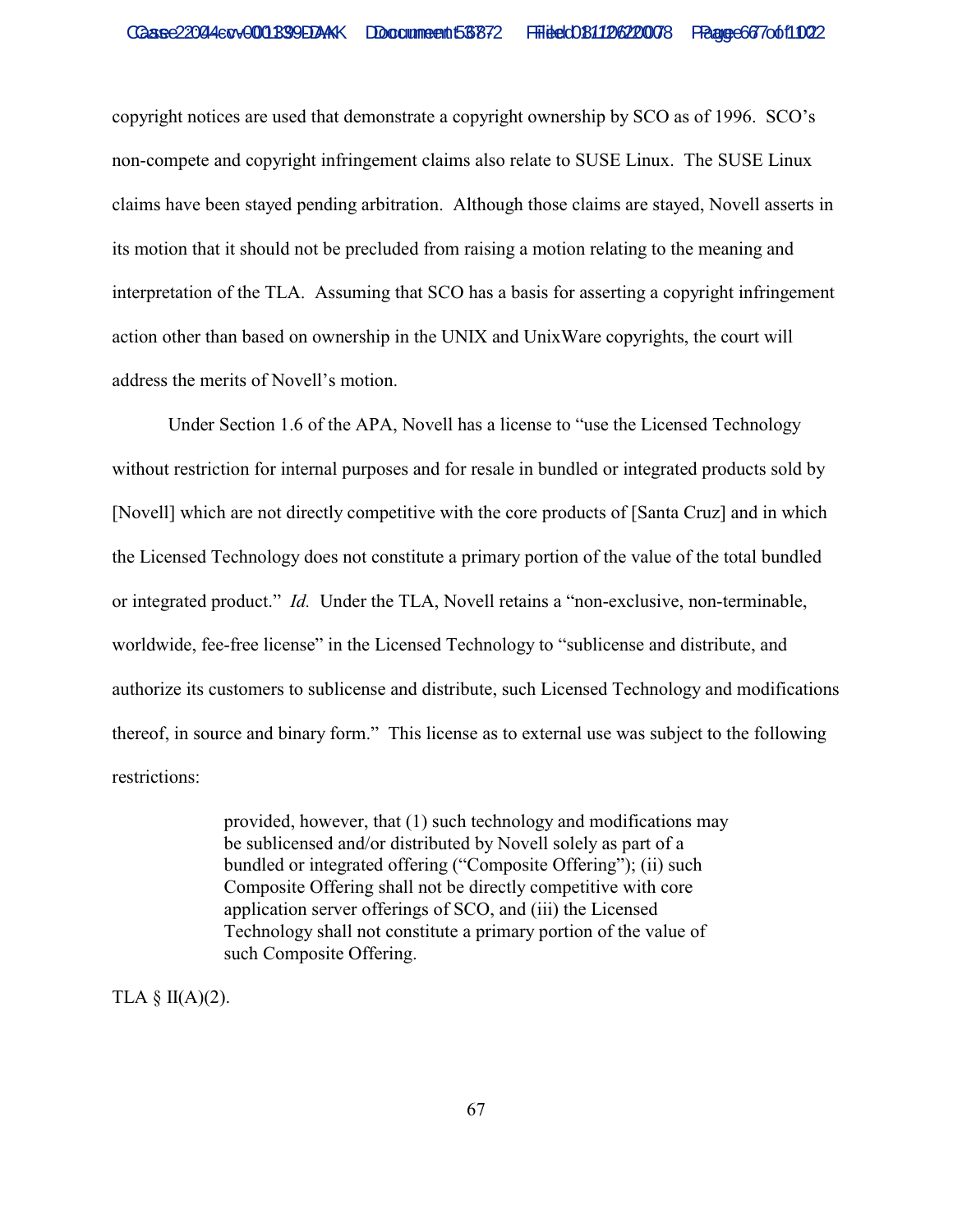Novell asserts that the clauses are limitations on the scope of the license, and if it has exceeded the scope of the license, then SCO can only assert a copyright infringement claim, and not a non-compete breach of covenant claim. SCO argues that Novell presents a false choice between license limitations and covenants not to compete because it can bring state law claims for breach of contract and unfair competition based on the same conduct as its copyright infringement claim.

 "Generally, a 'copyright owner who grants a nonexclusive license to use his copyrighted material waives his right to sue the licensee for copyright infringement' and can sue only for breach of contract." *Sun Microsystems, Inc. v. Microsoft Corp.*, 188 F.3d 1115, 1121 (9<sup>th</sup> Cir. 1999) (citation omitted). "If, however, a license is limited in scope and the licensee acts outside the scope, the licensor can bring an action for copyright infringement." *Id.* The *Sun* court stated that "[w]hether this is a copyright or a contract case turns on whether the compatability provisions help define the scope of the license." *Id.*

The language and the structure of the APA and the TLA suggest that the restrictions are a limitation on the scope of the license. The restriction immediately follows the description of the license in both agreements. The restriction necessarily limits how Novell was entitled to use the Licensed Technology and appears to define the scope of Novell's rights to use the Licensed Technology. License limitations, such as the restrictions here, set the boundaries of the agreement.

 SCO, however, claims that the restrictions are covenants, and it cites to cases recognizing that "[c]ourts have held a breach of an independent covenant of a copyright license, such as a promise to pay royalties, is not a copyright infringement action, but a breach of contract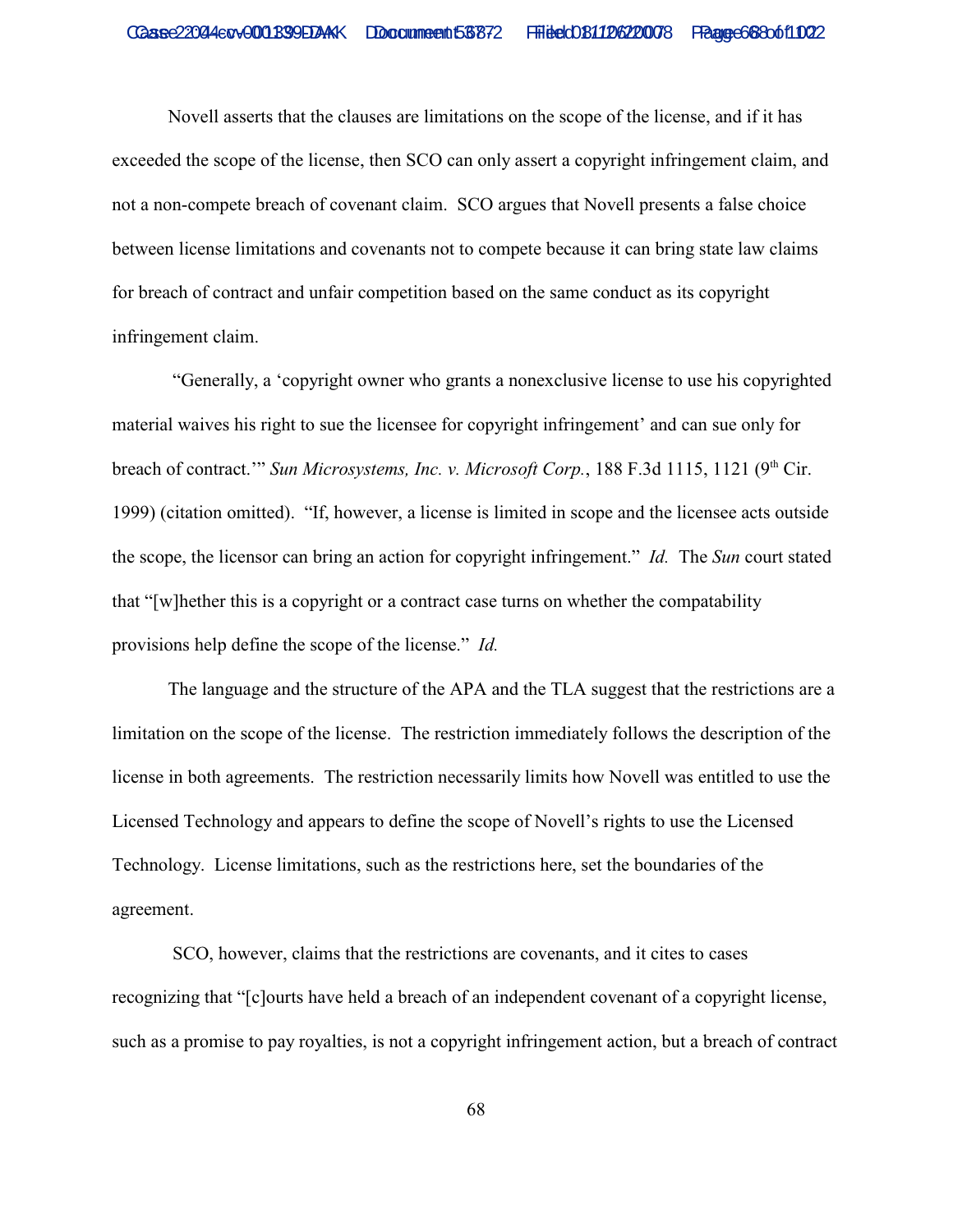action." *Kabehie v. Zoland*, 102 Cal. App. 4<sup>th</sup> 513, 527-28 (2002) (holding state law claims not preempted by Copyright Act when based on something qualitatively different from copyright). In *Fantastick Fakes Inc. v. Pickwick Int'l, Inc.*, 661 F.2d 479, 483-84 (5<sup>th</sup> Cir. Unit B 1981), the court found that the "mere breach of a covenant may support a claim of damages for breach of contract but will not disturb the remaining rights and obligations under the license including the authority to use the copyrighted material."

SCO argues that the restrictions are a contractual covenant because they constitute an agreement between the parties that is separate from the scope of the license grant. Regardless of the scope of the license, if Novell had not agreed to the restrictions, SCO would not have consented to Novell's retention of any license in the Licensed Technology. Furthermore, "conduct that may give rise to a federal suit for copyright infringement may also give rise to a state law claim in tort for unfair competition, tortious interference, or breach of contract." *La Resolana Architects, PA v. Clay Realtors Angel Fire,* 416 F.3d 1195, 1199 n.2 (10<sup>th</sup> Cir. 2005).

The Copyright Act, however, preempts such claims if the "work is within the scope of the 'subject matter of copyright'" and the "rights granted under state law are equivalent to any exclusive rights within the scope of federal copyright." *Id.* (citations omitted). Nonetheless, the court also recognized that a state law claim is "qualitatively different from, and not subsumed within, a copyright infringement claim if the "state cause of action requires an extra element, beyond mere copying, preparation of derivative works, performance, distribution or display." *Id.* 

Novell contends that it has not made an argument that the Copyright Act preempts SCO's state law causes of action and the preemption issue has no relevance to whether the language at issue is a license limitation or a covenant. Although SCO cites to several Ninth Circuit cases for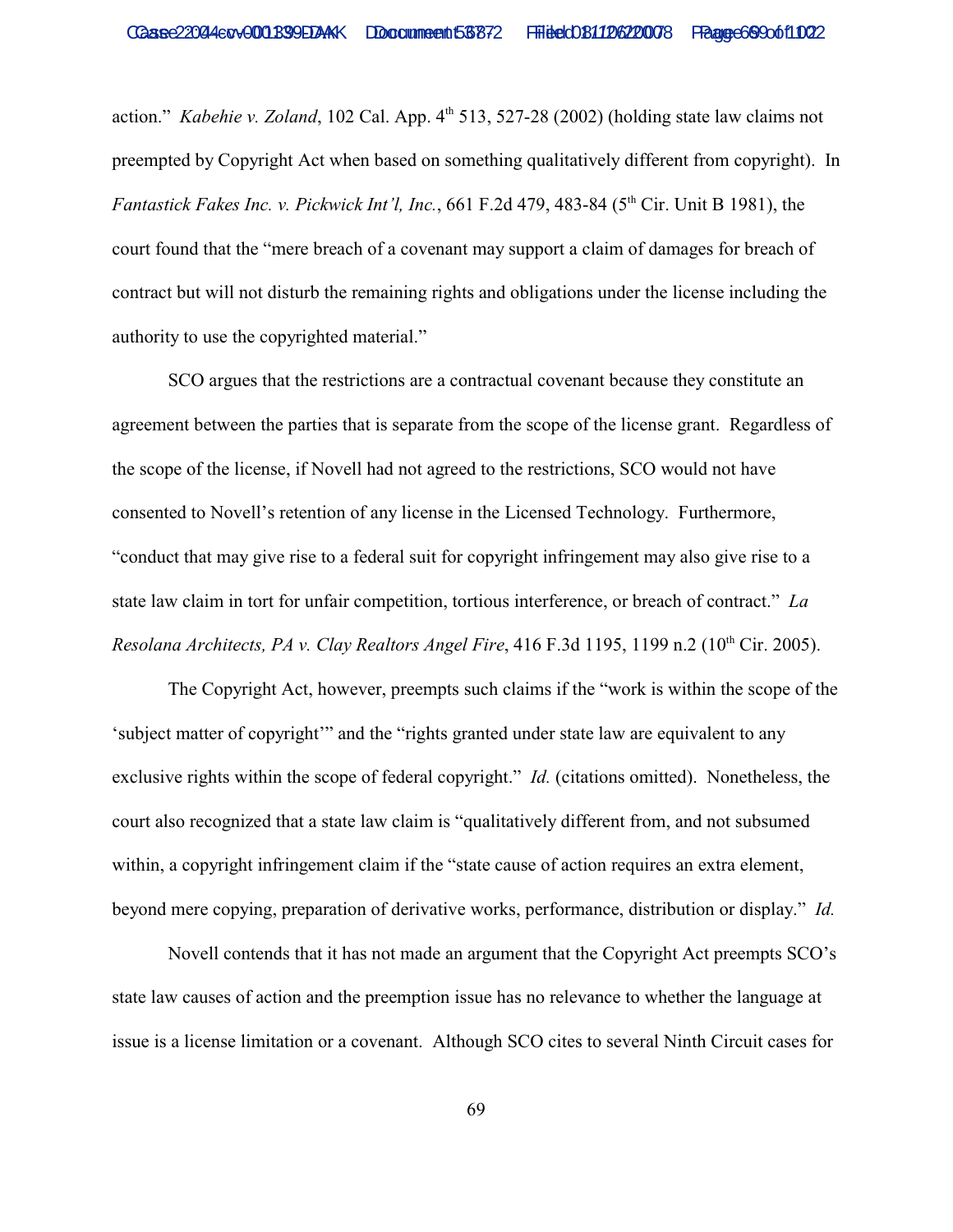the proposition that a failure to comply with the terms of a license to use copyrighted material can give rise to both copyright and breach of contract claims, Novell claims that the cases do not support SCO's position. *Germaine Music v. Universal Songs of Polygram*, 130 Fed. Appx. 153, 155 n.1 ( $9<sup>th</sup>$  Cir. 2005) (stating in dicta that "If [defendant] was using songs without paying royalties, it was likely both a breach of contract and a violation of the copyright."); *Grosso v. Miramax Film Corp.*, 383 F.3d 965, 967-68 (reversing district court's holding that plaintiff could not bring a breach of contract claim when copyright infringement claim was dismissed); *Guthy-Renker Corp. v. Bernstein*, 39 Fed. Appx. 584, 587 (9<sup>th</sup> Cir. 2002) (upholding district court's damage award for breach of contract and copyright infringement); *Rano v. Sipa Press, Inc.*, 987 F.2d 580, 586 ( $9<sup>th</sup>$  Cir. 1993) (stating claims available to plaintiff where claim was preempted).

The court finds the analysis in *Nimmer's Information Law*, cited by SCO, helpful on the issue of whether SCO can have a claim under both copyright and contract law. "Breach of the license creates the potential of liability for contract breach and also the possibility of liability under property rights law. Subject to considerations that preclude double recovery for the same act, both forms of action may exist in a given case. The two claims entail completely different remedy structures." Raymond T. Nimmer, 2 *Information Law* § 11:154.

"An infringement claim exists, in addition to the contract claim, however, if the licensee's actions involve conduct prohibited by applicable property law and are either outside the scope of the license or occur after the license was cancelled or terminated. In effect, the infringement claim requires that the conduct not be protected by the license." *Id.* "A conclusion that a particular act constitutes a copyright (or patent) infringement does not indicate that there can be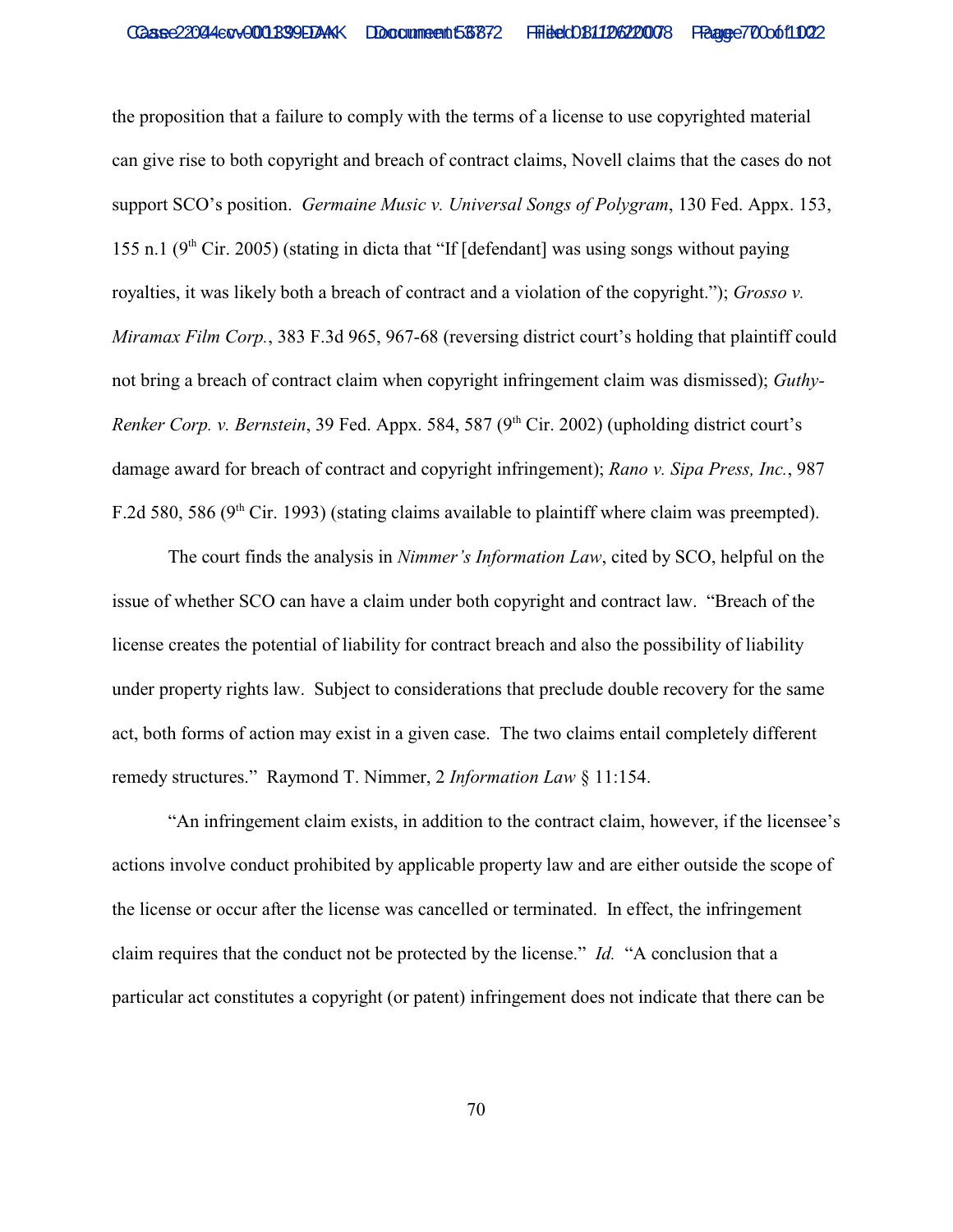no contract law remedies with that same act. Both an infringement and a contract breach may

occur in the same act and be subject to remedies brought under one or both bodies of law." *Id.* 

Nimmer's discussion of *Kepner-Tregoe, Inc. v. Vroom*, 186 F.3d 283 (2d Cir. 1999) is also instructive:

> the court held that a party who transferred rights to use a copyrighted executive management system, retaining only the right to use it in his own classes, did not have the right to use the system in a software product. Thus, doing so exceeded the scope of the license and was copyright infringement. Nevertheless, the court awarded both copyright infringement damages and contract damages. The infringement statutory damages stemmed from the author's willful acts of copyright infringement, while the contractual damage award represented the company's consequential damages of having to enforce its copyright rights stemming from the author's breach of the licensing agreement.

2 *Information Law* § 11:154.

In this case, SCO's breach of contract claims is based on Novell's alleged distribution of Licensed Technology as part of Linux, which is a directly competitive system. Sec. Am. Compl. ¶¶ 97-98. SCO's copyright infringement claim also alleges that Novell infringed SCO's copyrights by copying, reproducing, modifying, sublicensing, and/or distributing Linux products containing unauthorized contributions of SCO's copyrighted intellectual property. *Id.* ¶ 116. SCO also claims copyright infringement based on Novell's alleged use of the Licensed Technology in an operating system that competes with SCO's core application server products or in a product wherein the intellectual property constitutes a primary portion of the value of the product. *Id.* ¶ 118. Therefore, SCO alleges that Novell exceeded the scope of its license and breached the non-compete restrictions.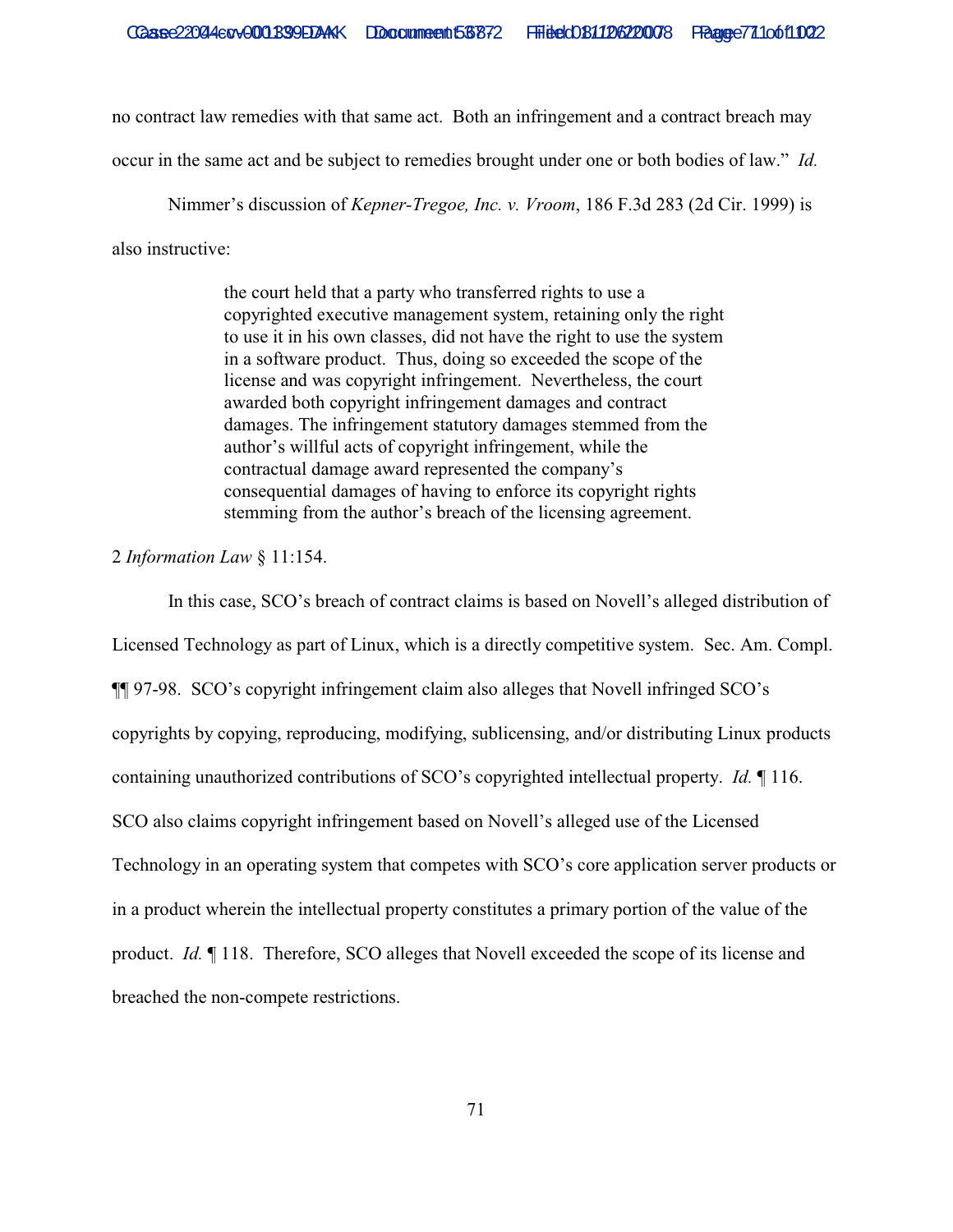Even though the restrictions are limitations on the scope of Novell's license, there appears to be no restriction under the case law precluding SCO, as a matter of law, from pursuing a claim for an alleged breach of those restrictions and copyright infringement. Outside the context of determining whether the irreparable harm presumption in a copyright infringement action applies for purposes of analyzing a preliminary injunction, as was the case in *Sun,* the distinction appears to be meaningless because a party can obtain separate damages based on the same alleged conduct.

Novell did not bring its motion based on the factual merits of SCO's copyright and contract claims. Rather, its only position was that, as a matter of law, SCO could not state a separate contract claim on the same provisions and conduct as its copyright infringement claim. The court concludes that it is possible to have both claims. Therefore, the court denies Novell's motion for summary judgment on this basis.

#### **B. Change of Control**

Novell's next basis for dismissing SCO's claims based on the TLA and APA noncompete restrictions is that the license restrictions ceased to exist as a result of Santa Cruz's sale of its UNIX assets to Caldera in 2001, which constituted a "Change of Control" as defined in the APA. SCO does not dispute the fact that Santa Cruz sold substantially all of its assets to Caldera in 2001. SCO asserts, however, that Santa Cruz's sale of assets to Caldera did not constitute a Change of Control, as that term is defined in the APA, that would terminate the non-compete covenants at issue.

The TLA states that the restrictions on Novell's license "shall cease to exist" in the event of a "Change of Control" of Santa Cruz. *Id.* § II(B). The TLA states that "Change of Control"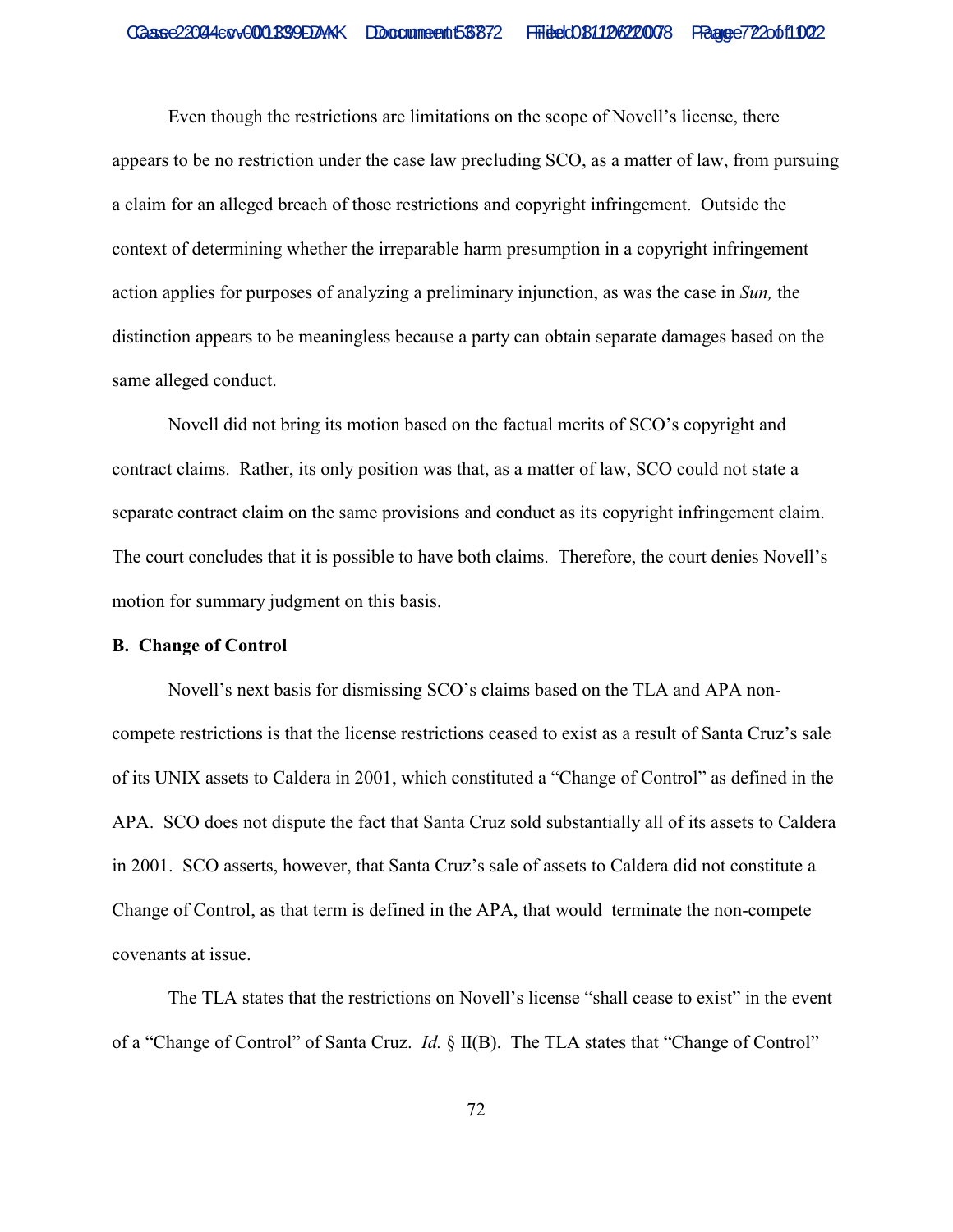shall have the meaning attributed to it in the APA. *Id.* Under Section 1.6 of the APA, which provides for the license back of assets and provides the basis for entering the TLA, it states that "the license agreement shall also provide [Novell] with an unlimited royalty-free, perpetual, worldwide license to the Licensed Technology upon the occurrence of a Change of Control of [Santa Cruz] described in Section 6.3(c) hereof." APA § 1.6. Section 6.3(c) of the APA is entitled "Expansion of Seller's Rights Relating to the Licensed Technology upon a Change of Control" and provides that

> Until two (2) years from the Closing Date, in the event [Santa Cruz] has merged with, sold shares representing 50% or more of the voting power of [Santa Cruz] to, sold all or substantially all of [Santa Cruz's] assets to, or engaged voluntarily in any other change of control transaction with, any party identified by [Novell] on Schedule 6.3(a) hereof, or in the event any party identified by [Novell] on Schedule 6.3(a) hereof, shall acquire shares representing 50% or more of the voting power of [Santa Cruz], [Novell] shall automatically have unlimited, royalty-free, perpetual rights to the Licensed Technology.

*Id.* § 6.3(c).

Novell argues that based on the provisions of the TLA, Section 6.6 of the APA should

apply because it is the only provision that defines a "Change of Control." Novell claims that

because the TLA was entered after the APA, its provisions should control. Section 6.6(c) of the

APA is entitled "Change of Control" and provides that

For purposes of this Agreement, a "Change of Control" with respect to one party shall be deemed to have occurred whenever (i) there shall be consummated (1) any consolidation or merger of such party in which such party is not the continuing or surviving corporation, or pursuant to which shares of such party's common stock would be converted in whole or in part into cash, other securities or other property, other than a merger of such person in which the holders of such party's common stock immediately prior to the merger have substantially the same proportionate ownership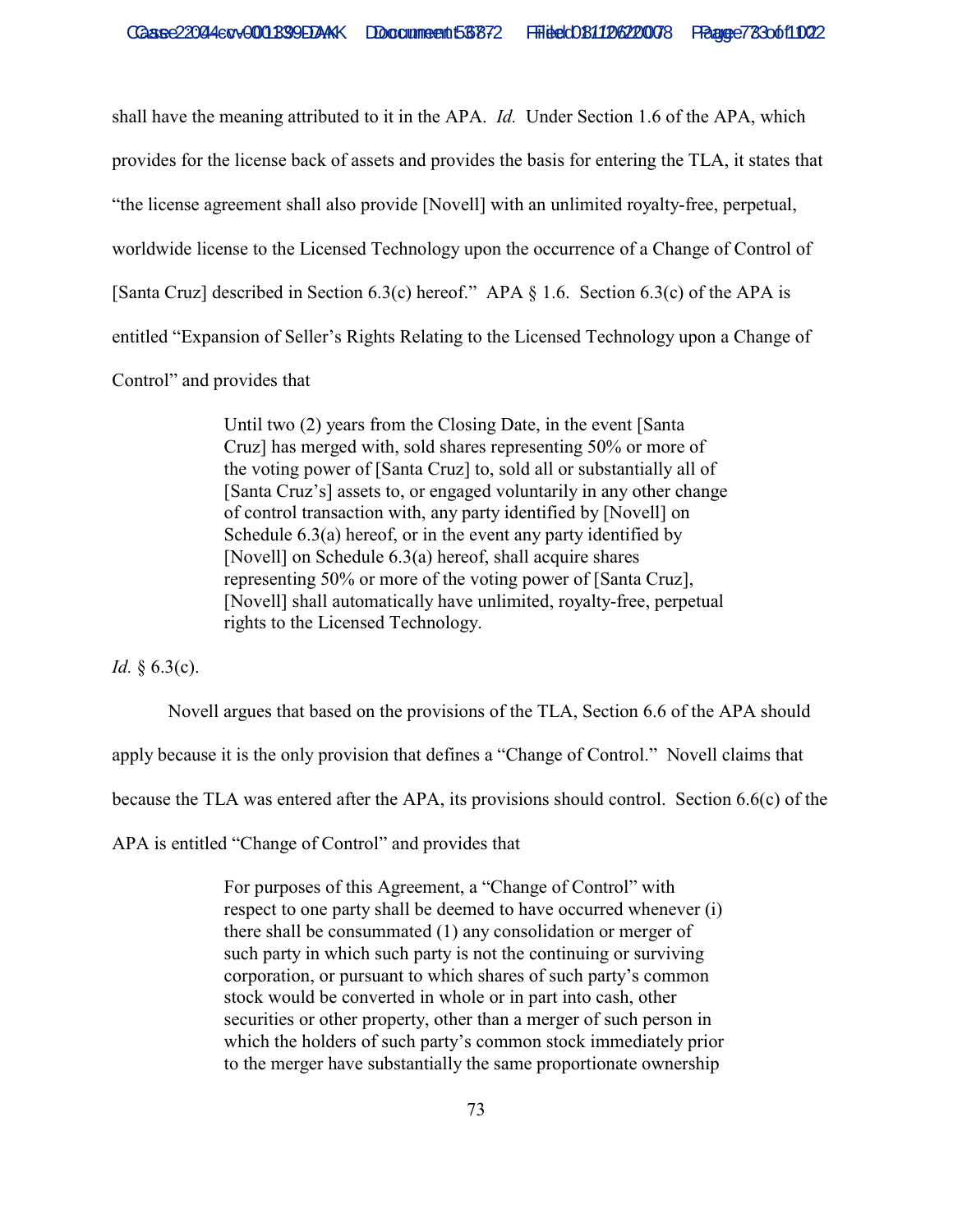of common stock of the surviving corporation immediately after the merger, or (2) any sale, lease, exchange or transfer (in one transaction or a series of related transactions) of all or substantially all the assets of such party, or  $\dots$  (v) any other event shall occur with respect to such party that would be required to be reported in response to Item 6(e) (or any successor provision) of Schedule 14A of Regulation 14A promulgated under the Exchange Act."

*Id.* § 6.6(c)

Section 1.6 of the APA, however, states that Section 6.6 is the provision for determining a change of control of Novell: "In the event of a Change of Control of [Novell] (as described in Section 6.6 hereof), the license granted pursuant to the license agreement shall be limited to [Novell's] products either developed or substantially developed as of the time of the Change of Control." *Id.* § 1.6.

The court disagrees with Novell's position that the TLA conflicts with the APA. The TLA states that it and the APA "constitute the entire understanding between the parties with respect to its subject matter." TLA § VIII. "Several contracts relating to the same matters, between the same parties, and made as parts of substantially one transaction, are to be taken together." Cal. Civ. Code § 1642. The TLA does not identify which Change of Control in the APA applies. Section 1.6 of the APA, however, clearly directs that Section 6.3 applies to a change of control of Santa Cruz, and Section 6.6 applies to a change of control for Novell. The TLA merely codified the license agreed to in the APA, and the court finds no conflict between it and the APA. While the language of Section 6.6 broadly states "For purposes of this Agreement" and uses language that makes it appear that the provision would apply to both parties, the court concludes that Section 6.3 is the applicable provision for determining whether a Change of Control of Santa Cruz occurred for purposes of eliminating the license restrictions in Section 1.6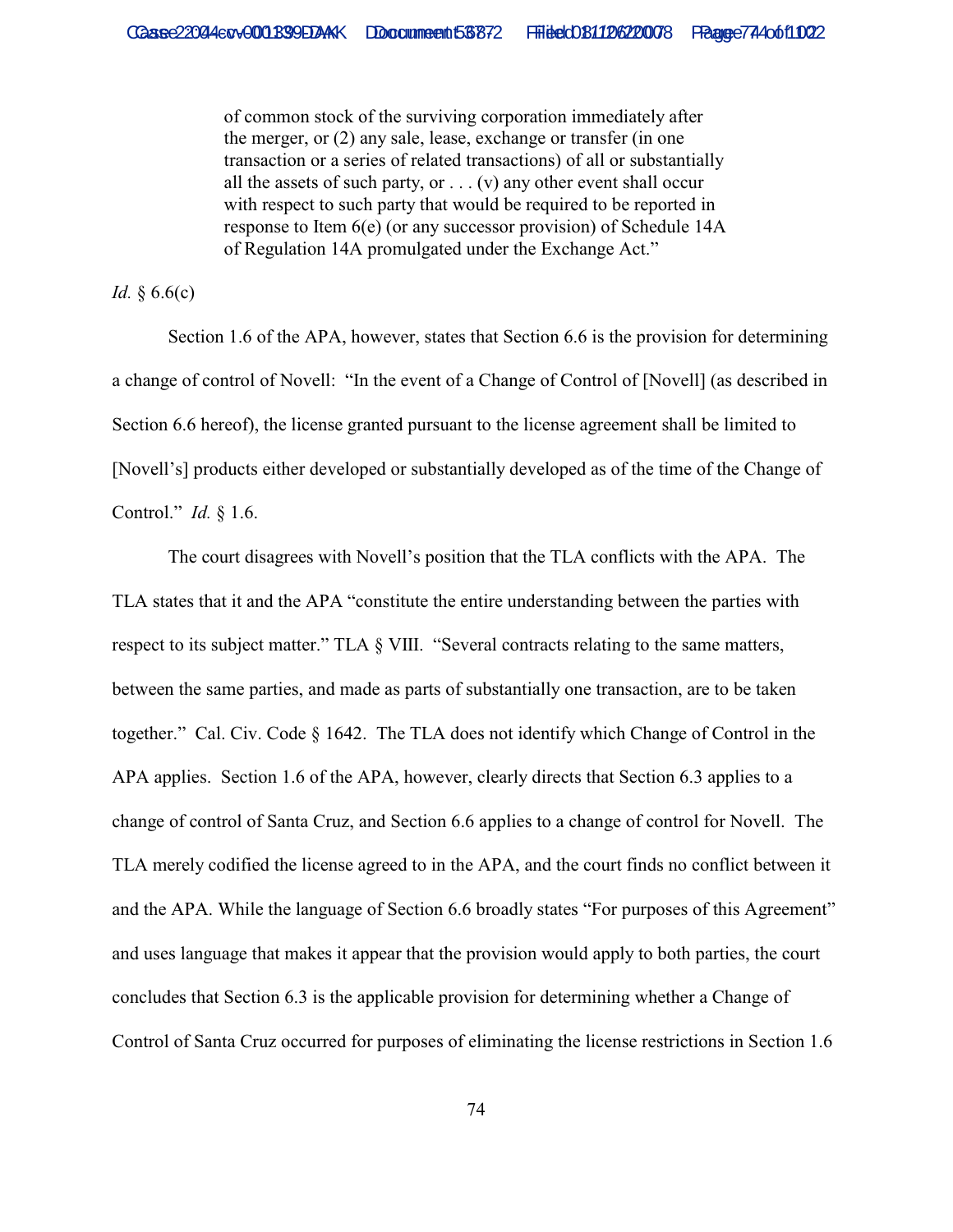of the APA and the TLA. The court, therefore, concludes that the license restrictions did not cease to exist when Santa Cruz sold its assets to Caldera in 2001. Accordingly, Novell's motion for summary judgment on these grounds is denied.

# **C. California Business and Professions Code § 16600**

Novell further argues that the non-compete restrictions in the APA and the TLA are void under California law. California Business and Professions Code Section 16600 declares that "[e]xcept as provided in this chapter, every contract by which anyone is restrained from engaging in a lawful profession, trade or business of any kind is to that extent void." California courts have strictly construed Section 16600 as requiring non-compete clauses to be stricken unless they meet one of the narrow exceptions provided for in the statute. *See Hill Med. Corp. v. Wycoff*, 86 Cal. App.  $4<sup>th</sup>$  895, 899 & n.4 (2001). The only exceptions set forth in the statute relate to the sale of the goodwill of a business, § 16601, and dissolution of a partnership or limited liability company, §§ 16602, 16602.5.

SCO asserts that the covenants not to compete in the license are valid under California law. SCO contends that California Business and Professions Code Section 16600 does not apply to limitations on grants of rights that Novell would not otherwise have to SCO's property. In *King v. Gerold*, 109 Cal. App. 2d 316, 318 (1952), the court held that Section 16600 did not apply to a non-compete clause where the licensee is not "prohibited from carrying on his lawful business" but is limited only in particular aspects of how he runs his business.

Other courts have also recognized that non-compete clauses used in the employment, supplier-distributor, and franchisor-franchisee context during the term of the relationship, are not void under Section 16600. *Shaklee U.S., Inc. v. Giddens*, 934 F.2d 324 (9<sup>th</sup> Cir. 1991) (allowing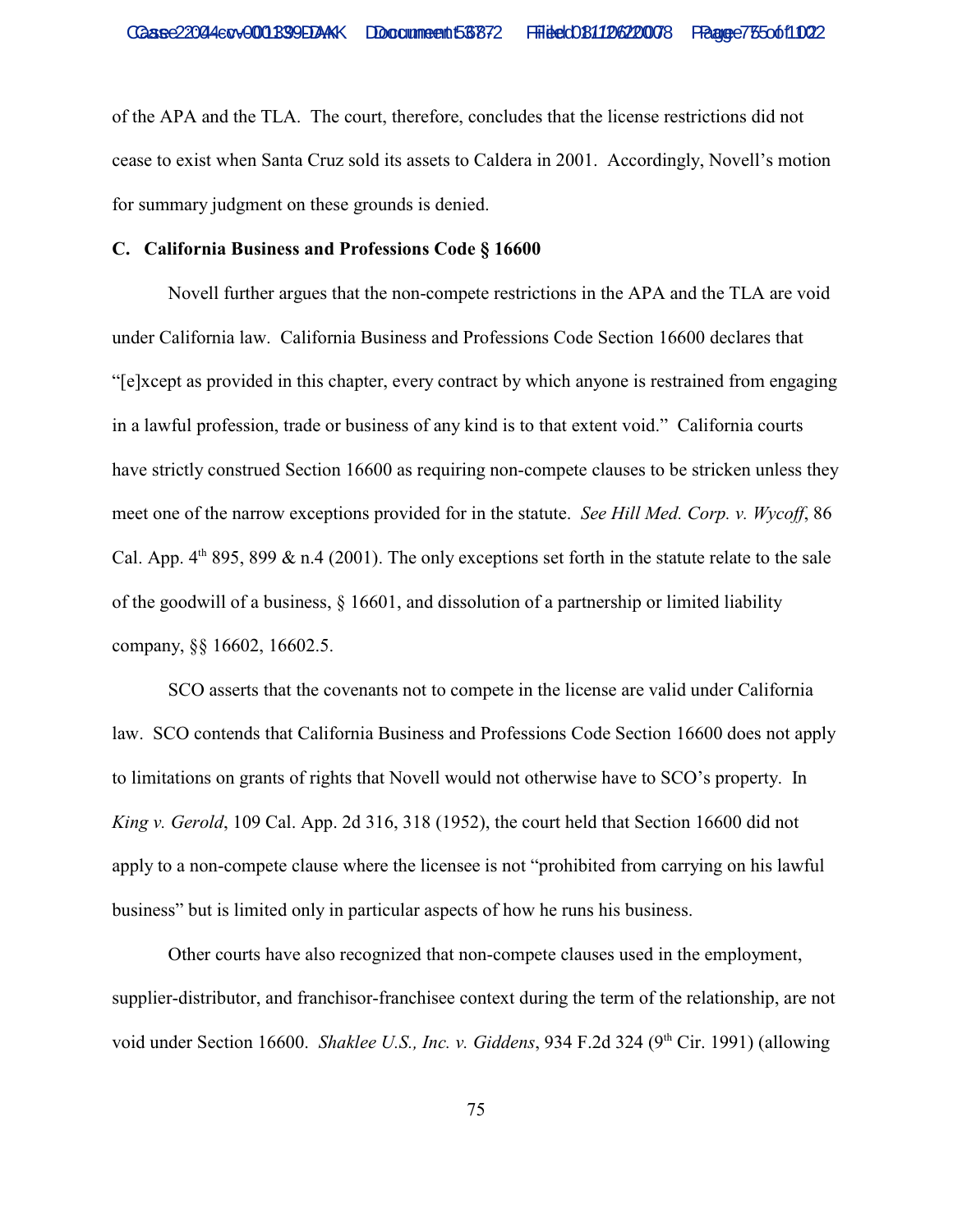restrictions to scope of distributor's activities); *Great Frame Up Sys. Inc. v. Jazayeri Enterprises*, 789 F. Supp. 253, 255-56 (N.D. Ill. 1992).

The license in the APA and the TLA does not preclude Novell from pursing its business. Rather, the license merely restricts Novell's ability to use SCO's property and is part of an ongoing relationship between the parties. Therefore, the court finds that there is no restraint on trade and the restrictions are not void under Section 16600. The court, therefore, denies Novell's motion for summary judgment on SCO's non-compete claims on the grounds asserted by Novell. To the extent that SCO's non-compete claims are based on ownership of the UNIX and UnixWare copyrights, SCO's claims are dismissed as a result of this court's conclusion that Novell owns the copyrights.

# **IV. Cross Motions on Novell's Fourth Counterclaim re: SVRX Licenses**

The cross motions on Novell's Fourth Counterclaim seek a declaration from the court on (1) whether Section 4.16(b) of the APA authorizes Novell to direct SCO to waive its purported claims for breaches of SVRX license agreements with IBM and Sequent, (2) whether Section 4.16(b) of the APA authorizes Novell to take action on SCO's behalf when SCO refuses to waive the claims, and (3) whether the IBM and Sequent Sublicensing Agreements are "SVRX Licenses" under the APA.

Novell argues that a declaration of rights is proper in this case because SCO's purported termination of IBM's and Sequent's licenses to SVRX technology creates an actual controversy as to the parties' rights, authority, and obligations with respect to SVRX Licenses under the APA. To determine the parties' rights and authority under Section 4.16(b), the court must begin by analyzing the language of that provision. Section 4.16(b) provides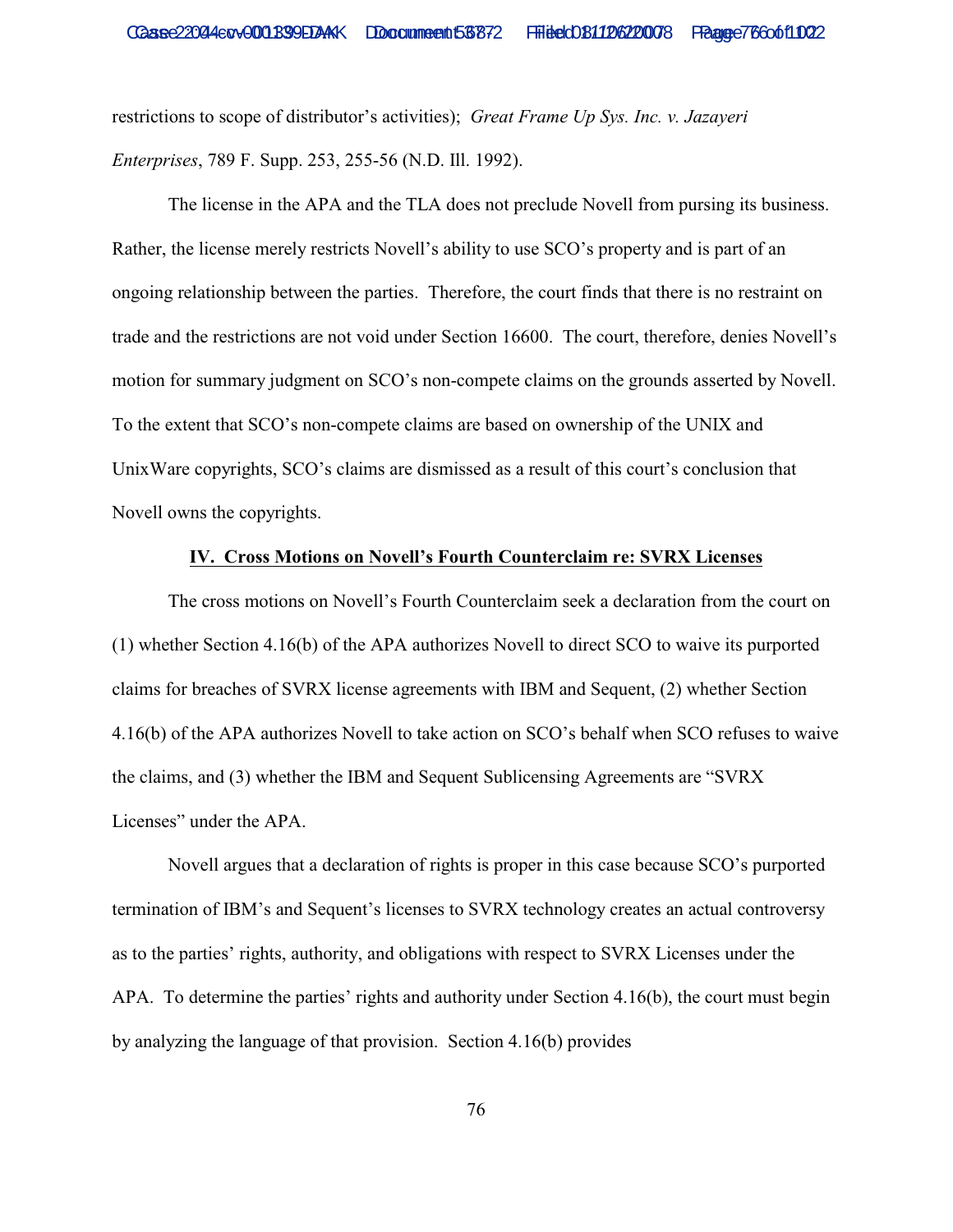[SCO] shall not, and shall not have the authority to, amend modify or waive any right under or assign any SVRX License without prior written consent of [Novell]. In addition, at [Novell's] sole discretion and direction, [SCO] shall amend, supplement, modify or waive any rights under, or shall assign any rights to, any SVRX License to the extent so directed in any manner or respect by [Novell]. In the event that [SCO] shall fail to take any such action concerning the SVRX Licenses as required herein, [Novell] shall be authorized, and is hereby granted, the rights to take any action on [SCO's] own behalf. [Santa Cruz] shall not, and shall have no right to, enter into future licenses or amendments of the SVRX Licenses, except as may be incidently involved through its rights to sell and license the Assets or the Merged Product . . . or future versions thereof of the Merged Product.

APA § 4.16(b). Therefore, these rights state that they apply to "any" SVRX License. The scope of Novell's authority, therefore, turns on the meaning of SVRX License.

The APA appears to set out a clear roadmap for determining the meaning of SVRX License. Section 4.16(a) defines SVRX Licenses as those licenses "listed in detail under item VI of Schedule 1.1(a)" of the APA. Item VI of Schedule 1.1(a) states "All contracts relating to the SVRX Licenses listed below."<sup>5</sup> Item VI then provides a list of SVRX software releases, including UNIX System V Release Nos. 2.0, 2.1, 3.0, 3.1, 3.2, 4.0, 4.1, 4.2 and "[a]ll prior UNIX System releases and versions preceding UNIX System V Release No. 2.0." Item VI, however, does not provide a list of license agreements.

Novell argues that this wording plainly means that the term "SVRX Licenses" under the APA includes all contracts relating to the UNIX System V releases listed in Item VI. This would include contracts relating to UNIX System V Release Nos. 2.0, 2.1, 3.0, 3.1, 3.2, 4.0, 4.1, 4.2 and

 $5$  This introductory language was amended by Amendment No. 1 to also include Auxiliary Product Licenses, which would be collectively referred to as "SVRX Licenses."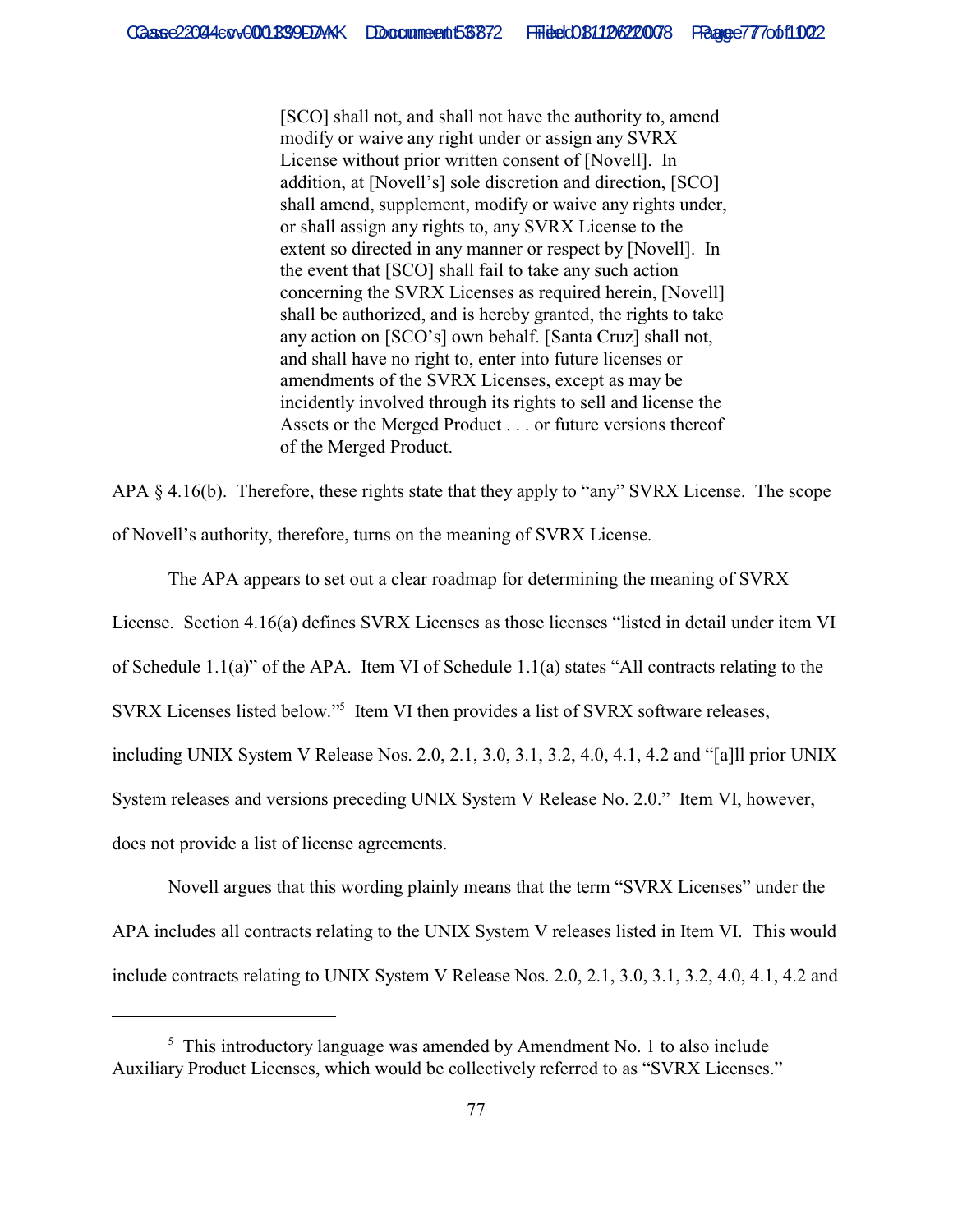"[a]ll prior UNIX System releases and versions preceding UNIX System V Release No. 2.0." Novell, therefore, claims that its Section 4.16(b) authority extends to all licenses relating to each of the listed software products.

SCO contends that the term "SVRX Licenses" in the relevant APA provisions is ambiguous on its face. Section 4.16 directs one to Item VI in Schedule 1.1(a) for a detailed list of SVRX Licenses. Item VI has an introductory provision stating "all contracts relating to the SVRX Licenses listed below," but then it lists SVRX releases, not licenses. These listed SVRX releases are products to which a party would obtain a license.

The court agrees that there appears to be some ambiguity in the APA's attempt to define SVRX Licenses. But an ambiguity only exists if the language is reasonably susceptible to more than one meaning. *Dore v. Arnold Worldwide, Inc.*, 39 Cal. App. 4<sup>th</sup> 384, 391 (2006). Both parties assert definitions for the term SVRX License. Thus, the court must determine whether the contract language is reasonably susceptible to both interpretations. "When a contract is reduced to writing, the intention of the parties is to be ascertained from the writing alone, if possible." Cal Civ. Code § 1639.

### **A. Novell's Interpretation**

Novell does not believe that Item VI in Schedule 1.1(a) creates an ambiguity because it contends that it is still clear that the intent of the language is that SVRX Licenses are all licenses relating to the software releases listed in Item VI. That meaning requires a minor inferential step, but it reconciles the ambiguity created by the listing of software releases instead of licenses. This proposed meaning is also consistent with the APA's explanation that Novell was engaged in developing a software product called UNIX System V, or SVRX, and selling binary and source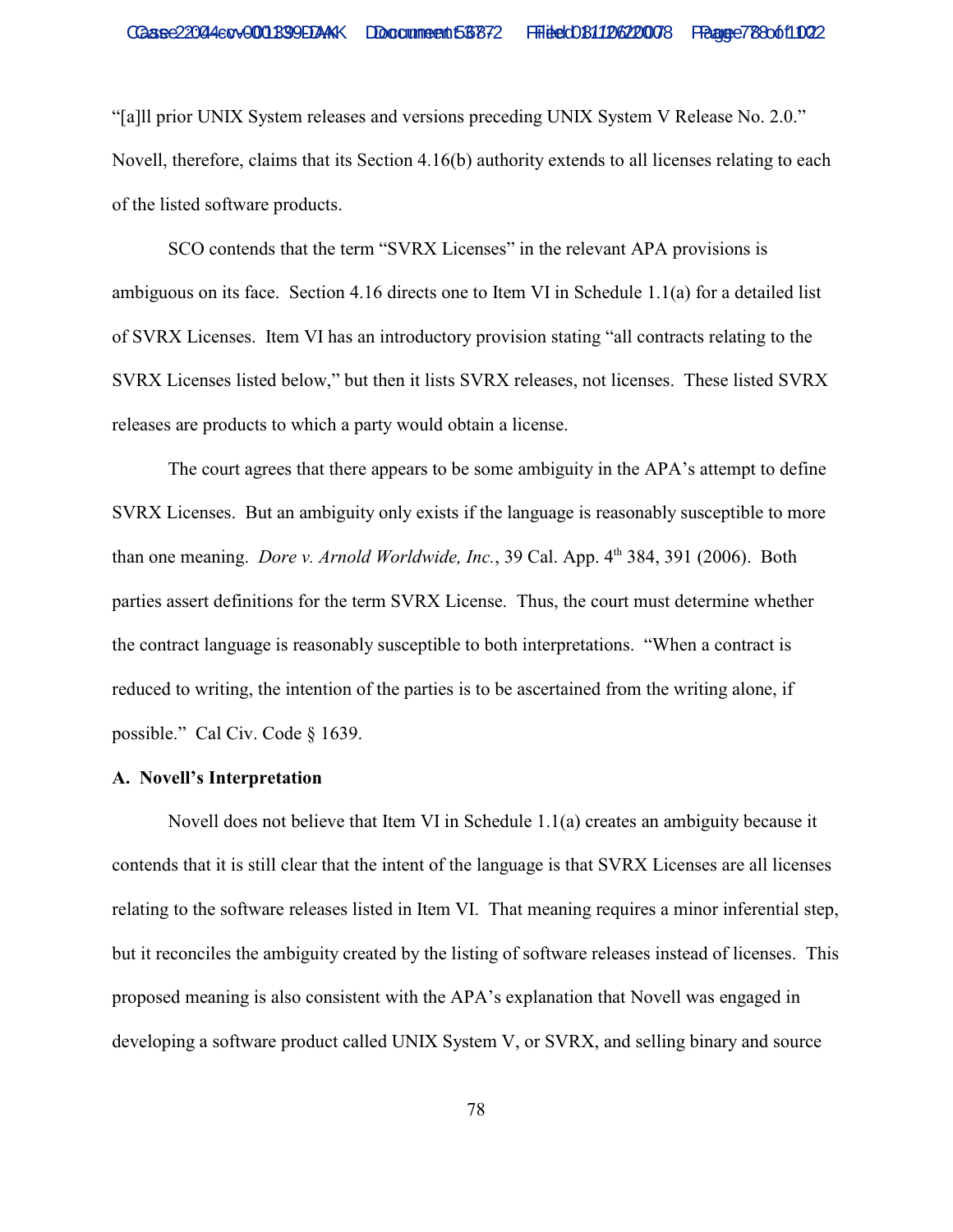code licenses to the various versions of SVRX software. Novell contends, therefore, that the natural meaning of SVRX License includes any license to the listed SVRX releases. This interpretation is also consistent with the APA's repeated use of the broad language "any" and "all" SVRX Licenses.

SCO contends that Novell's interpretation that SVRX License means all licenses related to the listed SVRX products is not consistent with the text of the APA and is predicated on a fundamental misinterpretation of the limited rights Novell retained under Section 4.16 of the APA. As with the copyright issue, the court does not agree with SCO's characterization that Novell retained only limited rights under the APA. It is undisputed that the royalty stream Novell retained under the APA consisted of substantial future revenue and was a significant part of the consideration for the APA. Moreover, the language of Sections 1.2 and 4.16 of the APA does not suggest that Novell retained only limited rights. Section 1.2 states that while SCO acquired the SVRX Licenses and the legal title to SVRX Royalties, Novell retained *all rights* to SVRX Royalties. *Id.* § 1.2(b). SVRX Royalties are defined as "all royalties, fees and other amounts due under all SVRX Licenses." *Id.* § 4.16(a). Furthermore, the APA does not limit Novell's rights under Section 4.16(b) to "certain" SVRX Licenses, it unambiguously extends Novell's authority to direct SCO's actions as to "any SVRX License."

By interpreting SVRX License to mean all contracts related to the software releases listed in Item VI of Schedule 1.1(a), SCO contends that Novell would be able to negate the intent and purpose of transferring the entire UNIX and UnixWare business as set forth in the APA's other provisions. SCO interprets the APA's provisions regarding its acquisition of assets too broadly. Specifically, SCO fails to acknowledge that it acquired only "certain of the assets" comprising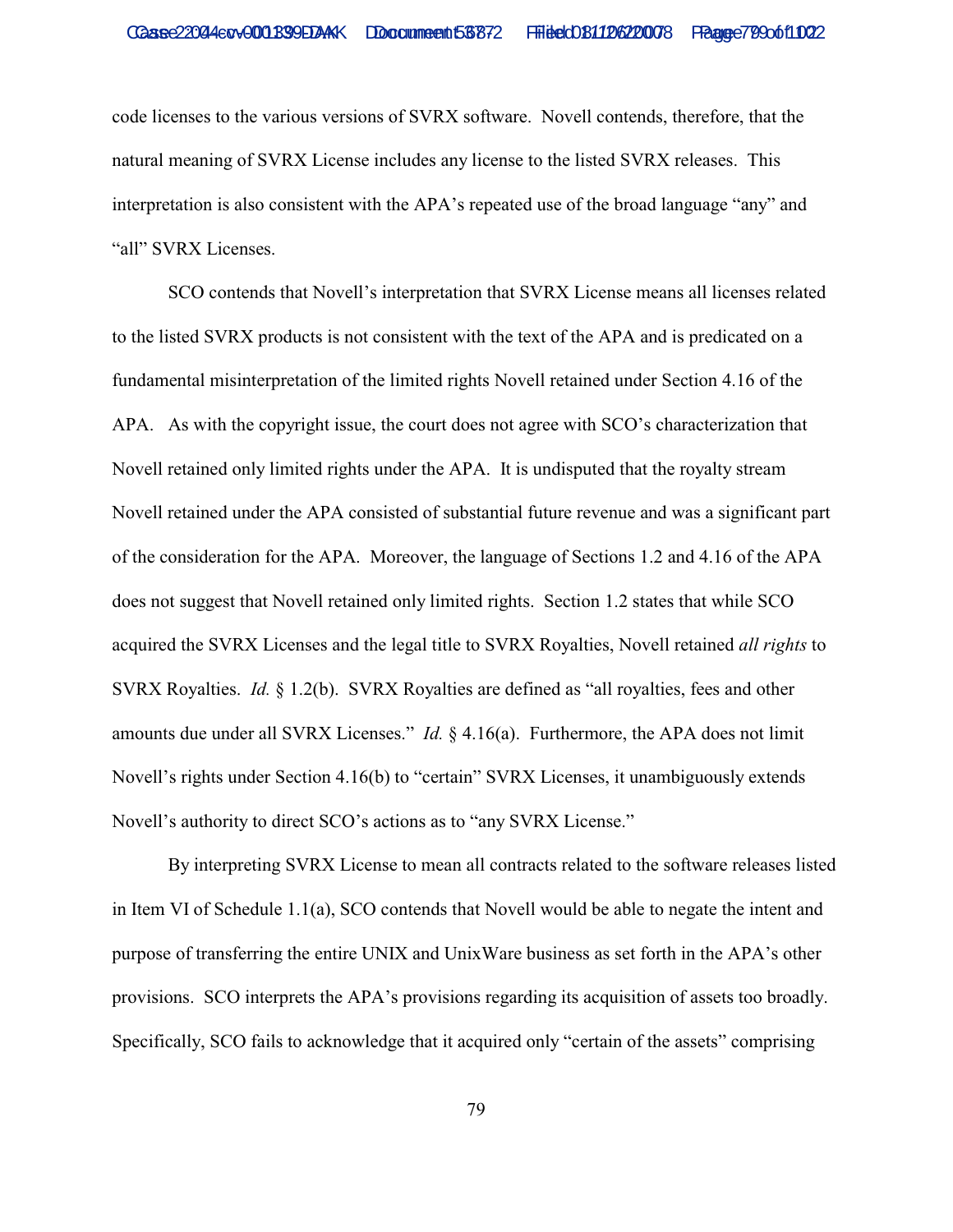Novell's UNIX and UnixWare business and that the transfer of assets was subject to specific exclusions on the Excluded Asset schedule. The transfer of assets under the APA was also subject to the rights and obligations of Sections 1.2 and 4.16. The court finds no conflict between the provisions describing the assets SCO acquired and Novell's retention of rights with respect to all contracts relating to SVRX software releases.

SCO further argues that Novell's proposed interpretation for the definition of SVRX License is at odds with the APA's license back provision and the TLA executed in connection with the APA's Closing. SCO claims that the TLA license relates to the SVRX products listed in Schedule 1.1(a)(VI) and would constitute an SVRX License under Novell's interpretation. If the TLA is an SVRX License, SCO contends that Novell could breach the license and require SCO to waive its breach. Section 1.6 and the TLA, however, grant Novell a license in the "Licensed Technology." As this court concluded above, the Licensed Technology does not include the UNIX and UnixWare copyrights–it includes only the technology included with the Assets listed on Schedule 1.1(a). The TLA also gave Novell a license to derivatives of the technology in the included Assets, which included the derivative works that Santa Cruz was to develop pursuant to the terms of the APA.

## **B. SCO's Interpretation**

SCO argues for limiting the definition of SVRX License to product supplement agreements because it asserts that those agreements are the only agreements that generated the SVRX Royalties to which Novell was entitled. Section 4.16 describes SVRX Royalties as "all royalties, fees, and other amounts due under SVRX Licenses." Accordingly, SCO asserts that Novell's interests in protecting its royalty stream would be accomplished by retaining rights to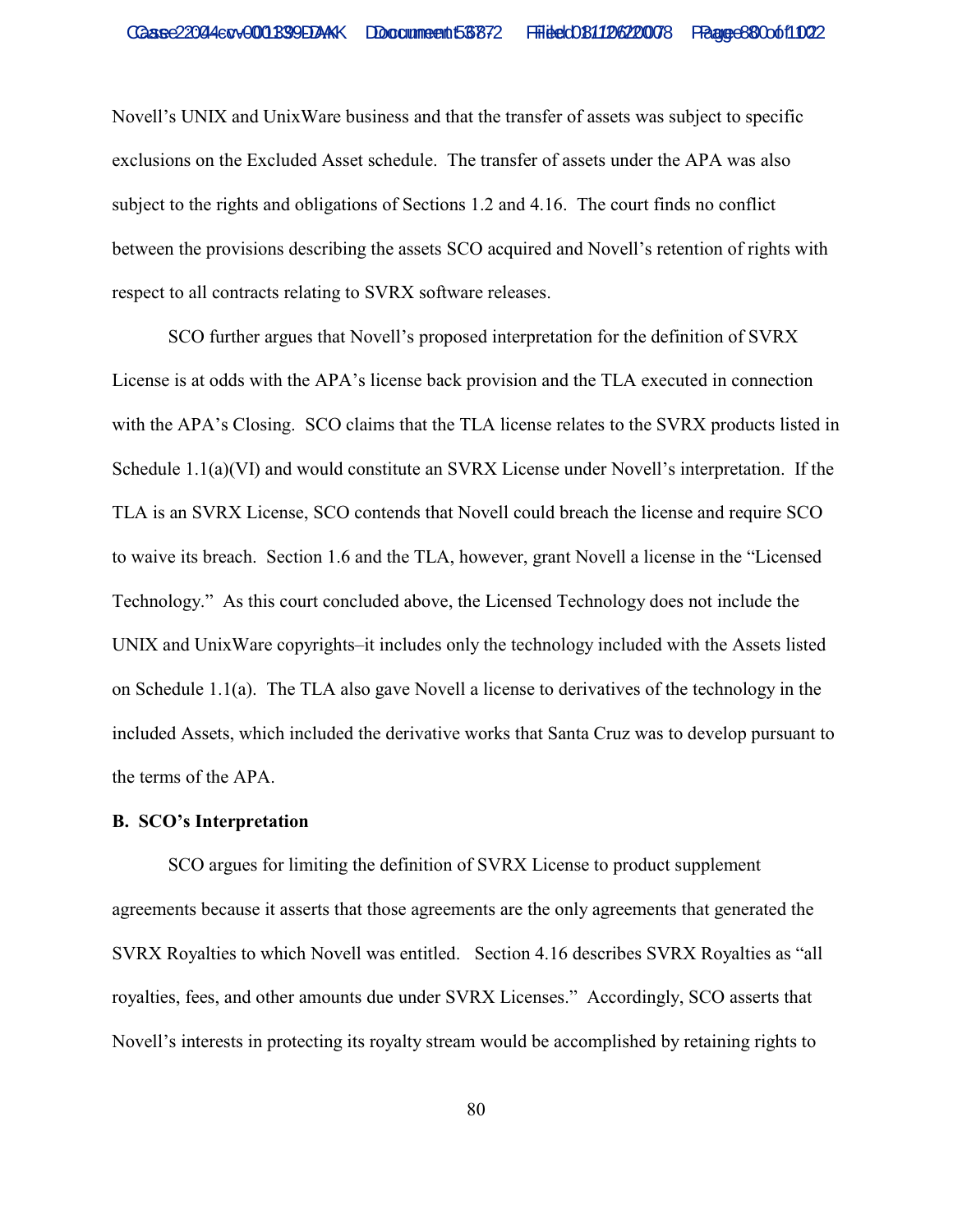direct SCO's activities with respect to those product supplements. Novell, however, disputes that the royalty stream comes only from product supplements because no fees would be due and no license would be in place without the software and sublicensing agreements that make those product supplements operative.

SCO's contention that SVRX Licenses are limited to only agreements that collect royalties instead of SVRX software agreements, which specify the restrictions on a licensee's source code rights, appears to conflict with the language of the APA and the integrated nature of the licensing agreements entered into by AT&T and Novell. Given that AT&T, and then Novell, would typically enter into a set of agreements in connection with each license of SVRX technology–a software agreement, a sublicensing agreement, and product supplements– the APA would need to make a clear distinction between such agreements in its definition of SVRX License if it intended to exclude one or more of the agreements in the set. In Section 4.16 and Item VI of Schedule  $1.1(a)$ , the parties made no attempt to carve out a distinction between different types of agreements within the set.

Rather, Item VI states "all contracts" relating to the SVRX Licenses. The use of "all contracts" is consistent with Novell's interpretation that all of the agreements in the set comprise the SVRX License. The only ambiguity in Item VI is that it states that SVRX Licenses are listed below, but SVRX products, to which licenses are obtained, are listed instead. To incorporate a binary royalty distinction into the language of Section 4.16 and Item VI, however, would require a complete rewriting of those provisions.

The language of Section 4.16(b) also indicates that an SVRX License must be something that grants rights. Section 4.16 refers to "rights under" and "rights to" an SVRX License. SCO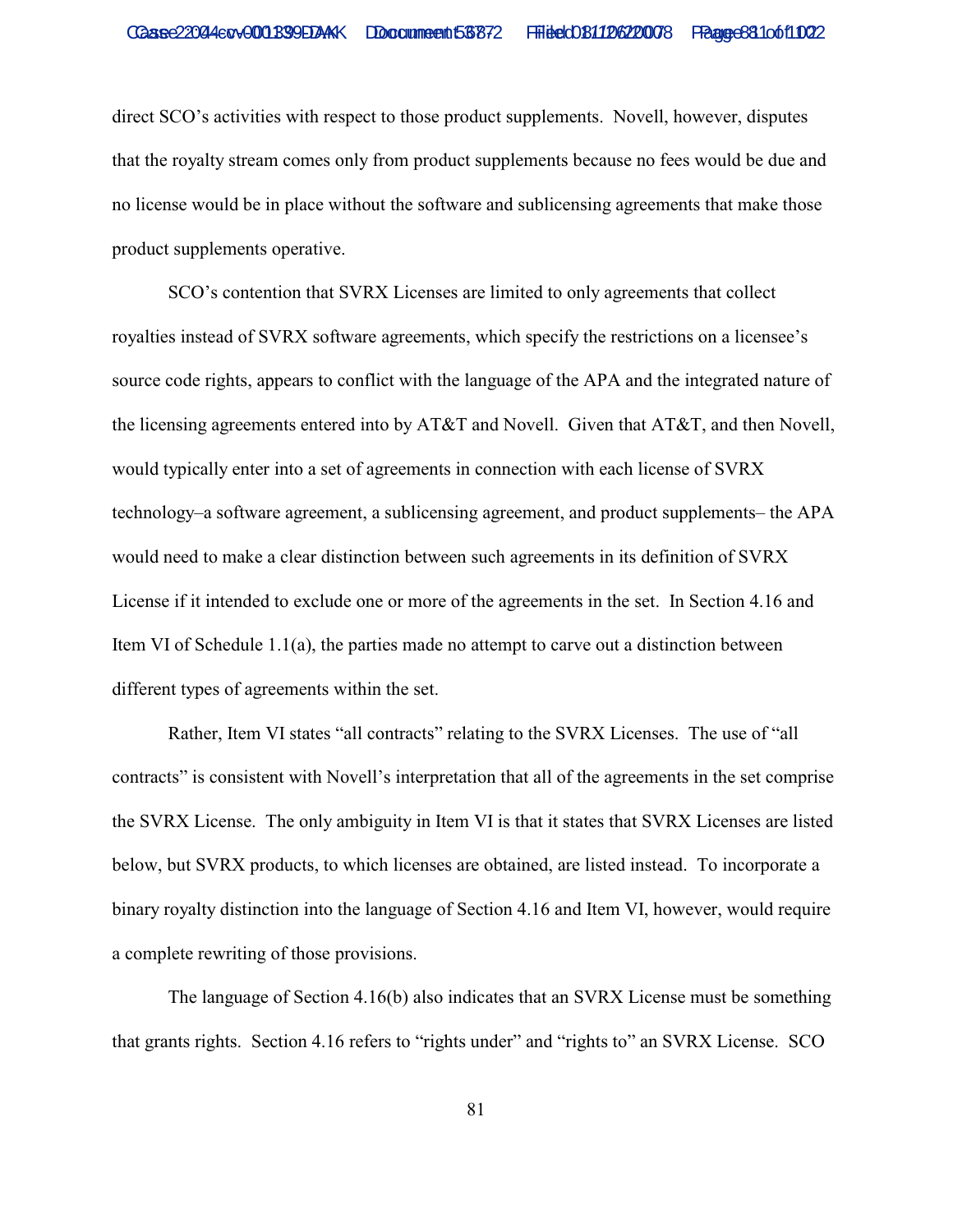admits that product supplements did not by themselves grant rights. The software and sublicensing agreements set forth the rights and obligations for the use and distribution of the technology. Because the software and sublicensing agreements set forth the general rights and obligations for the licensee's use of any software product, the product supplements identify only the product the licensee had a right to use, the CPUs on which it had that right, and the fees the licensor had a right to receive in exchange. The product supplement, therefore, serves only to give content to terms defined in the software and sublicensing agreements–"software product" and "designated CPU."

Moreover, the set of agreements refer to and incorporate each other. The software and sublicensing agreements state that the product supplement is a part of the agreement. The ability to assign, amend, modify, supplement, or waive any right under any product supplement, as is provided for in Section 4.16 for any SVRX License, would necessarily amend, modify, or supplement the other agreements. Therefore, SCO's attempt to distinguish product supplements from the other agreements used to license SVRX technology creates a distinction that is not supported by the license agreements or the terms of the APA.

If the parties had intended to limit SVRX Royalties to only those revenues generated by product supplements and to limit SVRX Licenses to only product supplement, they obviously could have used far less sweeping terms than "all SVRX Royalties" and "all SVRX Licenses." In Section 1.2, the parties could have merely stated that SCO had acquired "all product supplements" but had only legal title in the royalties generated by such product supplements, whereas Novell retained rights to receive royalties under "all product supplements." And, if Section 4.16 was only intended to give Novell powers over the explicit subset of product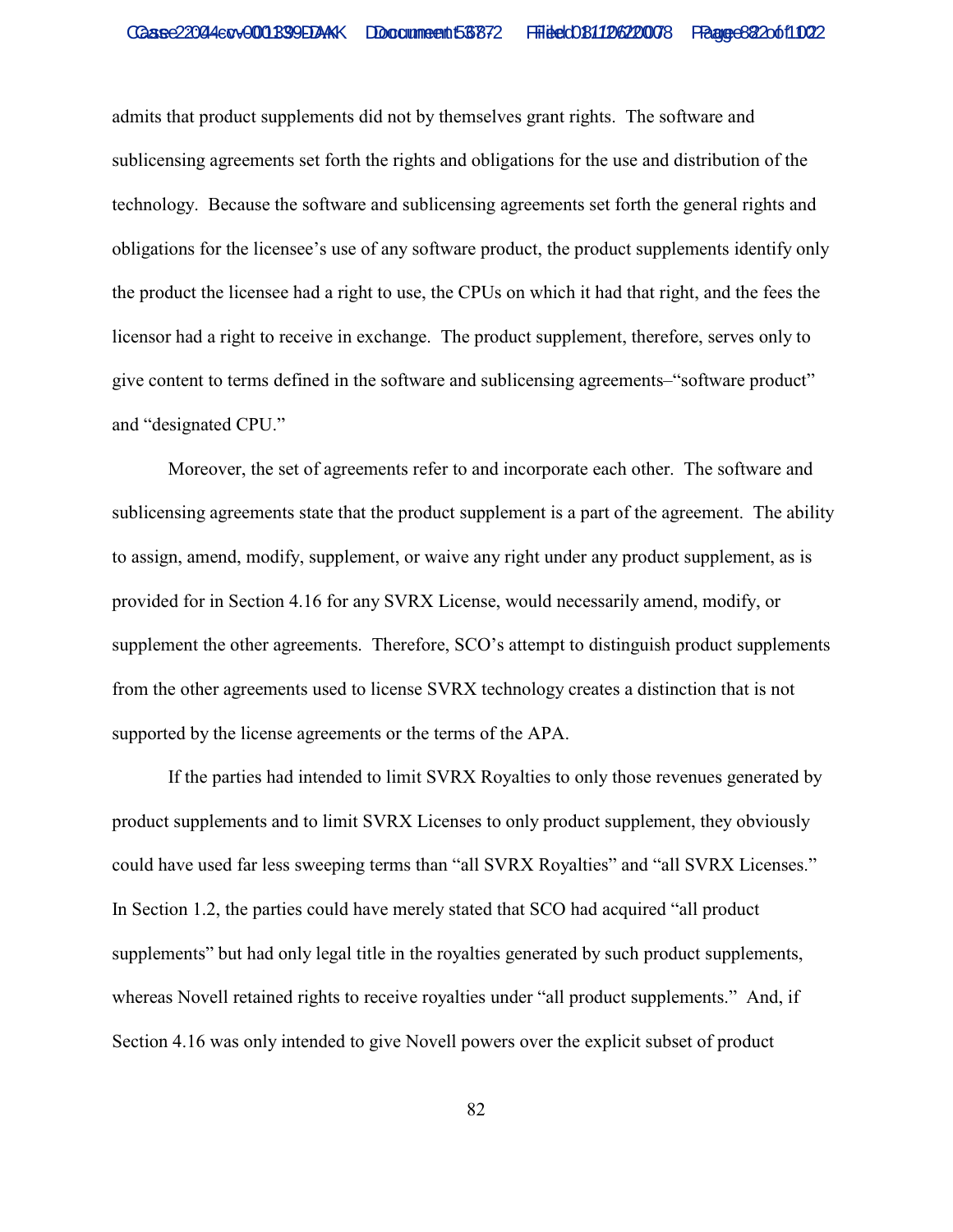supplements, it clearly could have been written that way as well. It was not. SCO's interpretation runs contrary to the language of Section 4.16(b).

SCO's narrow interpretation of SVRX License produces a result that is contrary to SCO's own conclusion that Novell's Section 4.16(b) authority extends to binary agreements. SCO claims that SVRX source code licenses are not SVRX Licenses because "software agreements" governing SVRX source code are not mentioned in Item VI of Schedule 1.1(a) but are expressly referred to in Item III.L of that Schedule. SCO's interpretation, however, would exclude socalled binary licenses from the universe of SVRX Licenses as well because Item VI does not mention "sublicensing agreements" governing SVRX binary code either. Sublicensing agreements, like software agreements, are expressly referred to in Item III.L. Therefore, SCO's interpretation would mean that Section 4.16(b) does not apply to source or binary licenses–a result that is at odds with the whole purpose and structure of the parties' agreement.

Reviewing other provisions of the APA demonstrates that the parties knew how to specifically distinguish between matters relating to source and binary code, including source and binary agreements. In Schedule  $1.1(a)(III)(M)$ , the parties recognized binary licensing agreements and in Schedule 1.1(b) there are several items with "Binary only" included in a parenthetical after the item. Yet, in regard to SVRX Licenses under Section 4.16(b), the APA makes no distinction whatsoever. And Schedule 1.1(a) refers to "all contracts" when it easily could have stated binary only contracts.

SCO argues that Amendment No. 1 to the APA, which added Section 1.2(e), supports its conclusion that there is a distinction between source and binary licenses. The introductory language of Section 1.2(e) states that Santa Cruz is "entitled to retain 100% of the following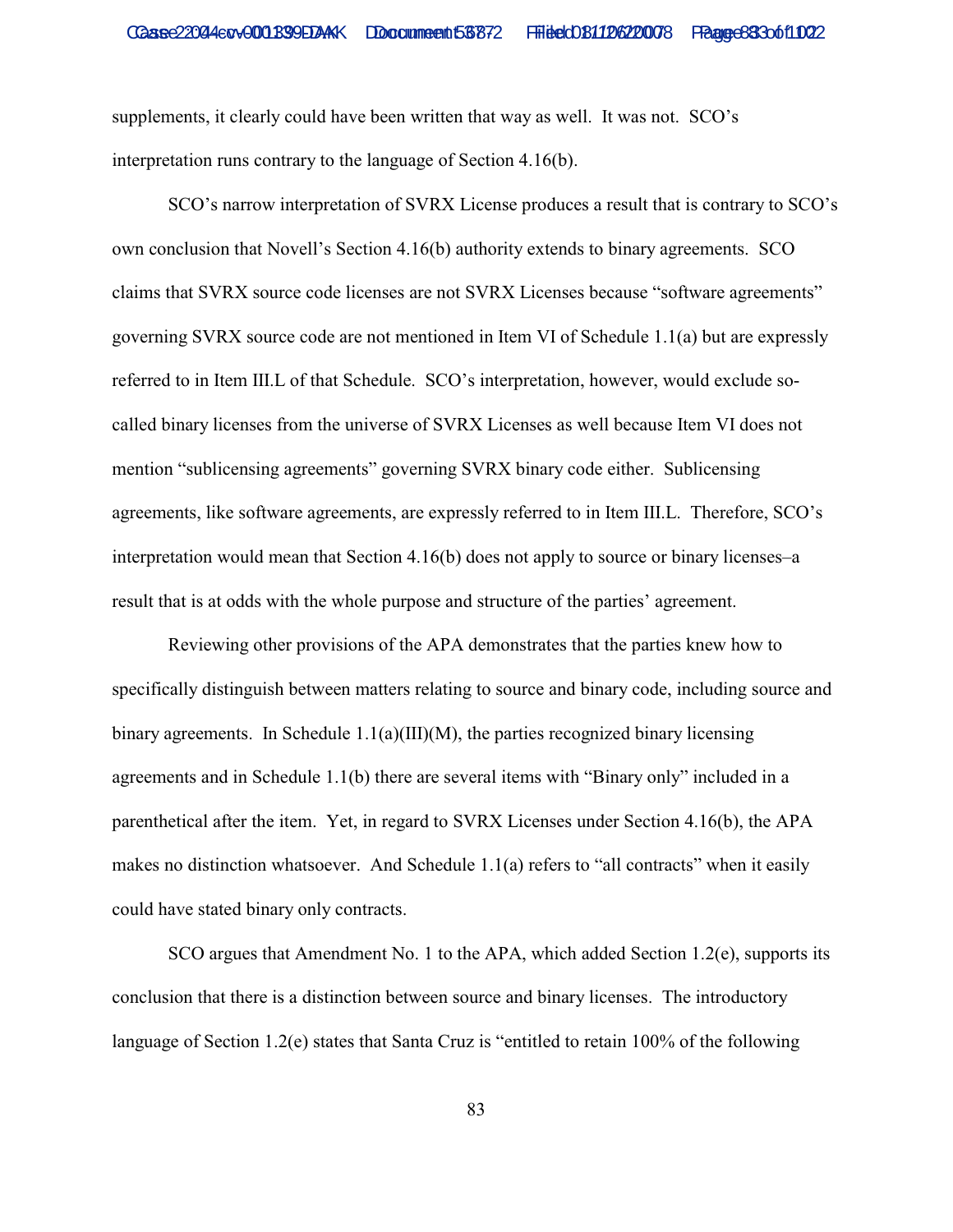categories of SVRX Royalties." Amend. No. 1  $\P E(e)$ . Section 1.2(e)(iv) then provides that, notwithstanding its obligation to remit to Novell the SVRX Royalties due under SVRX Licenses, Santa Cruz could keep royalties formerly due under "its own licenses from [Novell] acquired before the Closing Date through Software Agreement . . . and Sublicensing Agreement . . . ." *Id.*

According to SCO, Section 1.2(e)(iv) thus expressly identifies the multiple "licenses" that Santa Cruz had acquired "through" its software and sublicensing agreements, and the only such licenses to which "royalties" could be "attributable" were the numerous SVRX supplements that Santa Cruz had executed with Novell. SCO's attempt to make a distinction based on the fact that it entered the software and sublicensing agreements with AT&T and its product supplements with Novell is meaningless because Novell acquired all rights to the software and sublicensing agreements when it acquired the UNIX business from AT&T. Moreover, Section 1.2(e)(iv) recognizes that royalties come from software agreements and sublicensing agreements, which does not help SCO's position.

Amendment No. 1 also added Section 1.2(f), which details the process and form of Santa Cruz's obligation to submit monthly reports regarding SVRX Royalties. Section 1.2(f) states that the "monthly reports shall be separately broken down by revenue type (i.e. source code right to use fees, gross and net binary per copy fees, and support fees), by product, by customer . . . ." Amend. No. 1  $\mathbb{F}$  E(f). This language further demonstrates that SVRX Royalties include fees other than merely binary fees.

Section 1.2, as amended, actually helps demonstrate that the parties intended SVRX Royalties to apply to all of the agreements associated with licenses to SVRX technology. It also demonstrates that when the parties intended to make a distinction regarding binary and source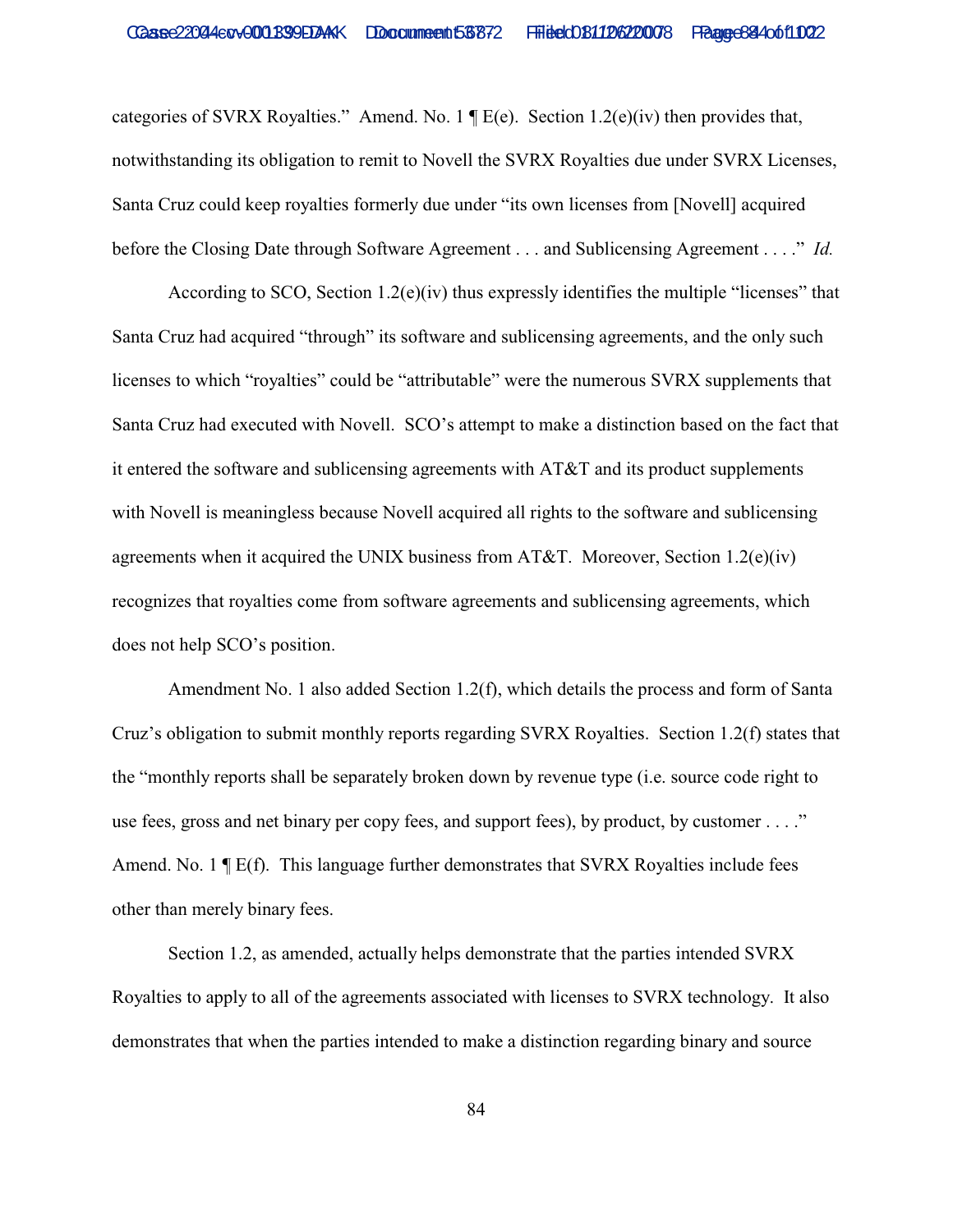code fees, they specifically identified the distinction. This section expressly refers to certain "source code right to use fees" as a category of SVRX Royalties. If, as SCO suggests, SVRX License refers only to binary agreements, the APA's use of the modifiers "source" and "binary" in particular instances and its use of "all" and "any" in connection with SVRX Licenses payment obligations must be ignored. While the APA makes distinctions between source and binary code in other provisions, it makes no such distinction in relation to SVRX Licenses under Section 4.16.

SCO also relies heavily on the language of Amendment No. 2 to the APA regarding source code. In fact, SCO claims that the court can deny Novell's motion based on Amendment No. 2 alone. Paragraph B of Amendment No. 2 states that "notwithstanding the provisions of Article 4.16, Sections (b) and (c) of the [APA], any potential transaction with an SVRX licensee which concerns a buy-out of any such licensee's royalty obligations shall be managed as follows." Subparagraph 5 of Paragraph B then provides: "This Amendment does not give Novell the right to increase any SVRX licensee's rights to SVRX source code, nor does it give Novell the right to grant new SVRX source code licenses. In addition, Novell may not prevent SCO from exercising its rights with respect to SVRX source code in accordance with the [APA]."

Although SCO claims that the language of subparagraph 5 has a different tone than the subparagraphs that proceed it, all of the subparagraphs of paragraph B are limited to buy-out transactions. These additional provisions do not amend Novell's rights under Section 4.16(b) of the original APA. In fact, the amendment states that "notwithstanding the provisions of 4.16," the parties have agreed to the following procedures with respect to future potential buy-out transactions. Because the Amendment's language regarding Novell's rights with respect to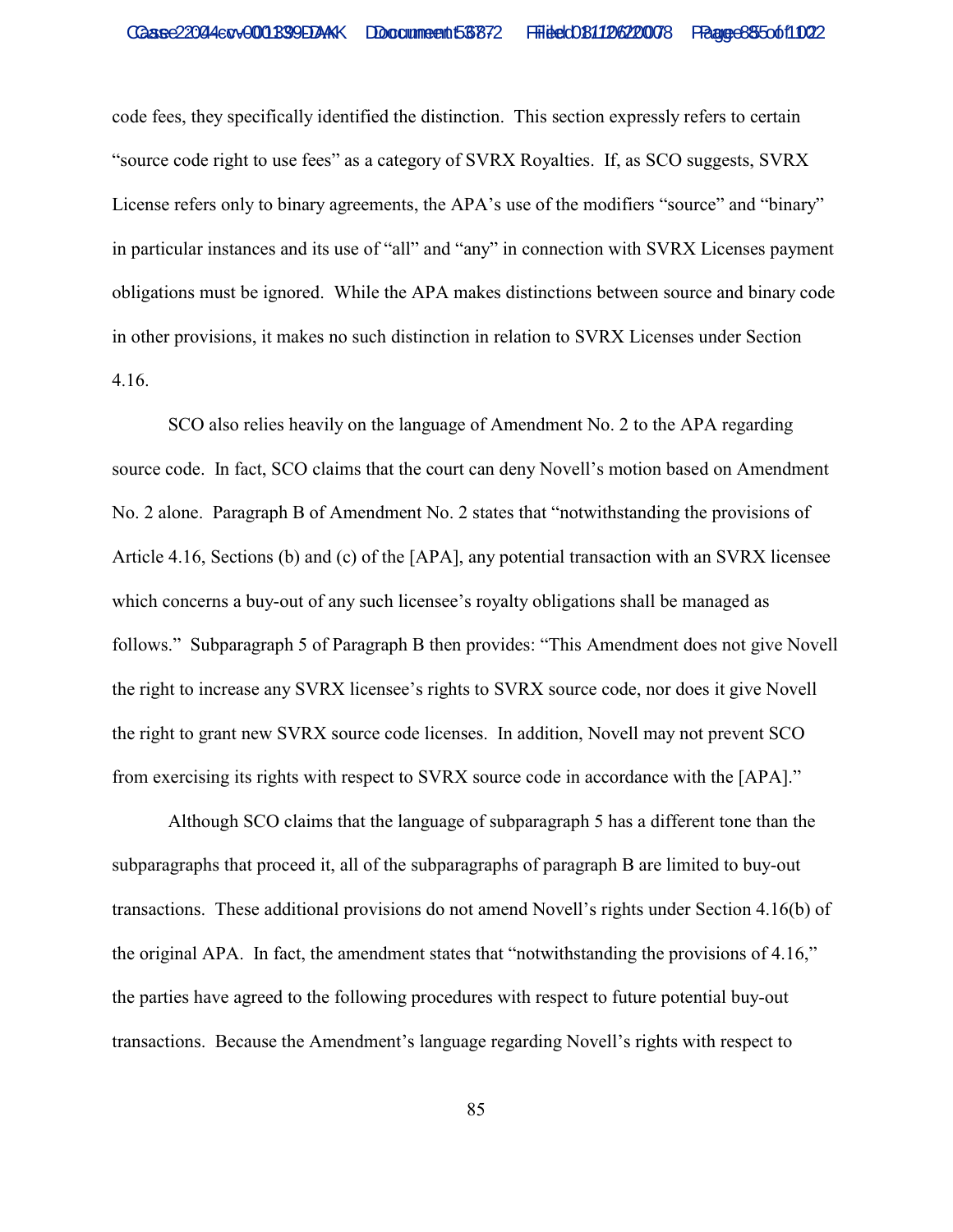source code rights is limited by the plain language of Amendment No. 2 to buy-out transactions, it provides no insight into the source code rights SCO had or did not have under Section 4.16(b) of the original APA. The amendment only states that those source code rights will not be altered in the context of any future buy-out transaction.

Therefore, the court concludes that there is no support in the language and structure of the APA for SCO's interpretation of SVRX License to mean product supplements rather than the entire set of agreements relating to the licensing of SVRX code.

#### **C. Role of Extrinsic Evidence**

SCO seeks to introduce extrinsic evidence to help prove its interpretation that SVRX License should be limited to product supplements. "Where the contract is integrated, parol evidence still might be admissible if it is relevant to prove a meaning to which the language of the instrument is reasonably susceptible." *Haggard v. Kimberly Quality Care, Inc.*, 39 Cal. App.  $4<sup>th</sup>$  508, 519-20 (1995). However, because SCO's interpretation is a meaning to which the language of the APA is not reasonably susceptible, there is no amount of extrinsic evidence that would change the result. Therefore, the extrinsic evidence SCO seeks to introduce is immaterial.<sup>6</sup>

 $6$  Even if this court were to consider SCO's extrinsic evidence, it does not uniformly support SCO's interpretation as SCO claims. If the contract language was susceptible to SCO's interpretation, SCO's evidence would, at most, create only a question of fact for the jury.

Prior to this litigation, SCO had publicly announced that its administrative duties under the APA extend to "customers who deploy SVRX technology." SCO did not report that its administrative duties are limited to a more narrow set of SVRX customers licensing binary SVRX products. In addition, in May 1996, Bill Broderick of Santa Cruz wrote a letter to Novell recognizing that the APA "requires prior written approval from Novell for all new agreements or changes to current agreements relating to UNIX System V."

SCO claims the circumstances surrounding the IBM buyout support its position because it demonstrates that Novell's rights under Section 4.16 were limited. The dispute focused on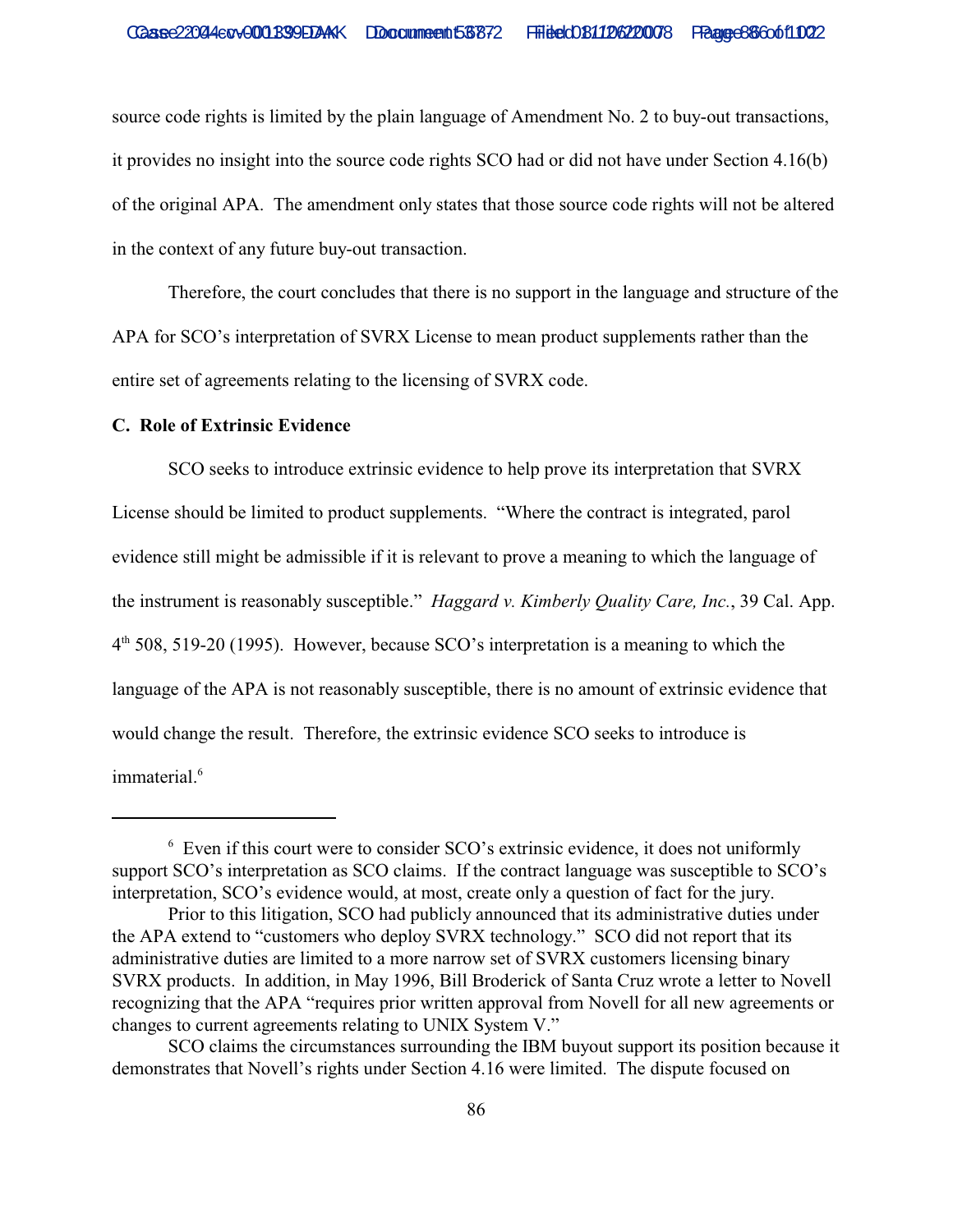## **D. Breach of Covenant of Good Faith and Fair Dealing**

Finally, SCO argues that Novell's motion should fail because of Novell's breach of the covenant of good faith and fair dealing. SCO's Second Claim for Relief alleges that Novell breached the covenant by, among other things, purporting to waive and revoke SCO's rights and claims against IBM. SCO claims that Novell is not entitled to summary judgment on either declaration it seeks in this motion because there are material issues of fact indicating that Novell's waiver is in breach of the covenant of good faith and fair dealing.

California law precludes application of the covenant of good faith and fair dealing where a party is acting within an explicit grant of contractual authority. In *Carma Developers, Inc. v. Marathon Development Cal. Inc., 2 Cal. 4<sup>th</sup> 342, 374 (1992), the court stated that it was "aware* of no reported case in which a court has held that the covenant of good faith may be read to prohibit a party from doing that which is expressly permitted by an agreement. On the contrary, as a general matter, implied terms should never be read to vary express terms."

Novell's unilateral right to grant the buyout of binary royalties. But SCO concedes that Amendment No. X to the IBM SVRX Licenses involved a grant of additional source code rights to IBM. Also, significantly, SCO does not dispute that it treated all of the SVRX revenue from Amendment No. X as subject to the 95/5 split that the APA applied exclusively to SVRX Licenses. In addition, Amendment No. X states that under the APA "Novell retained certain rights with respect to the Related Agreements." Amendment No. X defined the "Related Agreements" as certain software and sublicensing agreements. Thus, Santa Cruz agreed in Amendment No. X that Novell's APA-retained rights extended to all those agreements.

Even when SCO purported to terminate IBM's System V license agreements and SCO's CEO wrote to Novell refusing to waive its purported claims against IBM, he specifically called IBM's System V license agreements "IBM's SVRX License."

This evidence regarding the parties' conduct is close in time to the execution of the APA and, therefore, more persuasive as to the meaning of the agreement. However, even the witness testimony, which is less reliable given the passage of years and witnesses' mistaken beliefs, does not, as SCO claims, entirely support its interpretation. There is substantial testimony supporting Novell's position as well.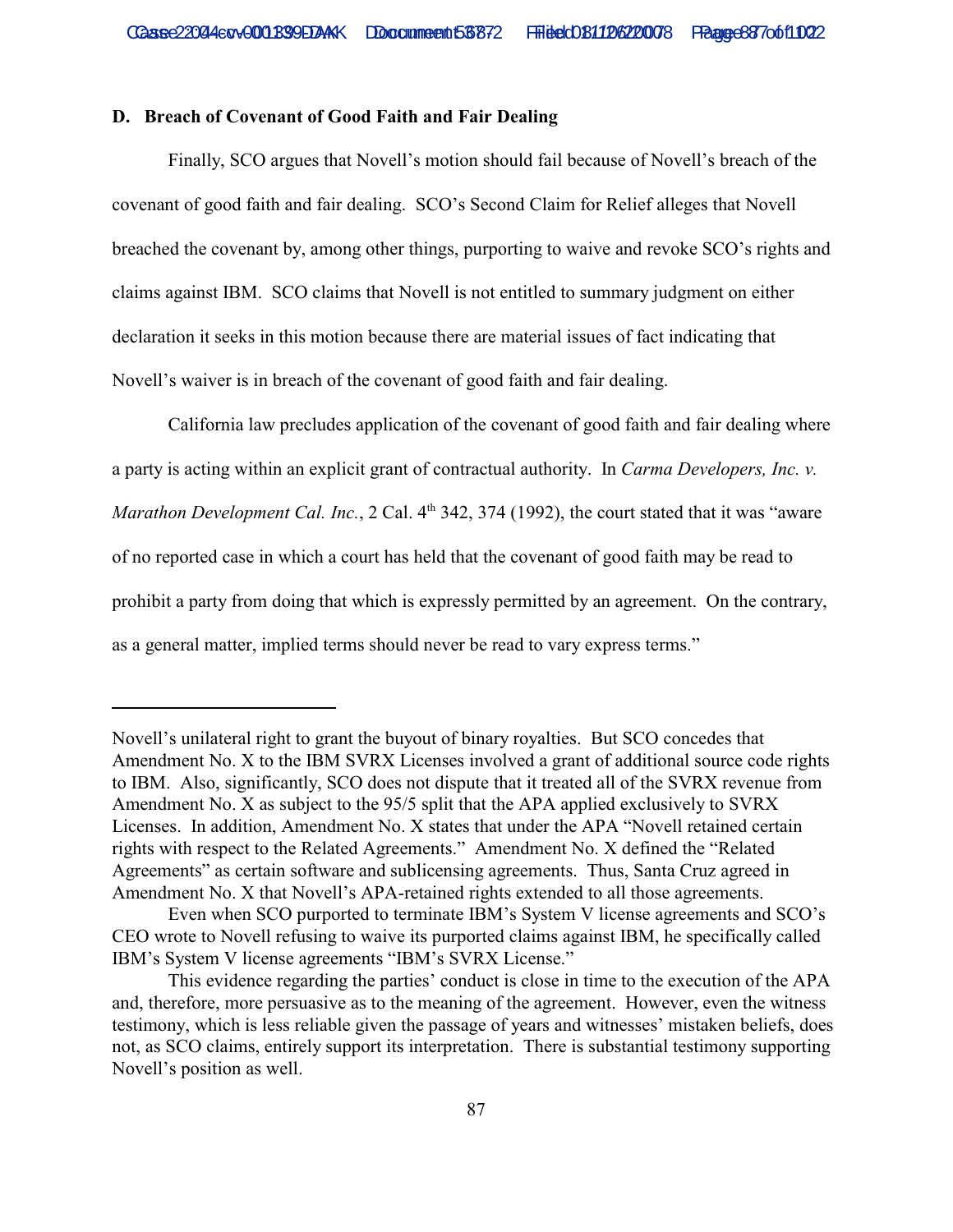The actions Novell took were pursuant to an express contractual provision granting it authority to so act. Therefore, SCO's covenant of good faith and fair dealing argument is contrary to California law. Accordingly, SCO's claim for breach of the covenant of good faith and fair dealing does not preclude this court from granting Novell's motion with respect to its rights and authority under Section 4.16(b) of the APA.

The court concludes that Novell's reading of Section 4.16(b) is the only reading that is consistent with all of the APA's provisions, its Schedules, and its Amendments. SCO's attempt to narrowly interpret SVRX License to include only product supplements is not tenable under the language of the APA. A comparison of the SVRX License language in the APA with the IBM and Sequent Licenses leaves no doubt that the IBM and Sequent Licenses are SVRX Licenses as a matter of law. The IBM and Sequent Licenses are contracts that license the UNIX System V software that is listed in Item VI of Schedule 1.1(a) of the APA. Therefore, the court grants partial summary judgment to Novell on its Fourth Claim for Relief and declares that it was and is entitled, at its sole discretion, to direct SCO to waive its purported claims against IBM and Sequent, and SCO is obligated to recognize Novell's waiver of SCO's claims against IBM and Sequent.

Accordingly, Novell's Motion for Partial Summary Judgment on its Fourth Claim for Relief for declaratory judgment is granted and SCO's Cross-Motion for Summary Judgment on Novell's Fourth Claim for Relief is denied.

## **V. Cross Motions Regarding Sun and Microsoft Agreements**

Novell argues that SCO received payments under SCO's 2003 license agreements with Sun and Microsoft which constitute SVRX Royalties that SCO was obligated to remit to Novell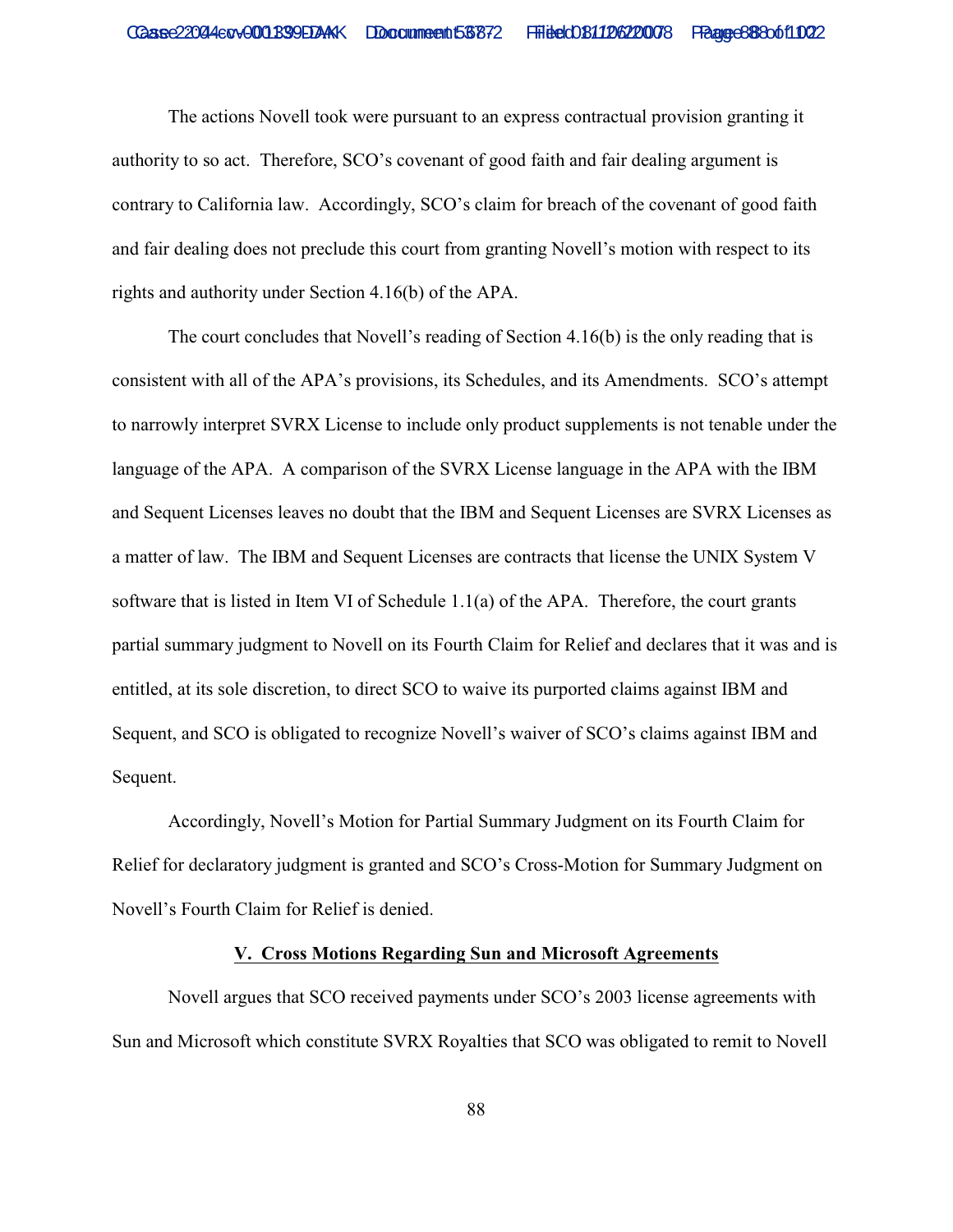pursuant to Sections 1.2(b) and 4.16 of the APA. Based on this conduct, Novell seeks partial summary judgment on its Sixth, Seventh, Eighth and Ninth Claims for Relief, which allege claims for breach of fiduciary duty, conversion, constructive trust, and accounting. SCO has filed a cross-motion for summary judgment on those same claims as well as on Novell's Third Claim for Relief for breach of contract.

 The APA expressly created an agency relationship between the parties with respect to SVRX Royalties. Section 1.2(b) provides that Novell retained "all rights to the SVRX Royalties notwithstanding the transfer of the SVRX Licenses" to Santa Cruz, who has only "legal title and not an equitable interest in such royalties." APA § 1.2(b). Under Section 1.2, Santa Cruz agreed "to collect and pass through to [Novell] one hundred percent of the SVRX Royalties as defined and described in Section 4.16 hereof." *Id.* Section 4.16 further provides that SCO "shall administer the collection of all royalties, fees and other amounts due under all SVRX Licenses." Those revenues are defined as SVRX Royalties. *Id.* § 4.16(a).

## **A. Breach of Fiduciary Duty and Conversion**

Novell seeks summary judgment on its Seventh and Eight Claims for Relief for breach of fiduciary duty and conversion, alleging that SCO wrongfully retained payments made by Sun and Microsoft that constitute SVRX Royalties under the APA. Because California law governs actions arising from the APA, and Novell's claim arises from the agency relationship created by the APA, California law governs. *Nedlloyd Lines B.V. v. Superior Ct.*, 3 Cal. 4<sup>th</sup> 459, 468, 470 (1992).

To establish a breach of fiduciary claim under California law, Novell must show "the existence of a fiduciary relationship, its breach, and damages proximately caused by that breach."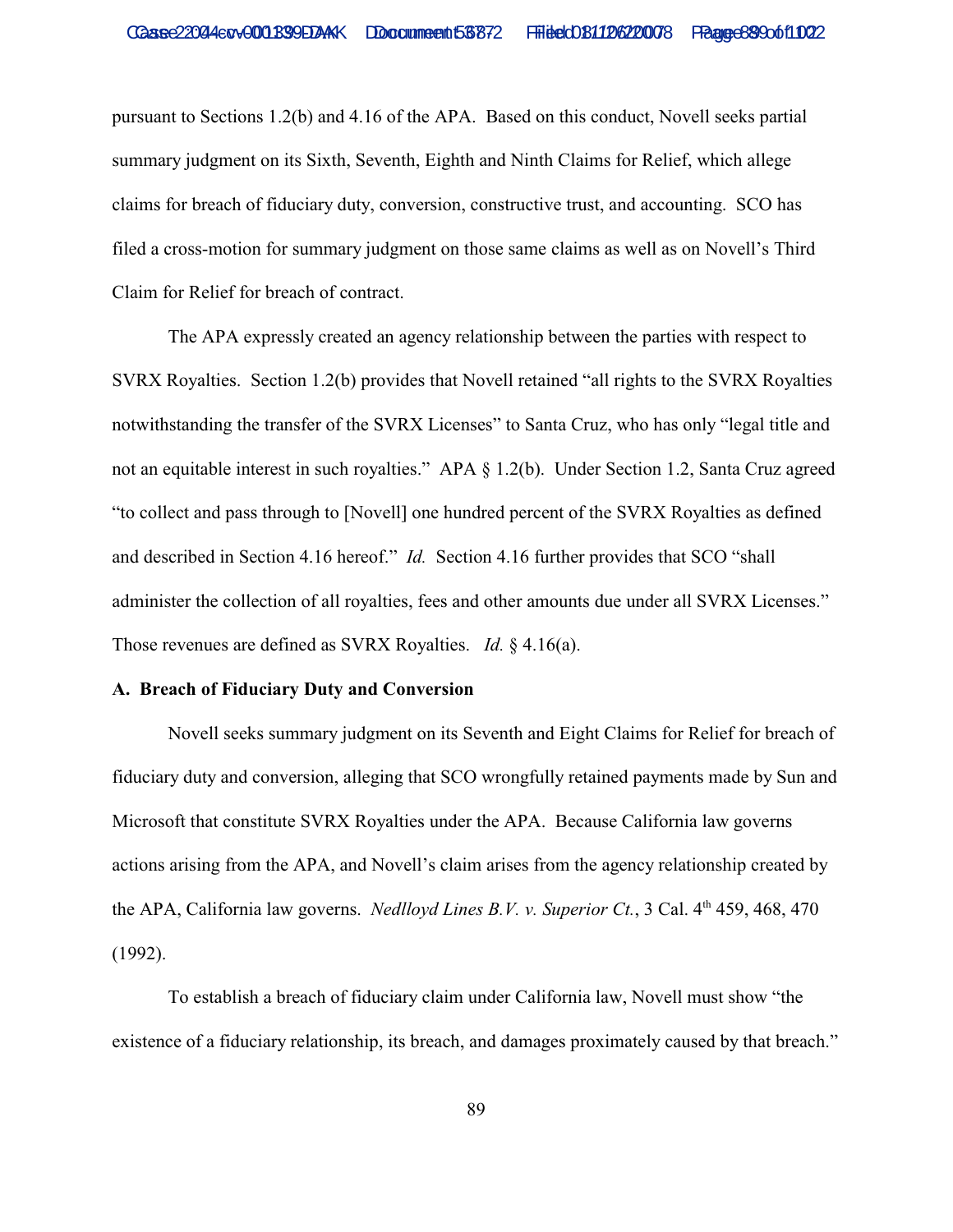*Roberts v. Lomanto*, 112 Cal. App. 4<sup>th</sup> 1553, 1562 (2005). A conversion claim is based on "the wrongful exercise of dominion over another's personal property in denial of or inconsistent with his rights in the property." *Kasdan, Simonds, McIntyre, Epstein & Martin v. World Sav. & Loan* Ass'n, 317 F.3d 1064, 1069 (9<sup>th</sup> Cir. 2003). To establish conversion, therefore, Novell must establish: (1) its "ownership or right to possession of the property; " (2) SCO's "conversion by wrongful act inconsistent with the property rights of the plaintiff; and (3) damages." *Id.* at 1069.

Novell asserts that the undisputed facts establish that: (1) the APA creates an agency relationship between Novell and SCO; (2) as Novell's agent, SCO has a fiduciary duty to diligently collect, administer, and deliver to Novell any SVRX Royalties; (3) Novell is the equitable owner of the SVRX Royalties and holds all right, title, and interest to them; (4) SVRX Royalties are amounts due under all SVRX Licenses as defined in the APA; (5) the 2003 Sun and Microsoft Agreements are SVRX Licenses because they license the same UNIX System V technology listed in Item VI of Schedule 1.1(a) to the APA; and (6) SCO improperly retains the monies it collected from the 2003 Sun and Microsoft Agreements.

SCO does not dispute the agency relationship created by the APA, but it contends that the payments it retained under the 2003 Sun and Microsoft Agreements are not SVRX Royalties under the APA. SCO asserts that the 2003 Sun and Microsoft Agreements are not SVRX Licenses because "SVRX License" refers only to binary licenses in existence at the time of the APA. SCO also asserts that the 2003 Sun and Microsoft Agreements are primarily Unixware licenses with only incidental licensing of SVRX.

*(1) Temporal Requirement on SVRX License*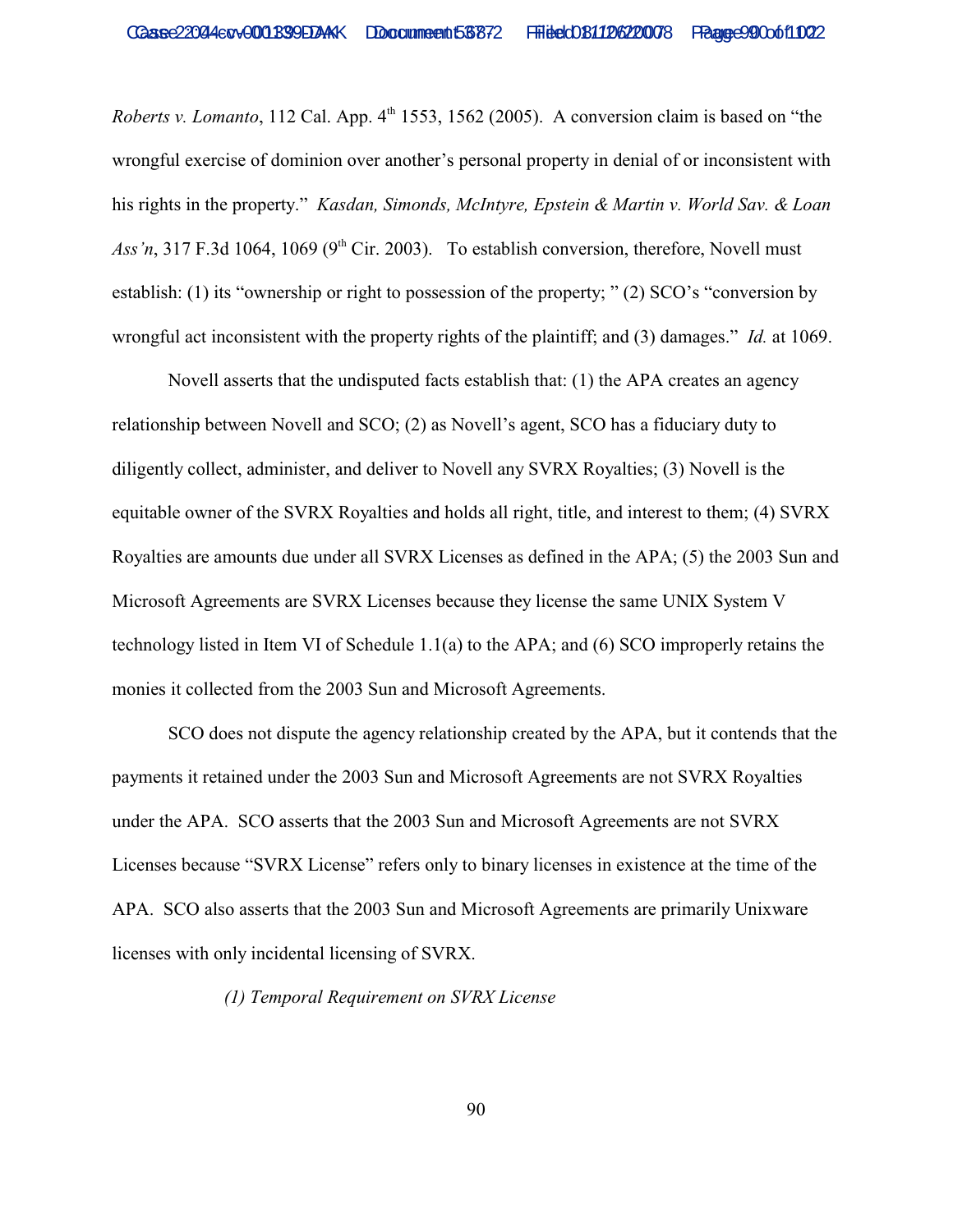The court has already determined that there is not a binary limitation on the definition of SVRX License. However, SCO's arguments on this motion require the court to consider whether the term "SVRX License" refers only to licenses in existence at the time of the APA.

In the prior discussion, this court concluded that the only possible interpretation of the APA was that SVRX Licenses mean all contracts relating to the list of SVRX products provided in Item (VI) of Schedule 1.1(a). Item VI has no express temporal requirement on "all contracts." Therefore, there is no facial ambiguity. SCO seeks to introduce extrinsic evidence that the parties intended the royalties to be limited to SVRX licenses in existence at the time of the APA. SCO must, therefore, demonstrate that the language of the APA is reasonably susceptible to such an interpretation. *Dore v. Arnold Worldwide, Inc.*, 39 Cal. 4<sup>th</sup> 384, 391 (2006).

SCO first argues that nothing in the APA suggests that "all contracts relating to the SVRX Licenses" extends to any future agreement that Santa Cruz or its successors might execute. Section 1.2(b) refers to Novell "*retaining* all rights to the SVRX Royalties notwithstanding *the transfer of the SVRX Licenses* to Santa Cruz." APA § 1.2(b) (emphasis added). SCO contends that this language indicates that the licenses are those transferred at the time of the APA. But Novell's retention of rights places no temporal restriction on the exercise of that right. Furthermore, if Novell's argument that the licenses had to be "the" licenses in existence at that time of the APA focuses on the use of the term "the" before SVRX Licenses, SCO's assumptions are contradicted by the many instances in which the agreement refers to "any" and "all" SVRX Licenses. Specifically in connection with SCO's obligations to collect royalties, Section 4.16(a) refers to all royalties under "all SVRX Licenses."

Next, SCO points to Section 1.2(b), which requires SCO to pay royalties to Novell with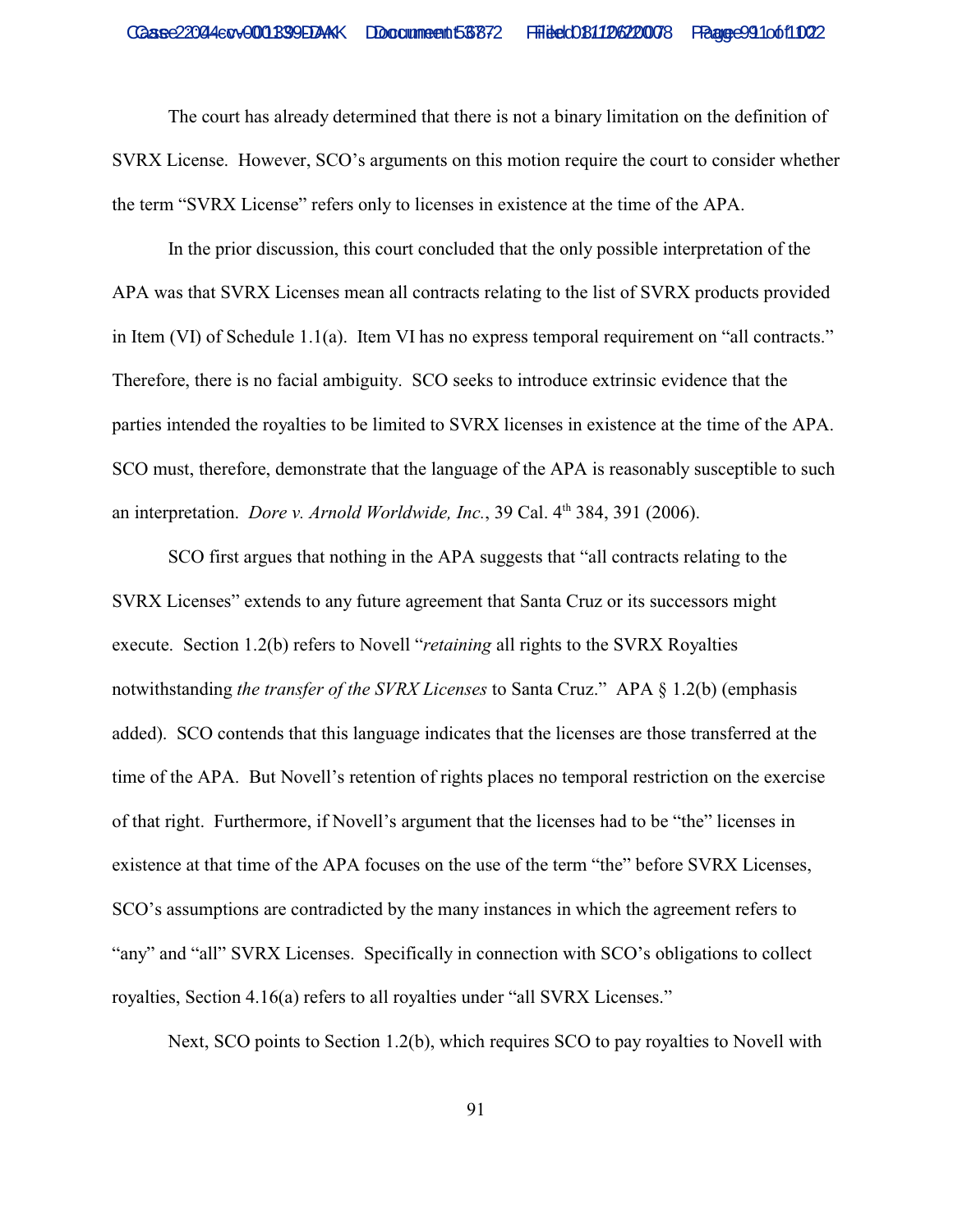respect to SCO's "future sale of UnixWare products." *Id.* There is no similar language in Section 1.2(b) referring to future sales of SVRX Licenses. SCO posits that no reference is made to future SVRX Licenses because Section 4.16 states that SCO "shall not, and shall have no right to, enter into future licenses or amendments of the SVRX Licenses, except as may be incidently involved through its rights to sell and license the Assets or the Merged Product . . . or future versions thereof of the Merged Product." *Id.* 4.16(b).

Section 4.1(b) was amended, however, to include language stating that Santa Cruz "shall not, and shall have no right to, enter into new SVRX Licenses except in the situation specified in (i) of the preceding sentence or as otherwise approved in writing in advance by [Novell] on a case by case basis." Amend. No. 1 ¶ J. Contrary to SCO's interpretation, this language demonstrates that there are certain instances in which SCO was allowed to enter into new SVRX Licenses. There are no additional provisions that would exclude these new SVRX Licenses from the category of "all SVRX Licenses."

SCO further contends that Amendment No. 1 to the APA clarifies that Santa Cruz was obligated to remit to Novell only the royalties that were being paid and that would continue to be paid under the existing SVRX licenses. Amendment No. 1 added Section 1.2(e), which provided certain categories of SVRX Royalties that SCO was entitled to retain. *Id.* ¶ E(e). Subsection (ii) refers to "source code right to use fees under existing SVRX Licenses." Subsection (iii), however, refers to "source code right to use fees attributable to *new* SVRX licenses approved by" Novell. *Id.* (emphasis added). Therefore, Section 1.2(e) actually demonstrates that SVRX Royalties include payments under existing and new SVRX Licenses.

If, as SCO suggests, SVRX License refers only to those licenses in existence at the time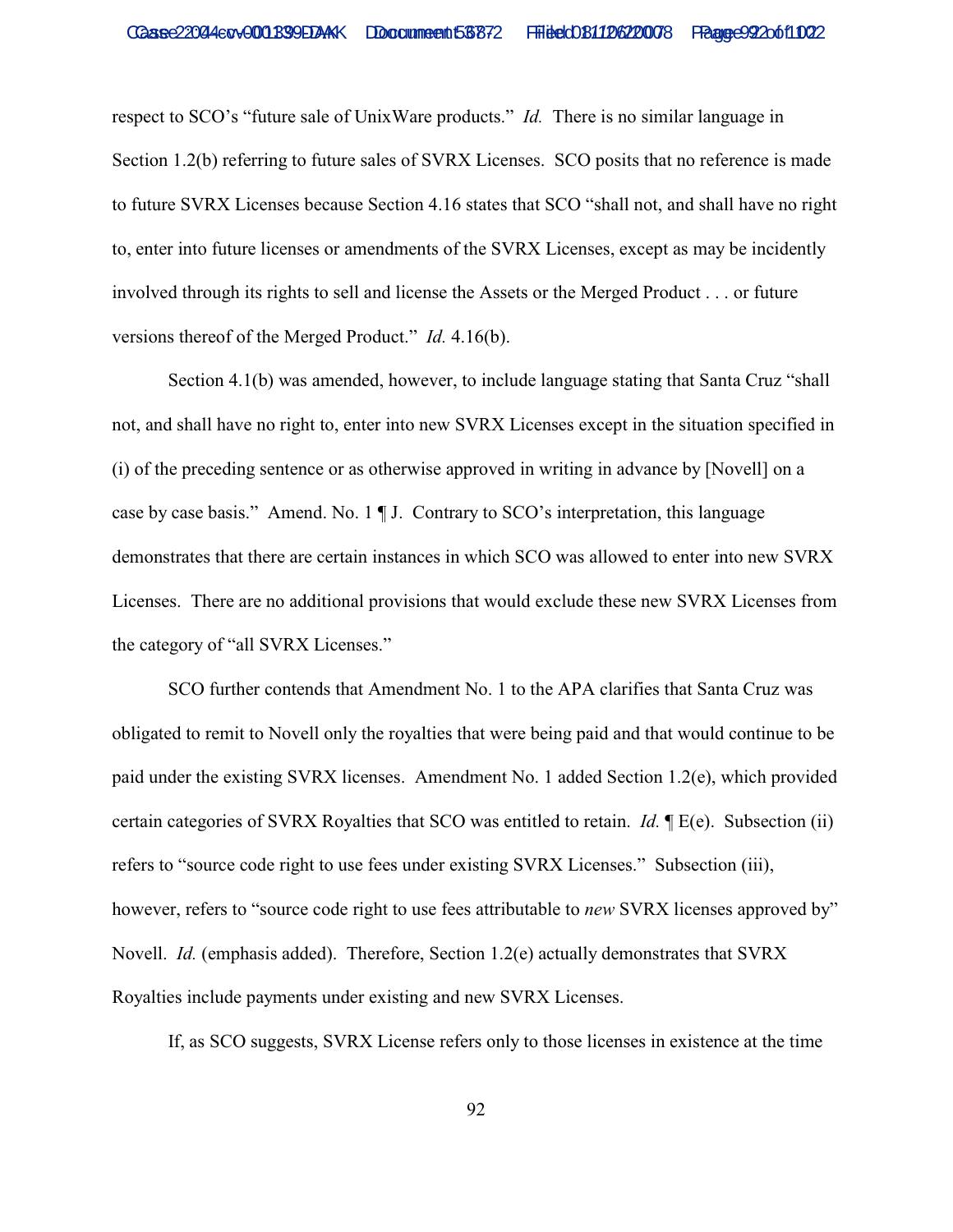of the APA, the modifiers "new" and "existing" used in Sections 1.2(e) and 4.16(b) to modify that term are rendered meaningless. Under general rules of contract interpretation, this court is required to give effect to every part of the contract, if reasonably practicable. *See* Cal. Civ. Code § 1641 ("The whole of a contract is to be taken together, so as to give effect to every part, if reasonably practicable, each clause helping to interpret the other.")

The court concludes, therefore, that there is no limitation in the APA to "then-existing" SVRX Licenses. Such an interpretation would be contrary to express terms in the agreement and render some express terms meaningless. Accordingly, the court rejects SCO's interpretation as a matter of law.

## *(b) UnixWare Licenses*

SCO further argues that the 2003 Sun and Microsoft Agreements are licenses for UnixWare which license SVRX only incidentally. The parties dispute whether the SVRX component of these licenses is only incidental. Nevertheless, it is undisputed that the 2003 Sun and Microsoft Agreements have some SVRX component.

The language and structure of the APA's Royalties provision in Section 1.2(b) makes a clear distinction between royalties from SVRX Licenses and UnixWare licenses. SVRX Royalties are governed by Sections 1.2 and 4.16, and UnixWare royalties are governed by Section 1.2 and Schedule 1.2(b). While SCO's obligation to pay royalties for the sale of UnixWare products expired on December 31, 2002, its obligation with respect to SVRX Royalties does not expire.

Particularly relevant to this motion are the provisions in Schedule 1.2(b) regarding the conversion of an SVRX customer to UnixWare and Section 4.16(b) regarding the incidental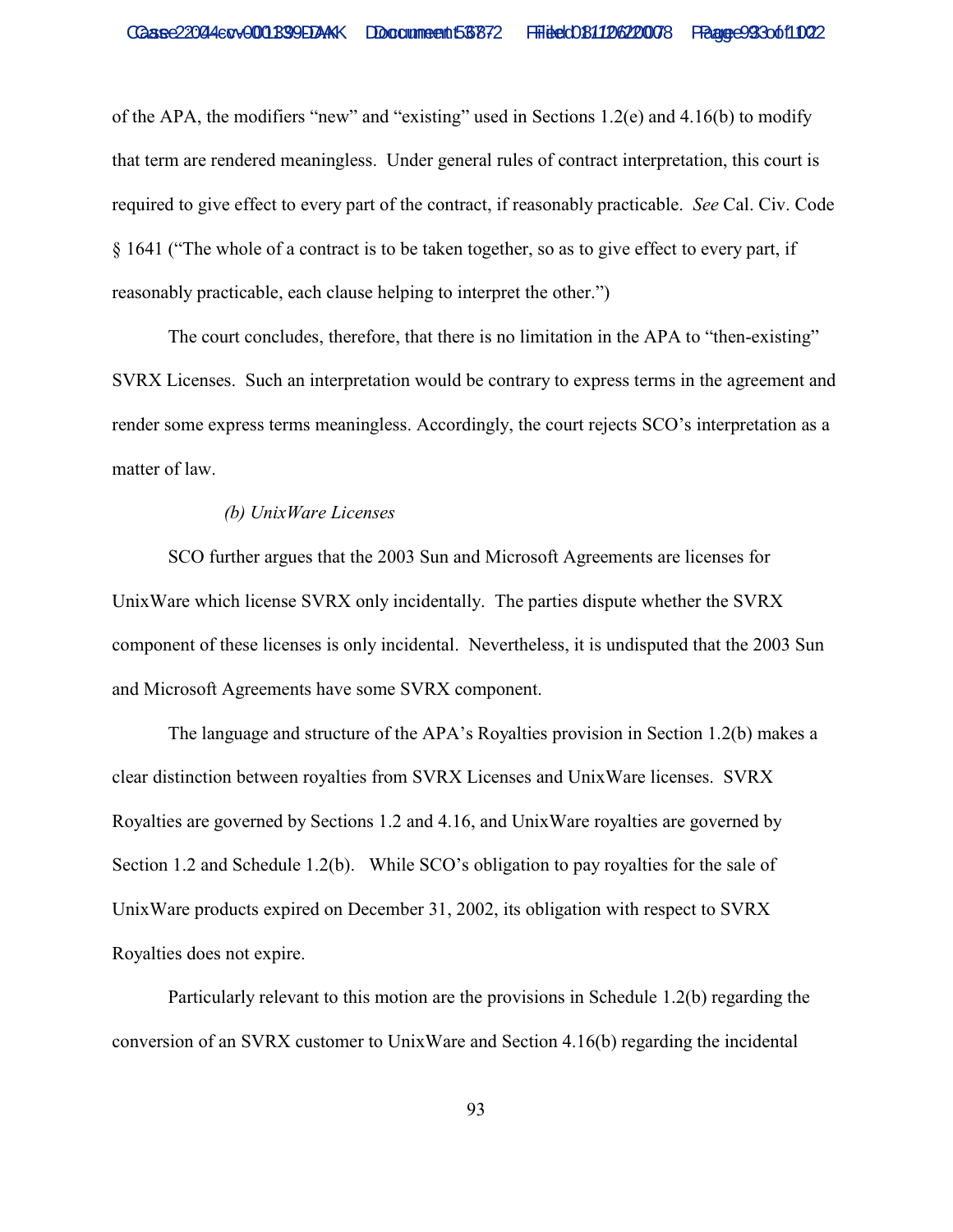licensing of SVRX technology with UnixWare. It is undisputed that Sun had previous UNIX-

related agreements with AT&T and Novell because the 2003 Sun Agreement purports to amend

and restate a 1994 agreement between Sun and Novell.

First, Schedule 1.2(b) addresses the conversion of existing SVRX customers to a

UnixWare derived product. APA Sched. 1.2(f). The process to determine if a customer "is

validly converted" is as follows:

. . . .

The conversion of an SVRx customer to UnixWare will validly occur and result in the UnixWare based revenue flowing to SCO, without giving rise to a continued obligation to make payment to Seller of royalties due under the SVRx licenses, only if the following are true (note: if the customer continues to sell their SVRx based product separately, then these SVRx revenues continue to flow to Novell):

(ii) The product is derived from a source version of UnixWare . . . and (i) none of the original SVRx code provided by Novell to the customer, under the SVRx license, is included in the new product or (ii) [Santa Cruz] shall demonstrate to [Novell]'s reasonable satisfaction that an insignificant amount of original SVRx code is so included and the adoption of UnixWare is so substantial as to constitute a valid conversion.

*Id.* Therefore, even where a customer moves to a UnixWare product, SCO's SVRX Royalty obligations to Novell can continue unless there is no SVRX code or only an insignificant amount of SVRX code in the product. It is undisputed that some of the original SVRX code is included in the Sun and Microsoft Agreements. And, based on the arguments presented in this motion, it is also clear that SCO has not demonstrated to Novell's satisfaction that the amount of original SVRX code in these licenses is insignificant. Moreover, whether or not Novell's present satisfaction is reasonable, which could present a question of fact, the language suggests that SCO was obligated to present the information to Novell before the customer would be considered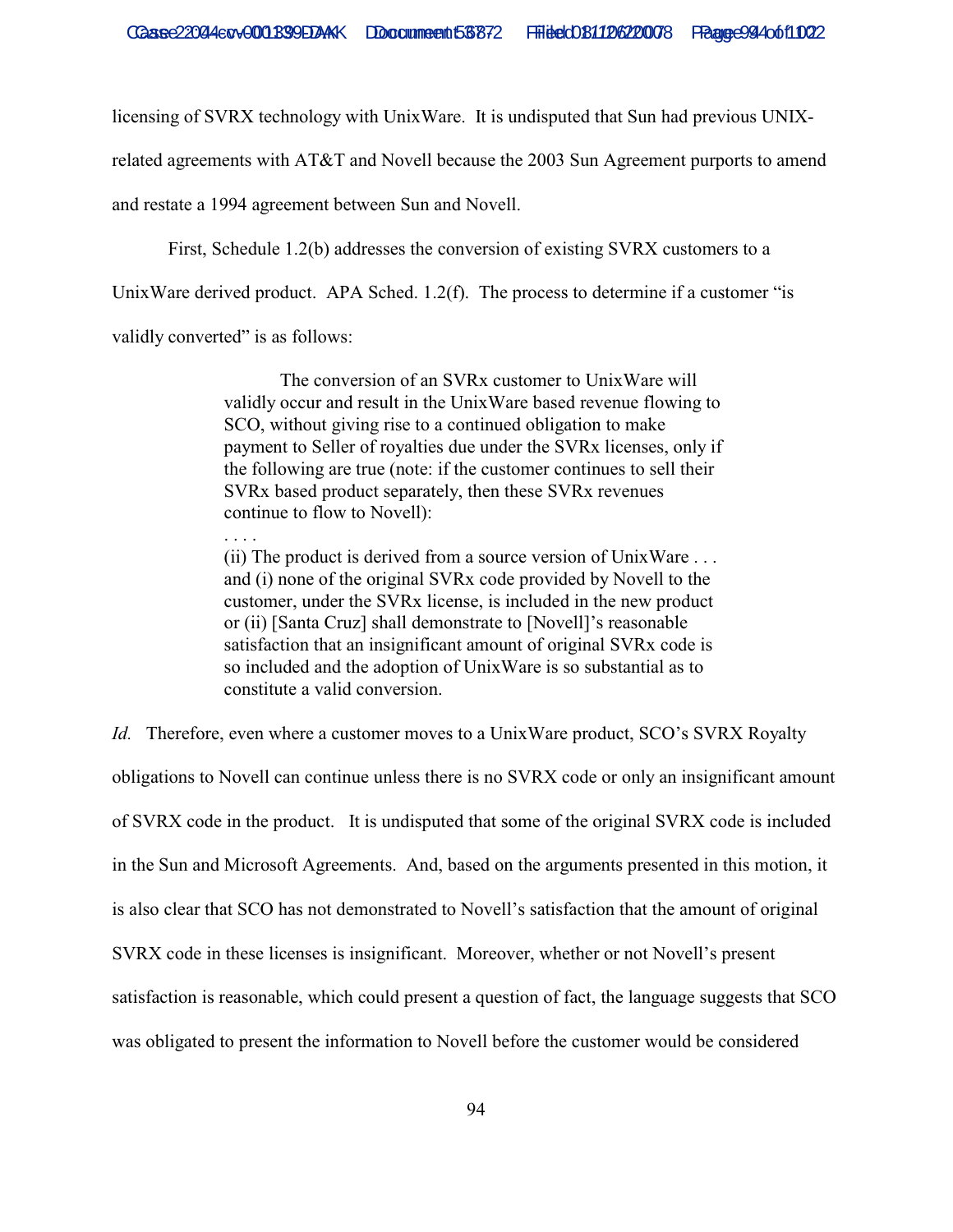validly converted. The facts here demonstrate that Novell was not made aware of the 2003 Sun and Microsoft Agreements. Therefore, SCO never attempted to validly convert Sun or Microsoft. Under Schedule 1.2(b), then, Sun and Microsoft would not be considered validly converted.

 The court must then analyze SCO's obligations with respect to incidental licenses of SVRX under Section 4.16. Section 4.16(b) is amended in Amendment No. 1 to allow SCO "to enter into amendments of the SVRX Licenses (i) as may be incidentally involved through its rights to sell and license UnixWare Software or the Merged Product." Amend. No. 1 ¶ J. This amendment further allows SCO to enter into "new SVRX Licenses . . . in the situation specified in (i)." *Id.* 

Although this amendment allows SCO to enter into new SVRX Licenses and amendments of SVRX Licenses incidental to its license of UnixWare, nothing in the language releases SCO from the obligation to remit "all royalties, fees, and other amounts due" under those SVRX Licenses. The use of the defined term SVRX License in this section demonstrates that even incidental licenses of SVRX are considered an SVRX License.

The APA only permits SCO to keep SVRX Royalties in the narrow circumstances outlined in Section 1.2(e). Although SCO references Section 1.2(e)(ii)'s exception as applicable to the Sun and Microsoft Agreements, Novell disputes that it applies. But, even if this exception applies, it does not relieve SCO of its obligation to account for those fees. SCO agreed to administer the collection of all amounts due under all SVRX Licenses. APA § 4.16(a). Section 1.2(f) specifically states that SCO's monthly reports are to be "separately broken down by revenue type (i.e. source code right to use fees, gross and net binary per copy fees, and support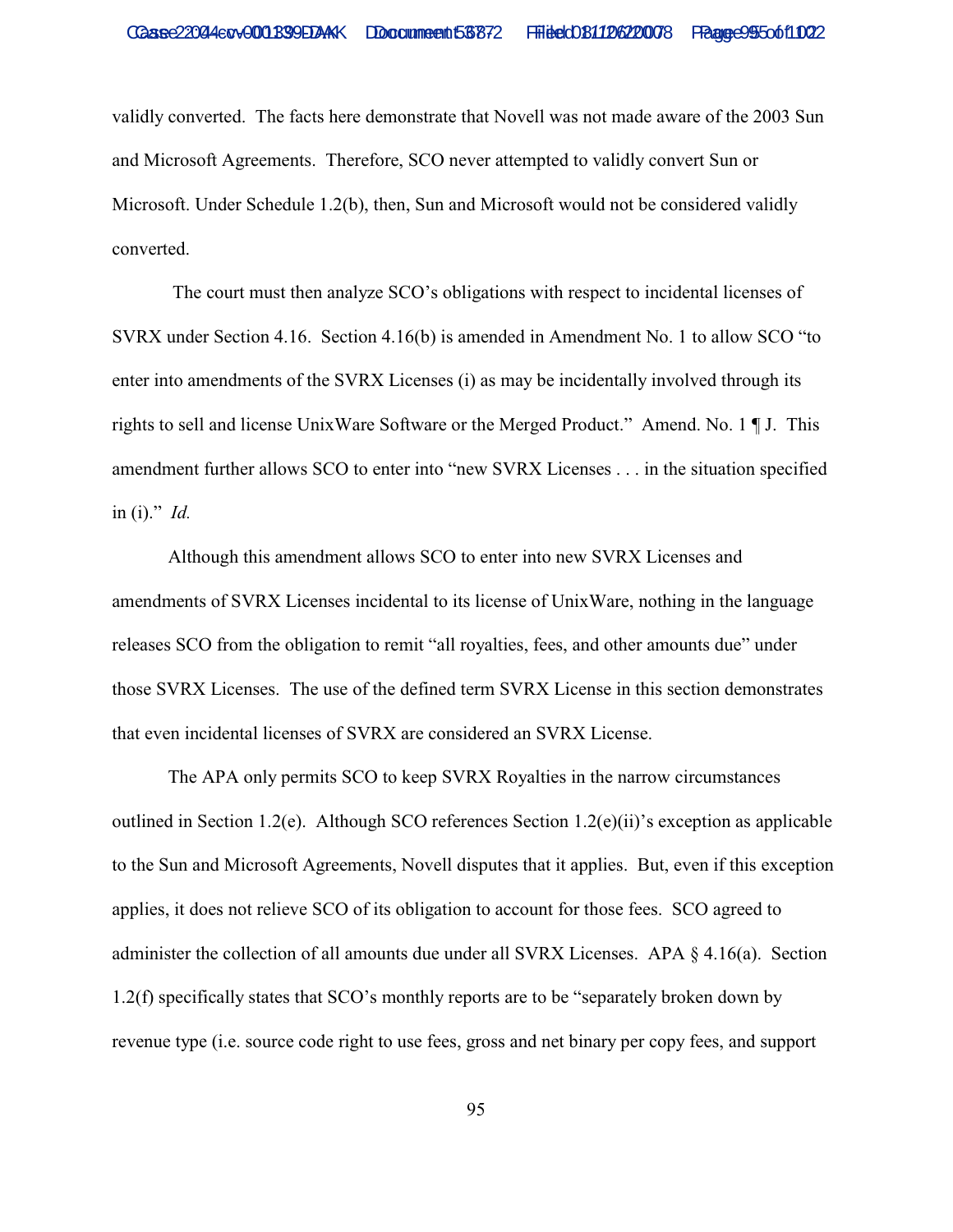fees) . . ." Amend. No. 1 ¶ E(f). And under Section 1.2(e), even those fees SCO retains are considered "categories of SVRX Royalties." *Id.* ¶ E(e). Those fees, therefore, as still SVRX Royalties. Section 1.2(e) merely provides that in those instances SCO may retain 100% of them instead of passing them through to Novell. SCO's right to retain all of those fees, which may account for a portion of the SVRX Royalties under the 2003 Sun and Microsoft Agreements, does not relieve SCO of its administrative duties to account for and report all SVRX Royalties according to the provisions of the APA.

The court concludes SCO was required to account for and pass through to Novell the appropriate SVRX Royalties according to the SVRX portions of the 2003 Sun and Microsoft Agreements. The parties dispute what portion of the payments SCO received from the 2003 Sun and Microsoft Agreements would relate to the products SVRX licensed. Although this type of allocation and accounting is a part of SCO's duties under the APA, such scrutiny of the Sun and Microsoft Agreements by the court presents a question of fact.

As a matter of law, the court concludes that SCO breached its fiduciary duties to Novell by failing to account for and remit the appropriate SVRX Royalty payments to Novell for the SVRX portions of the 2003 Sun and Microsoft Agreements. Accordingly, Novell is entitled to summary judgment on its Seventh Claim for Relief for breach of fiduciary duty, and SCO's cross-motion on this claim is denied. To the extent that SCO has failed to pass through the appropriate amount of SVRX Royalties under the 2003 Sun and Microsoft Agreements to which Novell was entitled, Novell is also entitled to summary judgment on its Eight Claim for Relief for conversion. Consequently, SCO's cross-motion for summary judgment on Novell's conversion claim is denied.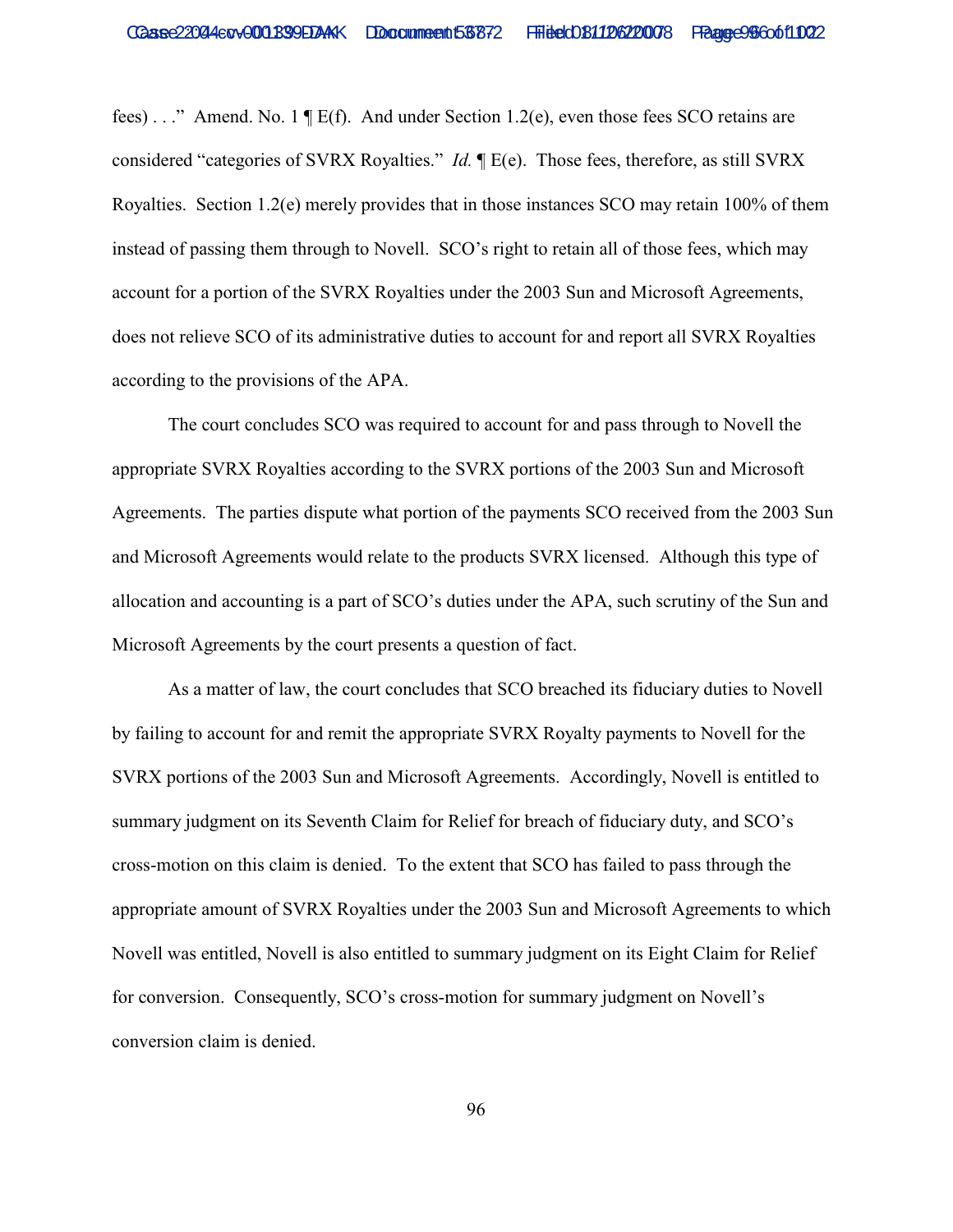## **C. Constructive Trust and Accounting**

Novell contends that a constructive trust is an appropriate remedy for a breach of fiduciary duty and conversion. Novell's Sixth and Ninth Claims for Relief for constructive trust and accounting seek remedies available at the court's discretion. *Callery v. United States Life Ins. Co.*, 392 F.3d 401, 408 ( $10<sup>th</sup>$  Cir. 2004). Under California law, the constructive trust cause of action arises from California Civil Code §§ 2223 and 2224. Section 2223 provides that "[o]ne who wrongfully detains a thing is an involuntary trustee thereof, for the benefit of the owner." And Section 2224 provides that "[o]ne who gains a thing by fraud, accident, mistake, undue influence, the violation of a trust, or other wrongful act, is, unless he or she has some other and better right thereto, an involuntary trustee of the thing gained, for the benefit of the person who would otherwise have had it."

Courts interpret these statutes broadly and apply them to "practically any case where there is a wrongful acquisition of property to which another is entitled." *Ornbaun v. Main*, 198 Cal. App. 2d 92, 99 (1961). To prove a constructive trust cause of action, Novell must demonstrate the "existence of a res (some property or some interest in property), the plaintiff's right to that res, and the defendant's gain of the res by fraud, accident, mistake, undue influence or other wrongful conduct." *Pegg*, 782 F.2d at 1500.

In this case, the *res* is the SVRX Royalties, to which Novell retains "all right, title, and interest." This res is traceable to the monies received from the Sun and Microsoft Agreements. SCO's conduct also amounts to a breach of fiduciary duty, conversion, unjust enrichment, and breach of express contract, all of which are sufficient "wrongful conduct" to impose a constructive trust.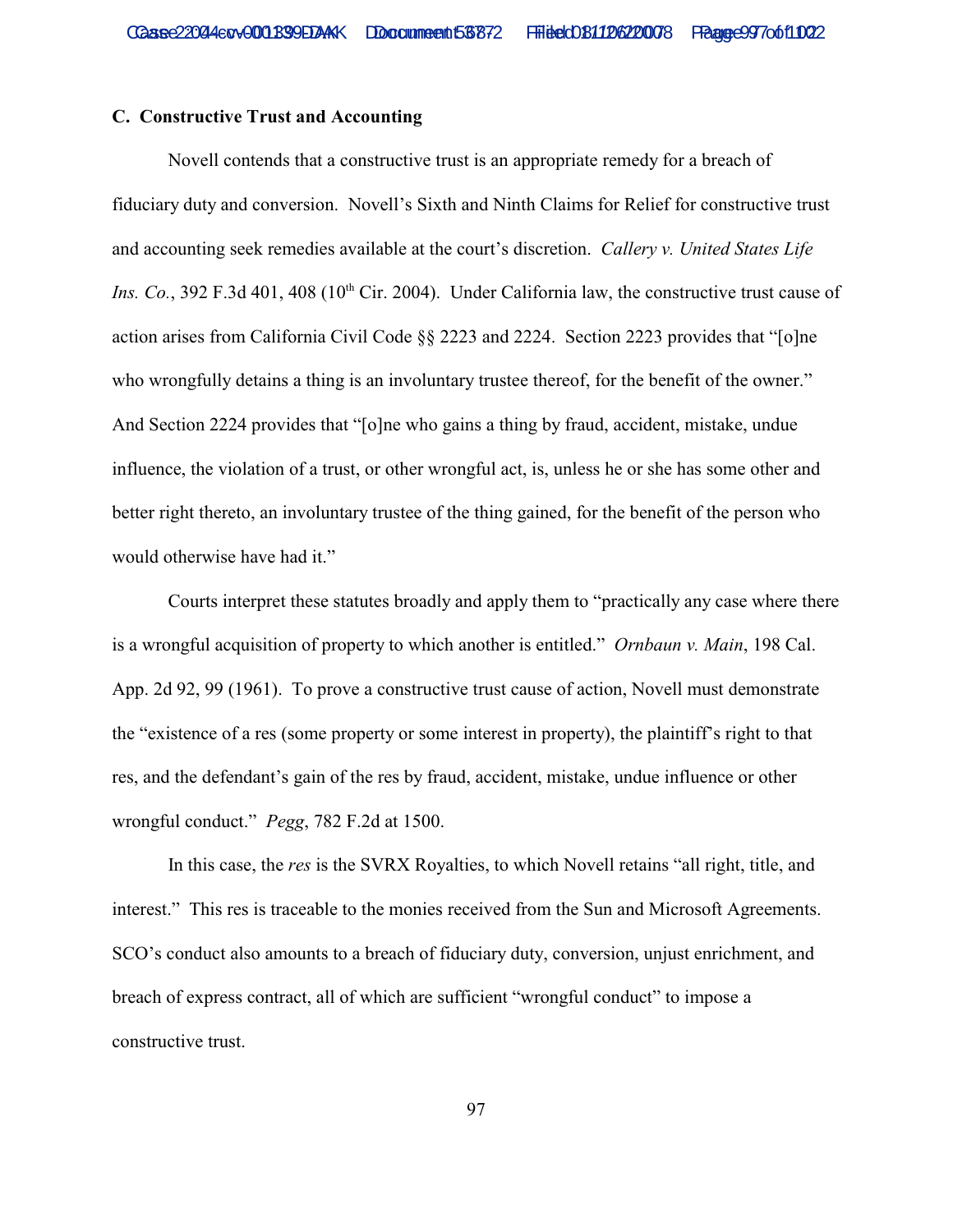In *GHK Assoc. v. Mayer Group Inc.*, the trial court imposed a constructive trust based on breach of obligations flowing from a contract. 224 Cal. App. 3d 856, 878 (1990). The appellate court explicitly recognized the lower court's power to grant equitable relief in the form of a constructive trust and held that the imposition of the constructive trust was proper to ensure the owner received its damages. *Id.* Like the defendants in *GHK,* SCO breached its fiduciary obligations by failing to remit the SVRX Royalties it collected from the SVRX License portions of the 2003 Sun and Microsoft Agreements.

Although the court finds that Novell meets the requirements for the imposition of a constructive trust, the question of fact as to the SVRX portion of the 2003 Sun and Microsoft Agreements precludes the court from imposing a trust for the appropriate amount. Furthermore, despite Novell's fears regarding its ability to collect its royalties, the appropriate amount of SVRX Royalties can be determined at trial. Because of the question of fact, the court denies both Novell's and SCO's motions for summary judgment on Novell's Sixth Claim for Relief for constructive trust.

Novell also seeks the equitable remedy of accounting under its Ninth Claim for Relief. The APA obligates SCO to give detailed monthly reports and to comply with audits. APA §§ 1.2(b), (f). To the extent that SCO has failed to comply with these requirements with respect to the 2003 Sun and Microsoft Agreements, the court notes that it has a continuing duty to fulfill its contractual obligations. Novell also has continuing rights under the APA to conduct audits as to SVRX Royalties.

The court assumes that, through discovery in this action, Novell has actually obtained the information it needs to demonstrate its damages with respect to the SVRX Royalties it is due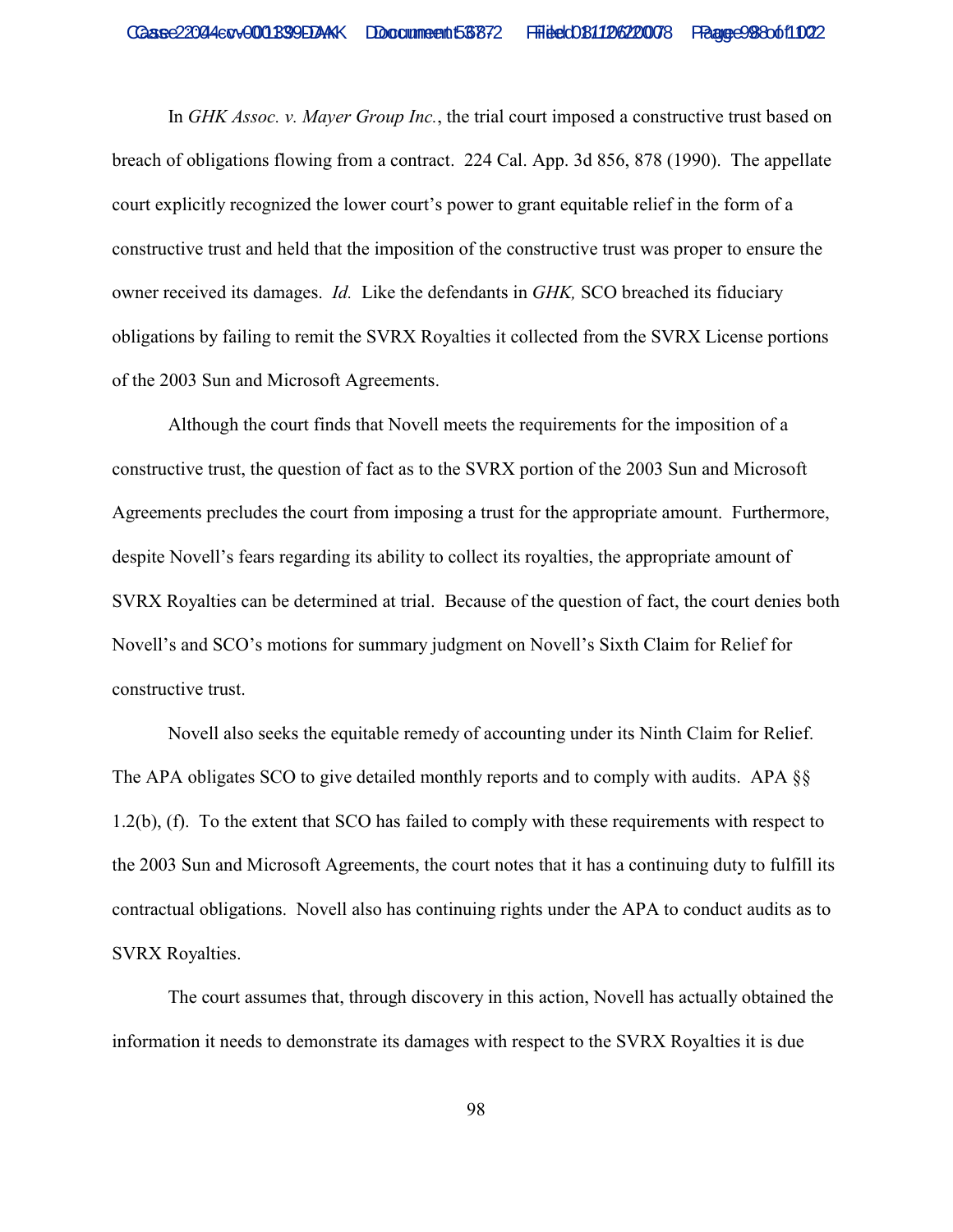under the 2003 Sun and Microsoft Agreements. The imposition of an accounting usually arises where "the facts are peculiarly within the knowledge of one of the parties." *Van de Kamp*, 204 Cal. App. 3d 819, 864 (1988). In this case, Novell acknowledges that it received copies of the 2003 Sun and Microsoft Agreement during discovery. It is also apparent that Novell has received relevant financial records and documentation from SCO because it is aware of how SCO accounted for the payments under the 2003 Sun and Microsoft Agreements. Because Novell has the information that it would otherwise obtain through an accounting, the court denies Novell's Ninth Claim for Relief for an accounting.

#### **VI. Novell's Motion for Preliminary Injunction**

As an alternative to its Motion for Partial Summary Judgment on these claims, Novell seeks a preliminary injunction imposing a constructive trust and an accounting on the wrongfully withheld revenues from the 2003 Sun and Microsoft Agreements. The court views this motion as essentially moot given is rulings above. The question of fact that precludes the court from imposing a constructive trust for the appropriate amount of SVRX Royalties due to Novell under the 2003 Sun and Microsoft Agreements also precludes the granting of a preliminary injunction. Therefore, the court denies Novell's motion for a preliminary injunction.

# **CONCLUSION**

For the reasons stated above, the court concludes that Novell is the owner of the UNIX and UnixWare copyrights. Therefore, SCO's First Claim for Relief for slander of title and Third Claim for Relief for specific performance are dismissed, as are the copyright ownership portions of SCO's Fifth Claim for Relief for unfair competition and Second Claim for Relief for breach of the implied covenant of good faith and fair dealing. The court denies SCO's cross-motion for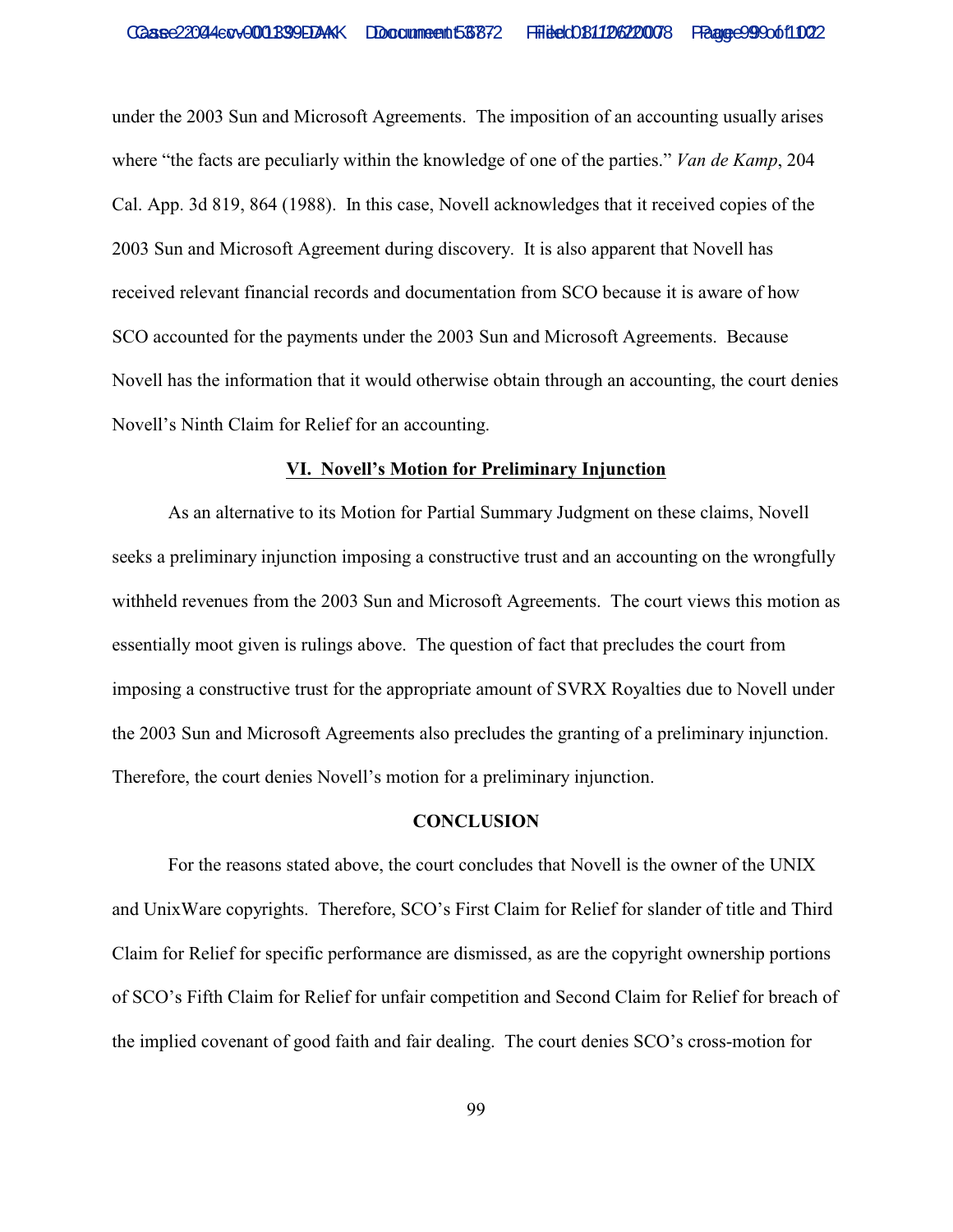summary judgment on its own slander of title, breach of contract, and unfair competition claims, and on Novell's slander of title claim. Accordingly, Novell's slander of title claim is still at issue.

The court also concludes that, to the extent that SCO has a copyright to enforce, SCO can simultaneously pursue both a copyright infringement claim and a breach of contract claim based on the non-compete restrictions in the license back of the Licensed Technology under APA and the TLA. The court further concludes that there has not been a change of control that released the non-compete restrictions of the license, and the non-compete restrictions of the license are not void under California law. Accordingly, Novell's motion for summary judgment on SCO's non-compete claim in its Second Claim for breach of contract and Fifth Claim for Relief for unfair competition is granted to the extent that SCO's claims require ownership of the UNIX and UnixWare copyrights, and denied in all other regards.

Furthermore, the court concludes, as a matter of law, that the only reasonable interpretation of the term "SVRX License" in the APA is all licenses related to the SVRX products listed in Item VI of Schedule 1.1(a) to the APA. Therefore, Novell is entitled to a declaration of rights under its Fourth Claim for Relief that it was and is entitled, at its sole discretion, to direct SCO to waive its claims against IBM and Sequent, and SCO is obligated to recognize Novell's waiver of SCO's claims against IBM and Sequent. Accordingly, Novell's motion for partial summary judgment on its Fourth Claim for Relief for declaratory judgment is granted, and SCO's cross-motion for summary judgment on Novell's Fourth Claim for Relief is denied.

Finally, the court concludes, as a matter of law, that the only reasonably interpretation of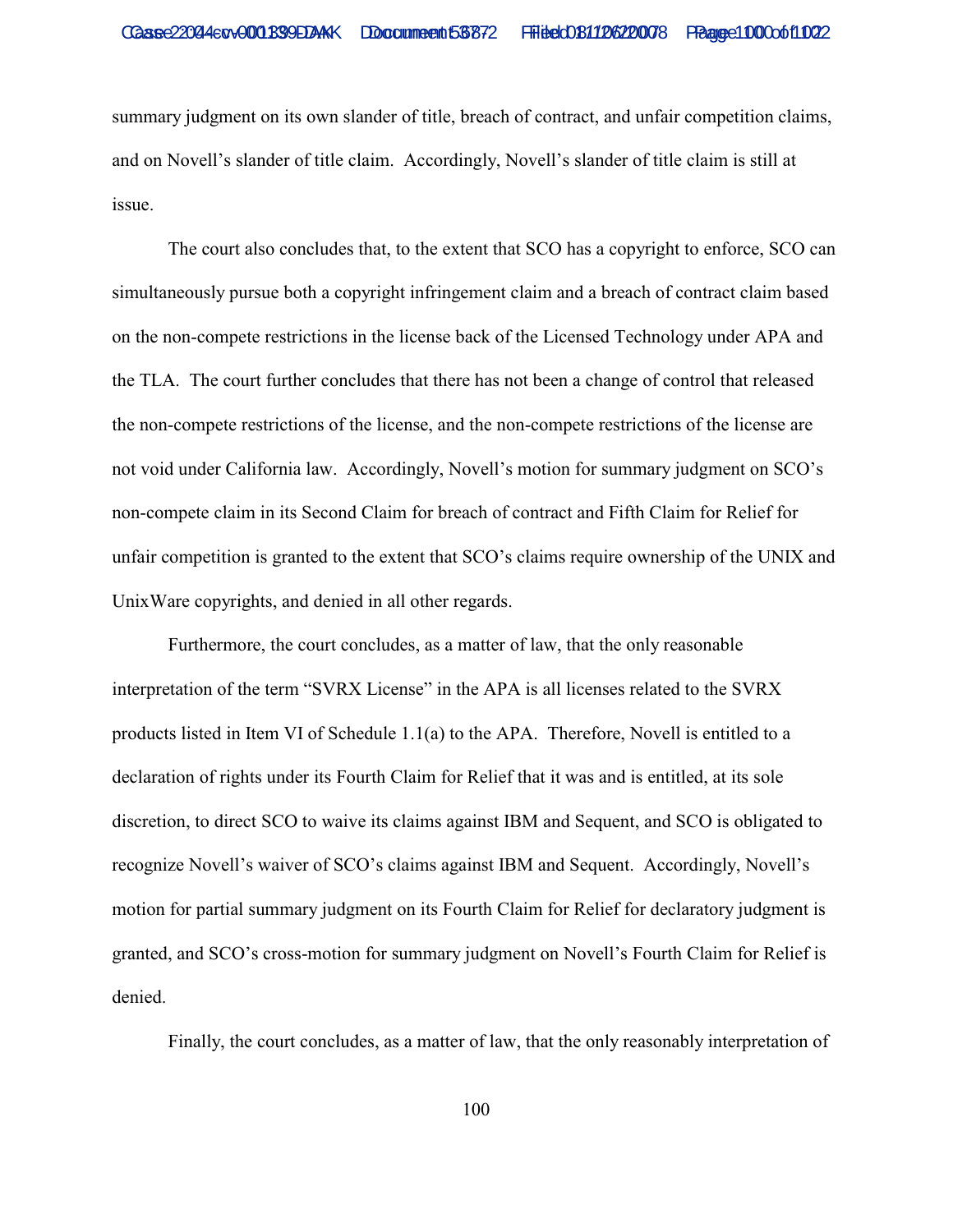all SVRX Licenses includes no temporal restriction of SVRX Licenses existing at the time of the APA. The court further concludes that because a portion of SCO's 2003 Sun and Microsoft Agreements indisputably licenses SVRX products listed under Item VI of Schedule 1.1(a) to the APA, even if only incidental to a license for UnixWare, SCO is obligated under the APA to account for and pass through to Novell the appropriate portion relating to the license of SVRX products. Because SCO failed to do so, it breached its fiduciary duty to Novell under the APA and is liable for conversion.

The court, however, is precluded from granting a constructive trust with respect to the payments SCO received under the 2003 Sun and Microsoft Agreements because there is a question of fact as to the appropriate amount of SVRX Royalties SCO owes to Novell based on the portion of SVRX products contained in each agreement. Furthermore, because Novell has obtained the information that it would otherwise obtain through an accounting during the course of this litigation, the court denies Novell's Ninth Claim for Relief for an accounting. However, the court also notes that SCO has a continuing contractual obligation to comply with the accounting and reporting requirements set forth in the APA.

Accordingly, Novell's Motion for Partial Summary Judgment or Preliminary Injunction [Docket No. 147] is GRANTED IN PART AND DENIED IN PART; SCO's Cross-Motion for Summary Judgment or Partial Summary Judgment on Novell's Third, Sixth, Seventh, Eighth and Ninth Counterclaims [Docket No. 180] is GRANTED IN PART AND DENIED IN PART; Novell's Motion for Partial Summary Judgment on its Fourth Claim [Docket No. 171] is GRANTED; SCO's Cross-Motion for Partial Summary Judgment on Novell's Fourth Claim [Docket No. 224] is DENIED; SCO's Motion for Partial Summary Judgment on its First,